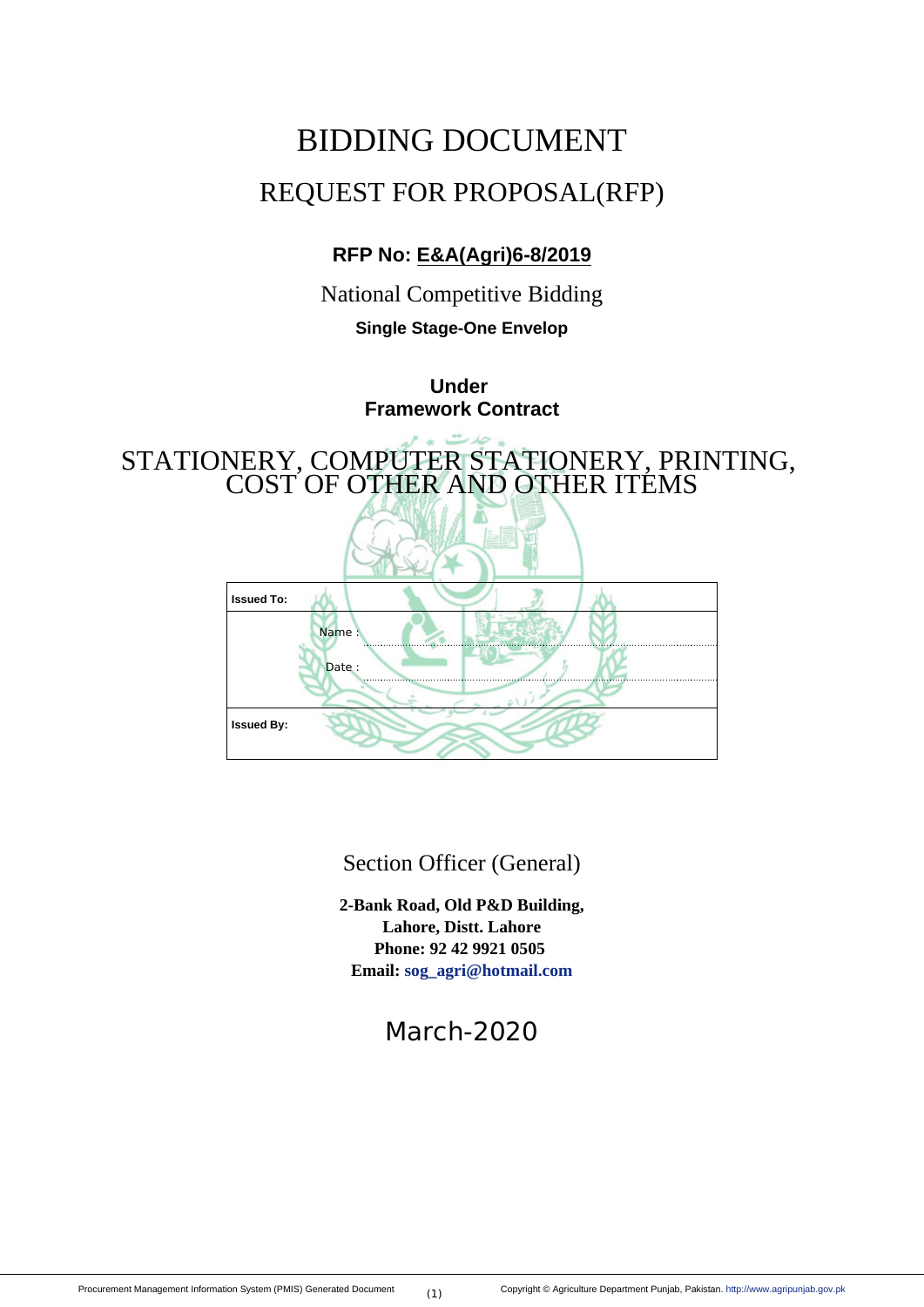# Table of Content

| <b>Grievance Redressal Committee</b>                            | 3   |
|-----------------------------------------------------------------|-----|
| <b>Invitation for Bids</b>                                      | 4   |
| Part-I                                                          | 17  |
| Section I. Instructions to Bidders                              | 17  |
| Part-I Section II. Bid Data Sheet                               | 34  |
| Part-I Items List and Bid Security                              | 39  |
| Part-I Section III. Schedule of Requirements                    | 53  |
| Part-I Section IV. Technical Specifications                     | 82  |
| Part-I Section V. Bidding Forms                                 | 111 |
| 1. Bid Submission Form                                          | 111 |
| 2. Price Schedules                                              | 113 |
| Part-II                                                         | 122 |
| Section I. Contract Forms                                       | 122 |
| Part-II Section II. General Conditions of Contract              | 124 |
| Part-II Section III. Special Conditions of Contract             | 138 |
| Annexures                                                       | 143 |
| Undertaking for Correctness of Information and Non-Blacklisting | 144 |
| Certificates                                                    | 146 |
| Power of Attorney (For signatory of Application)                | 148 |
| Manufacturer's Authorization Form                               | 150 |
| <b>Litigation History</b>                                       | 151 |
|                                                                 |     |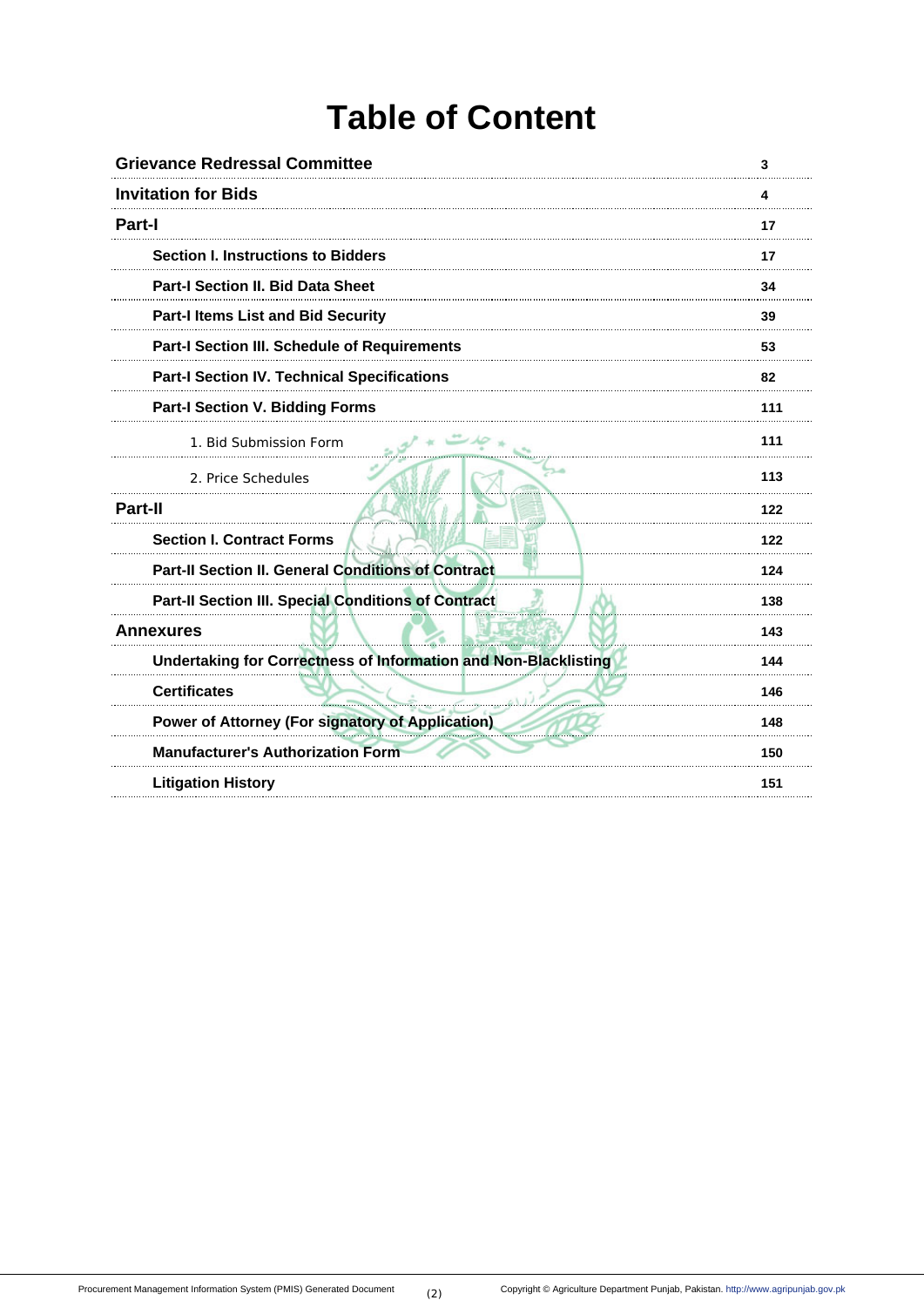# Grievance Redressal Committee

(Under Rule 67 of Punjab Procurement Rules-2014)

| Sr.<br>No. | Name                           | Designation                           | Position      | Phone                 | Email                       | Address                     |  |
|------------|--------------------------------|---------------------------------------|---------------|-----------------------|-----------------------------|-----------------------------|--|
| 1          | Mr. Ubalid<br>Ullah            | Additional<br>Secretary<br>(Planning) | Chairman 9921 | 92 42<br>1595         | patoasplanning@gmail .com   | $2 - B$ ank<br>Road, Lahore |  |
| 2          | Ms.<br>Benish<br>Noor          | Deputy Secretary<br>(Budget)          | $M$ ember     | 92 42<br>9921<br>0512 | patoasplanning@gmail.com    | $2 - B$ ank<br>Road, Lahore |  |
| 3          | Mr. Atilg-<br>$ur -$<br>Rehmah | Section Officer<br>(B & A)            | Member        | 92 42<br>9921<br>0511 | budget.agripunjab@gmail.com | $2 - B$ ank<br>Road, Lahore |  |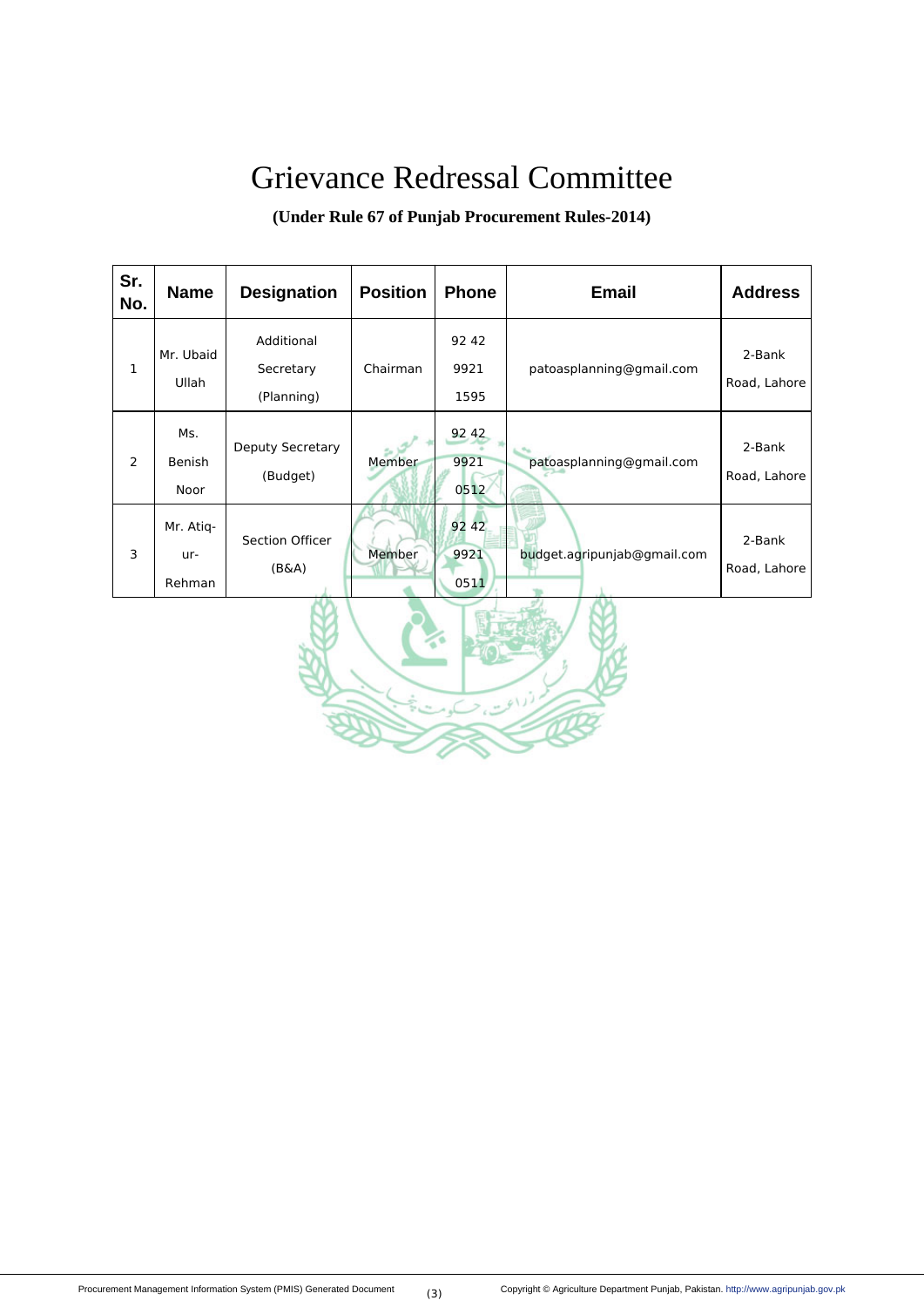# Invitation for Bids

National Competitive Bidding

#### Ref: E&A(Agri)6-8/2019 Dated: 12th March, 2020

Section Officer (General) has earmarked budget towards STATEONERYst of COMPUTER STATIONERY, PRINTING, COST OF OTHER AND OTHER ITEMS" . It is intended that part of the proceeds of this budget will be applied to eligi supply of following item:

| Sr.<br>No.     | Item                                                            | Quantity             | Estimated<br>Cost                          | <b>Bid</b><br>Security<br>(% ) | <b>Bid</b><br>Security<br>(PKR) |
|----------------|-----------------------------------------------------------------|----------------------|--------------------------------------------|--------------------------------|---------------------------------|
| $\mathbf{1}$   | Pencil Lead with<br>fragrance                                   | 250.00<br>10 Pieces) | (Packet for 16000.0 0)                     | 2.00                           | 320.00                          |
| $\overline{2}$ | Pencil Short Hand                                               | 75.00<br>(dozen)     | 7725.00                                    | 2.00                           | 154.50                          |
| 3              | Ink Stamp                                                       |                      | 110.00 (Qty2)640.00                        | 2.00                           | 52.80                           |
| $\overline{4}$ | White Fluid $s$ $d$ t 90.00 $(S et)$ 5570.00                    |                      |                                            | 2.00                           | 311.40                          |
| 5              | White Fluid Pen 80.00 (Qty5040.00                               |                      |                                            | $2.00$                         | 100.80                          |
| 6              | Gum Liquid                                                      |                      | 125.00 (Qty2)625.00                        | 2.00                           | $52.50$                         |
| $\overline{7}$ | Ghum Stick Medium<br>Size                                       |                      | $300.00$ ( $\phi$ t $\frac{1}{2}$ )1900.00 | 2.00                           | 1038.00                         |
| 8              | Ink (Genuine) Blue,<br>Black, Red & Green                       |                      | ĭŏo.oo (Φtβ)6700.0 O                       | 2.00                           | 734.00                          |
| 9              | Laces 36                                                        | 140.00<br>(Gushi)    | 7140.00                                    | 2.00                           | 142.80                          |
| 10             | Tags 6" as per sample                                           | 300.00<br>(Gushi)    | 10800.0 0 2.00                             |                                | 216.00                          |
| 11             | Ball Point Blue, Bladook, 00<br>Red & Green (Clipp(@Pra)cket )  |                      | 6000.00                                    | 2.00                           | 120.00                          |
| 12             | Ball Point Blue, Bla2c5k0,.00<br>Red & Green (Clipp(@Pra)cket ) |                      | 16000.0 0 2.00                             |                                | 320.00                          |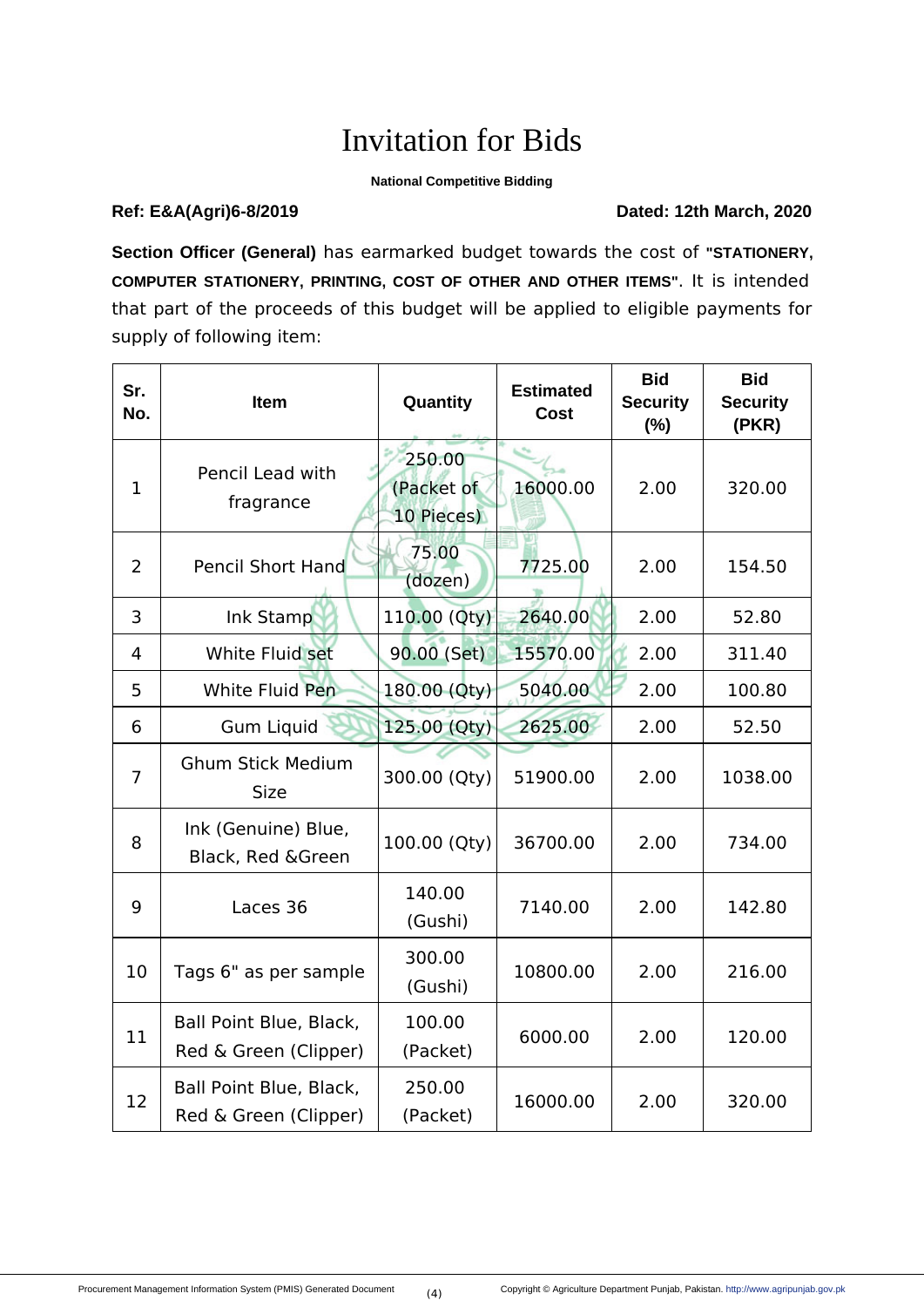| Sr.<br>No. | Item                                                             | Quantity                                                                               | Estimated<br>Cost   | <b>Bid</b><br>Security<br>(% ) | <b>Bid</b><br>Security<br>(PKR) |
|------------|------------------------------------------------------------------|----------------------------------------------------------------------------------------|---------------------|--------------------------------|---------------------------------|
| 13         | Permanent Marker<br>125.00 (Qty3625.00)<br>No.70& 90             |                                                                                        |                     | 2.00                           | 72.50                           |
| 14         | White Board Marker<br>(Multi Color                               |                                                                                        | ί το.οο (Φty4070.00 | 2.00                           | 81.40                           |
| 15         | White Board Dustlear.00 $(Q ty)300.00$                           |                                                                                        |                     | 2.00                           | 6.00                            |
| 16         | Post it Pad Size                                                 | $3'' \times 3''$<br>$(P \nightharpoonup c \nightharpoonup c \nightharpoonup d)$        | 24830.0 0           | 2.00                           | 496.60                          |
| 17         | Post it Pad Size                                                 | $3" 50.00$<br>$3" x 5"$<br>$(P \nightharpoonup c \nightharpoonup c \nightharpoonup d)$ | 11000.00            | 2.00                           | 220.00                          |
| 18         | Binding Tap 2 '100.00 (Qty)8500.00                               |                                                                                        |                     | 2.00                           | 370.00                          |
| 19         | Binding Tap $3$ " 50.00 (Qty) 0250.00                            |                                                                                        |                     | 2.00                           | 205.00                          |
| 20         | Envelope Size $9 \times 48000.00$<br>80gm Local paper (Qty)      |                                                                                        | 28800.00            | 2.00                           | 576.00                          |
| 21         | Envelope Size $1 1 \times 95000.00 $<br>80gm Local paper (Qty)   |                                                                                        | 21600.0 0 2.00      |                                | 432.00                          |
| 22         | Envelope $A - 4$ S $ z \oplus 000.00 $<br>80gm Local paper (Qty) |                                                                                        | 22500.0 0 2.00      |                                | 450.00                          |
| 23         | Envelope File Siz&500.00<br>80gm Local paper (Qty)               |                                                                                        | 18550.0 0 2.00      |                                | 371.00                          |
| 24         | Envelope 14x18 w14000.00 <br>Cloth Binding Golde(nQty)           |                                                                                        | 56000.002.00        |                                | 1120.00                         |
| 25         | Marker Blue, Black, 2RO@d00<br>& Green                           | (Packet)                                                                               | 206000.002.00       |                                | 4120.00                         |
| 26         | Marker Red, Blue<br>and Green                                    | , B 5a0c.100<br>(Packet)                                                               | 30000.00            | 2.00                           | 600.00                          |
| 27         | Marker Red, Blue<br>and Green                                    | $, B$ 2a0 $c. 100$<br>(Packet)                                                         | 21000.00            | 2.00                           | 420.00                          |
| 28         | File Board with F13aΦΦ.⊕n0 (Φty6)300.00                          |                                                                                        |                     | 2.00                           | 126.00                          |
| 29         | Paper Cutter Larg 6 0s.i02 @ (Qty )4 200.00                      |                                                                                        |                     | $2.00$                         | 84.00                           |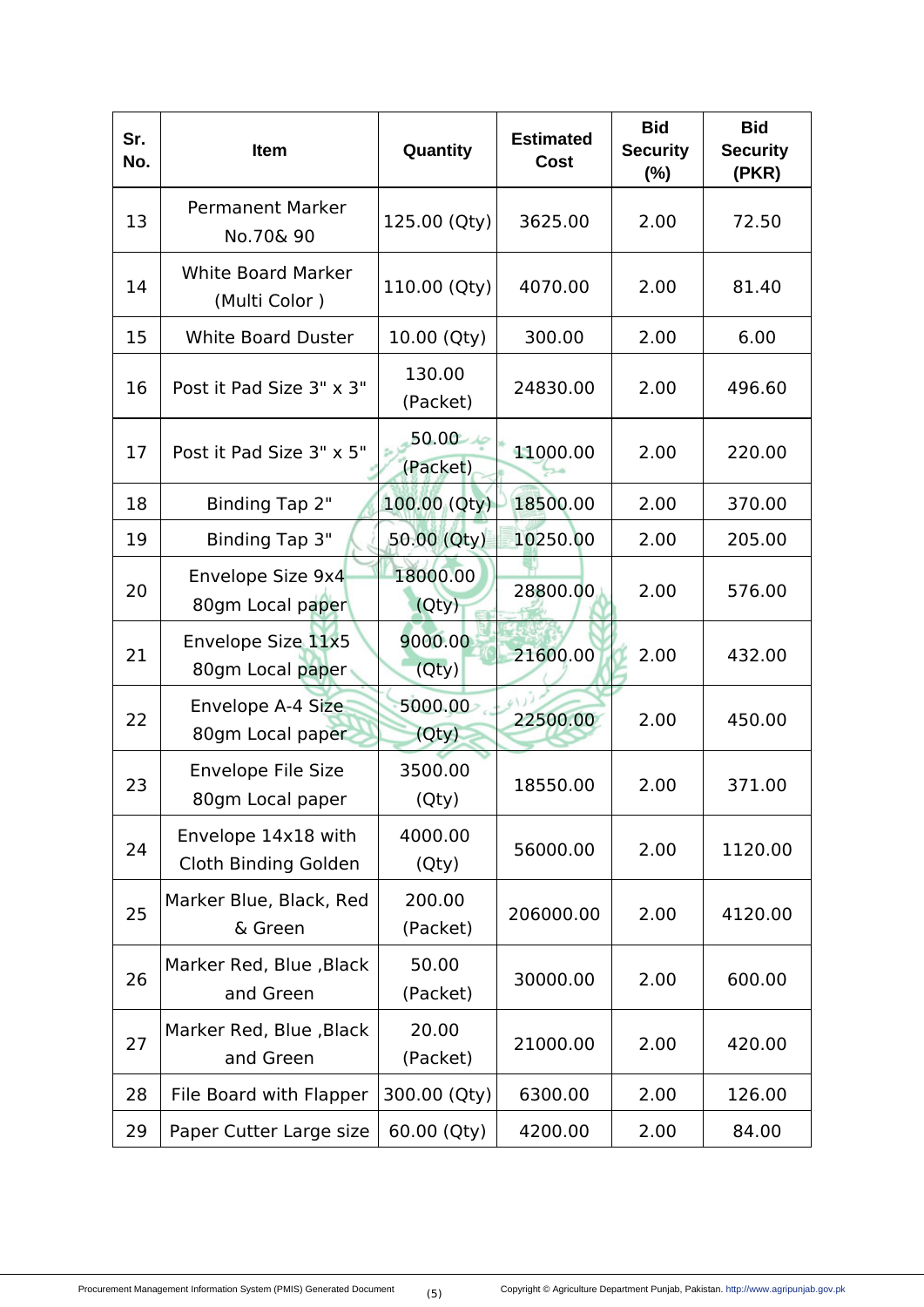| Sr.<br>No. | Item                                                                   | Quantity                                                                                      | Estimated<br>Cost       | <b>Bid</b><br>Security<br>(% ) | <b>Bid</b><br>Security<br>(PKR) |
|------------|------------------------------------------------------------------------|-----------------------------------------------------------------------------------------------|-------------------------|--------------------------------|---------------------------------|
| 30         | Paper Weight RowTh5d00 (Qty 3375.00                                    |                                                                                               |                         | 2.00                           | 67.50                           |
| 31         | Paper Clip 36 mm                                                       | 175.00<br>(Packet)                                                                            | 4725.00                 | 2.00                           | 94.50                           |
| 32         | Paper clip colour fine                                                 | 10.00<br>$(P \nightharpoonup c \nightharpoonup c \nightharpoonup d)$                          | 600.00                  | 2.00                           | 12.00                           |
| 33         | Paper Pin                                                              | 110.00<br>(Packet)                                                                            | 1870.00                 | 2.00                           | 37.40                           |
| 34         | Stapler Pin (ORY                                                       | $350.00$<br>$24/6)$<br>$(\overline{P} \overline{a} \overline{c} \overline{k} \overline{e} t)$ | 9450.00                 | 2.00                           | 189.00                          |
| 35         | Stapler Pin, Heavy D400t.yo 0<br>23/17                                 | (Packet)                                                                                      | 5040.00                 | 2.00                           | 100.80                          |
| 36         | Stapler Pin, Heavy D300t.yo 0<br>23/15                                 | (Packet)                                                                                      | 3600.00                 | 2.00                           | 72.00                           |
| 37         | Stapler Machine $20.00$ (Qty) $2000.0$                                 |                                                                                               |                         | 2.00                           | 240.00                          |
| 38         | Stapler Machine $50.00$ (Qty) $5200.0$                                 |                                                                                               |                         | 2.00                           | 304.00                          |
| 39         | Stapler Machine30.00 $(Q ty)$ 1700.00                                  |                                                                                               |                         | 2.00                           | 234.00                          |
| 40         | Stapler Machine<br>Duty) $(200 \text{ pages})$                         | $\int_{3.00}$ (Qty = 15000.000)                                                               |                         | $2.00$                         | 300.00                          |
| 41         | Sharpene                                                               | 350.00 (Q\ty2)450.00                                                                          |                         | 2.00                           | 49.00                           |
| 42         | Pin Cushion                                                            |                                                                                               | $40.00$ (Q ty ) 1800.00 | $2.00$                         | 36.00                           |
| 43         | Paper Punch Single<br>hole large size as8βe00 (Q ty12000.0 0<br>sample |                                                                                               |                         | 2.00                           | 240.00                          |
| 44         | Double Punch Machine<br>$12.00$ (Qty 4560.00<br>Big Size               |                                                                                               |                         | $2.00$                         | 91.20                           |
| 45         | Rubber L/Size A 12-5300.00 (Qty6250.00                                 |                                                                                               |                         | $2.00$                         | 125.00                          |
| 46         | Sealing Wax Packet (Packet)                                            |                                                                                               | 1000.00                 | 2.00                           | 20.00                           |
| 47         | Scissor Fine                                                           |                                                                                               | 75.00 (Qty)5625.00      | 2.00                           | 112.50                          |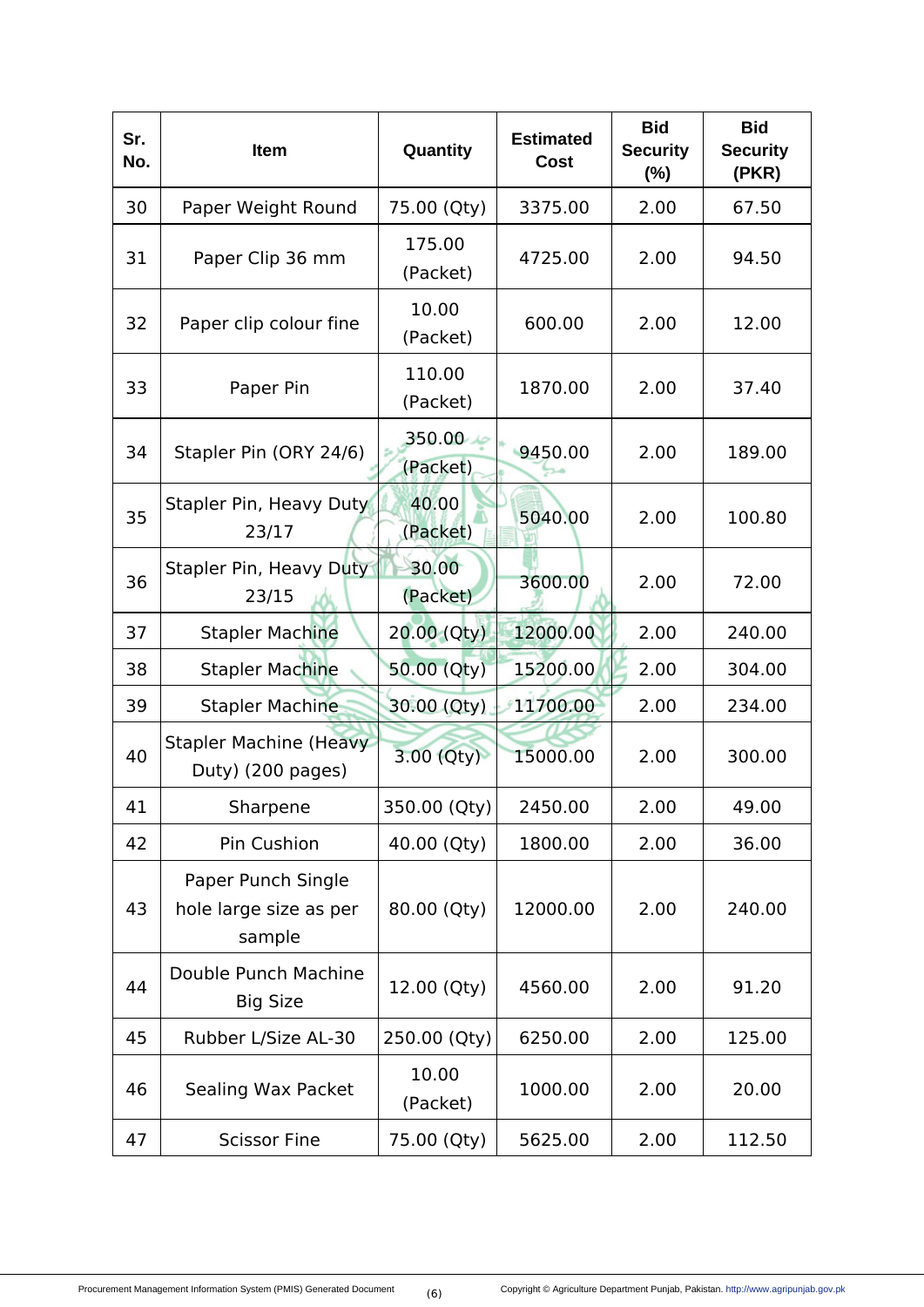| Sr.<br>No. | Item                                                     | Quantity                                        | Estimated<br>Cost            | <b>Bid</b><br>Security<br>(% ) | <b>Bid</b><br>Security<br>(PKR) |
|------------|----------------------------------------------------------|-------------------------------------------------|------------------------------|--------------------------------|---------------------------------|
| 48         | Stamp Pad L/S $z@0.00$ (Q  ty $14400.0$  0               |                                                 |                              | 2.00                           | 288.00                          |
| 49         | Short Hand Bob 280.00 $(Q(y)$ 6800.00                    |                                                 |                              | 2.00                           | 336.00                          |
| 50         | Poker Fine                                               |                                                 | $20.00$ $(Q ty)520.00$       | 2.00                           | 10.40                           |
| 51         | Pin Remover                                              |                                                 | 90.00 $(Q ty)3600.00$        | 2.00                           | 72.00                           |
| 52         | Colour Flag 3x3                                          | 150.00<br>(Packet)                              | 9750.00                      | 2.00                           | 195.00                          |
| 53         | Sticky notes color                                       | 50.00<br>(Packet)                               | 2500.00                      | 2.00                           | 50.00                           |
| 54         | Highlighter Mark2e9r0.00 (Qty7)540.00                    |                                                 |                              | 2.00                           | 150.80                          |
| 55         | Fax Roll 40 meter thin<br>core                           |                                                 | 80.00 (Q ty27200.0 0)        | 2.00                           | 544.00                          |
| 56         | Box File Large size with $Q $ y 0000.00<br>imported clip |                                                 |                              | 2.00                           | 180.00                          |
| 57         | Box File $A - 4$ size with<br>imported clip              |                                                 | $100.00$ ( $Q$ tyl) $6500.0$ | 2.00                           | 330.00                          |
| 58         | L /Shape Cover                                           | 50.00<br><b>⊉lastic</b><br>(Packe t)            | 9500.00                      | 2.00                           | 190.00                          |
| 59         | L /Shape Cover                                           | 100.00<br>Plastic<br>$\hat{P}$ acket)           | 16800.00                     | 2.00                           | 336.00                          |
| 60         | Ring File Cover b1@\$tiCcO (Qty8000.00                   |                                                 |                              | $2.00$                         | 160.00                          |
| 61         | Ring File Cover                                          | $b300ti000$ $(QtQ)1000.00$                      |                              | $2.00$                         | 420.00                          |
| 62         | Binding sheet plastic                                    | 20.00<br>(Packet)                               | 9000.00                      | $2.00$                         | 180.00                          |
| 63         | Colour paper A-4                                         | 15.00<br>size<br>$(P \nvert c \nvert k \nvert)$ | 2100.00                      | $2\,$ . $0\,0$                 | 42.00                           |
| 64         | Pakka File Cover500r00 (Joni7500.00                      |                                                 |                              | $2.00$                         | 350.00                          |
| 65         | Scotch Tape 1 '125.00 (Qty3750.00                        |                                                 |                              | $2.00$                         | 75.00                           |
| 66         | Scotch Tape $2 "50.00 (Q ty)3000.00$                     |                                                 |                              | 2.00                           | 60.00                           |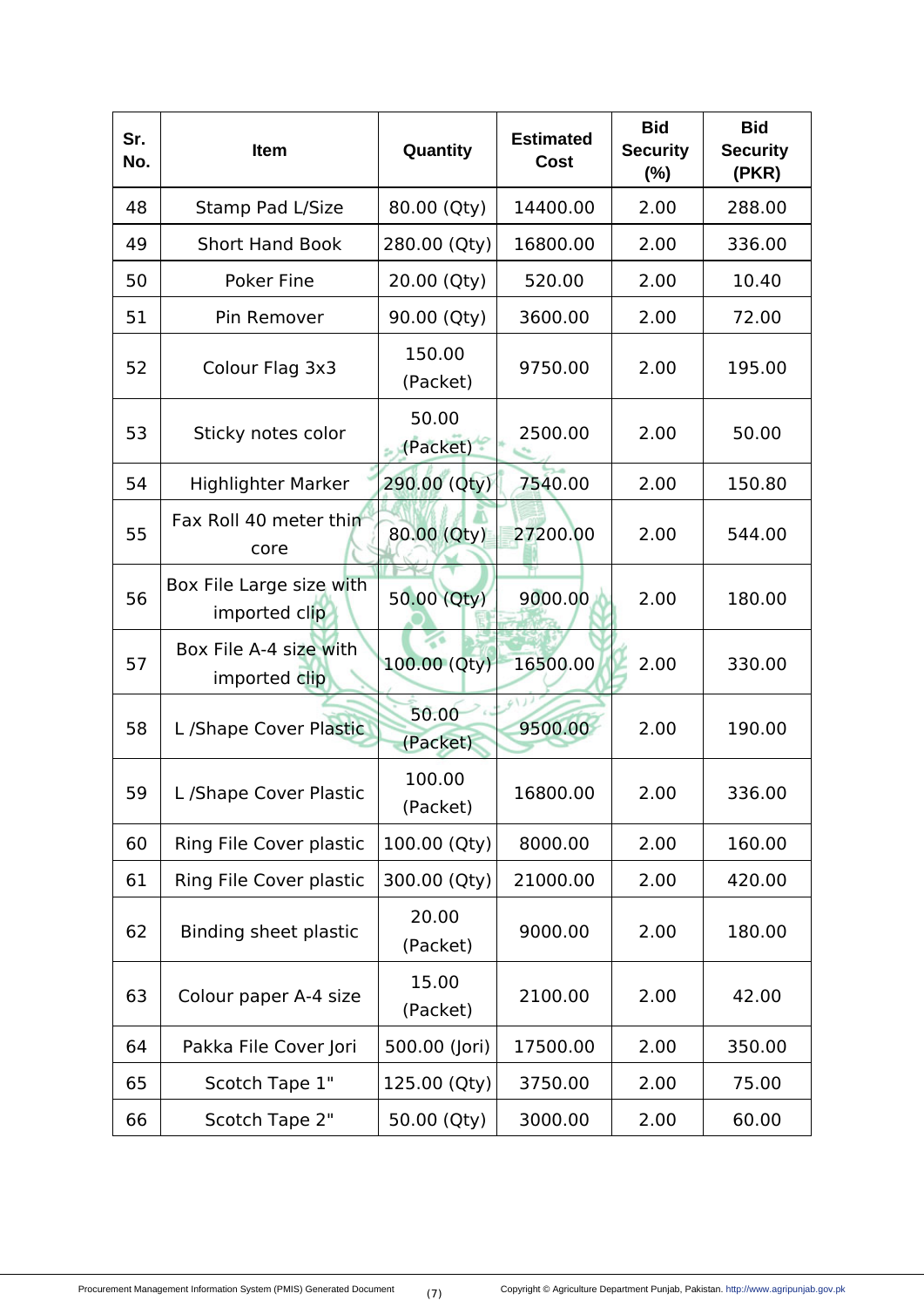| Sr.<br>No. | Item                                                                                                                           | Quantity                | Estimated<br>Cost                                 | <b>Bid</b><br>Security<br>(% ) | <b>Bid</b><br>Security<br>(PKR) |
|------------|--------------------------------------------------------------------------------------------------------------------------------|-------------------------|---------------------------------------------------|--------------------------------|---------------------------------|
| 67         | Steel Foot 12 50.00 (Qty) 7500.00 2.00                                                                                         |                         |                                                   |                                | 350.00                          |
| 68         | Blank / Lined Register<br>70 gm Paper Full<br>escape Blank / Цi1n5e0d.00 (Фtу4)2000.0 0<br>Register 70 gm Paper<br>Full escape |                         |                                                   | 2.00                           | 840.00                          |
| 69         | Log Book 200 she $200 \text{ s}$ (Q $\text{t}$ y $\text{4000.00}$                                                              |                         |                                                   | 2.00                           | 80.00                           |
| 70         | Flapper Rexene 3x@@00.00<br>with fine Dori (Qty)                                                                               |                         | 54000.00                                          | 2.00                           | 1080.00                         |
| 71         | Fax/Photostat Paper 80<br>75.00<br>gm full escape legal (Ream)<br>(500 sheet)                                                  |                         | 67500.00 2.00                                     |                                | 1350.00                         |
| 72         | Photostat Paper 80g0m00.00<br>A-4 (500 sheet) (Ream)                                                                           |                         | $720000.\n002.00$                                 |                                | 14400.00                        |
| 73         | Toner Photostat<br>$Toshiba T - 4590D$                                                                                         |                         | $20.00$ $(Q t\sqrt{3})40000.\phi02.00$            |                                | 6800.00                         |
| 74         | Calculator 12 digit<br>Casio original (big font)                                                                               |                         | $1\,$ O $\,$ O $\,$ O $\,$ (Q $ $ ty)6500.00 $\,$ | 2.00                           | 130.00                          |
| 75         | Calculator 14 d $\frac{dy}{dx} = 0.00$ (Qt $\frac{dy}{dx} = 200.00$<br>Casio original (big font)                               |                         |                                                   | 2.00                           | 84.00                           |
| 76         | Drafting pad legal                                                                                                             | 100.00<br>size<br>(Pad) | 15000.00                                          | 2.00                           | 300.00                          |
| $77$       | Drafting pad A-4                                                                                                               | 120.00<br>size<br>(Pad) | 16800.00                                          | 2.00                           | 336.00                          |
| 78         | Pen Drive (16 $\bigoplus$ BD.00 ( $Q$ ty 51000.00                                                                              |                         |                                                   | 2.00                           | 1020.00                         |
| 79         | Pen Drive (32 GBP.00 (Qty) 5000.00                                                                                             |                         |                                                   | 2.00                           | 300.00                          |
| 80         | Pen Drive (64 $\bigoplus$ B6).00 (Qt y)12300.0 0                                                                               |                         |                                                   | 2.00                           | 246.00                          |
| 81         | Computer Paper   eg1a80.00<br>80 gm (500 sheet)(Ream)                                                                          |                         | $162000.\phi02.00$                                |                                | 3240.00                         |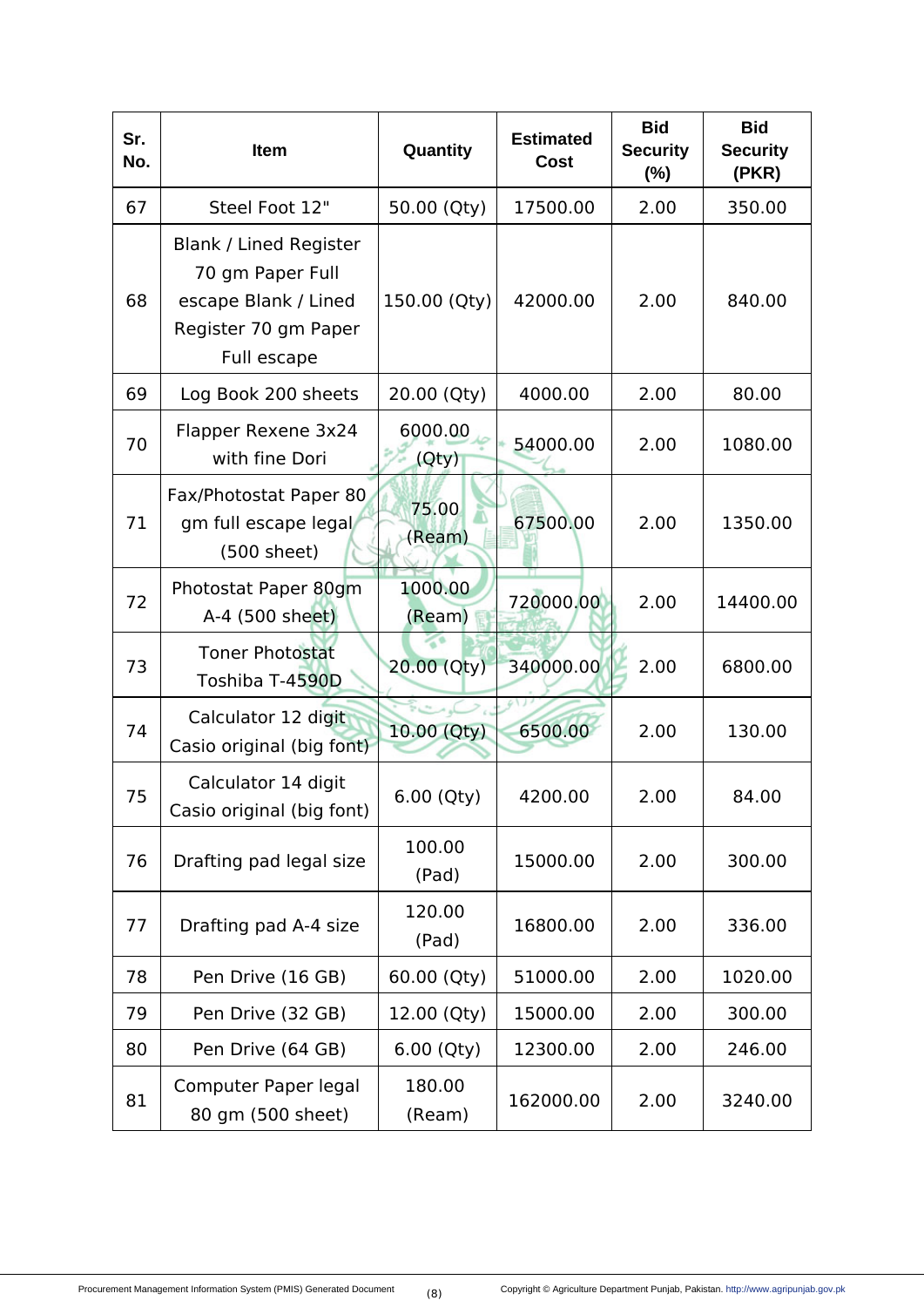| Sr.<br>No. | Item                                                                         | Quantity | Estimated<br>Cost                     | <b>Bid</b><br>Security<br>$(\% )$ | <b>Bid</b><br>Security<br>(PKR) |
|------------|------------------------------------------------------------------------------|----------|---------------------------------------|-----------------------------------|---------------------------------|
| 82         | Computer Paper   A - 40.00<br>size 80 gm (500 $ph \notin \mathbb{R}$ te) am) |          | 32000.0 0 2.00                        |                                   | 640.00                          |
| 83         | Computer Paper   A-5400.00<br>size 70 gm (500 she(&te)am)                    |          | $350000.\phi02.00$                    |                                   | 7000.00                         |
| 84         | Computer Toners HP-<br>2035, 2055                                            |          | $5.00$ (Qty)65000.00 2.00             |                                   | 1300.00                         |
| 85         | Computer Toners HP-<br>1022                                                  |          | $2.00$ (Qt y)24000.00 2.00            |                                   | 480.00                          |
| 86         | Computer Toners H-<br>$1.00 (Qt y)13500.0 0 2.00$<br>$P1300(13-A)$           |          |                                       |                                   | 270.00                          |
| 87         | Computer Toners HP-<br>1010                                                  |          | $4.00$ (Qt y)48000.00 2.00            |                                   | 960.00                          |
| 88         | Computer Toners HP-<br>$1102 (085 - A)$                                      |          | $3.00$ (Qt y)12500.00 2.00            |                                   | 250.00                          |
| 89         | Computer Toners<br>$1320 (49-A)$                                             | HP-      | $12.00$ (Q $t$ y1) 60800.00 2.00      |                                   | 3216.00                         |
| 90         | Computer Toners HP-<br>pro m $227$ SDN $(30-A)$                              |          | $2.00$ (Qt y)25600.00 2.00            |                                   | 512.00                          |
| 91         | Computer Toners HP-<br>$1200 (12-A)$                                         |          | $2.00$ (Q t y ) $25200.0$  0 2.00     |                                   | 504.00                          |
| 92         | Computer Toners<br>$2015(53-A)$                                              | HP-      | $10.00$ $(Q t y)$ 39000. $002.00$     |                                   | 2780.00                         |
| 93         | Computer Toner\$<br>1020                                                     |          | $HP -$<br>3.00 $(Qt y)$ 39600.00 2.00 |                                   | 792.00                          |
| 94         | Computer Toner\$<br>Pro m<br>102w                                            | H P      | $3.00$ $(Qt y)38700.0 0 2.00$         |                                   | 774.00                          |
| 95         | Computer Toners<br>1606DN                                                    | $HP -$   | $3.00 \, (Qt y) 37800.0 0$            | 2.00                              | 756.00                          |
| 96         | Computer Toner   HP<br>400                                                   |          | $2.00$ (Qt y)28000.00 2.00            |                                   | 560.00                          |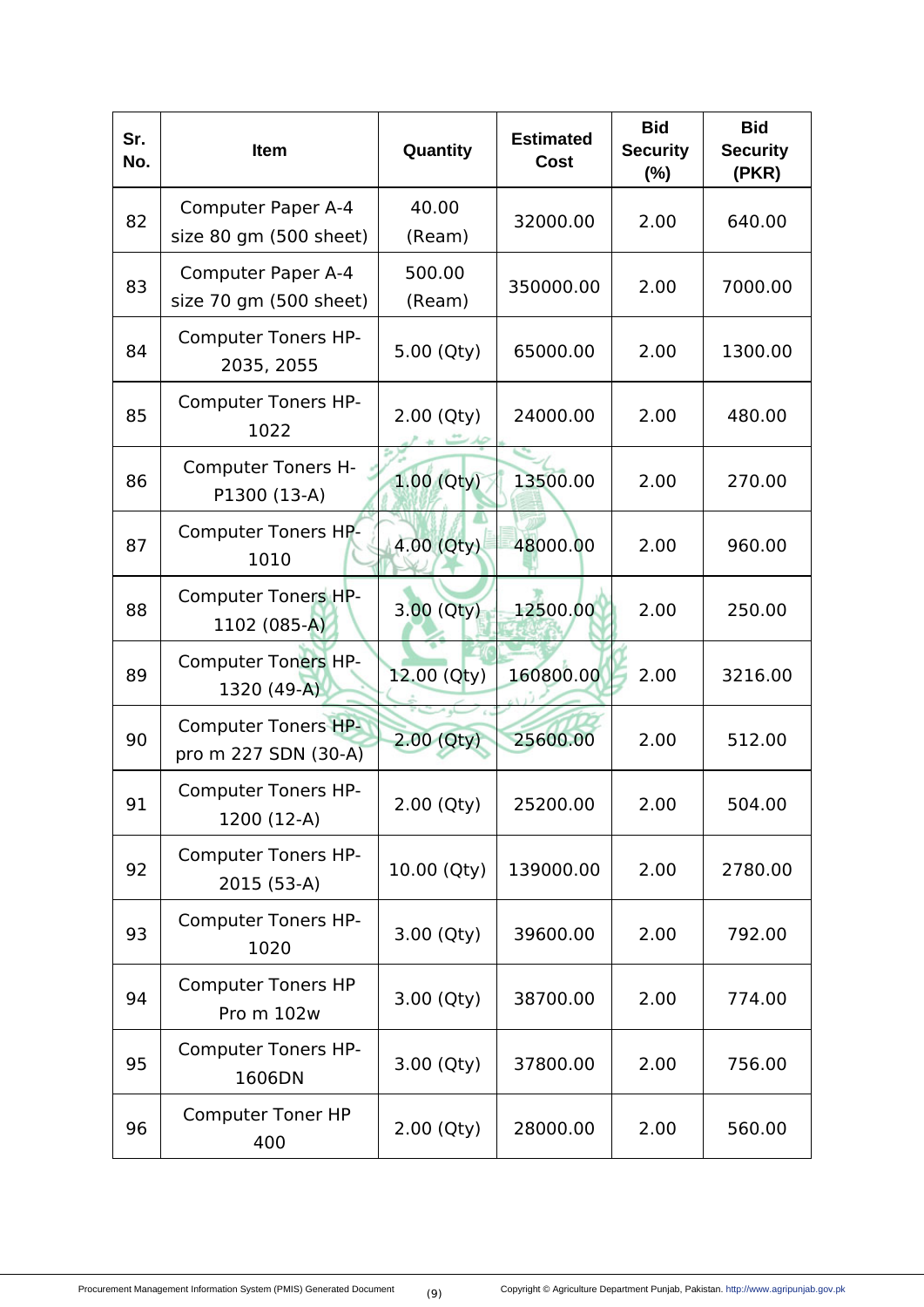| Sr.<br>No. | Item                                                                                               | Quantity                                                                | <b>Estimated</b><br>Cost | <b>Bid</b><br>Security<br>$(\% )$ | <b>Bid</b><br>Security<br>(PKR) |
|------------|----------------------------------------------------------------------------------------------------|-------------------------------------------------------------------------|--------------------------|-----------------------------------|---------------------------------|
| 97         | Computer Toner HP pro<br>m $402$ dn $(26-A)$                                                       |                                                                         | 2:00(C1 y)27600.0 0      | 2.00                              | 552.00                          |
| 98         | Computer Toners HP-<br>Pro 200 Colour Set                                                          |                                                                         | 1.00 $(Qt y)$ 48000.00   | 2.00                              | 960.00                          |
| 99         | File Board Rexene with<br>Magic Flapper Printed                                                    |                                                                         | 200.00 (Qtx3)0000.00     | 2.00                              | 600.00                          |
| 100        | Peon Book Printed A-4<br>Size $(100 \text{ Sheets})100.00 (41)6000.00$<br>Paper                    |                                                                         |                          | 2.00                              | 320.00                          |
| 101        | Telephone Index10.00 (Qty 2000.00                                                                  |                                                                         |                          | 2.00                              | 40.00                           |
| 102        | Cash Book big \$ize<br>(Nobel)                                                                     |                                                                         | $1.00$ (Qt y)1200.00     | 2.00                              | 24.00                           |
| 103        | Stock Register $5.00$ (Qty) 3000.00                                                                |                                                                         |                          | 2.00                              | 60.00                           |
| 104        | Routine Sheet (40060.00<br>sheet) (Legal s ize()Ream)                                              |                                                                         | 40800.00                 | 2.00                              | 816.00                          |
| 105        | Routine Sheet (40066.00<br>sheet) $(A - 4 \text{ sig}) (Rem)$                                      |                                                                         | 38940.0 0 2.00           |                                   | 778.80                          |
| 106        | Magic Flapper Golden<br>Mono with Print $\overline{\mathfrak{g}}$ (Qty)<br>Agriculture Department. | 2300.00                                                                 | 87400.0 0 2.00           |                                   | 1748.00                         |
| 107        | Executive Ring<br>Book                                                                             | $\begin{array}{ c c c c c }\nNote & 10.00 & (Q ty)7500.00\n\end{array}$ |                          | $2.00$                            | 150.00                          |
| 108        | Ring Note Book165.00 (Qty1)3200.00                                                                 |                                                                         |                          | 2.00                              | 264.00                          |
|            | 109 D.O Envelope 4x9                                                                               | 1000.00<br>$80gm$<br>(Qty)                                              | 3000.00                  | 2.00                              | 60.00                           |
| $110$      | Slips different dol40000.00<br>Size 3x5 printed                                                    | (Qty)                                                                   | 11600.00                 | 2.00                              | 232.00                          |
| 111        | Attendance Regist@r00 (Qty)1200.00                                                                 |                                                                         |                          | 2.00                              | 24.00                           |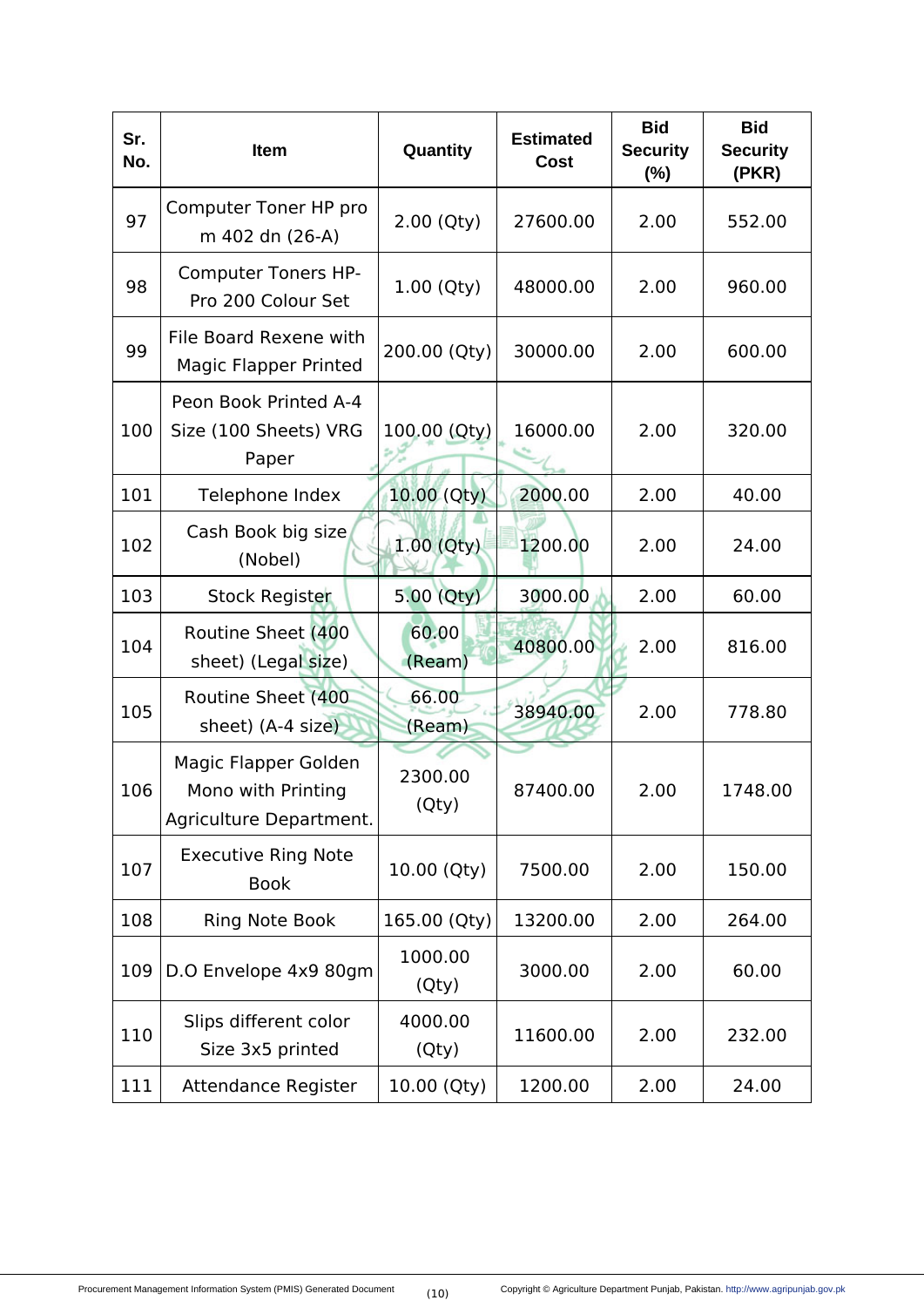| Sr.<br>No. | Item                                                 | Quantity                                                                                                                                                                                                                                                                                                                                                                                                                                                                      | <b>Estimated</b><br>Cost | <b>Bid</b><br>Security<br>(% ) | <b>Bid</b><br>Security<br>(PKR) |
|------------|------------------------------------------------------|-------------------------------------------------------------------------------------------------------------------------------------------------------------------------------------------------------------------------------------------------------------------------------------------------------------------------------------------------------------------------------------------------------------------------------------------------------------------------------|--------------------------|--------------------------------|---------------------------------|
| 112        | Diary / Dispatch<br>Register Legal                   | ls i z e                                                                                                                                                                                                                                                                                                                                                                                                                                                                      | 150.00 (Qty4)8750.00     | 2.00                           | 975.00                          |
| 113        | Slip Book Cover<br>copy size                         | Rexene                                                                                                                                                                                                                                                                                                                                                                                                                                                                        | 80.00 (Q ty) 5200.00     | 2.00                           | 304.00                          |
| 114        | Office note Book<br>size                             |                                                                                                                                                                                                                                                                                                                                                                                                                                                                               |                          | 2.00                           | 360.00                          |
| 115        | Slip Book Cover<br>small size                        | Rexene<br>20.00                                                                                                                                                                                                                                                                                                                                                                                                                                                               | (Q t y)3200.00           | 2.00                           | 64.00                           |
| 116        | Office note Book<br>size                             | small                                                                                                                                                                                                                                                                                                                                                                                                                                                                         | $30.00$ $(Q ty)1200.00$  | 2.00                           | 24.00                           |
| 117        | Dak Pad Rexene25.00 ( $Q$ ty 15000.00                |                                                                                                                                                                                                                                                                                                                                                                                                                                                                               |                          | 2.00                           | 300.00                          |
| 118        | Meeting Pad Re & ense 00 (Qty 4000.00                |                                                                                                                                                                                                                                                                                                                                                                                                                                                                               |                          | 2.00                           | 80.00                           |
| 119        | D.O Paper Four                                       | $C \text{ of } 0.000$ (Pad) 2000.00                                                                                                                                                                                                                                                                                                                                                                                                                                           |                          | 2.00                           | 40.00                           |
| 120        | D.O Paper Four                                       | $C$ $\underline{\text{0}}$ $\underline{\text{0}}$ $\underline{\text{0}}$ $\underline{\text{0}}$ $\underline{\text{0}}$ $\underline{\text{0}}$ $\underline{\text{0}}$ $\underline{\text{0}}$ $\underline{\text{0}}$ $\underline{\text{0}}$ $\underline{\text{0}}$ $\underline{\text{0}}$ $\underline{\text{0}}$ $\underline{\text{0}}$ $\underline{\text{0}}$ $\underline{\text{0}}$ $\underline{\text{0}}$ $\underline{\text{0}}$ $\underline{\text{0}}$ $\underline{\text{0$ |                          | 2.00                           | 78.00                           |
| 121        | File Cover Lega                                      | [6000.00]<br>Size<br>(Qty)                                                                                                                                                                                                                                                                                                                                                                                                                                                    | $132000.\n002.00$        |                                | 2640.00                         |
| 122        | File Cover A-4                                       | 10000.00<br>Size<br>(Qty)                                                                                                                                                                                                                                                                                                                                                                                                                                                     | $210000.\&002.00$        |                                | 4200.00                         |
| 123        | File Cover Lega $5002.60$ ( $Q$ tyl)1000.0 $ 0$ 2.00 |                                                                                                                                                                                                                                                                                                                                                                                                                                                                               |                          |                                | 220.00                          |
| 124        | File Cover $A - 4500.00$ ( $Q + 490500.00$           |                                                                                                                                                                                                                                                                                                                                                                                                                                                                               |                          | 2.00                           | 210.00                          |
| 125        | Tissue Paper<br>(Perfumed) large sitBox)             | 325.00                                                                                                                                                                                                                                                                                                                                                                                                                                                                        | 58500.00                 | 2.00                           | 1170.00                         |
| 126        | Tissue Paper Samp 500.00<br>large size Rose          | (Box)                                                                                                                                                                                                                                                                                                                                                                                                                                                                         | 65000.00                 | 2.00                           | 1300.00                         |
| 127        | Tissue Roll                                          | 300.00<br>(R o II)                                                                                                                                                                                                                                                                                                                                                                                                                                                            | 18000.00                 | 2.00                           | 360.00                          |
| 128        | Air Freshener 175.00 (Qty4)9000.00                   |                                                                                                                                                                                                                                                                                                                                                                                                                                                                               |                          | $2.00$                         | 980.00                          |
| 129        | Mosquito (insectific 550e0)0 (Qt 60000.000)          |                                                                                                                                                                                                                                                                                                                                                                                                                                                                               |                          | 2.00                           | 1200.00                         |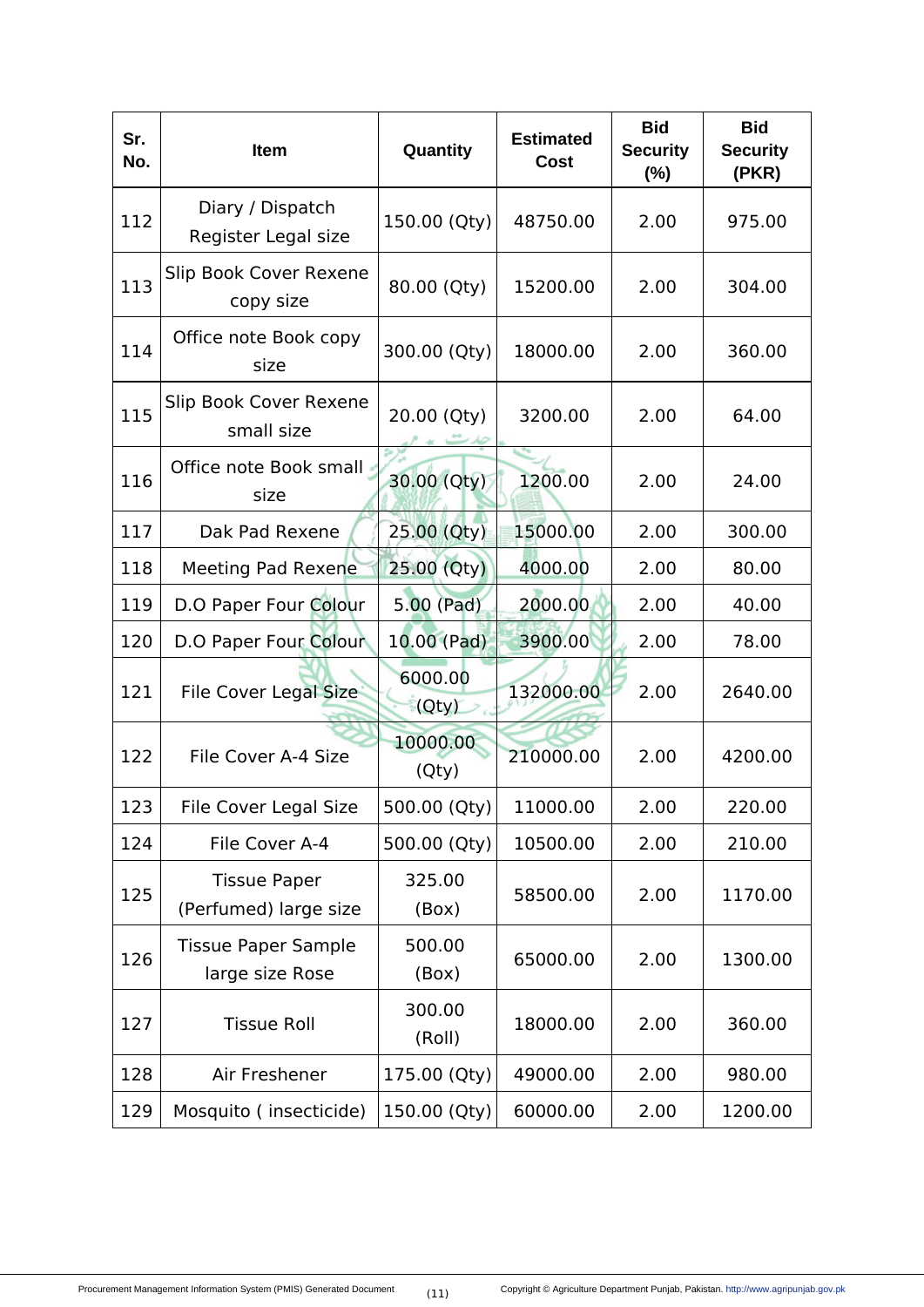| Sr.<br>No. | Item                                          | Quantity                                           | Estimated<br>Cost              | <b>Bid</b><br>Security<br>$(\%)$ | <b>Bid</b><br>Security<br>(PKR) |
|------------|-----------------------------------------------|----------------------------------------------------|--------------------------------|----------------------------------|---------------------------------|
| 130        | Hand Wash                                     |                                                    | 30.00 $(Q ty)8100.00$          | 2.00                             | 162.00                          |
| 131        | Spray pump                                    |                                                    | $10.00$ $(Q ty)1000.00$        | 2.00                             | 20.00                           |
| 132        | Bath Soap                                     |                                                    | 120.00 (Qty8)400.00            | 2.00                             | 168.00                          |
| 133        | Surf 1/2 kg                                   | 100.00<br>(Packet)                                 | 22000.00                       | 2.00                             | 440.00                          |
| 134        | Dish Wash Cake 00.00 (Qty3800.00              |                                                    |                                | 2.00                             | 76.00                           |
| 135        | Desi Soap                                     |                                                    | 80.00 $(Q ty)4800.00$          | 2.00                             | 96.00                           |
| 136        | Glass cleaner                                 |                                                    | $45.00$ $(Q ty)$ 3500.00       | 2.00                             | 270.00                          |
| 137        | Phenyl Tablet                                 | 40.00<br>(Packet)                                  | 2800.00                        | 2.00                             | 56.00                           |
| 138        | Phenyl                                        |                                                    | 90.00 $(Q ty)$ 5300.00         | 2.00                             | 306.00                          |
| 139        | Viper                                         |                                                    | 30.00 $(Q ty)5100.00$          | 2.00                             | 102.00                          |
| 140        | Broom 1/2kg                                   |                                                    | $30.00$ (K g) $2700.00$        | 2.00                             | 54.00                           |
| 141        | Farshi Towel                                  |                                                    | $80.00$ (Q t y $8000.00$       | 2.00                             | 160.00                          |
| 142        | Tat                                           |                                                    | $50.00$ (Q t y )7 $500.00$     | $2.00$                           | 150.00                          |
| 143        | Acid liquid (01                               |                                                    | it245)00 (400875.00            | 2.00                             | 137.50                          |
| 144        | Towel standard                                |                                                    | s820e00 (Q t y31200.0 0        | 2.00                             | 624.00                          |
| 145        | Duster (18x24)                                | $ s4\,\ell\,\theta.00$ ( $\phi$ ty $\theta$ 800.00 |                                | $2\,.\,0\,0$                     | 176.00                          |
| 146        | Battery Cell                                  |                                                    | $300.00$ $($ $Q$ t y $5400.00$ | $2.00$                           | 108.00                          |
| 147        | Camera Cell                                   |                                                    | 150.00 (Qty3)300.00            | $2.00$                           | 66.00                           |
| 148        | Sui Gas pipe                                  | 150.00<br>(Feet)                                   | 6750.00                        | $2.00$                           | 135.00                          |
| 149        | Plastic Tub large 1s0 z0e0 (Qty 6000.00       |                                                    |                                | $2.00$                           | 120.00                          |
| 150        | Water Glass                                   |                                                    | $300.00$ $($ $Qt225000.00$     | 2.00                             | 4500.00                         |
| 151        | Tea cup sauce r200.00 (Qty4)5000.0 0          |                                                    |                                | 2.00                             | 900.00                          |
| 152        | Water Jug (Glas 25.00 (Qty 5800.00            |                                                    |                                | 2.00                             | 116.00                          |
| 153        | Tea spoon (12 $N$ d\$0).00 ( $Q$ ty4)5500.0 0 |                                                    |                                | $2.00$                           | 910.00                          |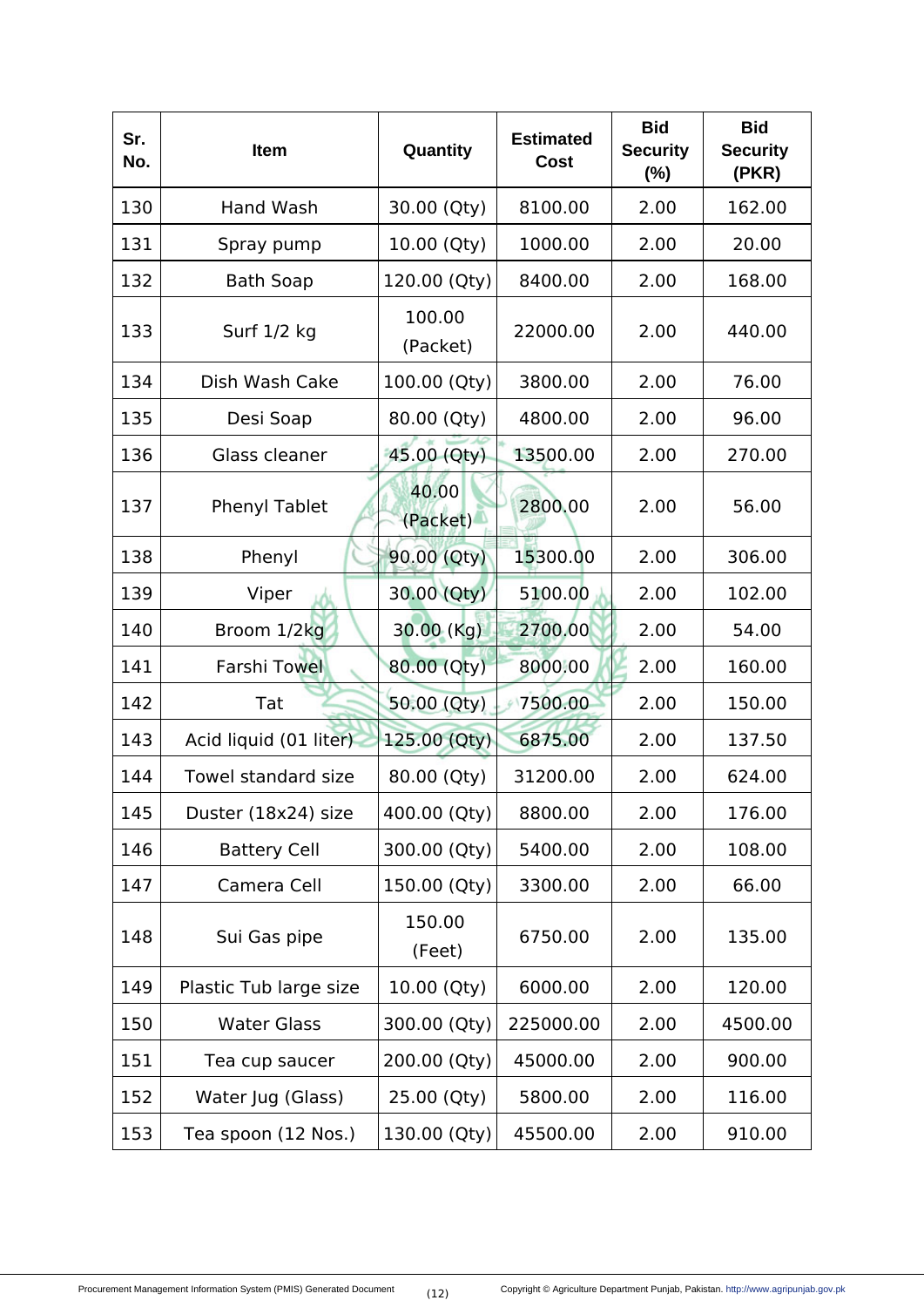| Sr.<br>No. | Item                                                              | Quantity | Estimated<br>Cost              | <b>Bid</b><br>Security<br>$(\% )$ | <b>Bid</b><br>Security<br>(PKR) |
|------------|-------------------------------------------------------------------|----------|--------------------------------|-----------------------------------|---------------------------------|
| 154        | Rice Spoon (12 N66.00 (Qty27000.00                                |          |                                | 2.00                              | 540.00                          |
| 155        | Plate large $s_i \not\uparrow d0.00$ (Q ty) 5200.0 0              |          |                                | 2.00                              | 304.00                          |
| 156        | Plate small $s$ i $\frac{1}{2}$ 60.00 (Q  ty )9000.00             |          |                                | 2.00                              | 180.00                          |
| 157        | Flush Brush                                                       |          | $35.00$ (Q t y $3150.00$       | 2.00                              | 63.00                           |
| 158        | Mirror $(12x18)$                                                  |          | 12.00 $(Q ty)$ 7200.00         | 2.00                              | 144.00                          |
| 159        | Wall clock (standard 10.00 ( $Q$ ty)1000.00<br>size)              |          |                                | 2.00                              | 220.00                          |
| 160        | Water Cooler $(35 Li5t00)$ $(Q ty24000.0 0)$                      |          |                                | 2.00                              | 480.00                          |
| 161        | Sugar pot                                                         |          | 15.00 $(Q ty)$ 5250.00         | 2.00                              | 105.00                          |
| 162        | Electric Board<br>Computer                                        | If $or$  | $25.00$ (Q $ y $ ) 2500.0 0    | 2.00                              | 250.00                          |
| 163        | Air Freshener<br>automatic with $M_{\text{gchine}}$ (Qt y)6000.00 |          |                                | 2.00                              | 120.00                          |
| 164        | Air freshener Carta8g @ 0 (Qty)6300.00                            |          |                                | 2.00                              | 126.00                          |
| 165        | Tube Rod 40 Wa2t5.00 (Qty)7500.00                                 |          |                                | 2.00                              | 150.00                          |
| 166        | Tube Rod 20 Wa2t5.00 (Qty)5000.00                                 |          |                                | 2.00                              | 100.00                          |
| 167        | Chock 40 Watt 20.00 (Qty 3000.00                                  |          |                                | 2.00                              | 60.00                           |
| 168        | Chock 20 Watt 20.00 $(Q ty)2400.00$                               |          |                                | $2.00$                            | 48.00                           |
| 169        | Starter S-10                                                      |          | 30.00 $(Q ty)$ 2700.00         | $2.00$                            | 54.00                           |
| 170        | Starter S-2                                                       |          | 30.00 $(Q ty)2400.00$          | $2.00$                            | 48.00                           |
| 171        | Single Patti                                                      |          | 15.00 $(Q ty)2400.00$          | $2.00$                            | 48.00                           |
| 172        | Energy Saver 6                                                    |          | W5a0t100 (Q  ty )7 0 0 0 . 0 0 | $2.00$                            | 140.00                          |
| 173        | Energy Saver 11                                                   |          | W5a0t100 (Qt3)6000.00          | 2.00                              | 720.00                          |
| 174        | Energy Saver 25 W5a0t00 $(\phi \uparrow \phi)$ 3500.00            |          |                                | $2.00$                            | 870.00                          |
| 175        | Multi Plug (Bush) 250/040 (Qty) 1000.00                           |          |                                | $2.00$                            | 220.00                          |
| 176        | Multi Plug (Bush) 250/00 (Qty) 3200.00                            |          |                                | $2.00$                            | 264.00                          |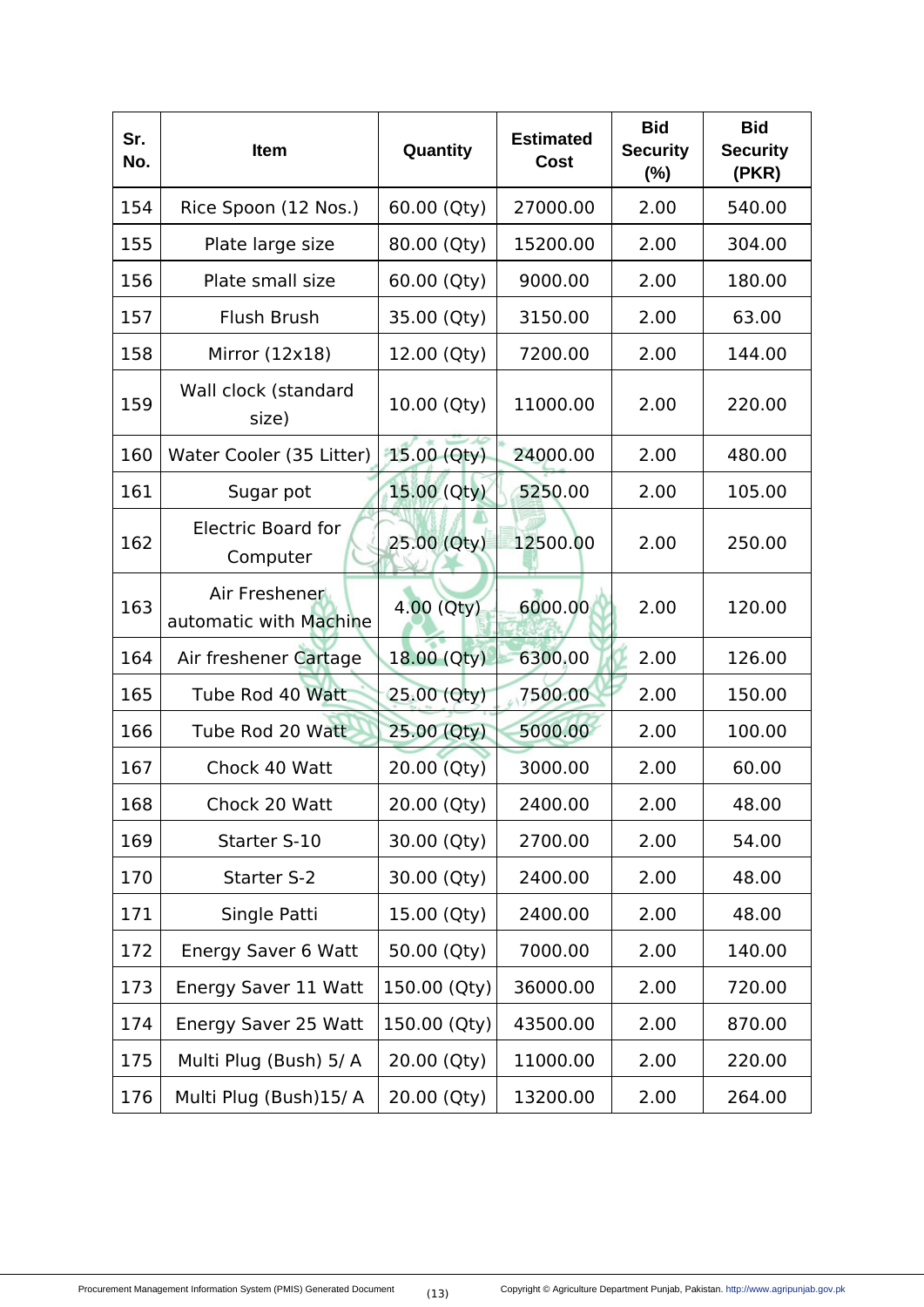| Sr.<br>No. | Item                                                             | Quantity | <b>Estimated</b><br>Cost    | <b>Bid</b><br>Security<br>(% ) | <b>Bid</b><br>Security<br>(PKR) |
|------------|------------------------------------------------------------------|----------|-----------------------------|--------------------------------|---------------------------------|
| 177        | Electric wire 7/44 full<br>gage                                  |          | 200.00 (m) 1840.00          | 2.00                           | 36.80                           |
| 178        | Electric wire 7/36 full<br>gage                                  |          | $200.00$ (m) $1460.00$      | 2.00                           | 29.20                           |
| 179        | Electric wire 7/29 full<br>gage                                  |          | 200.00 (m)1100.00           | 2.00                           | 22.00                           |
| 180        | Electric wire 3/29 full<br>gage                                  |          | $200.00$ (m) $480.00$       | 2.00                           | 9.60                            |
| 181        | Extension Lead<br>(Multiply e sock#t)                            |          | 80.00 $(Q ty40000.0 0)$     | 2.00                           | 800.00                          |
| 182        | Dimmer fan                                                       |          | 75.00~(Q ty)4500.00         | 2.00                           | 90.00                           |
| 183        | Remote Bell                                                      |          | $25.00$ (Q  ty   7000.0   0 | 2.00                           | 340.00                          |
| 184        | Remote Cell (Pencil<br>size)                                     |          | $60.00$ (Qty)900.00         | 2.00                           | 18.00                           |
| 185        | Door Electric Be20.00 (Qty) 5000.00                              |          |                             | 2.00                           | 300.00                          |
| 186        | Bell Push                                                        |          | $15.00$ (Q  ty ) 1050.00    | 2.00                           | 21.00                           |
| 187        | Electric $\text{Heat} \leq \text{O.00}$ (Qty $\frac{57000}{100}$ |          |                             | 2.00                           | 1140.00                         |
| 188        | Electric Jug                                                     |          | 10.00 $(Q ty23000.0 0)$     | 2.00                           | 460.00                          |
| 189        | Emergency Light $0.00$ (Qty) 1200.00                             |          |                             | 2.00                           | 224.00                          |
| 190        | Car Body Polist $60.00$ (Qty $34500.0$                           |          |                             | 2.00                           | 690.00                          |
| 191        | Car Dashboard $\vec{P}$ of 0s 00 (Qty 25000.00                   |          |                             | $2.00$                         | 500.00                          |
| 192        | Harpic cleaner $\vert$ arge<br>40.00 (Qty)0400.00<br>size        |          |                             | 2.00                           | 208.00                          |
| 193        | Harpic cleaner small<br>size                                     |          | $60.00$ $(Q ty)8400.00$     | 2.00                           | 168.00                          |
| 194        | Plastic Balti 40 10.00 (Qty)6600.00                              |          |                             | 2.00                           | 132.00                          |
| 195        | Plastic Balti 30 20r.00 (Qty) 0000.00                            |          |                             | 2.00                           | 200.00                          |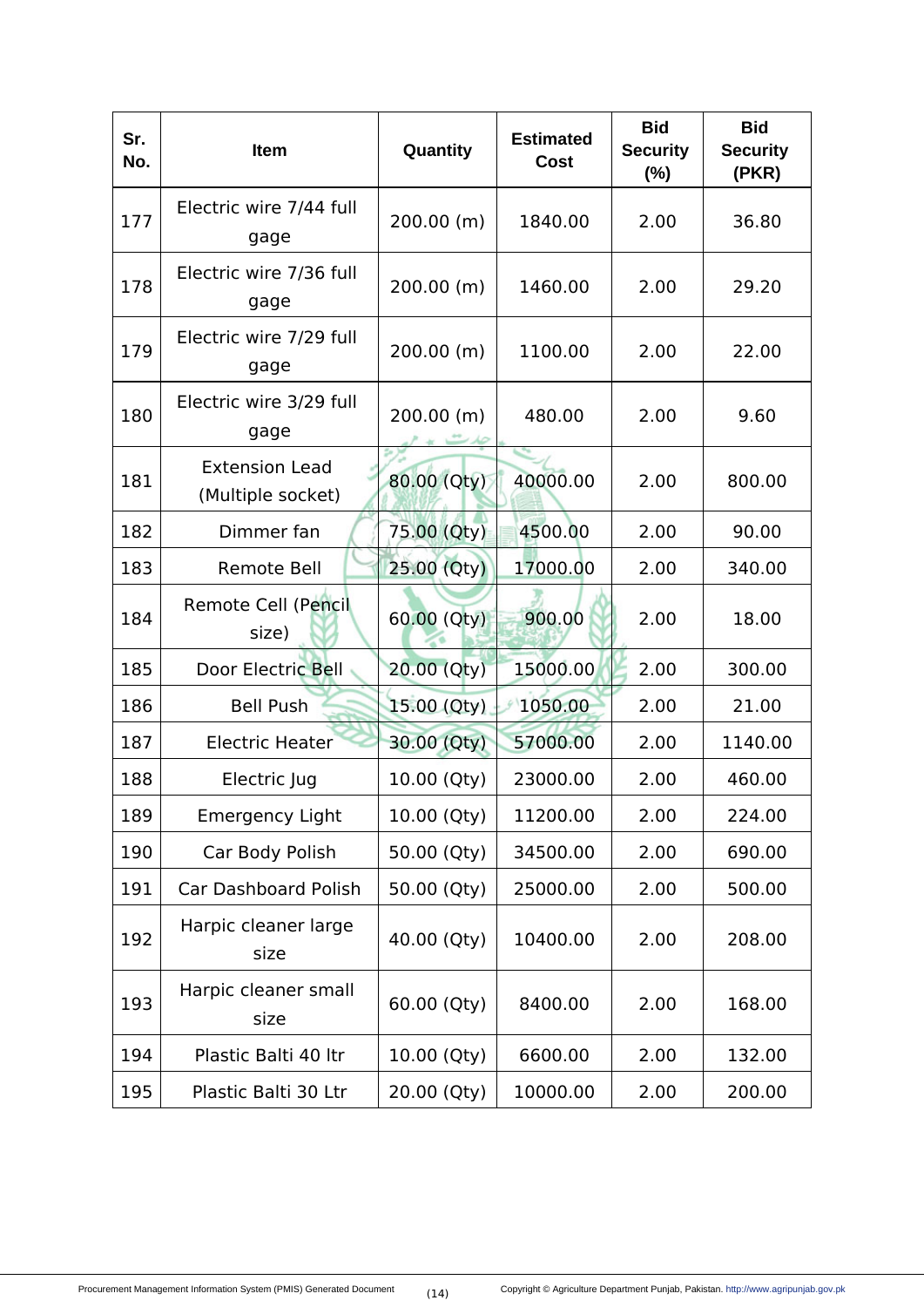| Sr.<br>No. | Item                     | Quantity | <b>Estimated</b><br>Cost        | <b>Bid</b><br>Security<br>(% ) | <b>Bid</b><br>Security<br>(PKR) |
|------------|--------------------------|----------|---------------------------------|--------------------------------|---------------------------------|
| 196        | Basket (Dustbin)<br>size |          | Large<br>75.00 $(Q ty)$ 4250.00 | 2.00                           | 285.00                          |
| 19         | Basket (Dustbin)<br>size | small    | $75.00$ (Qty 0000.00            | 2.00                           | 180.00                          |
| 198        | Lock 50mm                |          | $20.00$ $(Q ty)5500.00$         | 2.00                           | 110.00                          |
| 199        | Lock 38mm                |          | $25.00$ (Qty)6500.00            | 2.00                           | 130.00                          |
| 200        | Lock 36mm                |          | $30.00$ $(Q ty)6000.00$         | 2.00                           | 120.00                          |
| 201        | $Lock$ 32 $mm$           |          | $40.00$ $(Q ty)7000.00$         | 2.00                           | 140.00                          |

\* A FRAMEWORK CONTRACT shall be awarded to the successful bidders up to Tuesday, 30th June, 2020

- 1. Section Officer (General), invites sealed bids for the supply mentioned item from Original Manufacturers / Importer Distributors / General Order Suppliers.
- 2. Bidding shall be conducted through Open CSsimgle Stageve Biddin One Envelop procedure as specified in the Punjab Procurement (as amended to date) and is open to all eligible bidders a bidding document.
- 3.Interested eligible bidders may obtain bhWhMEDhATELYdocuments from 2-Bank Road, Old P&D Building, Lahore, Distt. Lahore during office hours after payment of PKR 500.00/ -.
- 4. Sealed Bids must be delivered to tomeor before Friday, f3nde April, 2020 10:00 AM. Proposals must be accompaniBid Security as mentioned above in the for **Demand Draft**, Pay Order or Call at Deposit duly issued from a Scheduled Bank of Pakistan.
- 5.Bids will be opened on Friday, 3rd April, 2020 10:30 AM in the presence of bidders or their representatives at 2-Bank Road, Old P&D Building, Lahore, Distt. Lahore If bid closing/opening date falls on local/national holiday, closing/opening shall be the next working day on the same time
- 6. The bidders are required tbestgandefinal hperices (inclusive of all applicable Taxes) as no negotiations are expected.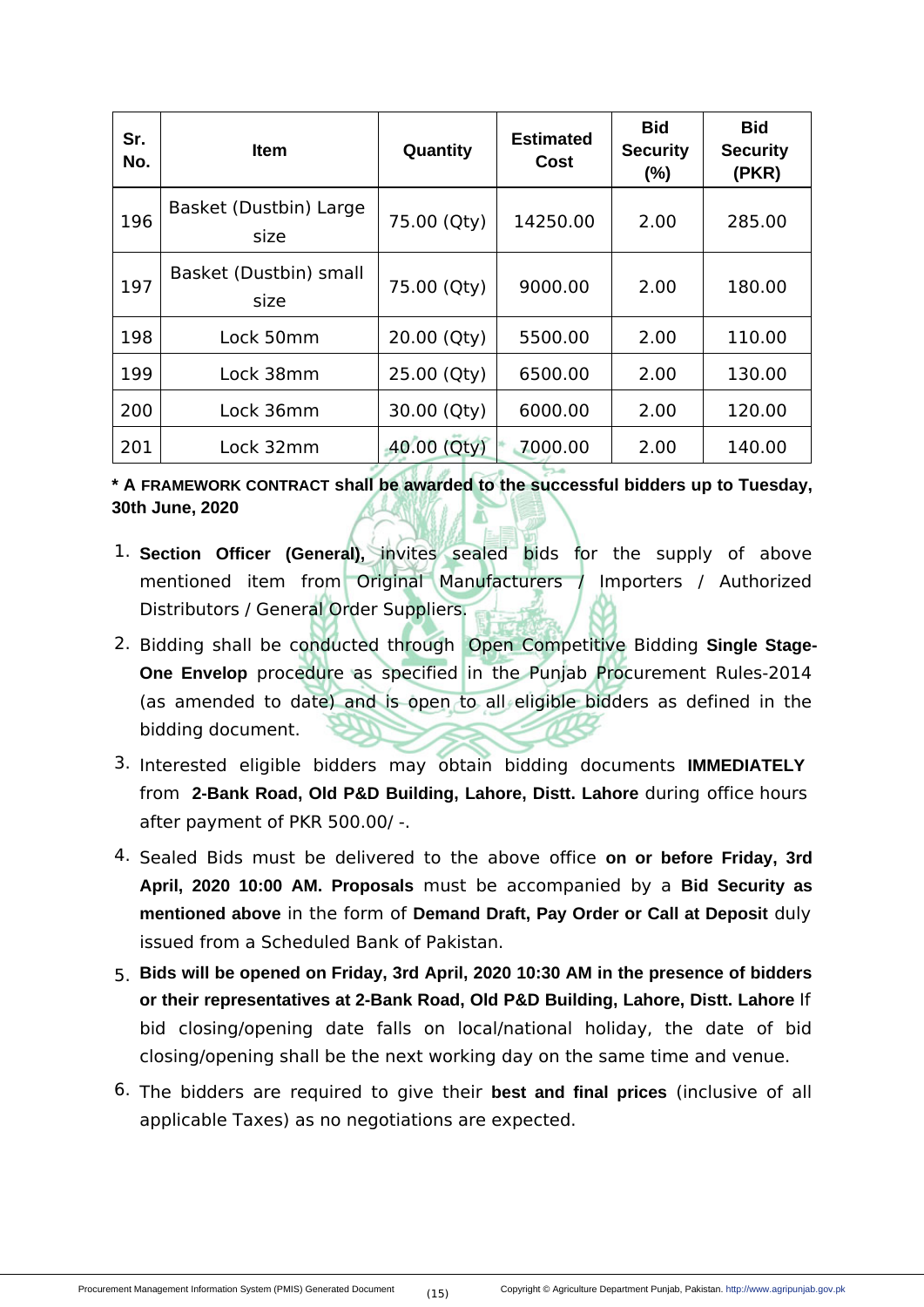- 7. Bids not complying with the requirements shall be reject responsive. Alternate proposals and / or conditional bids shall non-responsive.
- $8.$ Taxes will be deducted as per applicable government rules. Tax registration certificates must be provided with the Bid.
- 9. Bids which are incomplete, not sealed, not signed and / c late or submitted by other than specified mode will be reject
- $10.$ The contarct shall be awarded to the lowes individually footed bidder Each Item.
- 11. This advertisement and bidding documents are als  $h$ ttp://www.agripunjab.agnodhttppks://www.ppra.punjab.gov.pk
- 12. For obtaining any further information or clarifications, ple person named below:

Section Officer (General), 2-Bank Road, Old P&D Building, Lahore, Distt. Lahore Ph: 92 42 9921 0505,  $Emai\,s\,o\,g$  agri@hotmail.com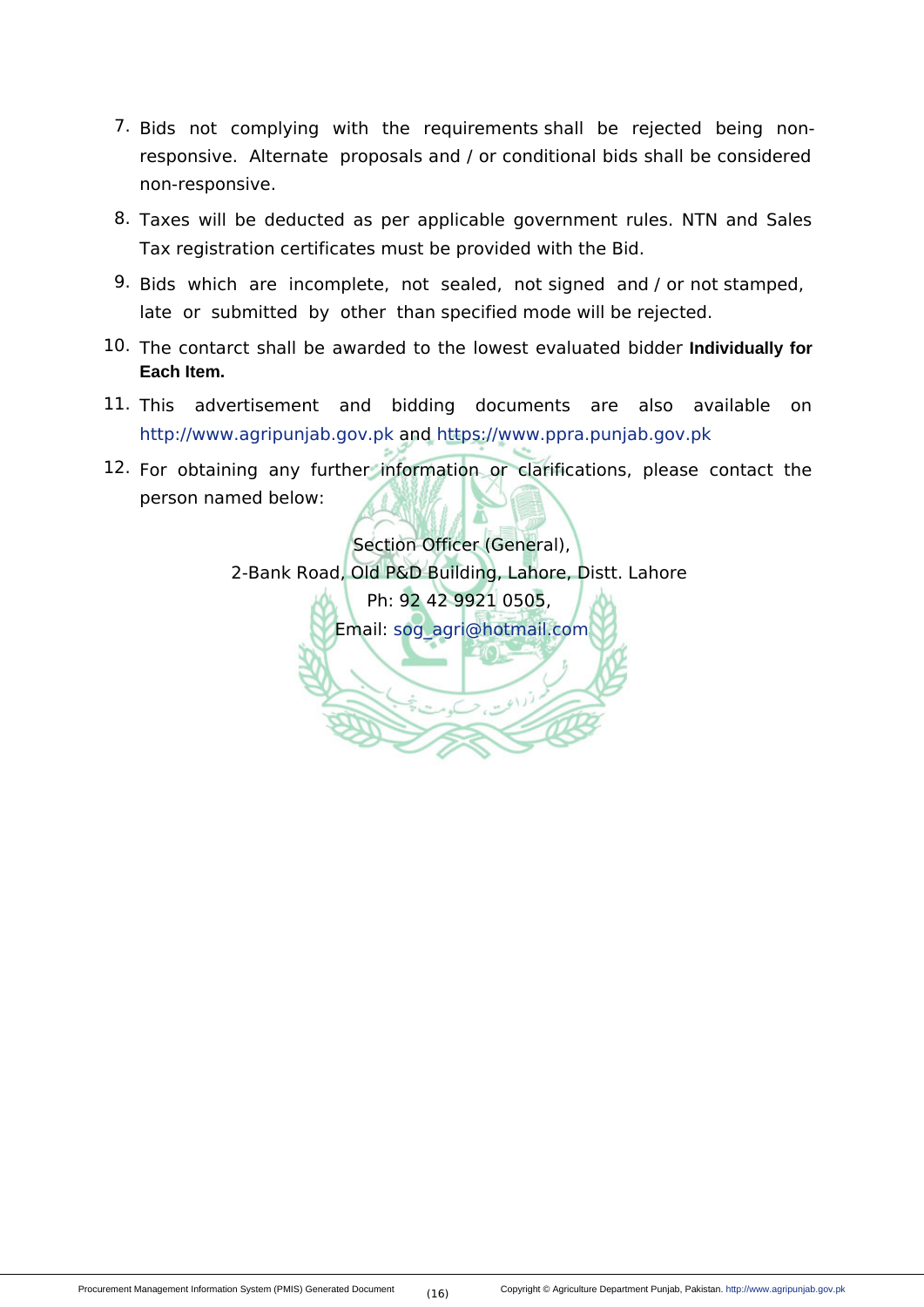# Part-I

### Section I. Instructions to Bidders

#### 1. Source of Funds

1.1 The Procuring Agency named in the Bid Data Sheet has re from the Government of Punjab. The Procuring Agency inte portion of the proceeds of this budget to eligible pay contract for which this Invitation for Bids is issued.

#### 2. Eligible Bidders

2.1 This Invitation for Bids is open to all suppliers, e hereinafter.

2.2 Bidders should not be associated, or have been associa directly or indirectly, with a firm or any of its affiliates engaged by the Procuring Agency to provide consulting services preparation of the design, specifications, and other documents the procurement of the goods to be purchased under this Invitat

2.3 Government-owned enterprises may participate only if the and financially autonomous, if they operate under commerc they are not a dependent agency of the Government.

2.4 Bidders shall not be under a declaration of bla Government department or Punjab Procurement Regulatory Autho

#### 3. Eligible Goods and Services

3.1 All goods and related services to be supplied under th have their origin in eligible source countries, defined in the (BDS), and all expenditures made under the contract will be goods and services.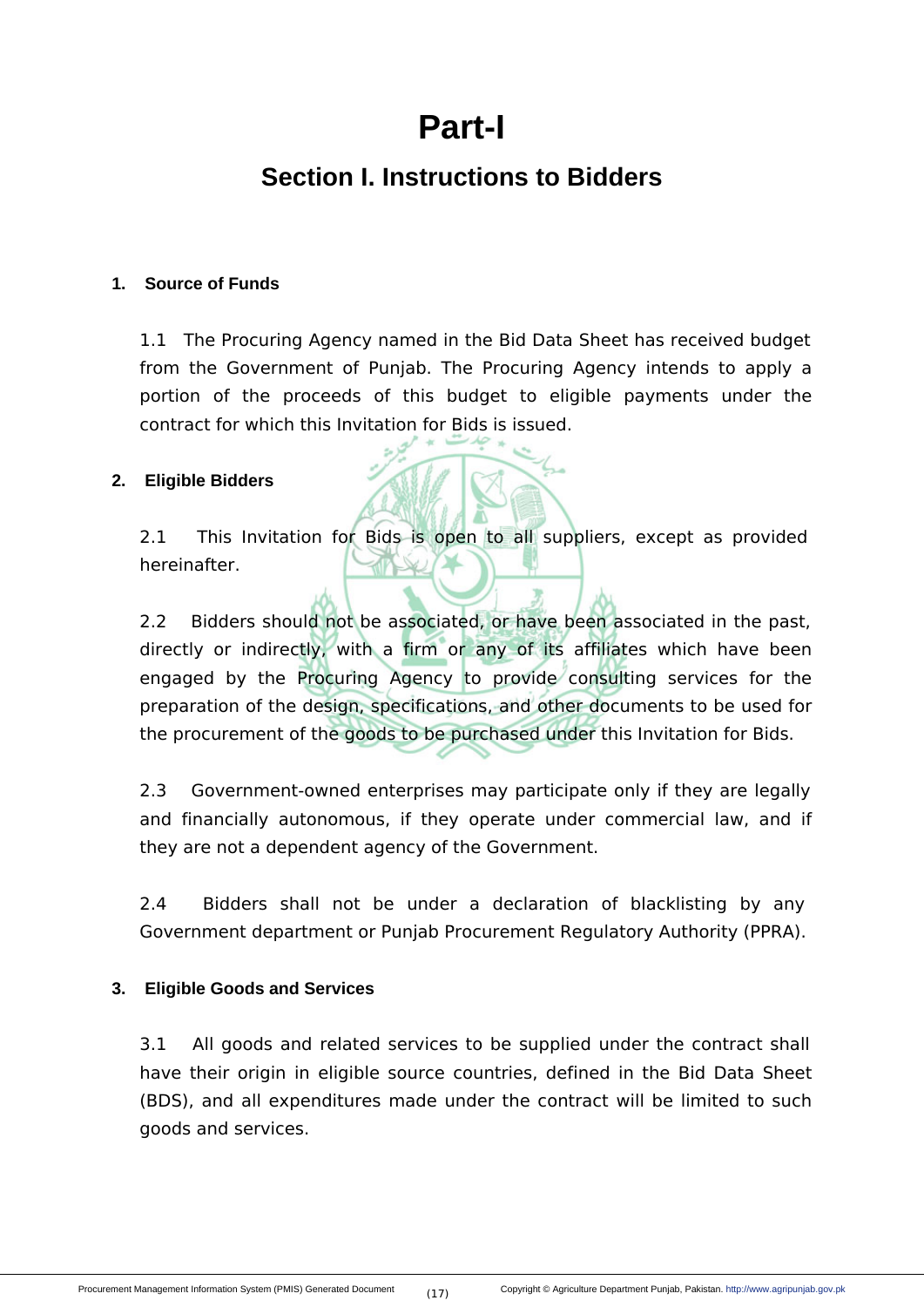3.2 For purposes of this clause, "origin" means the place w are mined, grown, or produced, or the place from which the re are supplied. Goods are produced when, through manufacturin or substantial and major assembly of components, recognized product results that is substantially d characteristics or in purpose or utility from its components.

3.3 The origin of goods and services is distinct from the n Bidder.

4. Cost of Bidding

4.1 The Bidder shall bear all costs associated with the submission of its bid, and the Procuring Agency named in the B hereinafter referred to as "the Purchaser," will in no case b liable for those costs, regardless of the conduct or outcome process.

#### B. The Bidding Documents

5. Content of Bidding Documents

5.1 The goods required, bidding procedures, and con prescribed in the bidding documents. In addition to the Inv the bidding documents include:

- (a) Instructions to Bidders (ITB)
- (b) Bid Data Sheet
- (c) Schedule of Requirements
- (d) Technical Specifications
- (e) Bid Submission Form
- (f) Manufacturer's Authorization Form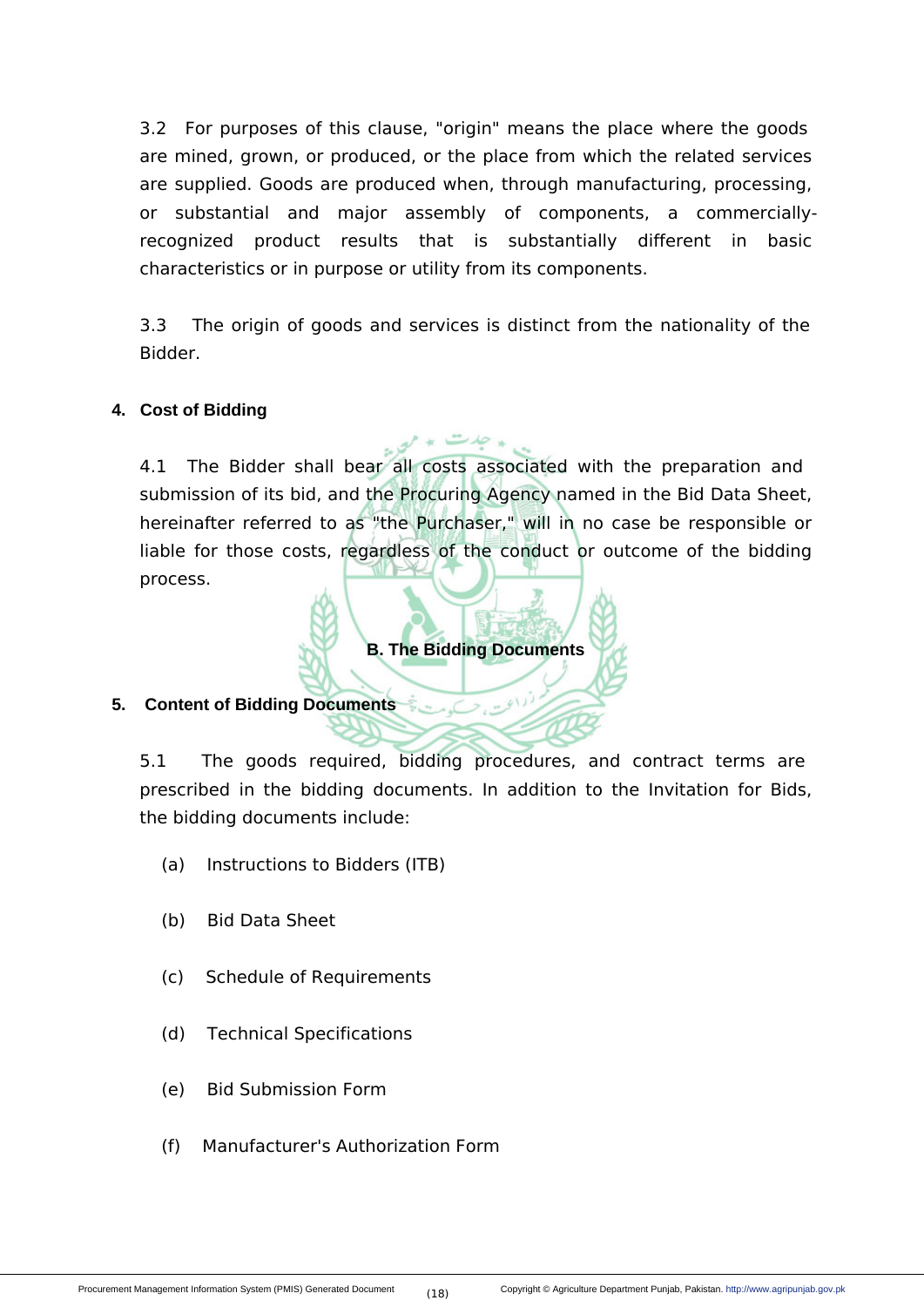- (g) Price Schedules
- (h) Contract Form
- (i) Performance Guarantee Form
- (j) General Conditions of Contract (GCC)
- (k) Special Conditions of Contract (SCC)

5.2 The Bidder is expected to examine all instructions, for specifications in the bidding documents. Failure to furnish required by the bidding documents or to submit a bid r responsive to the bidding documents in every respect will be risk and may result in the rejection of its bid.

6. Clarification of Bidding Documents

6.1 A prospective Bidder requiring any clarification documents may notify the Purchaser in writing at the Purcl indicated in ITB Clause 19.1. The Purchaser will respond i request for clarification of the bidding documents which it re than three  $(3)$  days prior to the deadline for the subprescribed in the Bid Data Sheet. Written copies of the Purch (including an explanation of the query but without identifying inquiry) will be sent to all prospective bidders that have recei documents.

7. Amendment of Bidding Documents

7.1 At any time prior to the deadline for submission of bids for any reason, whether at its own initiative or in response requested by a prospective Bidder, may modify the bidding amendment.

7.2 All prospective bidders that have received the bidding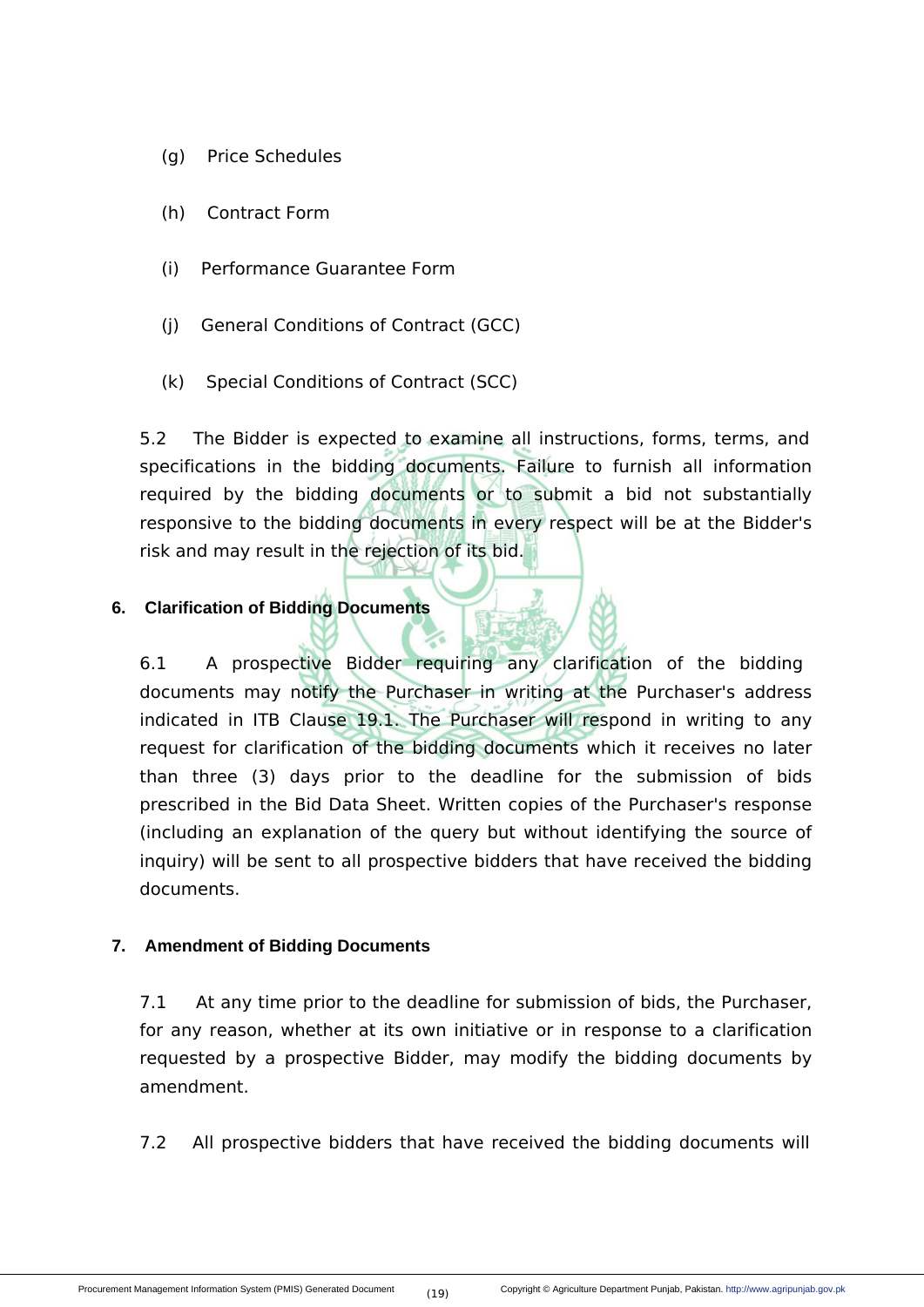be notified of the amendment in writing and will be bidding on the

7.3 In order to allow prospective bidders reasonable time in the amendment into account in preparing their bids, the P discretion, may extend the deadline for the submission of bids.

#### C. Preparation of Bids

8. Language of Bid

8.1 The bid prepared by the Bidder, as well as all cor documents relating to the bid exchanged by the Bidder and shall be written in the language specified in the Bid Data Sh documents and printed literature furnished by the Bidder ma language.

9. Documents Comprising the Bid

9.1 The bid prepared by the Bidder shall compri components:

(a) a Bid Form and a Price Schedule completed in accordance Clauses 10, 11, and 12;

(b) documentary evidence established in accordance with that the Bidder is eligible to bid and is qualified to perform the bid is accepted;

(c) documentary evidence established in accordance with that the goods and ancillary services to be supplied by the Bid goods and services and conform to the bidding documents; and

(d) bid security furnished in accordance with ITB Clause 1

#### 10 Bid Form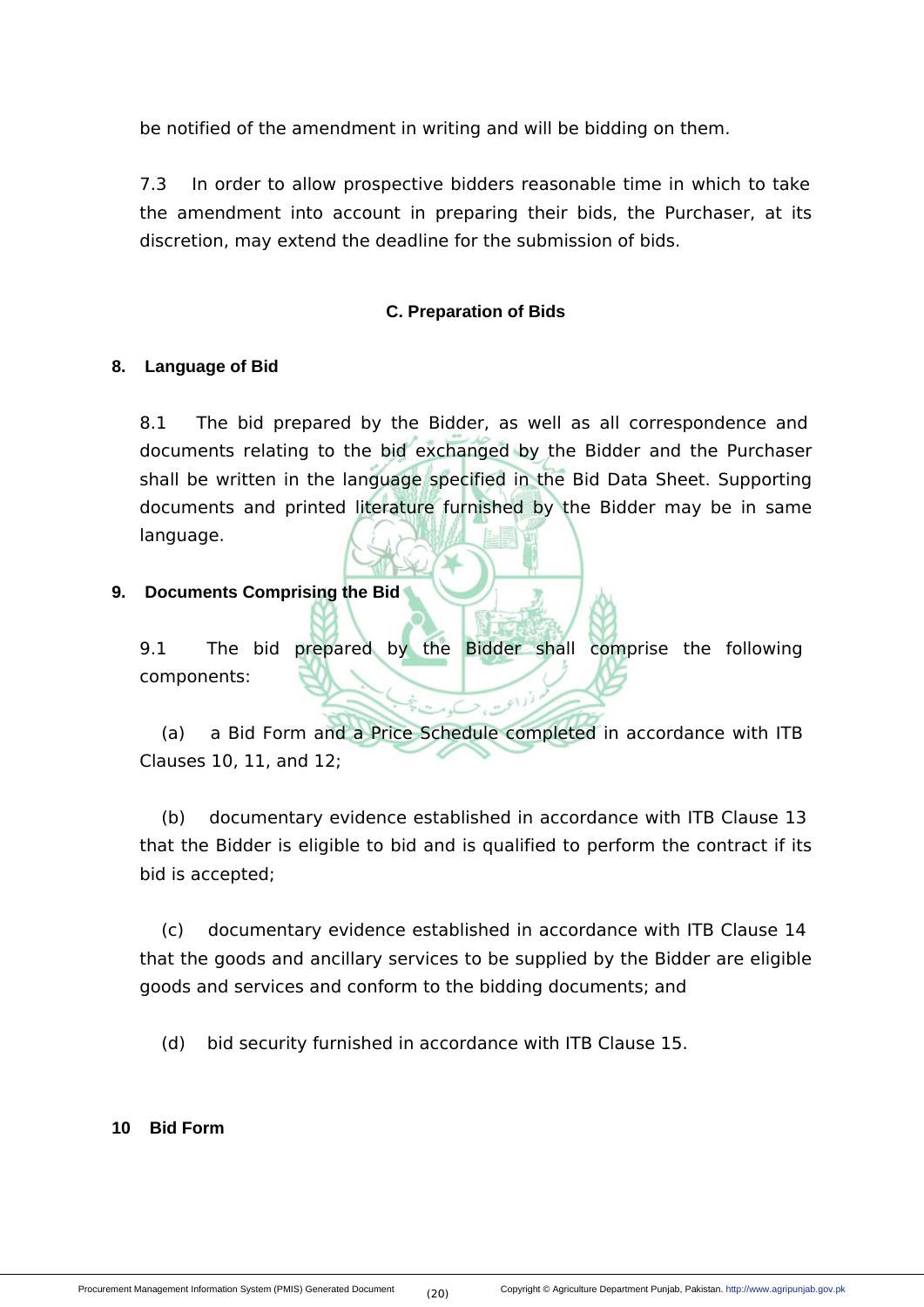10.1 The Bidder shall complete the Bid Form and the a Schedule furnished in the bidding documents, indicating the supplied, a brief description of the goods, their country of and prices.

#### 11 Bid Prices

11.1 The Bidder shall indicate on the appropriate Price  $S_1$ prices (where applicable) and total bid price of the good supply under the contract.

11.2 Prices indicated on the Price delive the delivered duty epaid hall be (DDP) prices .

11.3 The Bidder's separation of price components in accordance with ITB.  $C$ lause 11.2 above will be solely for the purpose comparison of bids by the Purchaser and will not in an Purchaser's right to contract on any of the terms offered.

11.4 **Beta Prices quoted by the Bidder shall be fixed during the Bidder's the Bidder's the Bidder's the Bidder** performance of the contract and not subject to variation o unless otherwise specified in the Bid Data Sheet. A bid su adjustable price quotation will be treated as nonresponsive and rejected, pursuant to ITB Clause 24.

#### 12 Bid Currencies

12.1 Prices shall be quoted in Pak Rupees unless otherwise Bid Data Sheet.

#### 13 Documents Establishing Bidder's Eligibility and Qualification

13.1 Pursuant to ITB Clause 9, the Bidder shall furnish, documents establishing the Bidder's eligibility to bid and its perform the contract if its bid is accepted.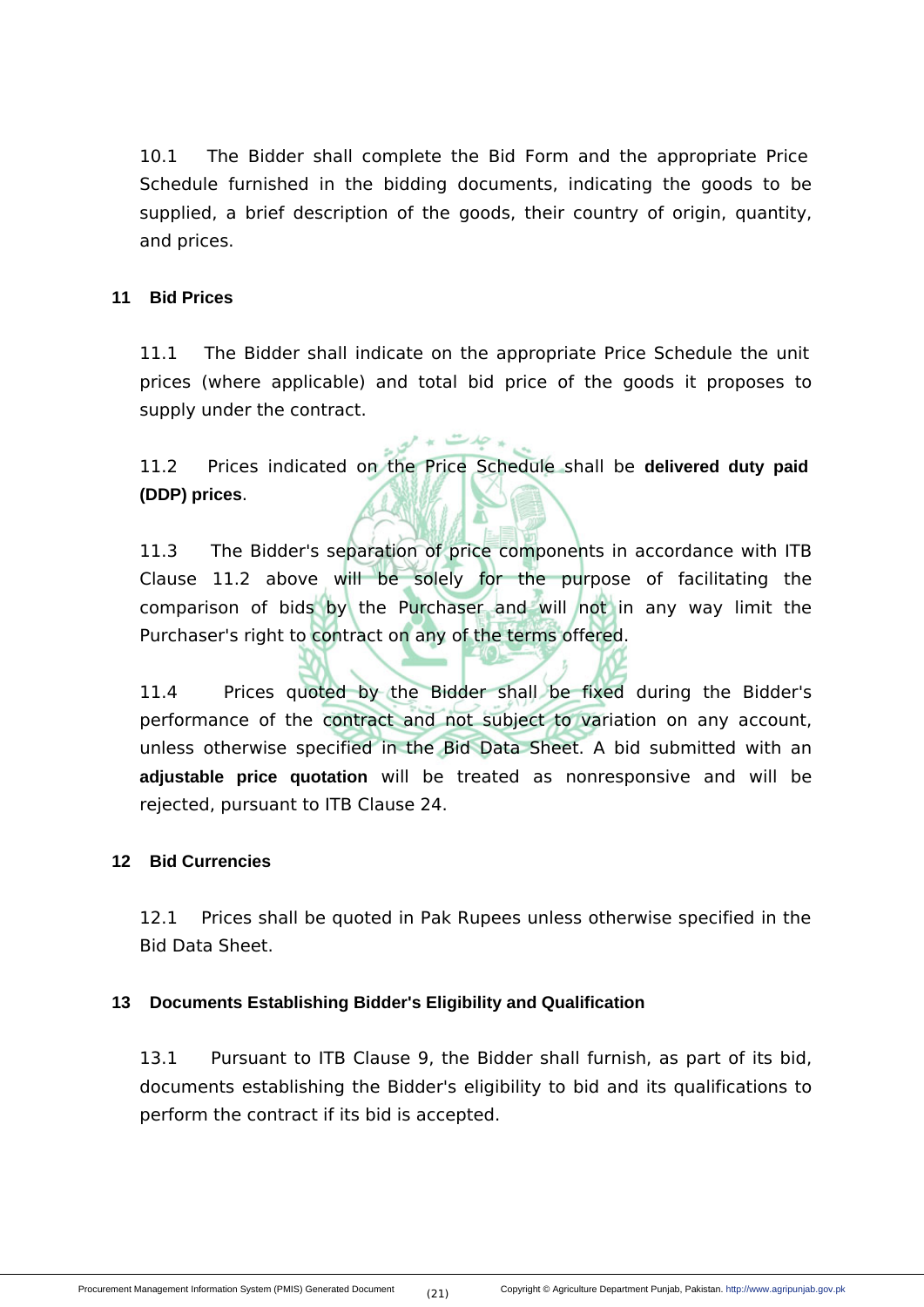13.2 The documentary evidence of the Bidder's eligib establish to the Purchaser's satisfaction that the Bidder, submission of its bid, is eligible as defined under ITB Clause 2.

13.3 The documentary evidence of the Bidder's qualificati the contract if its bid is accepted shall establish satisfaction:

(a) that, in the case of a Bidder offering to supply goods contract which the Bidder did not manufacture or otherwis Bidder has been duly authorized by the goods' Manufacturer supply the goods in Pakistan;

 $(b)$  that the Bidder has the financial, technical, and produ necessary to perform the contract;

(c) that, in the case of a Bidder not doing business with Bidder is or will be (if awarded the contract) represented by a country equipped, and able to carry out the Supplier's maint and spare parts stocking obligations prescribed in the Conditi and/or Technical Specifications; and

(d) that the Bidder meets the qualification criteria listed Sheet.

14. Documents Establishing Goods' Eligibility and Conformity to Bidding **Documents** 

14.1 Pursuant to ITB Clause 9, the Bidder shall furnish, a documents establishing the eligibility and conformity documents of all goods and services which the Bidder prop under the contract.

14.2 The documentary evidence of the eligibility of the good shall consist of a statement in the Price Schedule of the cou the goods and services offered which shall be confirmed by origin issued at the time of shipment.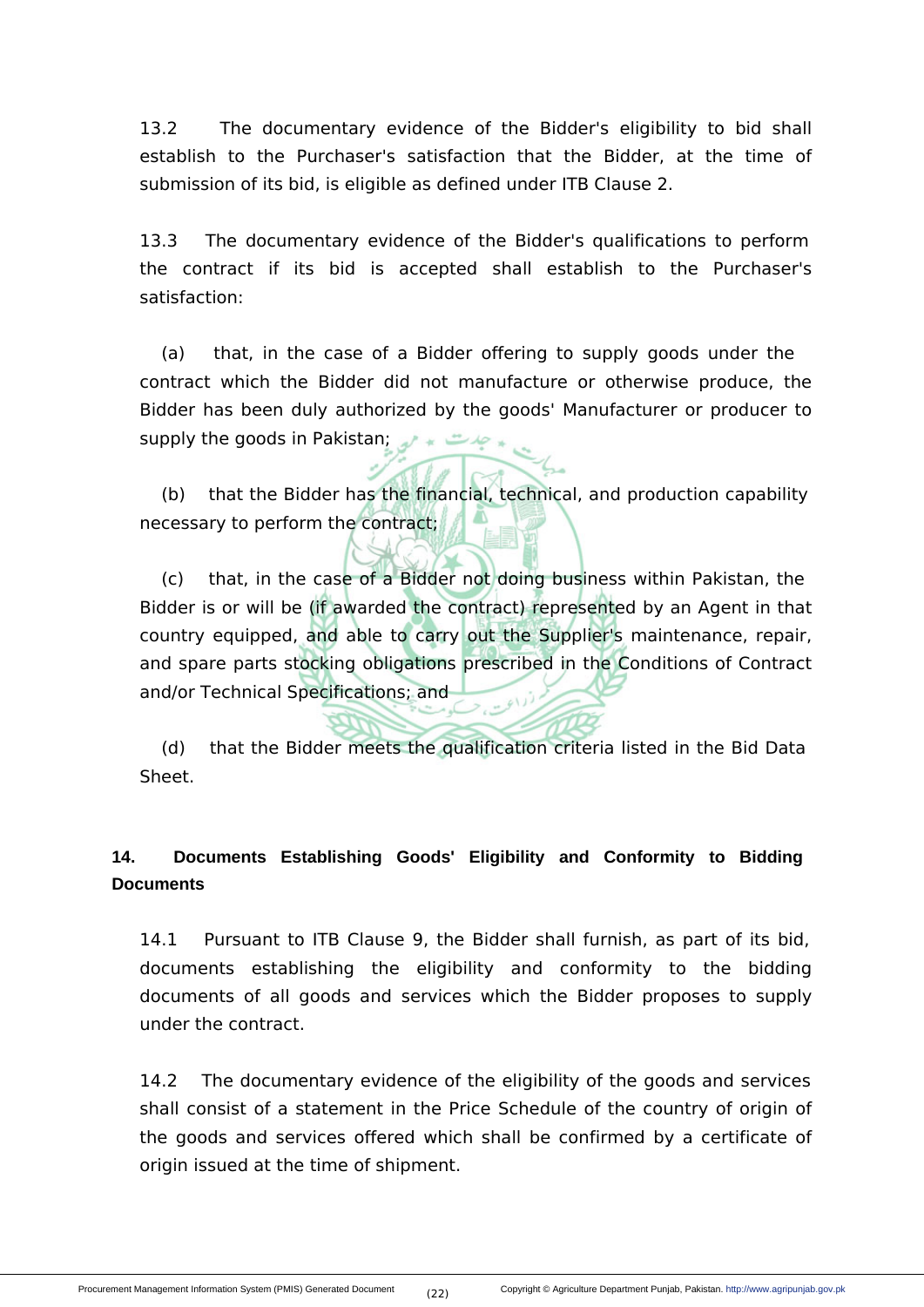14.3 The documentary evidence of conformity of the goods a the bidding documents may be in the form of literature, drawi and shall consist of:

(a) a detailed description of the essential technical an characteristics of the goods;

(b) a list giving full particulars, including available sour prices of spare parts, special tools, etc., necessary for continuing functioning of the goods for a period to be spect Data Sheet, following commencement of the use of the Purchaser; and

(c) an item-by-item commentary on the Purchaser Specifications demonstrating substantial responsiveness of services to those specifications, or a statement of deviations to the provisions of the Technical Specifications.

14.4 For purposes of the commentary to be furnished pursuant to ITBS. Clause  $14.3(c)$  above, the Bidder shall note that standards for material, and equipment, as well as references to brand name numbers designated by the Purchaser in its Technical Sp intended to be descriptive only and not restrictive. The Bidder alternative standards, brand names, and/or catalogue numb provided that it demonstrates to the Purchaser's satis substitutions ensure substantial equivalence to those de Technical Specifications.

#### 15. Bid Security

15.1 Pursuant to ITB Clause 9, the Bidder shall furnish, as bid security in the amount specified in the Bid Data Sheet.

15.2 The bid security is required to protect the Purchaser of Bidder's conduct which would warrant the security's forfeitu ITB Clause 15.7.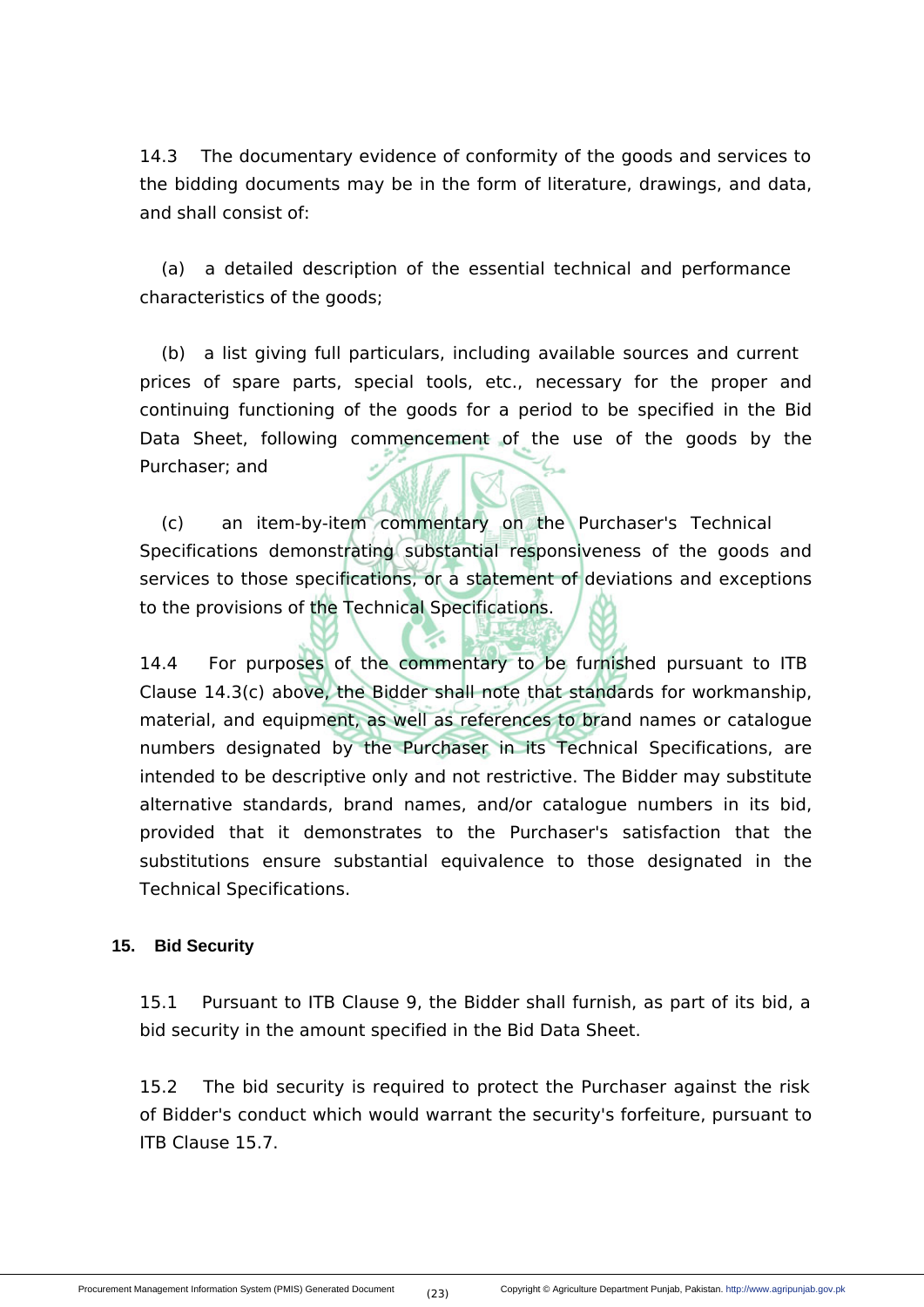15.3 The bid security shall be in Pak. Rupees and shall following forms:

(b) Bank call-deposit (CDR), Demand Draft (DD), Pa Banker's cheque valid for thirty (30) days beyond the validity of

15.4 Any bid not secured in accordance with ITB Clauses 15 be rejected by the Purchaser as nonresponsive, pursuant to ITB

15.5 Unsuccessful bidders' bid security will be discharged promptly as possible but not later than thirty (30) days after the the period of bid validity prescribed by the Purchaser pursuan 16.

15.6 The successful Bidder's bid security will be disc Bidder signing the contract, pursuant to ITB Clause 32, an performance guarantee, pursuant to ITB Clause 33.

15.7 The bid security may be forfeited:

(a) if a Bidder withdraws its bid during the period specified by the Bidder on the Bid Form; or

(b) in the case of a successful Bidder, if the Bidder fails:

(i) to sign the contract in accordance with ITB Clause

or

(ii) to furnish performance guarantee in accordance 33

16.1 Bids shall remain valid for the period specified in the after the date of bid opening prescribed by the Purchaser, Clause 19. A bid valid for a shorter period shall be rejected b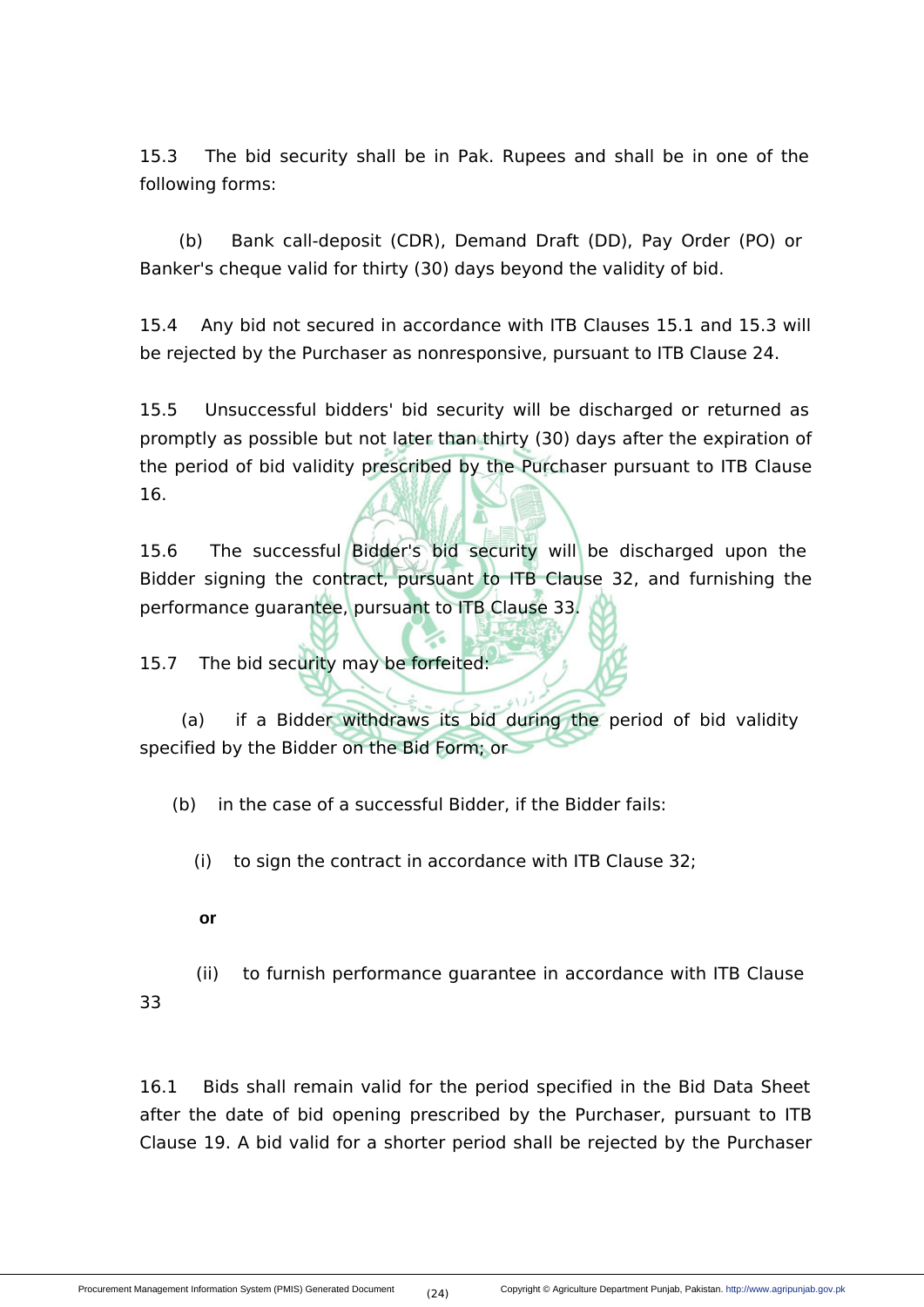as nonresponsive.

16.2 In exceptional circumstances, the Purchaser may soli consent to an extension of the period of validity. The responses thereto shall be made in writing. The bid security ITB Clause 15 shall also be suitably extended. A Bidder request without forfeiting its bid security. A Bidder granting not be required nor permitted to modify its bid, except as Clause 16.3.

16.3 In the case of fixed price contracts, if the paew and is delay exceeding sixty  $(60)$  days beyond the expiry of the initial contract price may be adjusted by a factor specified in extension.

16 Period of Validity of Bids

17 Format and Signing of Bid

17.1 The Bidder shall prepare an original and the number of bid indicated in the Bid Data Sheet, clearly marking each "ORIG "COPY OF BID," as appropriate. In the event of any disc them, the original shall govern.

17.2 The original and the copy or copies of the whid test all be in indelible ink and shall be signed by the Bidder or a person authorized to bind the Bidder to the contract. All pages of the un-amended printed literature, shall be initialed by the pe signing the bid.

17.3 Any interlineations, erasures, or overwriting shall be v are initialed by the person or persons signing the bid.

17.4 The Bidder shall furnish information as descridomed in the commissions or gratuities, if any, paid or to be paid to agents Bid, and to contract execution if the Bidder is awarded the cont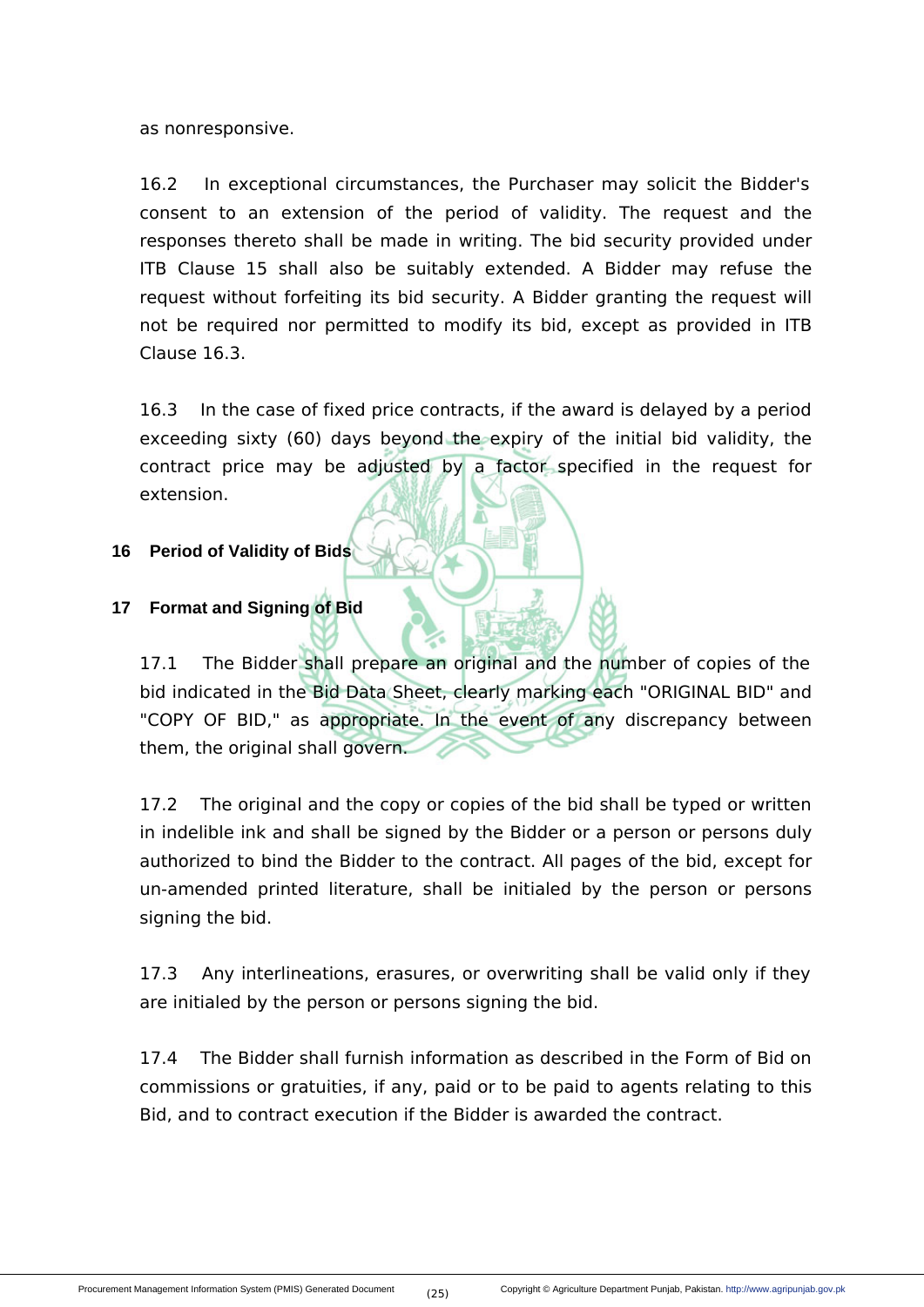#### D. Submission of Bids

18. Sealing and Marking of Bids

18.1 The Bidder shall seal the original and each copy of the envelopes, duly marking the envelopes as "ORIGINAL" and envelopes shall then be sealed in an outer envelope.

18.2 The inner and outer envelopes shall:

(a) be addressed to the Purchaser at the address given Sheet; and

(b) bear the title of procurement Activity indicated Sheet, the Invitation for Bids (IFB) title and number indicated Sheet, and a statement: "DO NOT OPEN BEFORE," to be comp time and the date specified in the Bid Data Sheet.

18.3 The inner envelopes shall also indicate the name and Bidder to enable the bid to be returned unopened in cas "late".

18.4 If the outer envelope is not sealed and marked as Clause 18.2, the Purchaser will assume no responsibil misplacement or premature opening.

19. Deadline for Submission of Bids

19.1 Bids must be received by the Purchaser at the address s ITB Clause 18.2 no later than the time and date specified Sheet.

19.2 The Purchaser may, at its discretion, extend this submission of bids by amending the bidding documents in ac ITB Clause 7, in which case all rights and obligations of the bidders previously subject to the deadline will thereafter be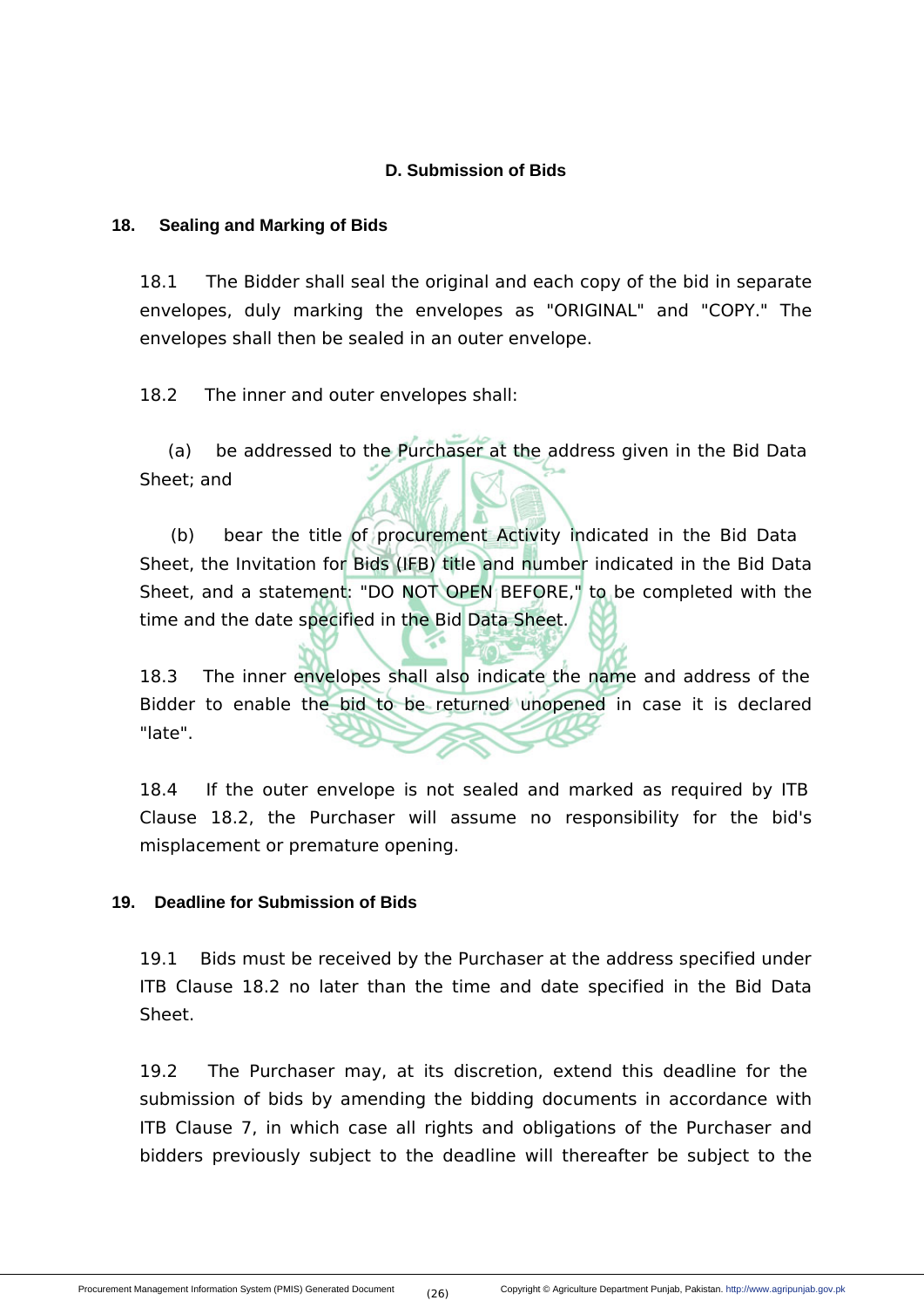deadline as extended.

20. Late Bids

20.1 Any bid received by the Purchaser after the deadline for bids prescribed by the Purchaser pursuant to ITB Clause 19 and returned unopened to the Bidder.

21. Modification and Withdrawal of Bids

21.1 The Bidder may modify or withdraw its bid after the bi provided that written notice of the modification, including withdrawal of the bids, is received by the Purchaser prior prescribed for submission of bids.

21.2 The Bidder's modification or withdrawal notice shall sealed, marked, and dispatched in accordance with the pr Clause 18. A withdrawal notice may also be sent by email, bu signed confirmation copy, postmarked not later than the submission of bids.

21.3 No bid may be modified after the deadline for submissior

21.4 No bid may be withdrawn in the interval between the submission of bids and the expiration of the period of bid valid the Bidder on the Bid Form. Withdrawal of a bid during the result in the Bidder's forfeiture of its bid security, pursuant t 15.7.

#### E. Opening and Evaluation of Bids

#### 22. Opening of Bids by the Purchaser

22.1 The Purchaser will open all bids in the pre representatives who choose to attend, at the time, on the date place specified in the Bid Data Sheet. The bidders' represen present shall sign an attendance sheet evidencing their presenc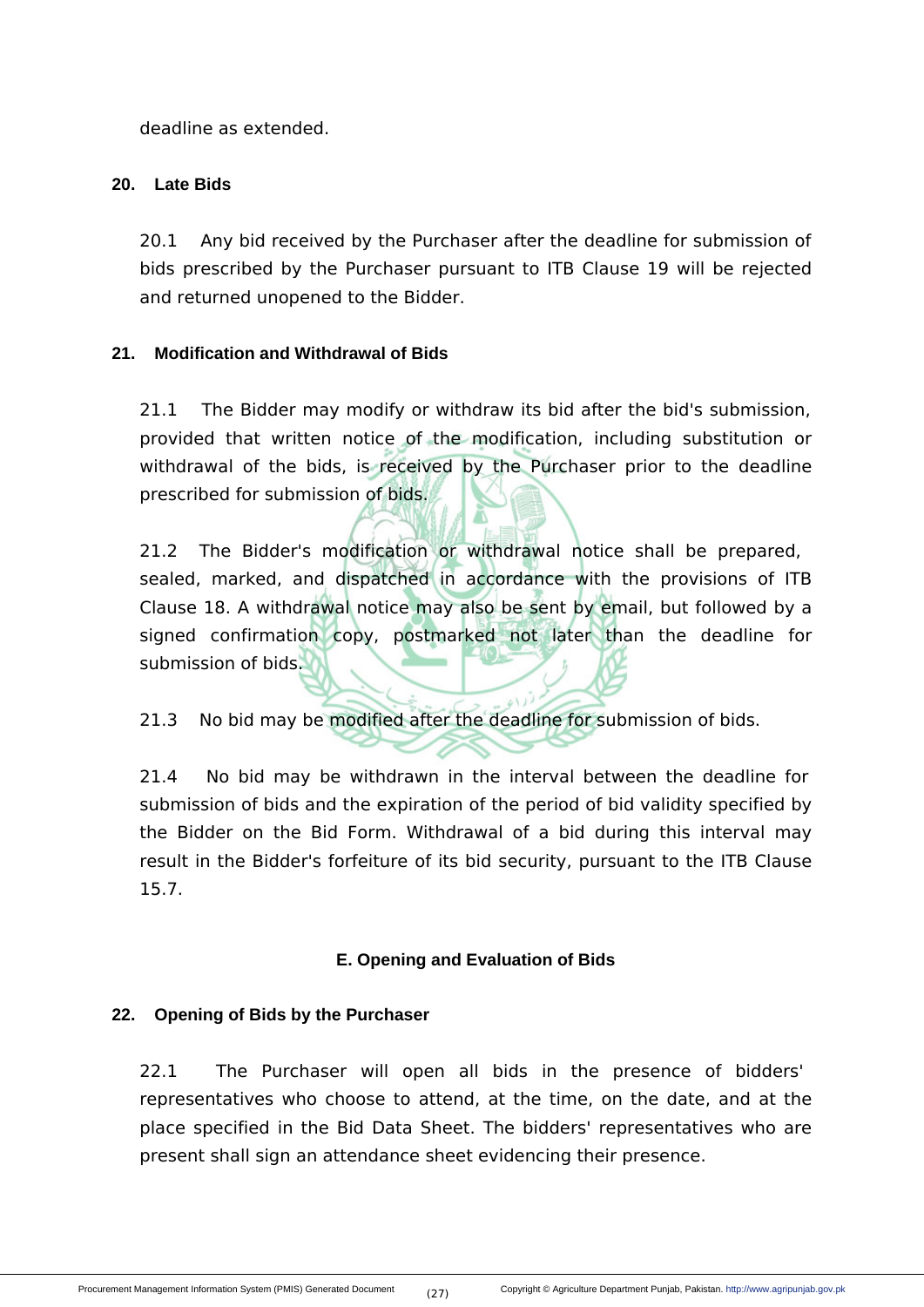22.2 The bidders' names, bid modifications or withdraw discounts, and the presence or absence of requisite bid se other details as the Purchaser, at its discretion, may consider will be announced at the opening. No bid shall be rejected except for late bids, which shall be returned unopene pursuant to ITB Clause 20.

22.3 Bids (and modifications sent pursuant to ITB Clause 21 opened and read out at bid opening shall not be consid evaluation, irrespective of the circumstances. Withdraw returned unopened to the bidders.

22.4 The Purchaser will prepare minutes of the bid opening.

#### 23. Clarification of Bids

23.1 During evaluation of the bids, the Purchaser may, at its the Bidder for a clarification of its bid. The request for cla response shall be in writing, and no change in the prices or s bid shall be sought, offered, or permitted.

#### 24. Preliminary Examination

24.1 The Purchaser will examine the bids to determine wh complete, whether any computational errors have been required sureties have been furnished, whether the document properly signed, and whether the bids are generally in order.

24.2 Arithmetical errors will be rectified on the following ba discrepancy between the unit price and the total price that multiplying the unit price and quantity, the unit price shall total price shall be corrected. If the Supplier does not accept t the errors, its bid will be rejected, and its bid security ma there is a discrepancy between words and figures, the amoun prevail.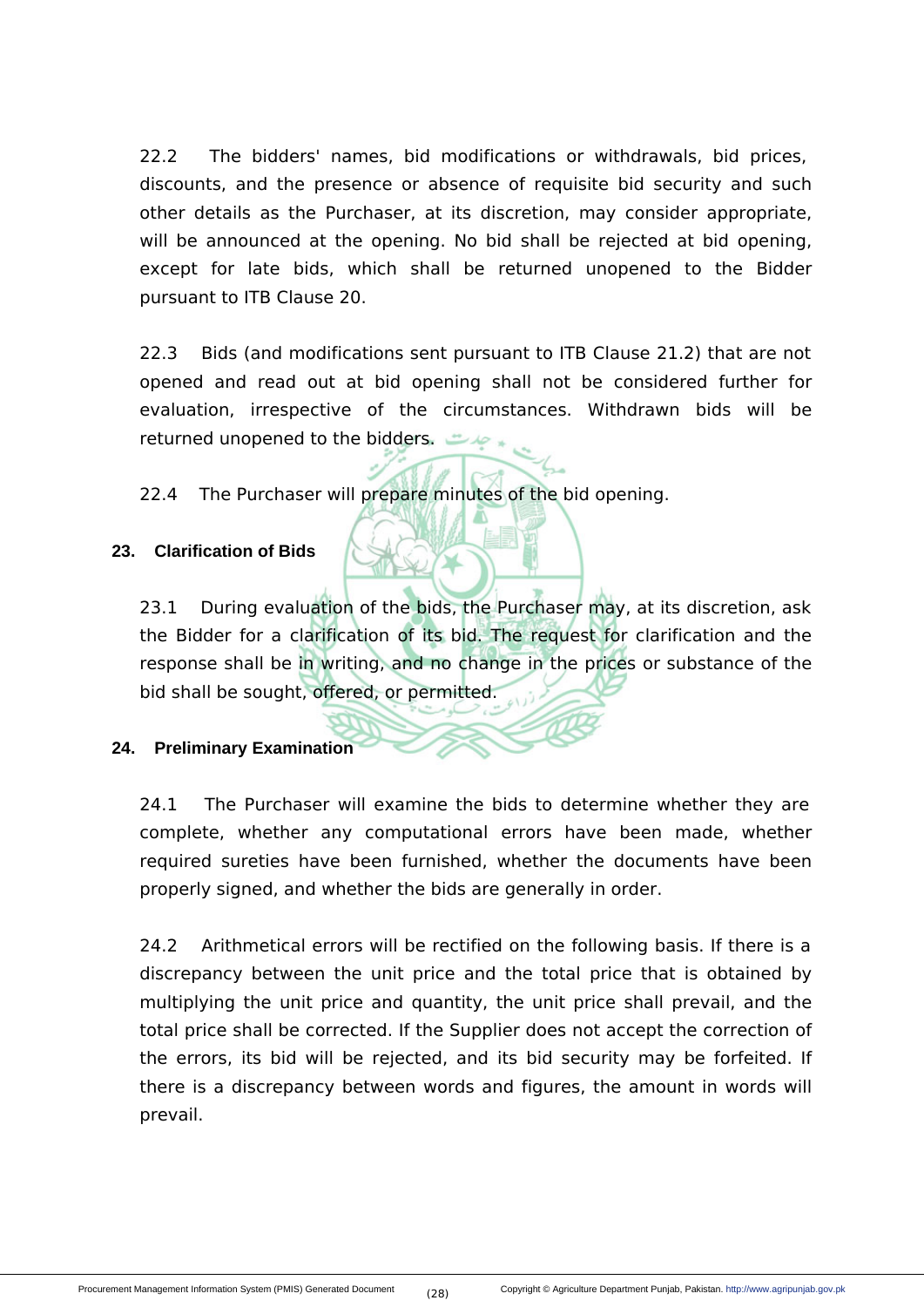24.3 The Purchaser may waive any minor informality, non irregularity in a bid which does not constitute a material dev such waiver does not prejudice or affect the relative ranking of

24.4 Prior to the detailed evaluation, pursuant to I Purchaser will determine the substantial responsiveness of  $\epsilon$ bidding documents. For purposes of these Clauses, a substanti bid is one which conforms to all the terms and conditions documents without material deviations. Deviations from, or reservations to critical spurch as is thomos e conce Biodi Secqurity (ITB Clause 14<sup>6</sup> policable Law (GCC Clause 3 Daxes and dDuties (GCC Clause 32), will be deemed to be a material deviation. determination of a bid's responsiveness is to be based on the bid itself without recourse to extrinsic evidence.

24.5 If a bid is not substantially responsive, it will b Purchaser and may not subsequently be made responsive by correction of the nonconformity.

#### 25. Qualification & Evaluation of Bids

25.1 In the abspeemgreadification, the Purchaser will determine to satisfaction whether the Bidder is qualified to perfo satisfactorily, in accordance with the criteria listed in ITB Claus

25.2 The determination will take into account the Bi technical, and production capabilities. It will be based upon of the documentary evidence of the Bidder's qualifications su Bidder, pursuant to ITB Clause 13.3, as well as such other information as the setting as the setting as the such as the  $\frac{1}{2}$ Purchaser deems necessary and appropriate.

25.3 The Purchatens have relationally idviduate and compare the bids which have been determined to be substantially responsive, pursuant 24, as per Technical Specifications required.

25.4 The Purchaser's financial evaluation of a bid will be o paid (DDP) price inclusive of prevailing taxes and duties.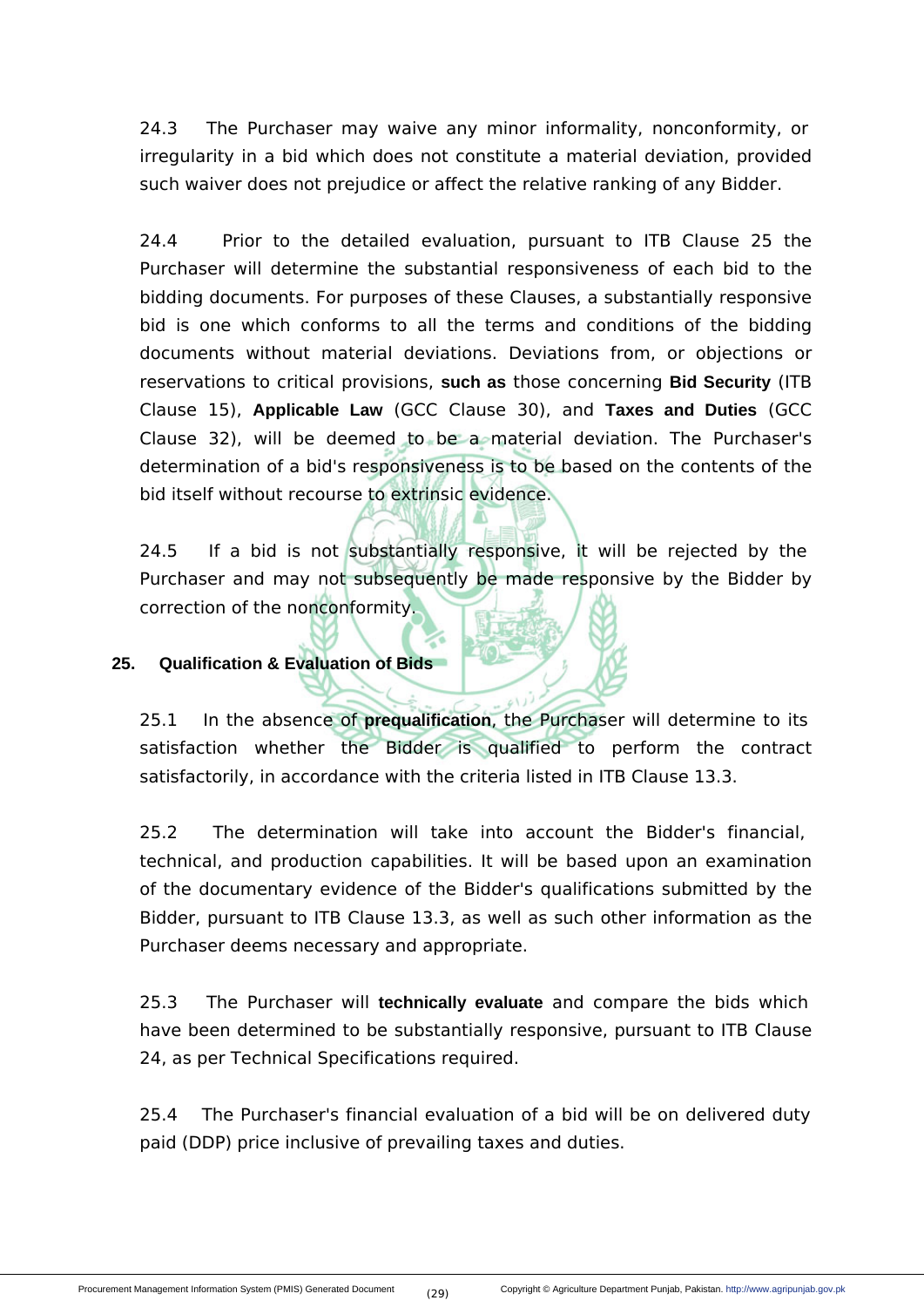#### Alternate 25.5 Quality & Cost-based Selection:

The following merit point system for weighing evaluation applied if specified in the Bid Data Sheet. The number of poi each factor shall be specified in the Bid Data Sheet.

[In the Bid Data Sheet, choose from the range of] Price of the goods 60 to 90 Quality, technology and metallurgy but also be 20 Performance and productivity **beam** 0 to 20 Standardization **6. Exercía de Standardization** 6. The set of the set of the set of the set of the set of the set of the set of the set of the set of the set of the set of the set of the set of the set of the set of the se Projected life-cycle cost 0 to 20 Operating and maintenance costs 0 to 20 Cost of spare parts and after-sales-service 0 to 20  $\texttt{Total}$  100

The bid scoring the highest number of points will boew detemed to evaluated bid.

#### 26. Contacting the Purchaser

26.1 Subject to ITB Clause 23, no Bidder shall contact the P matter relating to its bid, from the time of the bid open evaluation report is made public i.e. 10 days before the contr If the Bidder wishes to bring additional information or has g notice of the Purchaser, it should do so in writing. 26.2 Any effort by a Bidder to influence the Purc evaluation, or bid comparison may result in the rejection of the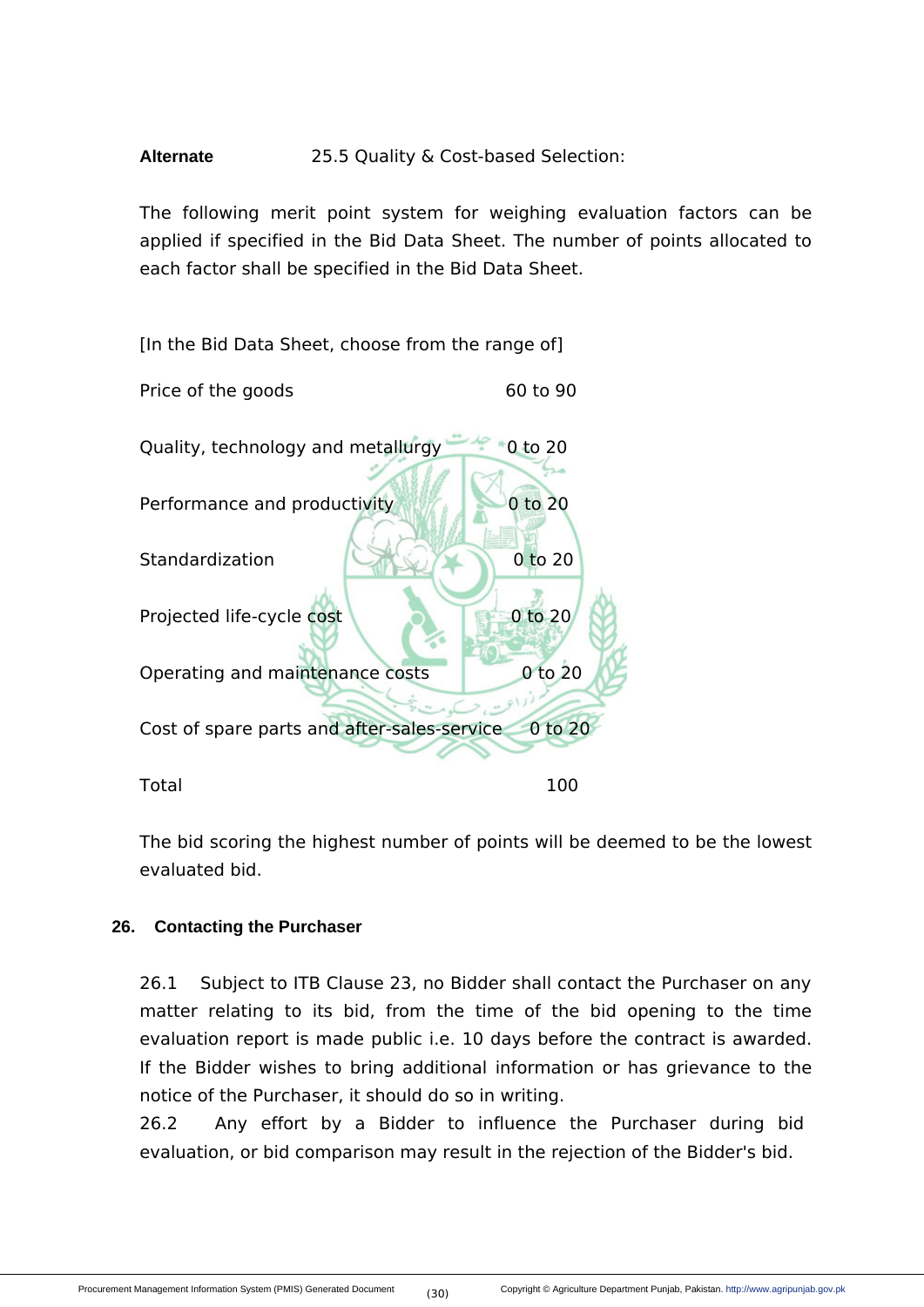#### F. Award of Contract

#### 28. Award Criteria

28.1 Subject to ITB Clause 30, the Purchaser will award the successful Bidder whose bid has been determined to responsive and has been determined to be the lowest provided further that the Bidder is determined to be qualified contract satisfactorily.

#### 29. Purchaser's Right to Vary Quantities at Time of Award

29.1 The Purchaser reserves the right at the time of contract and increase or decrease, by the percentage indicated in the Bid Data Contractor quantity of goods and services originally specified in Requirements without any change in unit price or o conditions.

#### 30. Purchaser's Right to Accept or Reject All Bids

30.1 The Purchaser reserves the right to accept or reject annul the bidding process at any time prior to contract thereby incurring any liability to the Bidder or bidders or a inform the Bidder or bidders of the grounds for the Purchaser's

#### 31. Notification of Award

.

31.1 Prior to the expiration of the period of bid validity, the notify the successful Bidder in writing that its bid has been acc

31.2 Upon the successful Bidder's furnishing of the performa pursuant to ITB Clause 33, the Purchaser will prom unsuccessful Bidder and will discharge its bid security, Clause 15.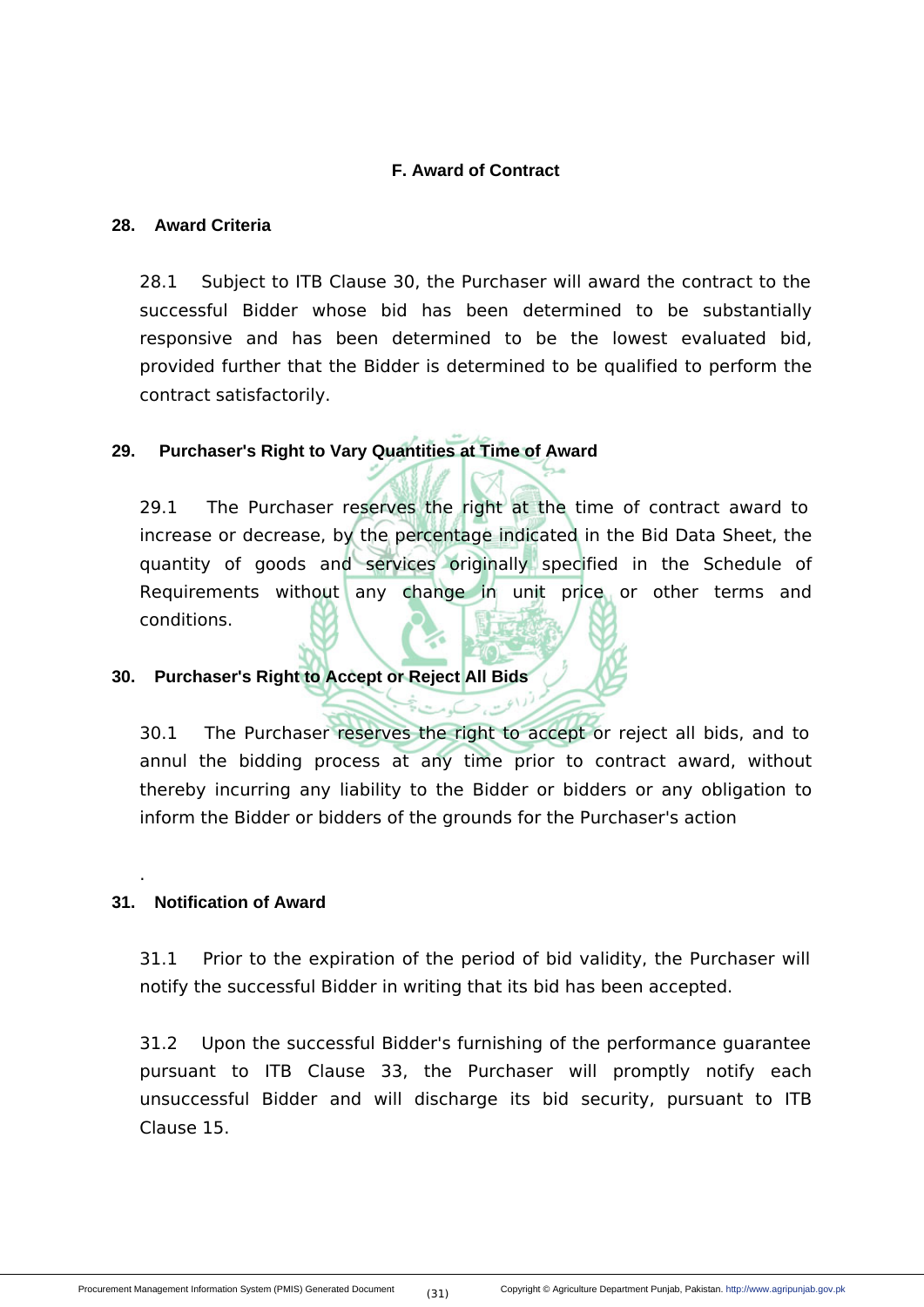#### 32. Signing of Contract

32.1 At the same time as the Purchaser notifies the succes its bid has been accepted, the Purchaser will send the Bidd Form provided in the bidding documents, incorporating between the parties.

32.2 Within ten (10) days of the issuance of Contract Aw the successful Bidder shall sign and date the contract and Purchaser.

#### 33. Performance Guarantee

33.1 Within ten (10) days of the receipt of notification of Purchaser, the successful Bidder shall furnish the performand accordance with the Conditions of Contract, in the Performa Form provided in the bidding documents, or in another form the Purchaser.

33.2 Failure of the successful Bidder to comply with the req Clause 32 or ITB Clause 33.1 shall constitute sufficient annulment of the award and forfeiture of the bid security, in w Purchaser may make the award to the next lowest evaluated for new bids.

#### 34. Corrupt or Fraudulent Practices

34.1 The Procuring Agency requires that Bidders, Suppliers, and Contractors observe the highest standard of ethics during the and execution of contracts. For the purposes of this provisior forth below are defined as follows:

(a)

(i) "corrupt practice" means the offering, giving, receivent of anything of value to influence the action of a pub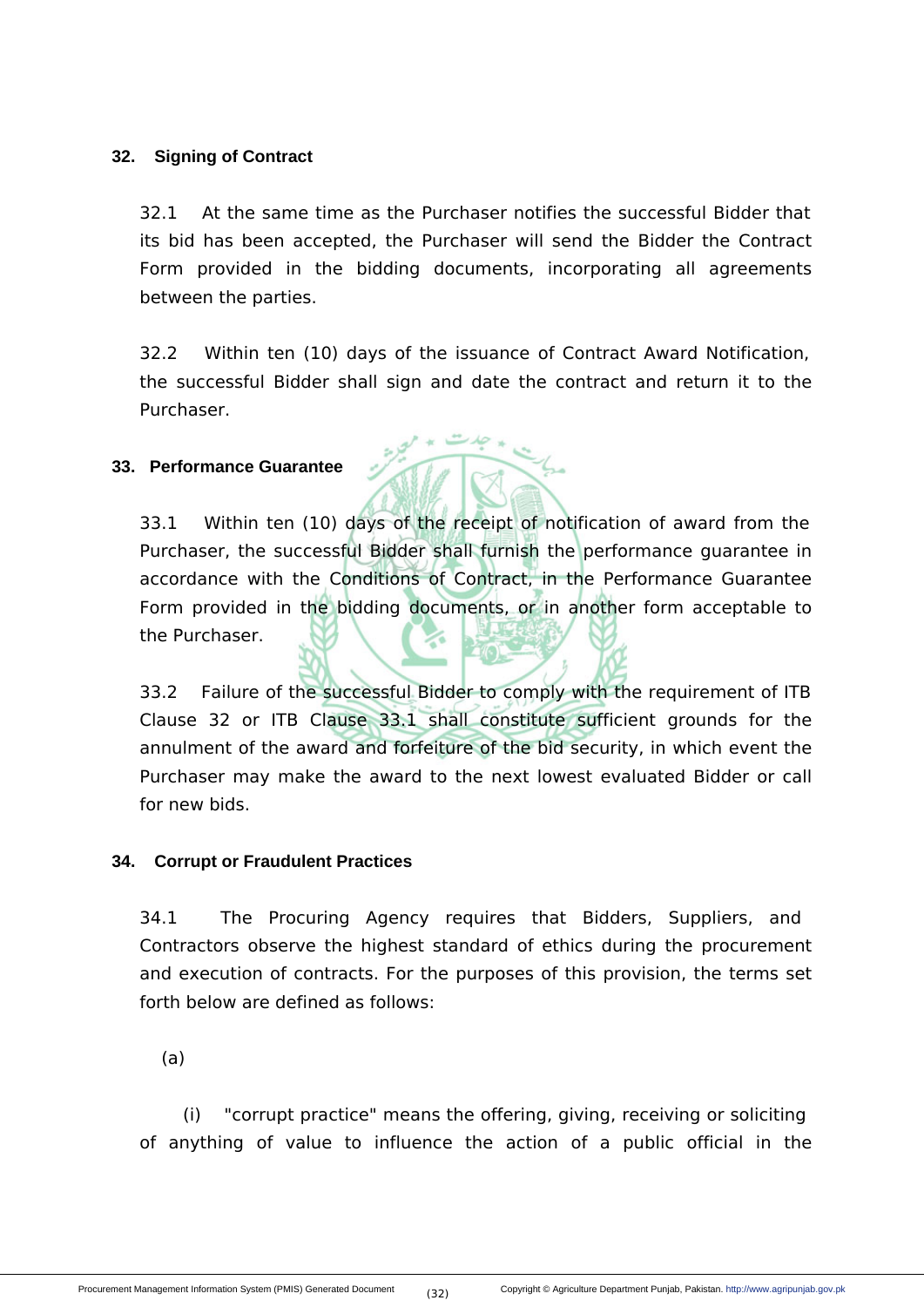procurement process or in contract execution; and

 (ii) ""fraudulent practice" means a misrepresentation of facts in order to influence a procurement process or the execution of a detriment of the Procuring Agency,

(iii) "collusive practice" is an arrangement among bidd after bid submission) designed to establish bid prices competitive levels for any wrongful gains, and to depriv Agency of the benefits of free and open competition;

(b) The Procuring Agency will reject a proposal for award that the Bidder recommended for award has engaged fraudulent practices in competing for the contract in question;

(c) The Procuring Agency will sanction a firm, in accordance prevailing Blacklisting procedures under Punjab Procurement R at any time determines that the firm has engaged in corrup practices in competing for, or in executing, a Bank-financed con

34.2 Furthermore, Bidders shall be aware of the provisio clause 5.4 and sub-clause 24.1 of the General Conditions of Con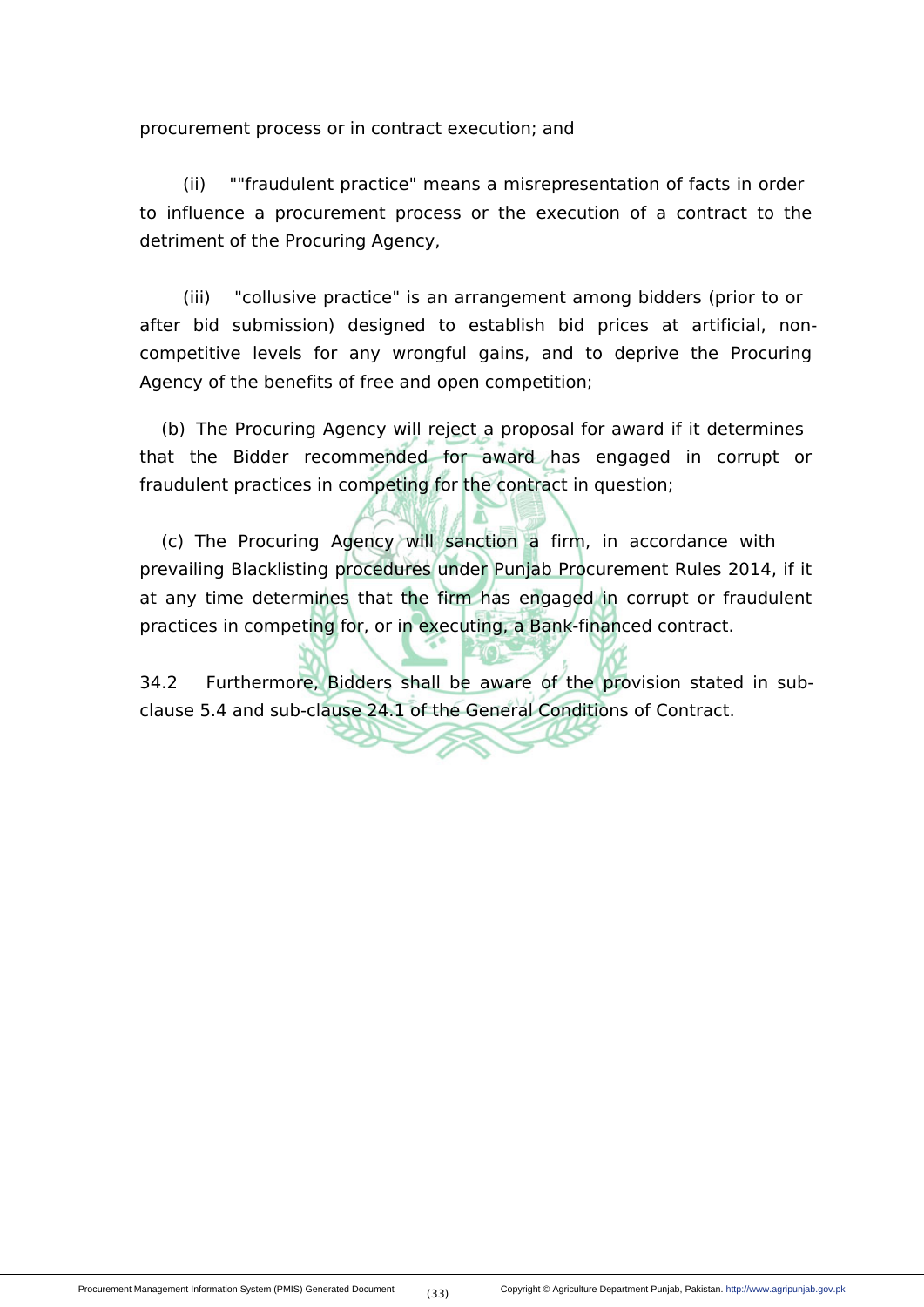### Part-I

## Section II. Bid Data Sheet

The following specific data for the goods to be procured s supplement, or amend the provisions in the Instructions to B One. Whenever there is a conflict, the provisions herein shall p in ITB.

Introduction

ITB 1.1

Name of Procuring Section Officer (General), 2-Bank Road, Old P&D Building, Lahore, Distt. Lahore

Name of Scheme / Project:

Name of Contractionery, COMPUTER STATIONERY, PRINTING, COST OF OTHER AND OTHER ITEMS

#### ITB 4.1

Name of PurchSestion Officer (General)

#### ITB 6.1

For clarification purposes, the Emplo  $9$ -Banks RoAd, dOld  $9$ -S&Dis: Building, Lahore, Distt. Lahore

Requests for clarification shall be received by the Employe Wednesday, 25th March, 2020

#### ITB 8.1

Language of the Entoglish?

### Bid Price and Currency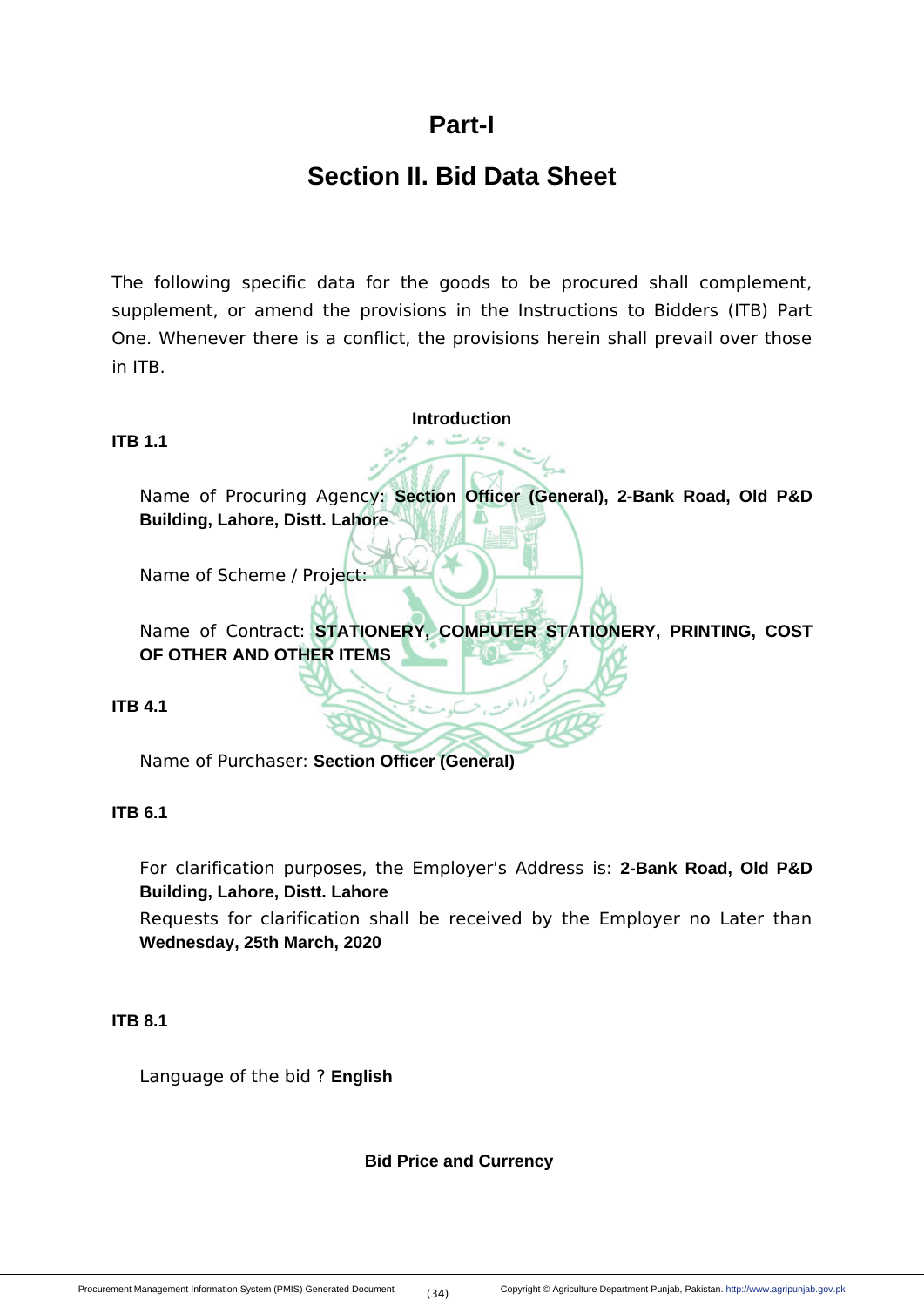#### ITB 11.2

The price quoted **Shela/ered Buty Paid** at the location mentioned in th Schedule of Requirements including the delivery charges.

#### ITB 11.4

The price shal Palls Rupees and shall fixet de. The Price reminatani valid during currency of the conteneday, 30th June, 2020.

Preparation and Submission of Bids

#### ITB 13.2

LEGAL Requirements (MANDATORY)

- 1. Registration with Federal Board of Revenue (FBR) for I General Sales Tax (GST) with active status on Active Taxp of FBR
- 2. Fulfilling all requirements of CLAUSE 2 ("Eligible Bidders" to Bidders
- 3.An affidavit for Correctness of Information & No prescribed format (See Annexures)
- 4. Power of Attorney (see Annexures for template) from the Bidding Company authorizing the relevant person to represent it (if ap
- 5. Undertaking on Judicial Paper that the firm fulfills eligibili of ITB Clause 2, is not blacklisted and not involved in litiga provincial or Federal Government Department, Agency, Or autonomous body anywhere in Pakistan. In case involved in process, proof of dispute resolution is required.

#### ITB 13.3

Qualification Requirements of Bidder

In addition to ITB 13.1, ITB 13.2, and ITB 13.3 (b), the potential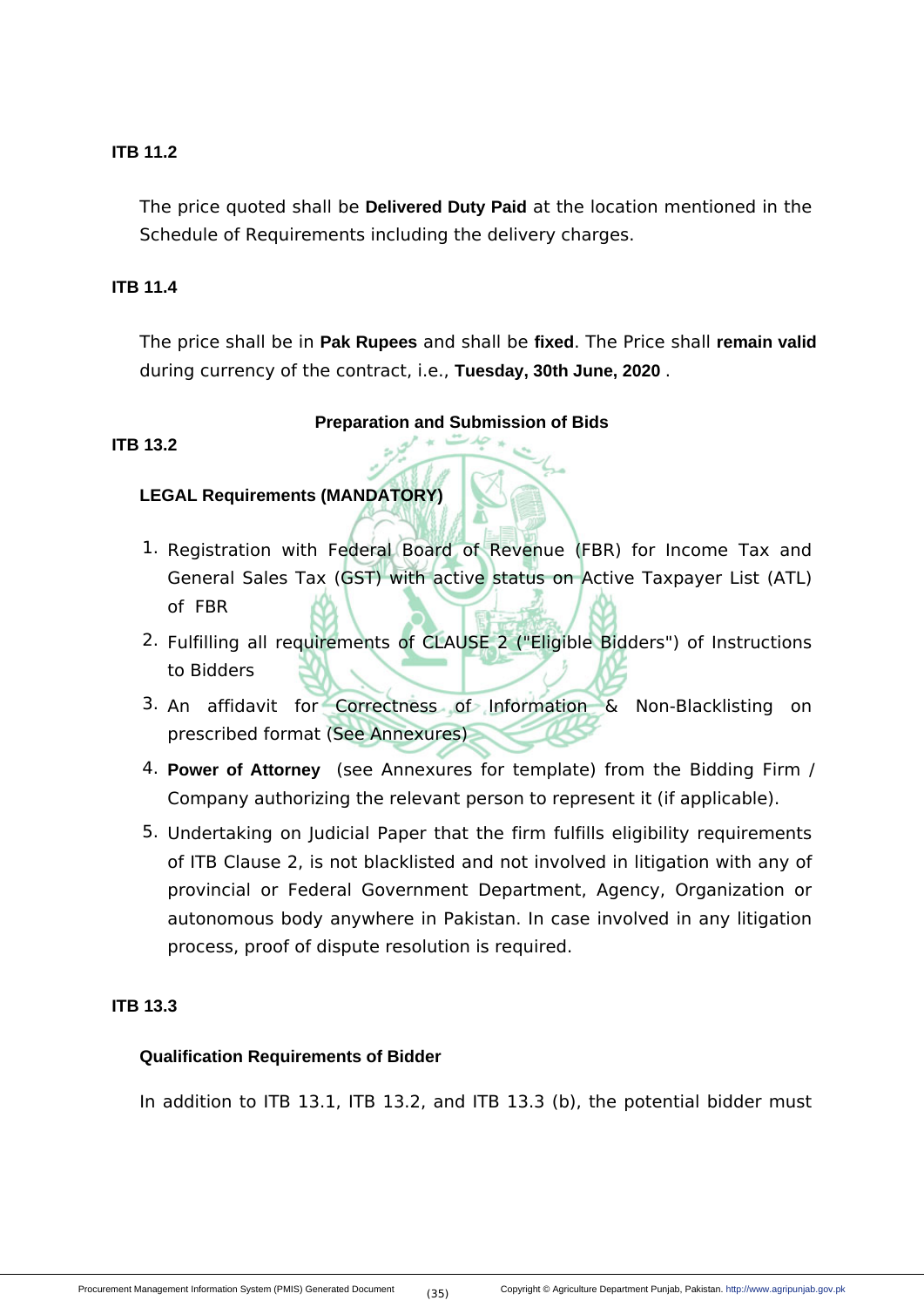also fulfill the following:-

- 1. The Bidder must Original Manufacturers / Importers / Authorized Distributors / General Order Suppliers for sales & service of the g continuously for last one-year.
- 2. The success full bidder shall provide samples of the performance, physical, analytical ; eligibility of the bidder is the satisfactory test reports of the samples, however the manufacturers/Brands, which have already accepted by the after test may be exempted from performance test/material composition text etc.

ITB 14.3 (a)

The Bidder shall attach Weidt mical the BeochuBeisd of Equipment quoted, mentioning its specifications, manufacture s model, pr and country of origin.

ITB 14.3 (b)

A certificate from the dealer that all spare parts of the supplied are easily available in Pakistan in the local market o owned outlets.

#### ITB 15.1

Amount of Bid Security:

Bids shall be on the prescribed format, sealed and accompar Security in the Demand Diraft, Pay Order or Call at Deposit in favor of Section Officer (General) having validity til 2nd July, 2020.

The complete list of items and their bid security is defined a section Items List and Bid Security.

#### ITB 16.1

Bid Validity PGOrdays after the date of opening of bid.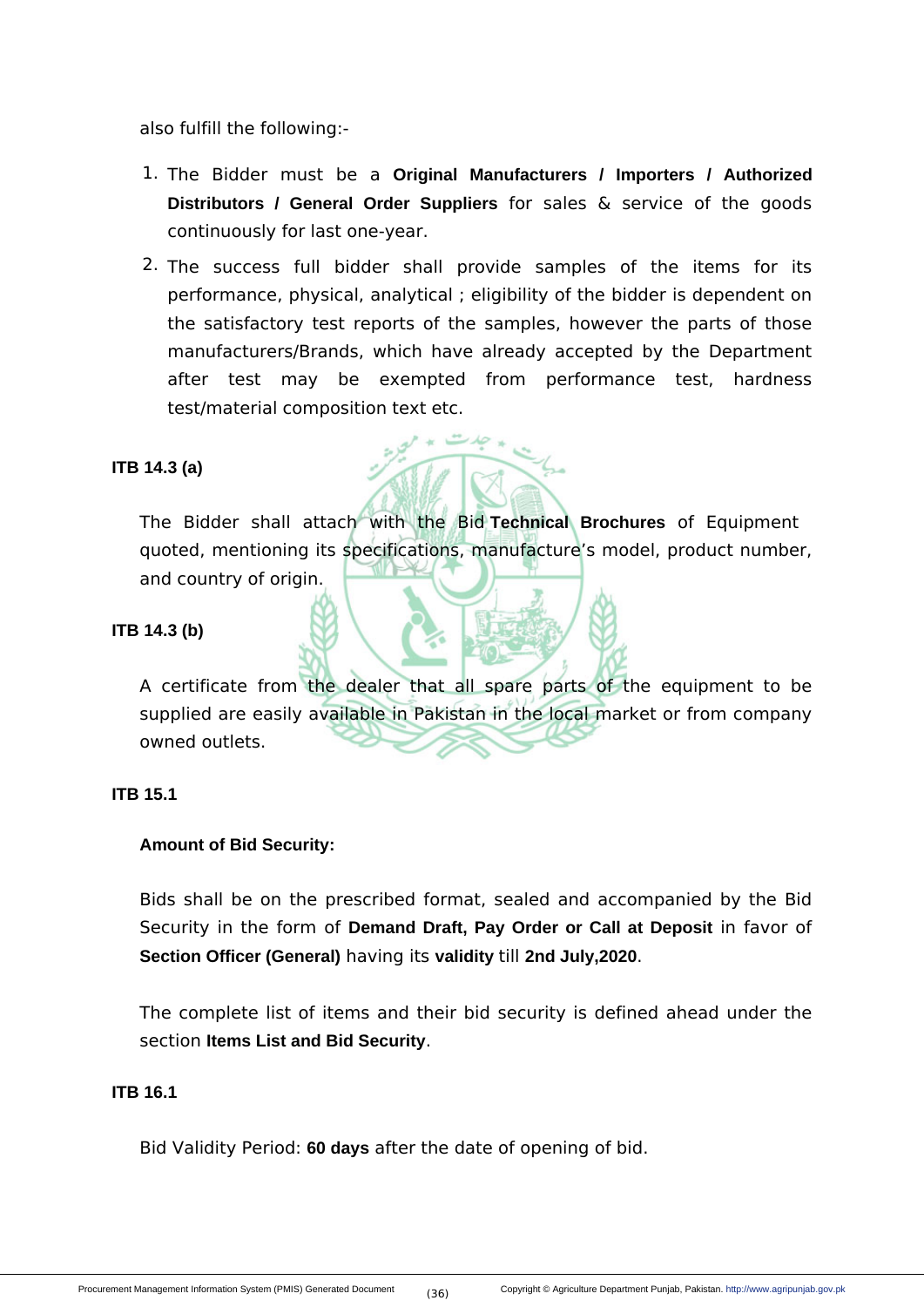N o t e Performance Guarantee @ 2% of the contract amount shall be provided by the successful bidder before signing the contract.

ITB 17.1

The bids shall be submitted in Single Stage-One Envelop.

Number of Copies : Original along with 0 Copy(ies) of the bid.

This envelope shall be addressed to Section Officer (General) , 2-Bank Road, Old P&D Building, Lahore, Distt. Lahore, with name & address of the bidder.

ITB 18.2 (a)

Address for Bid Submission: Old P&D Building, Lahore, Distt. Lahore .

ITB 18.2 (b)

IFB Title & Number: IFB Title: STATIONERY, COMPUTER STATIONERY, PRINTING, AND OTHER ITEMS IFB Number:E&A(Agri)6-8/2019

ITB 19.1

Deadline for Bid Sub Friday, 3nd April, 2020 10:00 AM

ITB 22.1

Time, Date, and Place for B10x30 AM edated Friday, 3rd April, 2020, 2-Bank Road, Old P&D Building, Lahore, Distt. Lahore

Bid Evaluation

#### ITB 25.3

Criteria for bid evaluation: Substantively responsive bid (from qualified bidder) offering the lowest Delivered Duty Paid (DDP) price Individually for Each Item.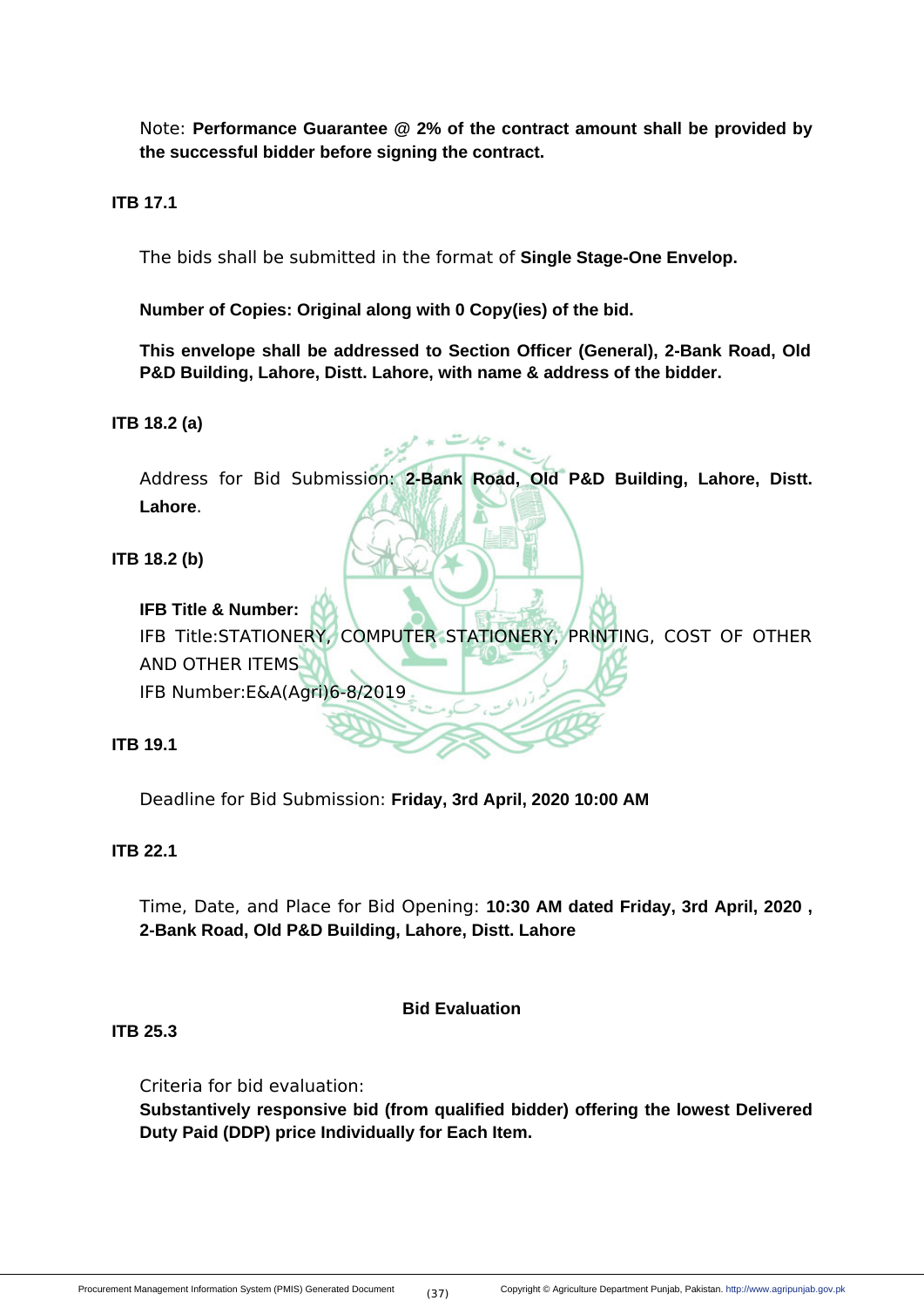### Contract Award

#### ITB 29.1

Percentage for quantity increase or decrease:

Percentage for quantity 15:00 % of stockal contract value.

Percentage for quantity the confract value.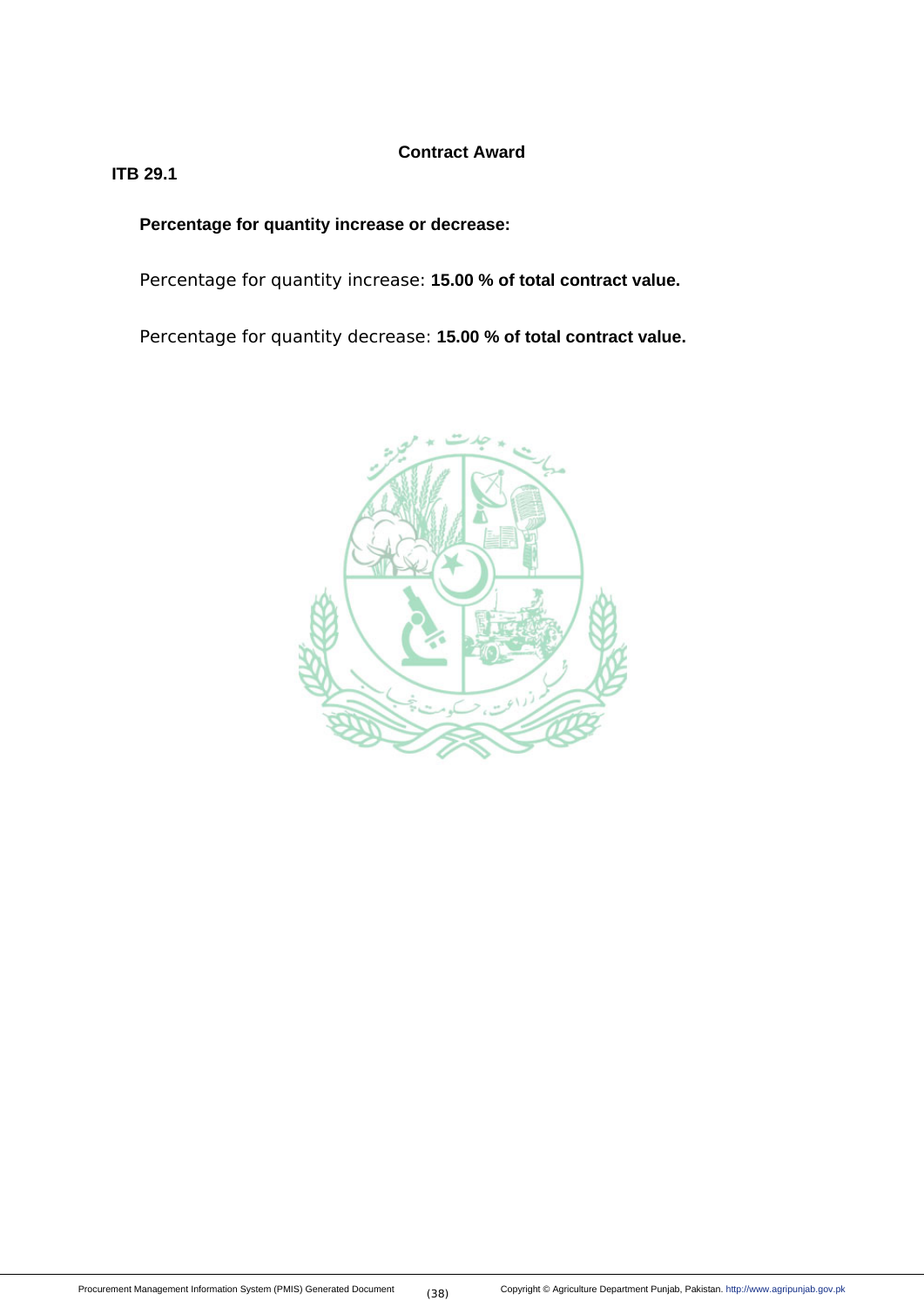### Part-I

# Items List and Bid Security

| Sr.<br>No.     | Item                                                                       | Quantity         | <b>Bid Security</b><br>(PKR)     |
|----------------|----------------------------------------------------------------------------|------------------|----------------------------------|
| $\mathbf 1$    | Pencil Lead with fragrance<br>of 10 Pieces) 16000.00                       |                  | 250.00 (Packe2t.00% of R s.      |
| 2              | Pencil Short Hand                                                          | $75.00$ (dozen)  | $2.00\%$ of R s.<br>7725.00      |
| 3              | Ink Stamp                                                                  | $110.00$ (Qt y)  | $2.00\%$ of R s.<br>2640.00      |
| 4              | White Fluid set                                                            | 90.00(Set)       | $2.00\%$ of R s.<br>15570.00     |
| 5              | White Fluid Pen                                                            | $180.00$ (Qt y)  | $2.00\%$ of R $ s $ .<br>5040.00 |
| 6              | Gum Liquid                                                                 | $125.00$ (Qty)   | $2.00\%$ of Rs.<br>2625.00       |
| $\overline{7}$ | Ghum Stick Medium Size300.00 (Qty)                                         |                  | $2.00\%$ of R s.<br>51900.00     |
| 8              | --<br>Ink (Genuine) Blue, Black, Red<br>100.00 (Qty)<br>& Green            |                  | $2.00\%$ of R s.<br>36700.00     |
| 9              | Laces 36                                                                   | $140.00$ (Gushi) | $2.00\%$ of R s.<br>7140.00      |
| 10             | Tags 6" as per sample 300.00 (Gushi) $10800.00$                            |                  | $2.00\%$ of R s.                 |
| 11             | Ball Point Blue, Black, Red & Green 2.<br>100.00 (Packet)<br>(Clipper)     |                  | $2.00\%$ of R s.<br>6000.00      |
| $12$           | Ball Point Blue, Black, Red & Green 2.00% or n<br>250.00 (Packet) 25000.00 |                  | $2,00\%$ of R s.                 |
| 13             | Permanent Marker No. 70 & 19205.00 $(Qt y)$                                |                  | $2.00\%$ of R s.<br>3625.00      |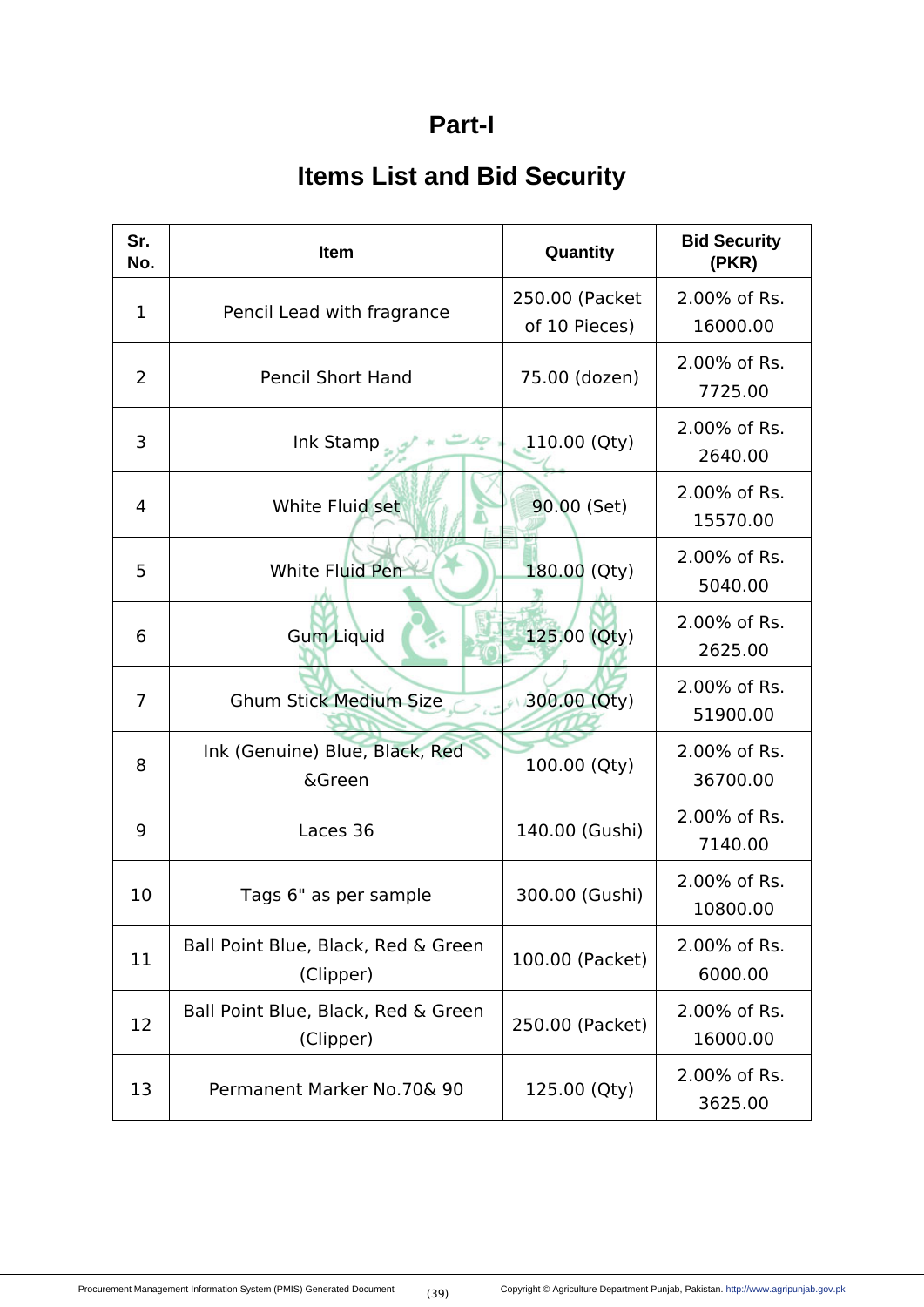| Sr.<br>No.     | Item                                                                                                                                                                                                                                                                                                   | Quantity                                                                 | <b>Bid Security</b><br>(PKR) |
|----------------|--------------------------------------------------------------------------------------------------------------------------------------------------------------------------------------------------------------------------------------------------------------------------------------------------------|--------------------------------------------------------------------------|------------------------------|
| 14             | White Board Marker (Mult $\mathcal{A}$ and $\mathcal{A}$ and $\mathcal{A}$ and $\mathcal{A}$ and $\mathcal{A}$ and $\mathcal{A}$ and $\mathcal{A}$ and $\mathcal{A}$ and $\mathcal{A}$ and $\mathcal{A}$ and $\mathcal{A}$ and $\mathcal{A}$ and $\mathcal{A}$ and $\mathcal{A}$ and $\mathcal{A}$ and |                                                                          | $2.00\%$ of R s.<br>4070.00  |
| 15             | White Board Duster                                                                                                                                                                                                                                                                                     | 10.00 (Qty)                                                              | $2.00\%$ of R s.<br>300.00   |
| 16             | Post it Pad Size 3" x 3130.00 (Packet) $24830.00$                                                                                                                                                                                                                                                      |                                                                          | $2,00\%$ of R s.             |
| 17             | Post it Pad Size $3''$ x $ 550.00$ (Packet)                                                                                                                                                                                                                                                            |                                                                          | $2.00\%$ of R s.<br>11000.00 |
| 18             | Binding Tap 2"                                                                                                                                                                                                                                                                                         | $100.00$ (Qt y)                                                          | $2.00\%$ of R s.<br>18500.00 |
| 19             | Binding Tap 3"                                                                                                                                                                                                                                                                                         | 50.00 (Qty)                                                              | $2.00\%$ of R s.<br>10250.00 |
| 20             | Envelope Size 9x4 80gm Loca80poap@0 (Qty)                                                                                                                                                                                                                                                              |                                                                          | $2.00\%$ of R s.<br>28800.00 |
| 2 <sub>1</sub> | Envelope Size 11x5 80gm<br>paper                                                                                                                                                                                                                                                                       | $\begin{array}{c} \textsf{Local} \\ 90000.00 \text{ (Q ty)} \end{array}$ | $2.00\%$ of Rs.<br>21600.00  |
| 22             | $\mathsf{Envelope}$ A-4 Size 80gm $\mathsf{Lb}$ c $\mathsf{E0}$ QQa $\mathsf{Del}$ c $\mathsf{C}$ $\mathsf{Lb}$                                                                                                                                                                                        |                                                                          | $2.00\%$ of R s.<br>22500.00 |
| 23             | $Envelope$ File Size 80gm Loc3a5l0p0aper(Q ty)                                                                                                                                                                                                                                                         |                                                                          | 2.00% of Rs.<br>18550.00     |
| 24             | Envelope 14x18 with Cloth<br>Golden                                                                                                                                                                                                                                                                    | Binding<br>4000.00 (Qty)                                                 | $2.00\%$ of R s.<br>56000.00 |
| 25             | Marker Blue, Black, Red $\begin{array}{ c c c c c }\n\hline\n82\texttt{G0e@0} & (\texttt{Pac} \texttt{ke}) & 206000.00\n\end{array}$                                                                                                                                                                   |                                                                          | $2.00\%$ of R s.             |
| 26             | Marker Red, Blue , Black and OGO @ e(rPacket)                                                                                                                                                                                                                                                          |                                                                          | $2.00\%$ of R s.<br>30000.00 |
| 27             | Marker Red, Blue , Black and OGO @ e(rPacket)                                                                                                                                                                                                                                                          |                                                                          | $2.00\%$ of R s.<br>21000.00 |
| 28             | File Board with Flapper 300.00 $(Qt y)$                                                                                                                                                                                                                                                                |                                                                          | $2.00\%$ of R s.<br>6300.00  |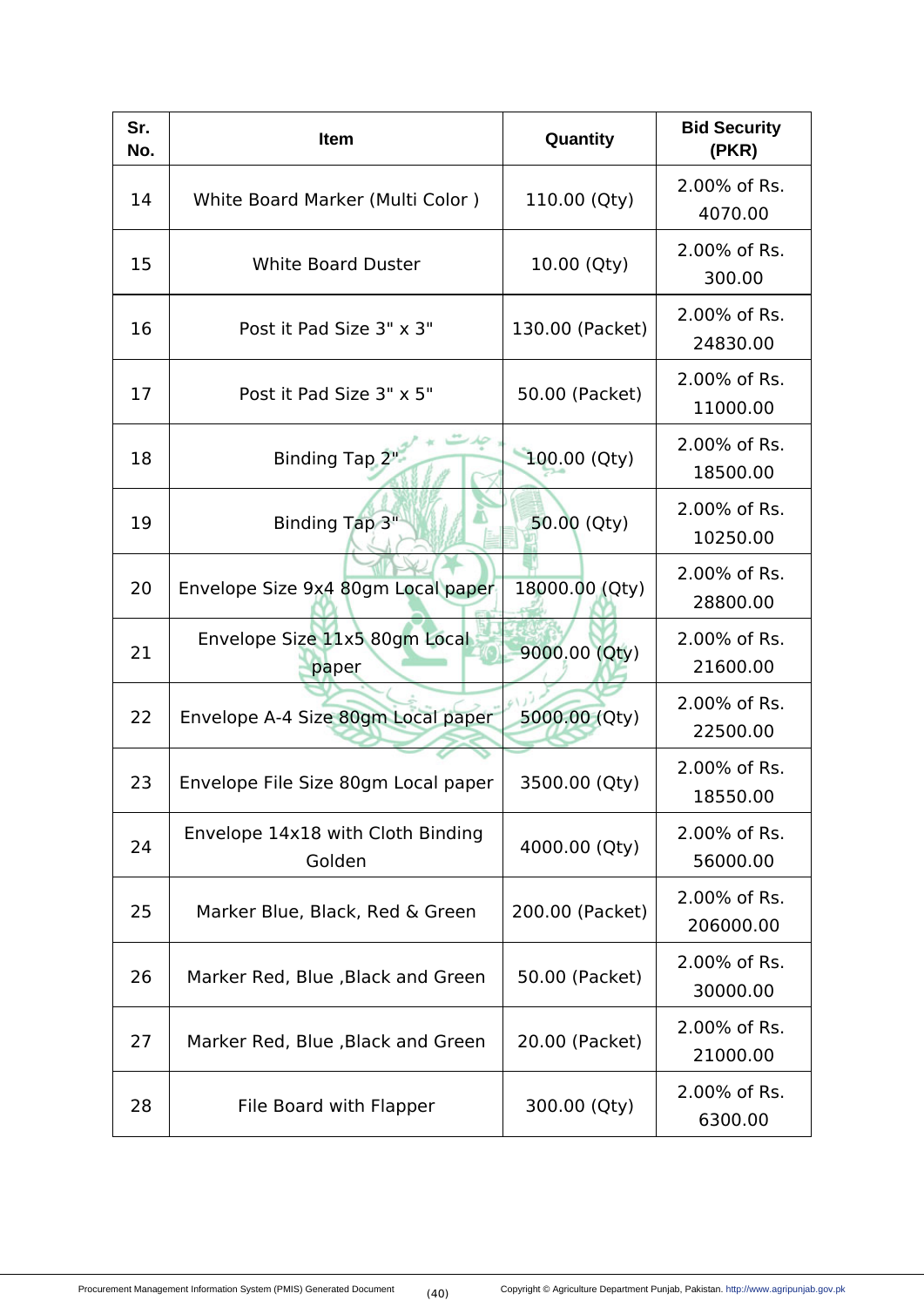| Sr.<br>No.     | Item                                                                      | Quantity         | <b>Bid Security</b><br>(PKR)                   |
|----------------|---------------------------------------------------------------------------|------------------|------------------------------------------------|
| 29             | Paper Cutter Large size 60.00 (Qty)                                       |                  | $2.00\%$ of R s.<br>4200.00                    |
| 30             | Paper Weight Round                                                        | 75.00 (Qty)      | $2.00\%$ of R s.<br>3375.00                    |
| 3 <sub>1</sub> | Paper Clip 36 mm                                                          |                  | 175.00 $(Pac ket)_{. -}^{2.00\%}$ of Rs.       |
| 32             | Paper clip colour fine 10.00 (Packet)                                     |                  | $2.00\%$ of R s.<br>600.00                     |
| 33             | Paper Pin                                                                 |                  | 110.00 $(Packet)$ , $2.00\%$ of Rs.<br>1870.00 |
| 34             | Stapler Pin (ORY 24/6850.00 (Packet) 9450.00                              |                  | $2,00\%$ of R s.                               |
| 35             | Stapler Pin, Heavy Duty 240100 (Packet)                                   |                  | $2.00\%$ of R s.<br>5040.00                    |
| 36             | Stapler Pin, Heavy Duty 23001050 (Packet)                                 |                  | $2.00\%$ of R s.<br>3600.00                    |
| 37             | Stapler Machine                                                           | 20.00 (Qty)      | $2.00\%$ of R s.<br>12000.00                   |
| 38             | Stapler Machine                                                           | 50.00~(Qty)      | $2.00\%$ of R s.<br>15200.00                   |
| 39             | Stapler Machine                                                           | 30.00 (Qty)      | $2.00\%$ of R s.<br>11700.00                   |
| 40             | Stapler Machine (Heavy $D \mu$ ty) (200 (Qty<br>$p \, a \, g \, e \, s$ ) |                  | $2.00\%$ of R s.<br>15000.00                   |
| 41             | Sharpene                                                                  | $350.00$ (Qt y)  | $2.00\%$ of R s.<br>2450.00                    |
| 42             | Pin Cushion                                                               | $40.00~(Q \nty)$ | $2.00\%$ of R s.<br>1800.00                    |
| 43             | Paper Punch Single hole large size as<br>80.00 (Qty)<br>per sample        |                  | $2.00\%$ of R s.<br>12000.00                   |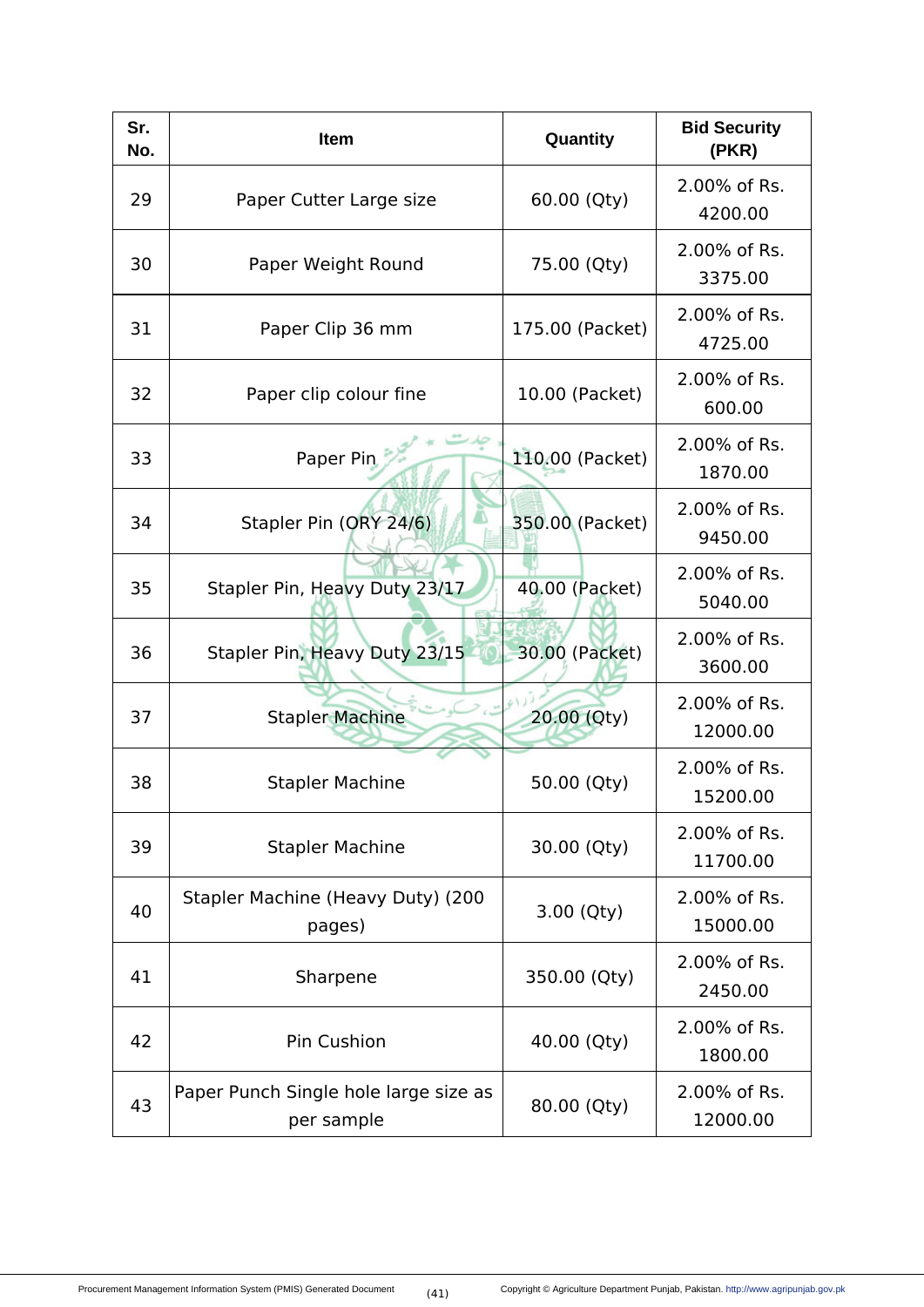| Sr.<br>No.     | Item                                                   | Quantity                       | <b>Bid Security</b><br>(PKR) |
|----------------|--------------------------------------------------------|--------------------------------|------------------------------|
| 44             | Double Punch Machine B g \$2z00 (Qty)                  |                                | $2.00\%$ of R s.<br>4560.00  |
| 45             | Rubber L/Size AL-30                                    | $250.00$ (Qt y)                | $2.00\%$ of R s.<br>6250.00  |
| 46             | Sealing Wax Packet                                     | $10.00$ (Packet)               | $2.00\%$ of R s.<br>1000.00  |
| 47             | Scissor Fine                                           | 75.00 (Qty)                    | $2.00\%$ of R s.<br>5625.00  |
| 48             | Stamp Pad L/Size                                       | 80.00 (Qty)                    | $2.00\%$ of R s.<br>14400.00 |
| 49             | Short Hand Book                                        | $280.00$ (Qty)                 | $2.00\%$ of R s.<br>16800.00 |
| 50             | Poker Fine                                             | 20.00~(Qt)                     | $2.00\%$ of R s.<br>520.00   |
| 5 <sub>1</sub> | Pin Remover                                            | 90.00 (Qty)                    | $2.00\%$ of R s.<br>3600.00  |
| 52             | Colour Flag 3x3                                        | 150.00 $(Paqke^{t})_{9750.00}$ | $2.00\%$ of R s.             |
| 53             | Sticky notes color                                     | $50.00$ (Packet)               | $2.00\%$ of R s.<br>2500.00  |
| 54             | Highlighter Marker                                     | $290.00$ (Qty)                 | $2.00\%$ of R s.<br>7540.00  |
| 55             | Fax Roll 40 meter thin $\cos 20.00$ (Qty)              |                                | $2.00\%$ of R s.<br>27200.00 |
| 56             | Box File Large size with $im$ po $50e$ $00c$ ( $Q$ ty) |                                | $2.00\%$ of R s.<br>9000.00  |
| 57             | Box File A-4 size with $imp or1\theta\theta.00p(Qt y)$ |                                | $2.00\%$ of R s.<br>16500.00 |
| 58             | L /Shape Cover Plastic50.00 (Packet)                   |                                | $2.00\%$ of R s.<br>9500.00  |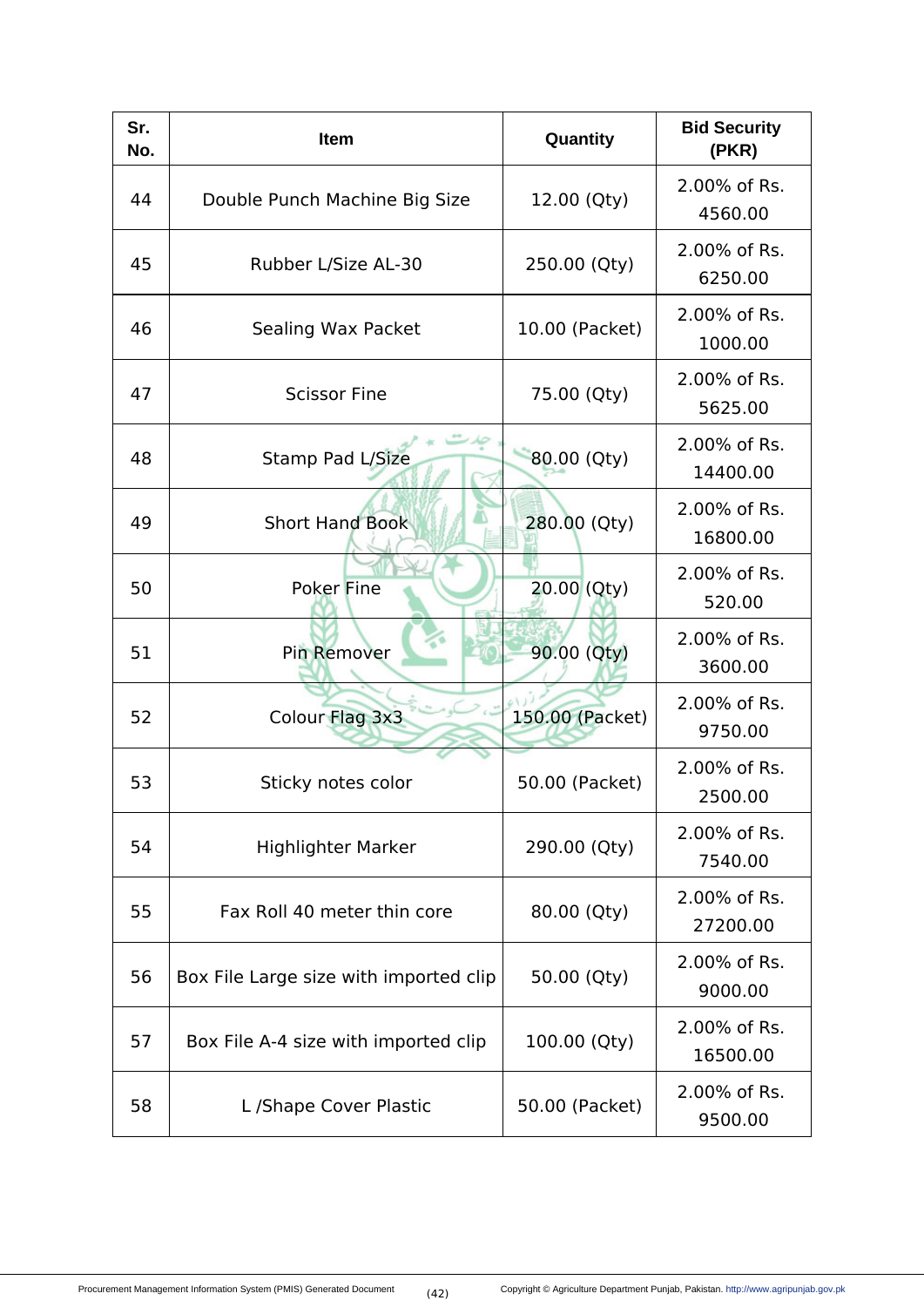| Sr.<br>No. | Item                                                                                                          | Quantity        | <b>Bid Security</b><br>(PKR)  |
|------------|---------------------------------------------------------------------------------------------------------------|-----------------|-------------------------------|
| 59         | L /Shape Cover Plast $d$ 00.00 (Packet) $16800.00$                                                            |                 | $2.00\%$ of R s.              |
| 60         | Ring File Cover plast $ i \in 100.00$ (Qt $ y $ )                                                             |                 | $2.00\%$ of R s.<br>8000.00   |
| 61         | Ring File Cover plast ic 300.00 (Qty)                                                                         |                 | $2.00\%$ of Rs.<br>21000.00   |
| 62         | Binding sheet plastid 20.00 (Packet)                                                                          |                 | $2.00\%$ of R s.<br>9000.00   |
| 63         | Colour paper $A - 4$ size 15.00 (Packet)                                                                      |                 | $2.00\%$ of R s.<br>2100.00   |
| 64         | Pakka File Cover Jori 500.00 (Jori)                                                                           |                 | $2.00\%$ of R s.<br>17500.00  |
| 65         | Scotch Tape 1"                                                                                                | $125.00$ (Qt y) | $2.00\%$ of R s.<br>3750.00   |
| 66         | Scotch Tape 2"                                                                                                | 50.00 (Qty)     | $2.00\%$ of R s.<br>3000.00   |
| 67         | Steel Foot 12"                                                                                                | 50.00 (Qty)     | $2.00\%$ of R s.<br>17500.00  |
| 68         | Blank / Lined Register 70 gm Paper<br>Full escape Blank / Lined Regi5sOt.eOrO7(OQt y)<br>gm Paper Full escape |                 | $2.00\%$ of R s.<br>42000.00  |
| 69         | Log Book 200 sheets                                                                                           | 20.00~(Qt)      | $2.00\%$ of R s.<br>4000.00   |
| 70         | Flapper Rexene $3x24$ with fine $0.000$ (Qty)                                                                 |                 | $2.00\%$ of R s.<br>54000.00  |
| 71         | Fax/Photostat Paper 80 gm full<br>escape legal (500 sheet)                                                    | 75.00 (Rea m)   | $2.00\%$ of R s.<br>67500.00  |
| 72         | Photostat Paper 80gm A-4 (500<br>1000.00 (Ream) 720000.00                                                     |                 | 2.00% of Rs.                  |
| 73         | Toner Photostat Toshiba T-42509.0D (Qty)                                                                      |                 | $2.00\%$ of R s.<br>340000.00 |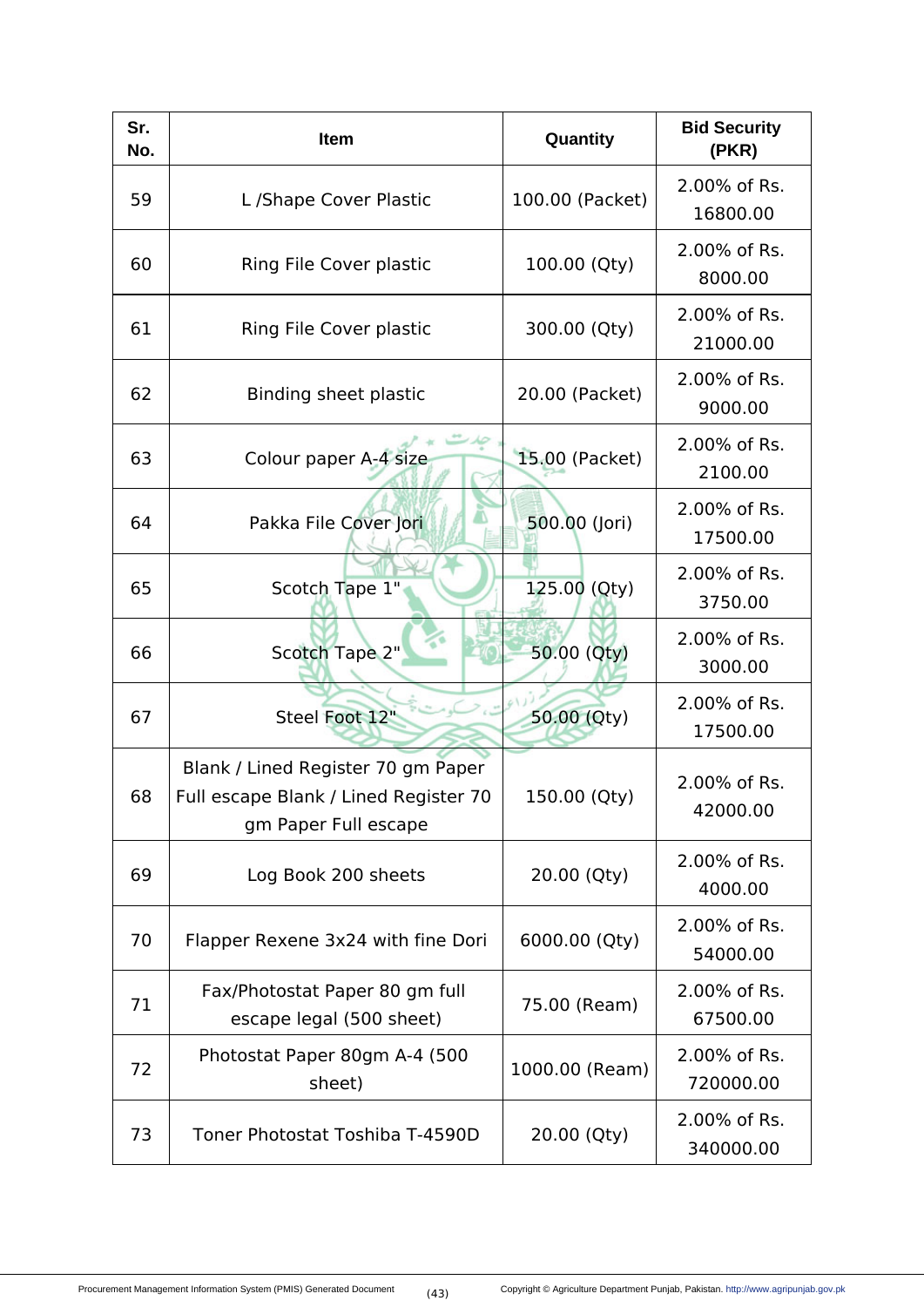| Sr.<br>No. | Item                                                                                    | Quantity    | <b>Bid Security</b><br>(PKR)                                |
|------------|-----------------------------------------------------------------------------------------|-------------|-------------------------------------------------------------|
| 74         | Calculator 12 digit Casio original (big<br>font)                                        | 10.00 (Qty) | $2.00\%$ of R s.<br>6500.00                                 |
| 75         | Calculator 14 digit Casio original (big<br>6.00 (Qty)<br>font)                          |             | $2.00\%$ of R s.<br>4200.00                                 |
| 76         | Drafting pad legal size 100.00 (Pad)                                                    |             | $2.00\%$ of R s.<br>15000.00                                |
| 77         | Drafting pad A-4 size 120.00 (Pad)                                                      |             | $2.00\%$ of R s.<br>16800.00                                |
| 78         | Pen Drive (16 GB)                                                                       | 60.00~(Qty) | $2.00\%$ of Rs.<br>51000.00                                 |
| 79         | Pen Drive (32 GB)                                                                       | 12.00~(Qty) | $2.00\%$ of R s.<br>15000.00                                |
| 80         | Pen Drive (64 GB)                                                                       | 6.00 (Qty   | $2.00\%$ of R s.<br>12300.00                                |
| 81         | Computer Paper legal 80<br>$shee$ t)                                                    | gm(500)     | $2.00\%$ of R $ s $ .<br>n (500<br>180.00 (Reatm) 162000.00 |
| 82         | Computer Paper A-4 size $8 0 \text{ gm} (500 \text{ cm})^2$<br>$shee$ t)                |             | 2.00% of R s.<br>32000.00                                   |
| 83         | Computer Paper A-4 size $7\begin{vmatrix} 0 & gm & (500) & 2.00\% & 0.01 \end{vmatrix}$ |             | $2.00\%$ of R $ s $ .                                       |
| 84         | Computer Toners HP-2035, 250.505 (Qty)                                                  |             | $2.00\%$ of R s.<br>65000.00                                |
| 85         | Computer Toners HP-10222.00 (Qty                                                        |             | $2.00\%$ of R s.<br>24000.00                                |
| 86         | Computer Toners H-P1300 (113.040) (Qty)                                                 |             | $2.00\%$ of R s.<br>13500.00                                |
| 87         | Computer Toners HP-10104.00 (Qty                                                        |             | $2.00\%$ of R s.<br>48000.00                                |
| 88         | Computer Toners HP-1102 (0850A)(Qty)                                                    |             | $2.00\%$ of R s.<br>12500.00                                |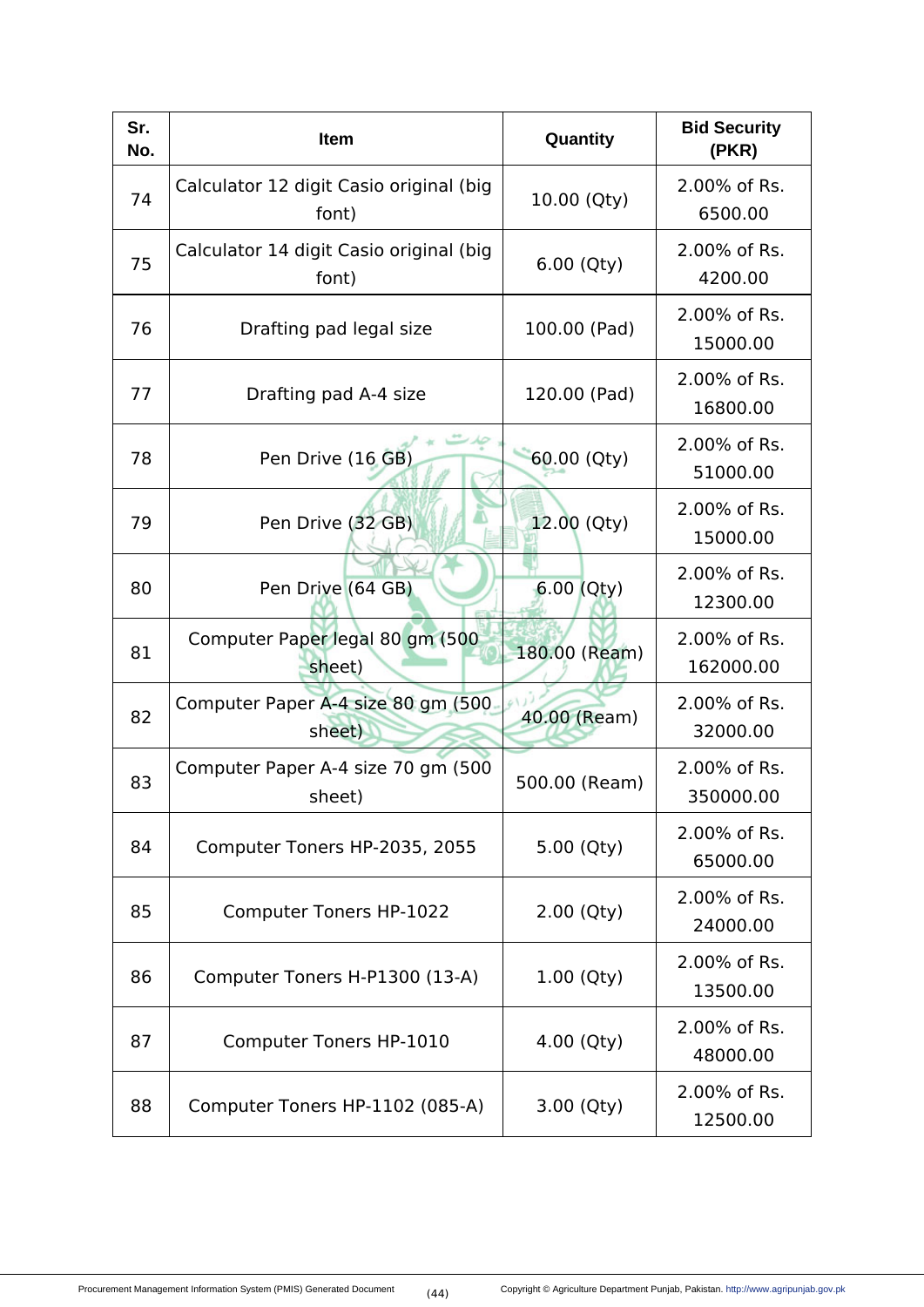| Sr.<br>No. | Item                                                                                                     | Quantity                 | <b>Bid Security</b><br>(PKR)  |
|------------|----------------------------------------------------------------------------------------------------------|--------------------------|-------------------------------|
| 89         | Computer Toners HP-1320 (42.AD (Qty)                                                                     |                          | $2.00\%$ of R s.<br>160800.00 |
| 90         | Computer Toners HP-pro $m$ 227 SDN $(Qty)$<br>$(30 - A)$                                                 |                          | $2.00\%$ of R s.<br>25600.00  |
| 91         | Computer Toners HP-1200 (122.040) (Qty)                                                                  |                          | $2.00\%$ of Rs.<br>25200.00   |
| 92         | Computer Toners HP-201\$ (538-AD (Qty)                                                                   |                          | $2.00\%$ of R s.<br>139000.00 |
| 93         | Computer Toners HP-10203.00 (Qty)                                                                        |                          | $2.00\%$ of R s.<br>39600.00  |
| 94         | Computer Toners HP Pro   m 130.200 (Qty)                                                                 |                          | $2.00\%$ of R s.<br>38700.00  |
| 95         | Computer Toners HP-1606D3N00 (Qty                                                                        |                          | $2.00\%$ of R s.<br>37800.00  |
| 96         | Computer Toner HP 400 2.00 (Qty)                                                                         |                          | $2.00\%$ of R s.<br>28000.00  |
| 97         | Computer Toner HP pro $m$ 402 dn<br>2.00 (Qty)<br>$(26 - A)$                                             |                          | $2.00\%$ of R s.<br>27600.00  |
| 98         | Computer Toners HP-Pro 200 Colour<br>Set                                                                 | 1.00 (Qty)               | $2.00\%$ of R s.<br>48000.00  |
| 99         | File Board Rexene with<br>Flapper Printed                                                                | $M$ agic<br>200.00 (Qty) | $2.00\%$ of R s.<br>30000.00  |
| 100        | Peon Book Printed A-4 S $ z  = \begin{pmatrix} 100 \\ 100.00 \\ 0.00 \end{pmatrix}$<br>Sheets) VRG Paper |                          | $2.00\%$ of R s.<br>16000.00  |
| 101        | Telephone Index                                                                                          | 10.00 (Qty)              | $2.00\%$ of R s.<br>2000.00   |
| 102        | Cash Book big size (Nobel).00 (Qty)                                                                      |                          | $2.00\%$ of R s.<br>1200.00   |
| 103        | Stock Register                                                                                           | 5.00 (Qty)               | $2.00\%$ of R s.<br>3000.00   |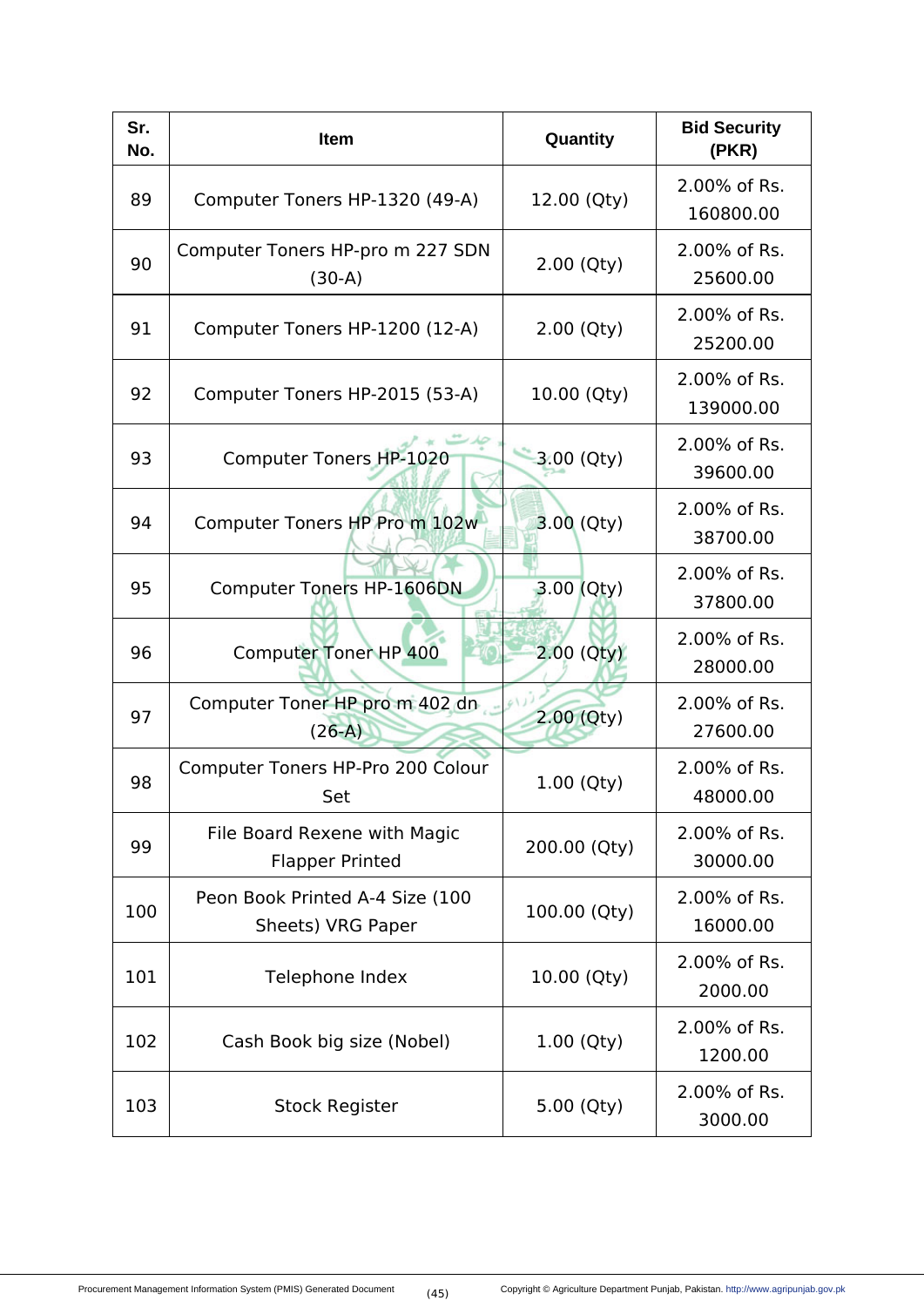| Sr.<br>No. | Item                                                                    | Quantity               | <b>Bid Security</b><br>(PKR)      |  |
|------------|-------------------------------------------------------------------------|------------------------|-----------------------------------|--|
| 104        | Routine Sheet (400 sheet)<br>size)                                      | (Legal<br>60.00 (Ream) | $2.00\%$ of R s.<br>40800.00      |  |
| 105        | Routine Sheet (400 sheet) ( $\text{A}640$ s) $\text{Z}(\text{R})e$ am ) |                        | $2.00\%$ of R s.<br>38940.00      |  |
| 106        | Magic Flapper Golden Mono with<br>Printing Agriculture Department.      | 2300.00 (Q ty)         | $2.00\%$ of R $ s $ .<br>87400.00 |  |
| 107        | Executive Ring Note Book10.00 (Qty)                                     |                        | $2.00\%$ of R s.<br>7500.00       |  |
| 108        | Ring Note Book                                                          | $165.00$ (Qty)         | $2.00\%$ of Rs.<br>13200.00       |  |
| 109        | D.O Envelope $4 \times 9$ 80g m 1000.00 (Q ty)                          |                        | 2.00% of Rs.<br>3000.00           |  |
| 110        | Slips different color Size $\beta$ x450 $\beta$ Dinot Ce d Q ty )       |                        | $2.00\%$ of R s.<br>11600.00      |  |
| 111        | Attendance Register                                                     | $10.00~(Q \nty)$       | $2.00\%$ of R s.<br>1200.00       |  |
| 112        | Diary / Dispatch Register Leg5a0. $\sin \theta$ $\sin \theta$           |                        | $2.00\%$ of R s.<br>48750.00      |  |
| 113        | Slip Book Cover Rexene dop& Os OzOe (Qty)                               |                        | $2.00\%$ of R s.<br>15200.00      |  |
| 114        | Office note Book copy $s$ i $200.00$ (Qt $ y $ )                        |                        | $2.00\%$ of R s.<br>18000.00      |  |
| 115        | Slip Book Cover Rexene sma2D SO @e(Qty)                                 |                        | $2.00\%$ of R s.<br>3200.00       |  |
| 116        | Office note Book small $s$ i $\frac{1}{2}$ e. 00 (Qty)                  |                        | $2.00\%$ of R s.<br>1200.00       |  |
| 117        | Dak Pad Rexene                                                          | 25.00~(Qty)            | $2.00\%$ of R s.<br>15000.00      |  |
| 118        | Meeting Pad Rexene                                                      | 25.00~(Qt)             | $2.00\%$ of R s.<br>4000.00       |  |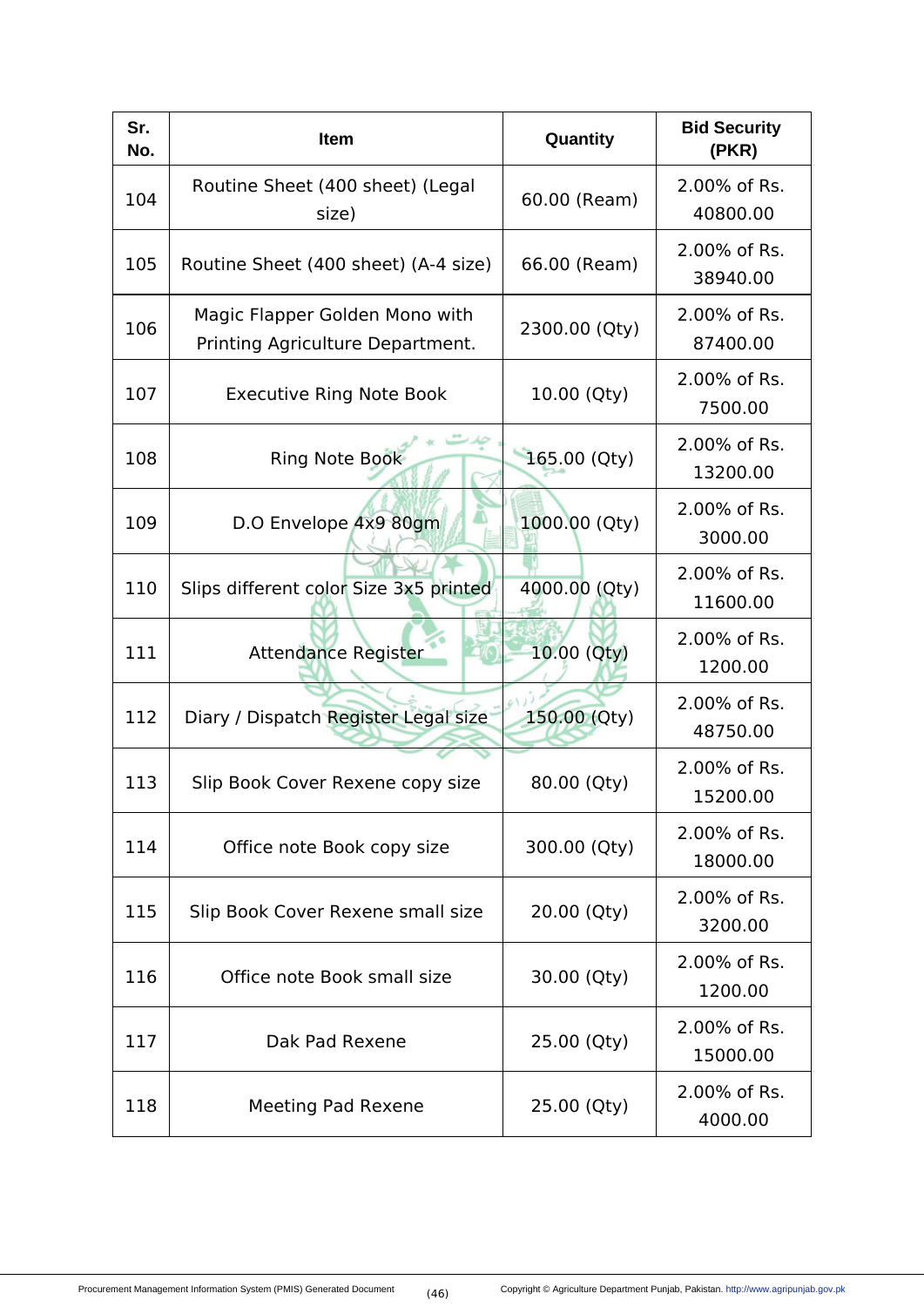| Sr.<br>No. | Item                                                         | Quantity                           | <b>Bid Security</b><br>(PKR)                          |
|------------|--------------------------------------------------------------|------------------------------------|-------------------------------------------------------|
| 119        | D.O Paper Four Colour 5.00 (Pad)                             |                                    | $2.00\%$ of R s.<br>2000.00                           |
| 120        | D.O Paper Four Colour 10.00 (Pad)                            |                                    | $2.00\%$ of R s.<br>3900.00                           |
| 121        | File Cover Legal Size 6000.00 $(Q ty)$                       |                                    | $2.00\%$ of R s.<br>132000.00                         |
| 122        | File Cover A-4 Size   10000.00 $(\phi \uparrow y)$ 210000.00 |                                    | $2.00\%$ of R s.                                      |
| 123        | File Cover Legal Size $500.00$ (Qty)                         |                                    | $2.00\%$ of R s.<br>11000.00                          |
| 124        | File Cover A-4                                               | $500.00$ (Qty)                     | $2.00\%$ of R s.<br>10500.00                          |
| 125        | Tissue Paper (Perfumed)                                      | a r3g2e5 s0 $\mathcal{D}$ e(B o x) | $2.00\%$ of R s.<br>58500.00                          |
|            | 126 Tissue Paper Sample large s 5 10 + R 0 s (e B o x )      |                                    | $2.00\%$ of R s.<br>65000.00                          |
| 127        | Tissue Roll                                                  | 300.00 (Rq  )                      | $2.00\%$ of R s.<br>18000.00                          |
| 128        | Air Freshener                                                | $175.00$ (Qt y)                    | $2.00\%$ of R s.<br>49000.00                          |
| 129        | Mosquito (insecticide) $150.00$ (Qty)                        |                                    | $2.00\%$ of R s.<br>60000.00                          |
| 130        | Hand Wash                                                    | 30.00~(Qt)                         | $2.00\%$ of R s.<br>8100.00                           |
| 131        | Spray pump                                                   | 10.00 (Qty)                        | $2.00\%$ of R s.<br>1000.00                           |
| 132        | Bath Soap                                                    | $120.00$ (Qty)                     | $2.00\%$ of R s.<br>8400.00                           |
| 133        | Surf 1/2 kg                                                  |                                    | $2.00\%$ of R s.<br>100.00 $(Pac ke\bar{t})$ 22000.00 |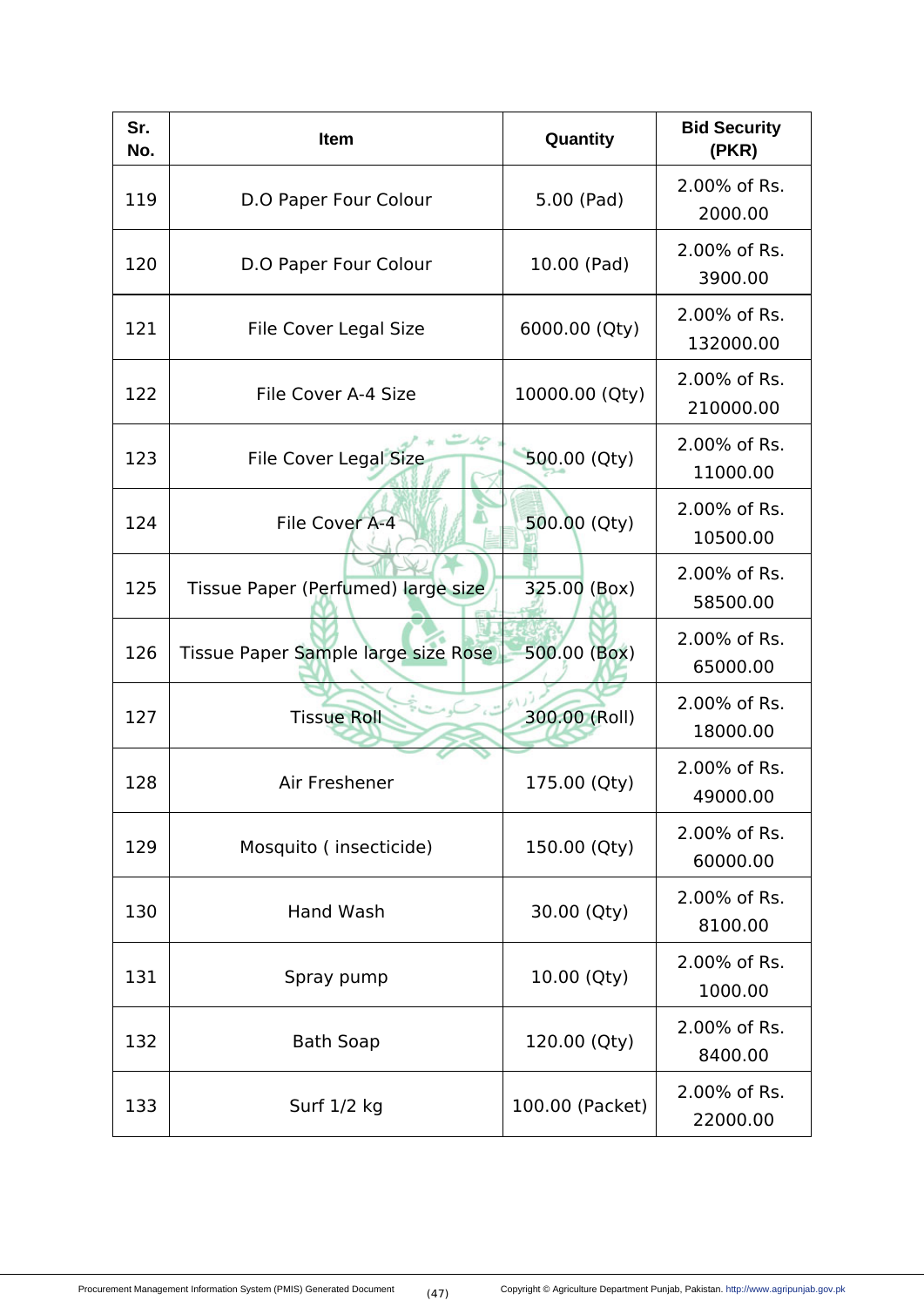| Sr.<br>No. | Item                                | Quantity         | <b>Bid Security</b><br>(PKR) |
|------------|-------------------------------------|------------------|------------------------------|
| 134        | Dish Wash Cake                      | $100.00$ (Qt y)  | $2.00\%$ of R s.<br>3800.00  |
| 135        | Desi Soap                           | 80.00 (Qty)      | $2.00\%$ of R s.<br>4800.00  |
| 136        | Glass cleaner                       | $45.00~(Q \nty)$ | $2.00\%$ of R s.<br>13500.00 |
| 137        | Phenyl Tablet                       | 40.00 (Packet)   | $2.00\%$ of R s.<br>2800.00  |
| 138        | Phenyl                              | 90.00 (Qty)      | $2.00\%$ of R s.<br>15300.00 |
| 139        | Viper                               | 30.00 (Qty)      | $2.00\%$ of R s.<br>5100.00  |
| 140        | Broom 1/2kg                         | 30.00 (Kg)       | $2.00\%$ of R s.<br>2700.00  |
| 141        | Farshi Towel                        | 80.00 (Qty)      | $2.00\%$ of R s.<br>8000.00  |
| 142        | Tat                                 | $50.00~(Q \nty)$ | $2.00\%$ of R s.<br>7500.00  |
| 143        | Acid liquid (01 liter) 125.00 (Qty) |                  | $2.00\%$ of R s.<br>6875.00  |
| 144        | Towel standard size                 | 80.00 (Qty)      | $2.00\%$ of R s.<br>31200.00 |
| 145        | Duster (18x24) size                 | $400.00$ (Qty)   | $2.00\%$ of R s.<br>8800.00  |
| 146        | Battery Cell                        | $300.00$ (Qty)   | $2.00\%$ of R s.<br>5400.00  |
| 147        | Camera Cell                         | $150.00$ (Qty)   | $2.00\%$ of R s.<br>3300.00  |
| 148        | Sui Gas pipe                        | $150.00$ (Feet)  | $2.00\%$ of R s.<br>6750.00  |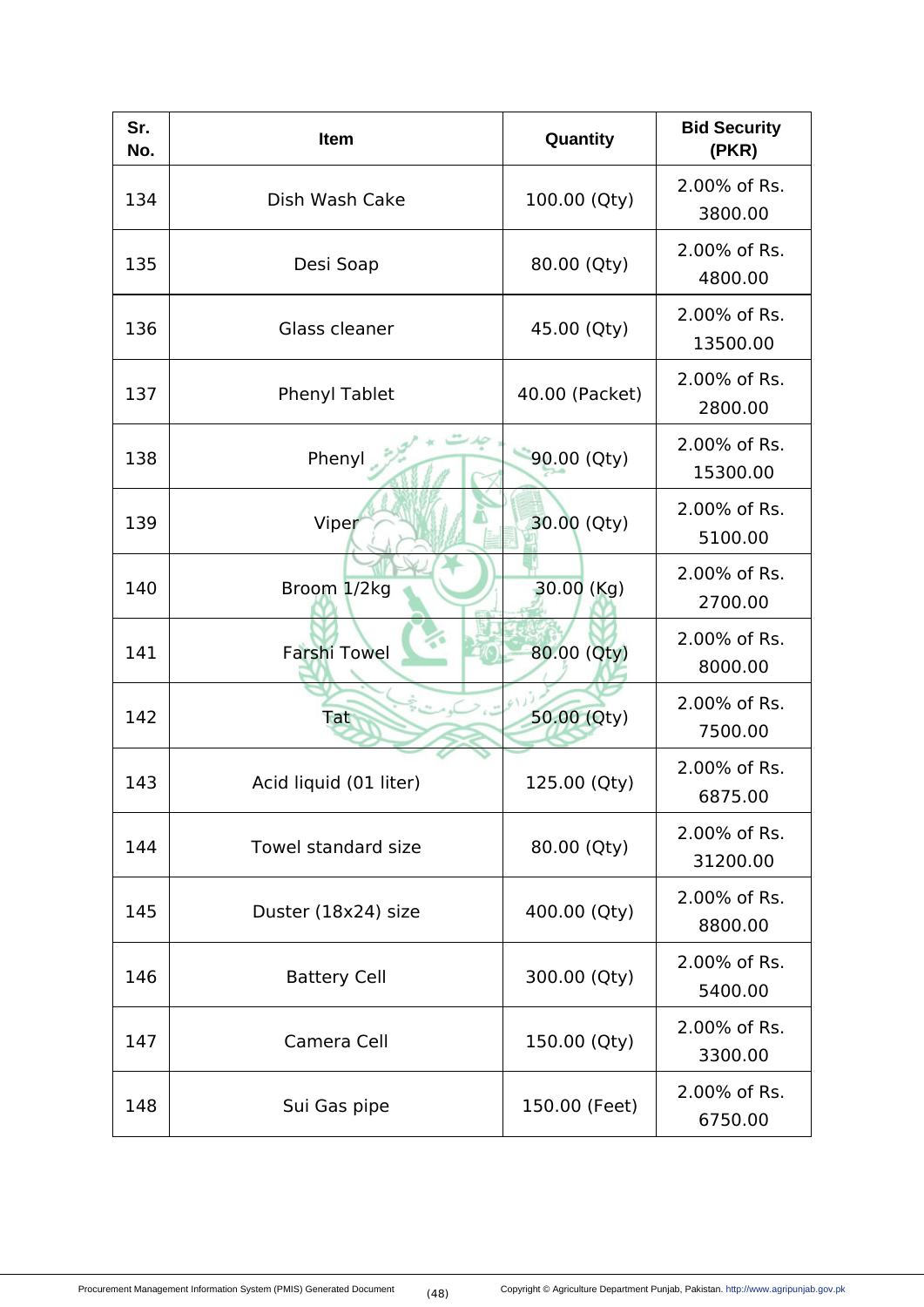| Sr.<br>No. | Item                                             | Quantity        | <b>Bid Security</b><br>(PKR)  |
|------------|--------------------------------------------------|-----------------|-------------------------------|
| 149        | Plastic Tub large size $10.00$ (Qty)             |                 | $2.00\%$ of R s.<br>6000.00   |
| 150        | Water Glass                                      | $300.00$ (Qt y) | $2.00\%$ of R s.<br>225000.00 |
| 151        | Tea cup saucer                                   | $200.00$ (Qt y) | $2.00\%$ of R s.<br>45000.00  |
| 152        | Water Jug (Glass)                                | 25.00 (Qty)     | $2.00\%$ of R s.<br>5800.00   |
| 153        | Tea spoon $(12$ Nos.)                            | $130.00$ (Qt y) | $2.00\%$ of R s.<br>45500.00  |
| 154        | Rice Spoon (12 Nos.)                             | 60.00 (Qty)     | $2.00\%$ of R s.<br>27000.00  |
| 155        | Plate large size                                 | 80.00 (Qty)     | $2.00\%$ of R s.<br>15200.00  |
| 156        | Plate small size                                 | 60.00 (Qty)     | $2.00\%$ of R s.<br>9000.00   |
| 157        | Flush Brush                                      | 35.00 (Qty)     | $2.00\%$ of R s.<br>3150.00   |
| 158        | Mirror (12x18)                                   | 12.00 (Qty)     | $2.00\%$ of R s.<br>7200.00   |
| 159        | Wall clock (standard size) 0.00 (Qty)            |                 | $2.00\%$ of R s.<br>11000.00  |
| 160        | Water Cooler (35 Litter) 15.00 $(Qty)$           |                 | 2.00% of R s.<br>24000.00     |
| 161        | Sugar pot                                        | 15.00 (Qty)     | $2.00\%$ of R s.<br>5250.00   |
| 162        | Electric Board for $Comput@5.00$ $(Qty)$         |                 | 2.00% of R s.<br>12500.00     |
|            | 163 Air Freshener automatic with M4 a0c0hi(nOety |                 | $2.00\%$ of R s.<br>6000.00   |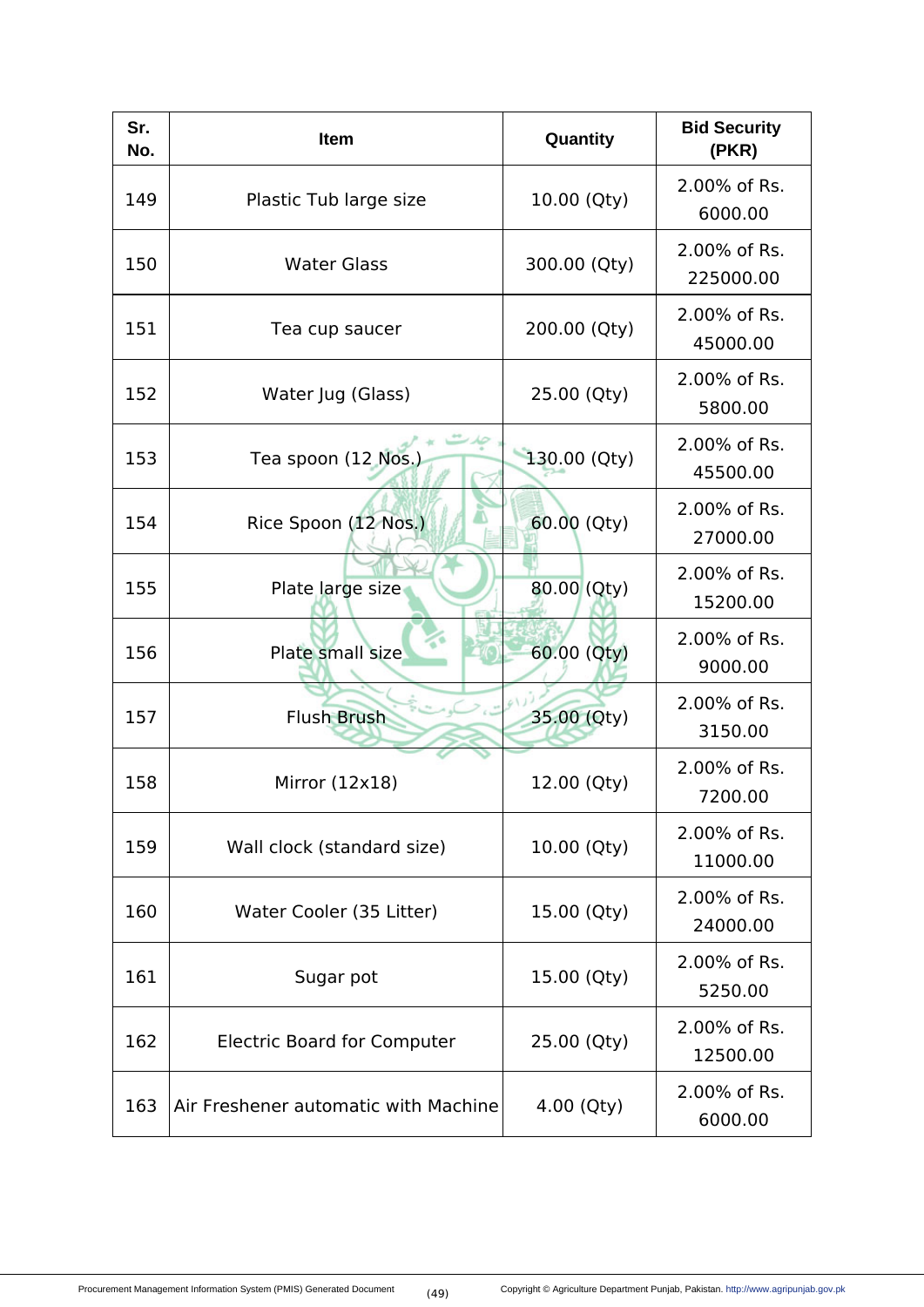| Sr.<br>No. | Item                                                          | Quantity              | <b>Bid Security</b><br>(PKR) |
|------------|---------------------------------------------------------------|-----------------------|------------------------------|
| 164        | Air freshener Cartage                                         | $18.00~(Q \nty)$      | $2.00\%$ of R s.<br>6300.00  |
| 165        | Tube Rod 40 Watt                                              | 25.00 (Qty)           | $2.00\%$ of R s.<br>7500.00  |
| 166        | Tube Rod 20 Watt                                              | 25.00 (Qty)           | $2.00\%$ of R s.<br>5000.00  |
| 167        | Chock 40 Watt                                                 | 20.00 (Qty)           | $2.00\%$ of R s.<br>3000.00  |
| 168        | Chock 20 Watt                                                 | 20.00 (Qty)           | $2.00\%$ of R s.<br>2400.00  |
| 169        | Starter S-10                                                  | 30.00 (Qty)           | $2.00\%$ of R s.<br>2700.00  |
| 170        | Starter S-2                                                   | 30.00~(Qty)           | $2.00\%$ of R s.<br>2400.00  |
| 171        | Single Patti                                                  | 15.00 (Qty)           | $2.00\%$ of R s.<br>2400.00  |
| 172        | Energy Saver 6 Watt                                           | $50.00~(Qt\sqrt{ } )$ | $2.00\%$ of R s.<br>7000.00  |
| 173        | Energy Saver 11 Watt                                          | 150.00 $(Qt y)$       | $2.00\%$ of R s.<br>36000.00 |
| 174        | Energy Saver 25 Watt                                          | $150.00$ (Qty)        | $2.00\%$ of R s.<br>43500.00 |
| 175        | Multi Plug (Bush) 5/                                          | $A$ 20.00 $(Qty)$     | $2.00\%$ of R s.<br>11000.00 |
| 176        | Multi Plug (Bush)15/ A 20.00 (Qty)                            |                       | $2.00\%$ of R s.<br>13200.00 |
| 177        | Electric wire $7/44$ full $\alpha$ g $\alpha$ 0.00 (m)        |                       | 2.00% of R s.<br>1840.00     |
| 178        | Electric wire $7/36$ full $\alpha$ $\alpha$ $\alpha$ 0.00 (m) |                       | $2.00\%$ of R s.<br>1460.00  |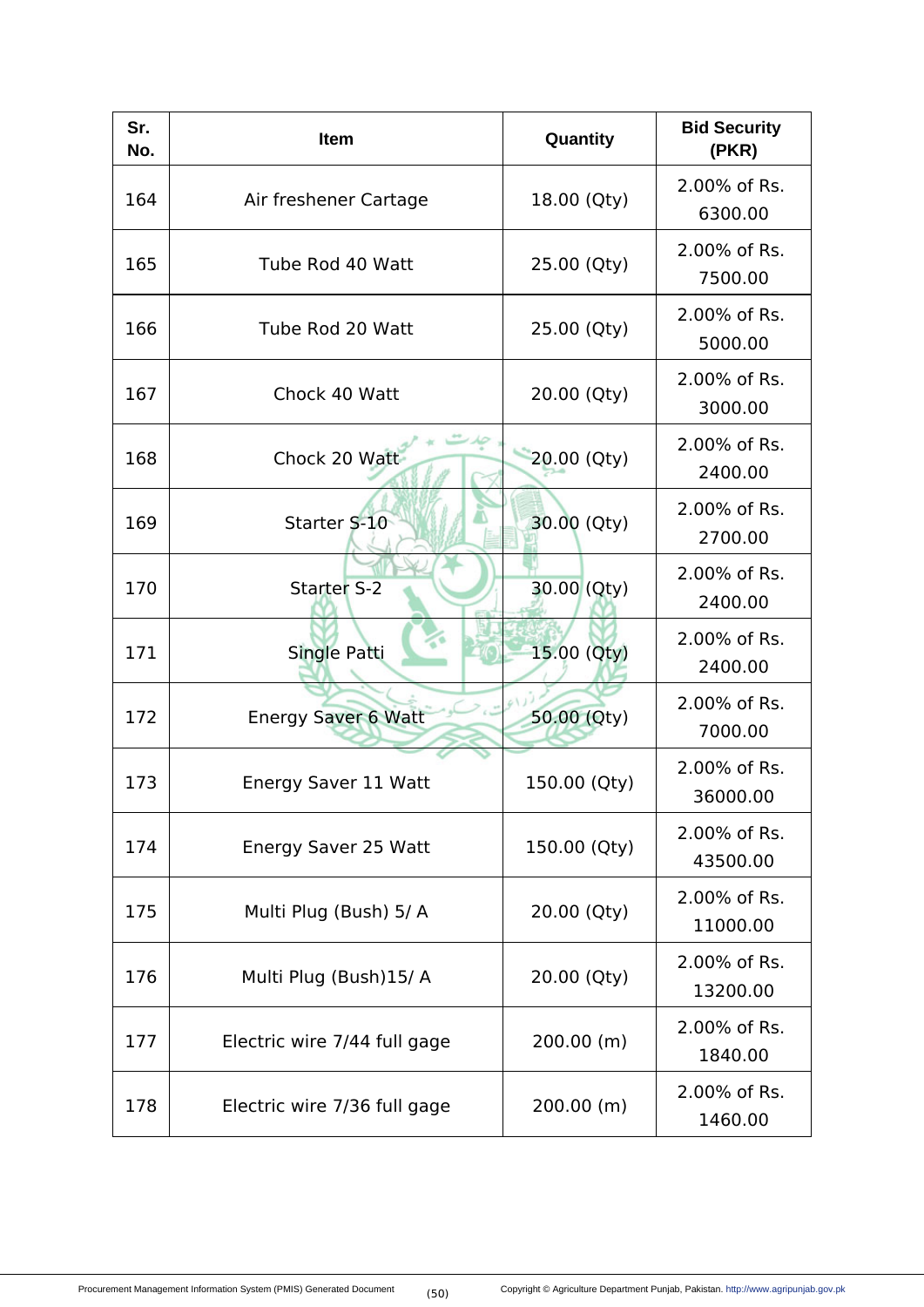| Sr.<br>No. | Item                                                          | Quantity    | <b>Bid Security</b><br>(PKR) |
|------------|---------------------------------------------------------------|-------------|------------------------------|
| 179        | Electric wire $7/29$ full $\alpha$ $\alpha$ $\alpha$ 0.00 (m) |             | $2.00\%$ of R s.<br>1100.00  |
| 180        | Electric wire $3/29$ full $\alpha$ $\alpha$ $\alpha$ 0.00 (m) |             | $2.00\%$ of R s.<br>480.00   |
| 181        | Extension Lead (Multiple $s$ o& $\&$ eQt $\emptyset$ (Qty)    |             | $2.00\%$ of R s.<br>40000.00 |
| 182        | Dimmer fan                                                    | 75.00~(Qty) | $2.00\%$ of R s.<br>4500.00  |
| 183        | Remote Bell                                                   | 25.00 (Qty) | $2.00\%$ of R s.<br>17000.00 |
| 184        | Remote Cell (Pencil size $60.00$ (Qty)                        |             | $2.00\%$ of R s.<br>900.00   |
| 185        | Door Electric Bell                                            | 20.00 (Qty) | $2.00\%$ of R s.<br>15000.00 |
| 186        | Bell Push                                                     | 15.00~(Qty) | $2.00\%$ of R s.<br>1050.00  |
| 187        | Electric Heater                                               | 30.00~(Qty) | $2.00\%$ of R s.<br>57000.00 |
| 188        | Electric Jug                                                  | 10.00~(Qty) | $2.00\%$ of R s.<br>23000.00 |
| 189        | Emergency Light                                               | 10.00 (Qty) | $2.00\%$ of R s.<br>11200.00 |
| 190        | Car Body Polish                                               | 50.00~(Qt)  | $2.00\%$ of R s.<br>34500.00 |
| 191        | Car Dashboard Polish                                          | 50.00 (Qty) | $2.00\%$ of R s.<br>25000.00 |
| 192        | Harpic cleaner large $s iz \in 40.00$ (Qty)                   |             | $2.00\%$ of R s.<br>10400.00 |
| 193        | Harpic cleaner small $s iz@0.00 (Qty)$                        |             | $2.00\%$ of R s.<br>8400.00  |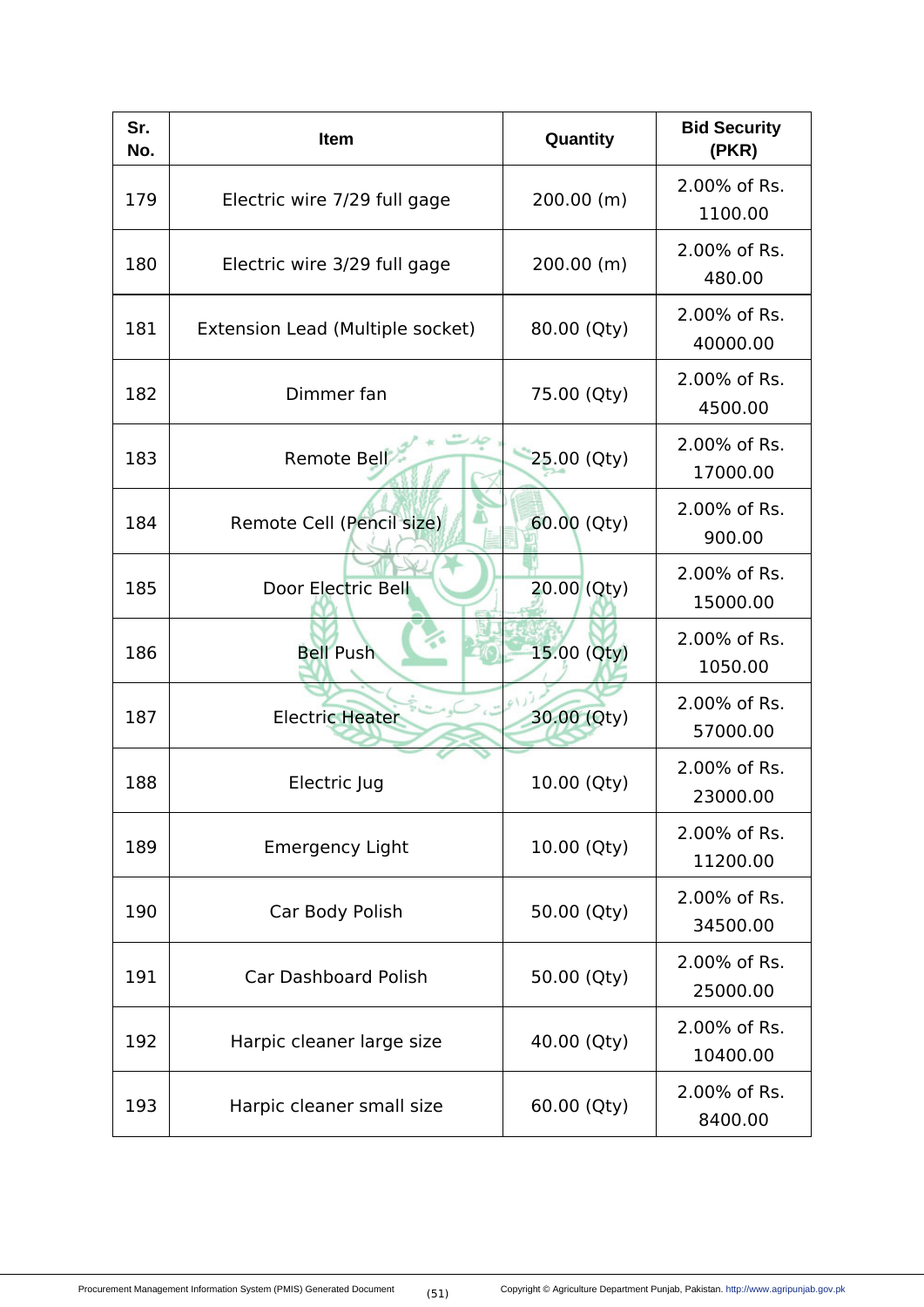| Sr.<br>No. | Item                                           | Quantity         | <b>Bid Security</b><br>(PKR) |
|------------|------------------------------------------------|------------------|------------------------------|
| 194        | Plastic Balti 40 Itr                           | $10.00~(Q \nty)$ | $2.00\%$ of R s.<br>6600.00  |
| 195        | Plastic Balti 30 Ltr                           | 20.00 (Qty)      | $2.00\%$ of R s.<br>10000.00 |
| 196        | Basket (Dustbin) Large   siZ 6.00 (Qty)        |                  | $2.00\%$ of R s.<br>14250.00 |
| 197        | Basket (Dustbin) small $siz\bar{z}$ 6.00 (Qty) |                  | $2.00\%$ of R s.<br>9000.00  |
| 198        | Lock 50mm                                      | 20.00 (Qty)      | $2.00\%$ of R s.<br>5500.00  |
| 199        | Lock 38mm                                      | 25.00 (Qty)      | $2.00\%$ of R s.<br>6500.00  |
| 200        | Lock 36mm                                      | 30.00 (Qty)      | $2.00\%$ of R s.<br>6000.00  |
| 201        | Lock 32mm                                      | $40.00~(Q \nty)$ | $2.00\%$ of R s.<br>7000.00  |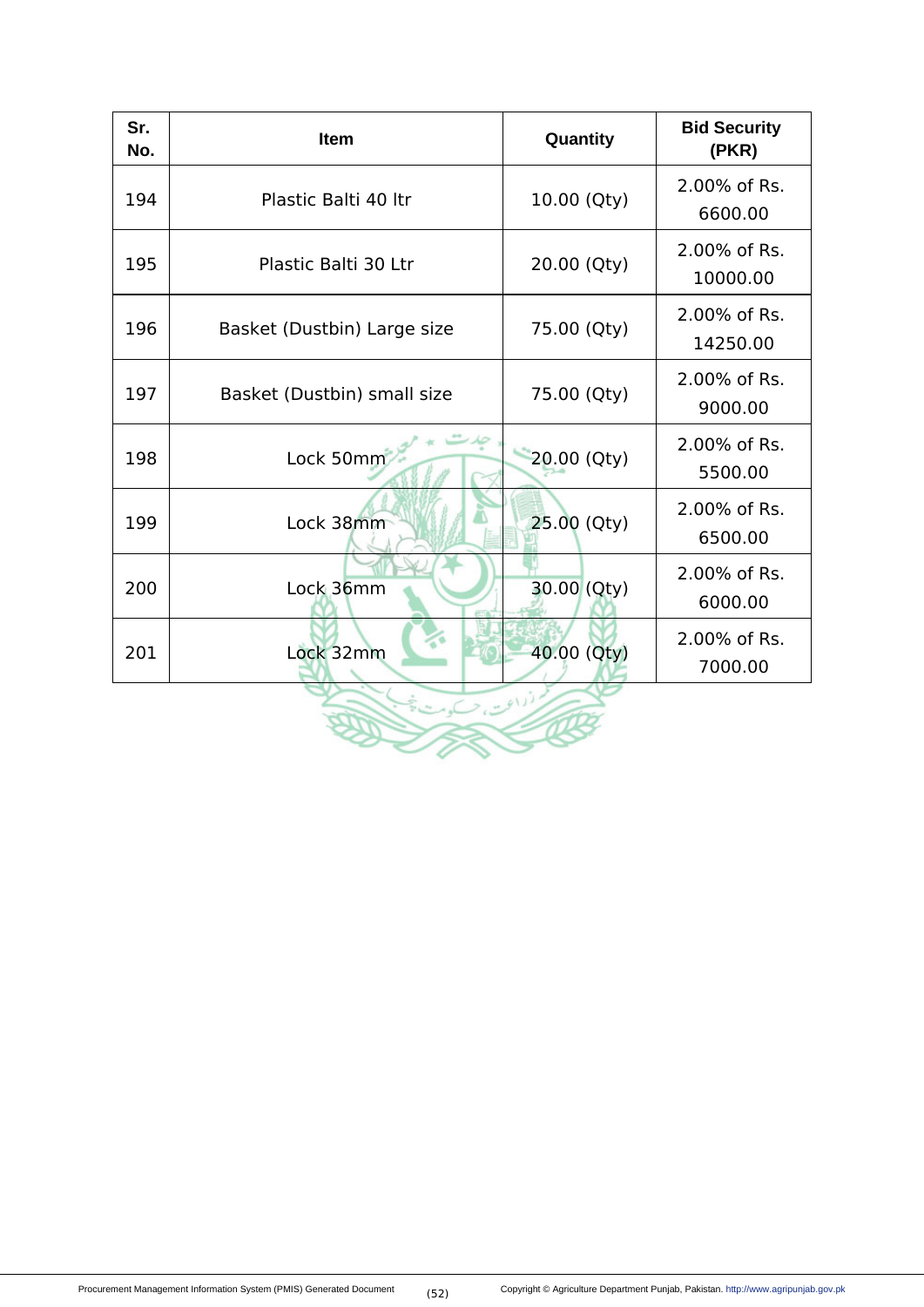### Part-I

## Section III. Schedule of Requirements

| Sr.<br>No.     | Item                                                | Quantity<br>(Approx.)                       | <b>Tentative Date</b><br>of Supply Order                                                              | Tentative<br><b>Delivery</b><br>Period<br>After Date<br>of Supply<br>Order. | Delivery<br>Location                                                                       |
|----------------|-----------------------------------------------------|---------------------------------------------|-------------------------------------------------------------------------------------------------------|-----------------------------------------------------------------------------|--------------------------------------------------------------------------------------------|
| $\mathbf{1}$   | fragrance                                           | Pencil Lead w 215h0.00 (Packet funds and 05 | As per release<br>of 10 Piecesdentification<br>of need.                                               | Day s                                                                       | $2 - B$ an $\boldsymbol{k}$<br>Road,<br>$OId$ $P & D$<br>$B$ u i $1$ d i $n \nvert g$      |
| $\overline{2}$ | Pencil Short $ H \text{a}$ Tr5d 00(doze $ n\rangle$ |                                             | As per release<br>of funds $a \ln  d _{0.5}$<br>identification<br>of need.                            | $D$ a y s                                                                   | $2 - B$ an $k$<br>$R$ o a d,<br>$OId$ $P & D$<br>$B$ u i $1$ d i $n \nvert q$              |
| 3              | Ink Stamp                                           | 110.00(Qt)                                  | As per release<br>of funds and<br>identification<br>of need.                                          | 0 <sub>5</sub><br>$D$ a y s                                                 | $2 - B$ an $\boldsymbol{k}$<br>$R$ o a d,<br>$OId$ $P & D$<br>$B$ u i $1$ d i $n \nvert g$ |
| 4              |                                                     | White $Fluid   set 90.00 (Set$              | As per release<br>of funds $\left.\frac{\text{and}}{\text{0.5}}\right $<br>identification<br>of need. | $D$ a $y \mid s$                                                            | $2 - B$ an $k$<br>$R$ o a d,<br>Old P&D<br>$B$ u i $1$ d i $n \nvert q$                    |
| 5.             |                                                     | White Fluid $\mathsf{PeM80.00(Qt)}$         | As per release<br>of funds and<br>identificatipn<br>of need.                                          | $05$ Days                                                                   | $2 - B$ an $\boldsymbol{k}$<br>Road,<br>$OId$ $P & D$<br>Building                          |
| 6              | Gum Liquid                                          | 125.00(Qt)                                  | As per release<br>of funds and<br>identificatiþn<br>of need.                                          | 0 <sub>5</sub><br>$D$ a $y \mid s$                                          | $2 - B$ an $\frac{1}{2}$<br>Road,<br>$OId$ $P & D$<br>$B$ u i $Id$ i $n$ g                 |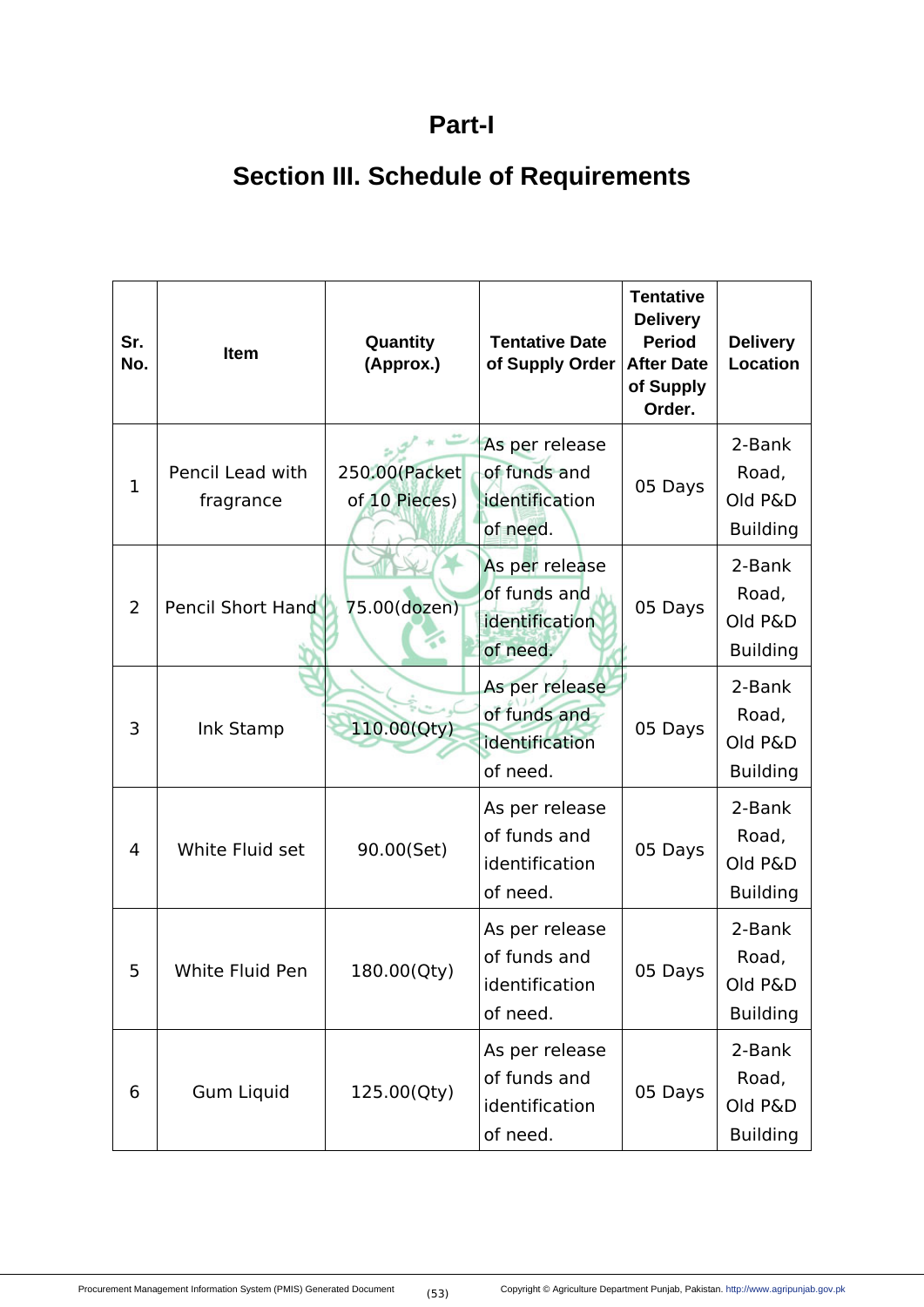| Sr.<br>No.     | Item                                | Quantity<br>(Approx.)               | <b>Tentative Date</b><br>of Supply Order                                                              | Tentative<br><b>Delivery</b><br>Period<br>After Date<br>of Supply<br>Order. | Delivery<br>Location                                                                    |
|----------------|-------------------------------------|-------------------------------------|-------------------------------------------------------------------------------------------------------|-----------------------------------------------------------------------------|-----------------------------------------------------------------------------------------|
| $\overline{7}$ | Ghum Stick<br>Medium Size           | $300.00$ (Qty                       | As per release<br>of funds $\left  \text{a} \right _{0.5}$<br>identification<br>of need.              | Day s                                                                       | $2 - B$ an $\boldsymbol{k}$<br>Road,<br>$O d$ $P$ & $D$<br>$B$ u i $1$ d i $n \nvert g$ |
| 8              | $ln k$ (Genuine)<br>& Green         | Blue, $Black,   Red00.00 (Qt)$      | As per release<br>of funds $\left.\frac{\text{and}}{\text{0.5}}\right $<br>identification<br>of need. | $D$ a y s                                                                   | $2 - B$ an $k$<br>$R$ o ad,<br>$OId$ $P & D$<br>$B$ u i $1$ d i $n \nvert g$            |
| 9              | Laces 36                            | 140.00(Gush)                        | As per release<br>of funds and<br>identification<br>of need.                                          | 0 <sub>5</sub><br>$D$ a $y s$                                               | $2 - B$ an $\boldsymbol{k}$<br>$R$ o a d,<br>$OId$ $P & D$<br><b>Building</b>           |
| 10             | Tags 6" as<br>sample                | $^{e}$ 300.00 (Gus $ \dot{n} $ )    | As per release<br>of funds and<br>identification<br>of need.                                          | 0 <sub>5</sub><br>D a y   s                                                 | $2 - B$ an $k$<br>$R$ o a d,<br>$OId$ $P & D$<br>$B$ u i $1$ d i $n \nvert q$           |
| 11             | Ball Point Blue,<br>Green (Clipper) | Black, $Red$ $($ 8100.00( $Packet)$ | As per release<br>$of$ funds and<br>idéntification<br>of need.                                        |                                                                             | $2 - B$ an $\boldsymbol{k}$<br>05 $Day s$<br>Old $Pa D$<br>$B$ u i $Id$ i $n$ g         |
| 12             | Ball Point Blue,<br>Green (Clipper) | Black, Red 8250.00 (Pack            | As per release<br>of funds and<br>$e$ t $)$<br>idéntification<br>of need.                             | 0 <sub>5</sub><br>$D$ a y s                                                 | $2 - B$ an $\boldsymbol{k}$<br>Road,<br>$OId$ $P & D$<br>Building                       |
| 13             | Permanent<br>90                     | Marker No.70&125.00(Qty             | As per release<br>of funds and<br>identificatipn<br>of need.                                          | 0 <sub>5</sub><br>$D$ a y s                                                 | $2 - B$ an $\boldsymbol{k}$<br>$R$ o ad,<br>$O \mid d \mid P \& D$<br>Building          |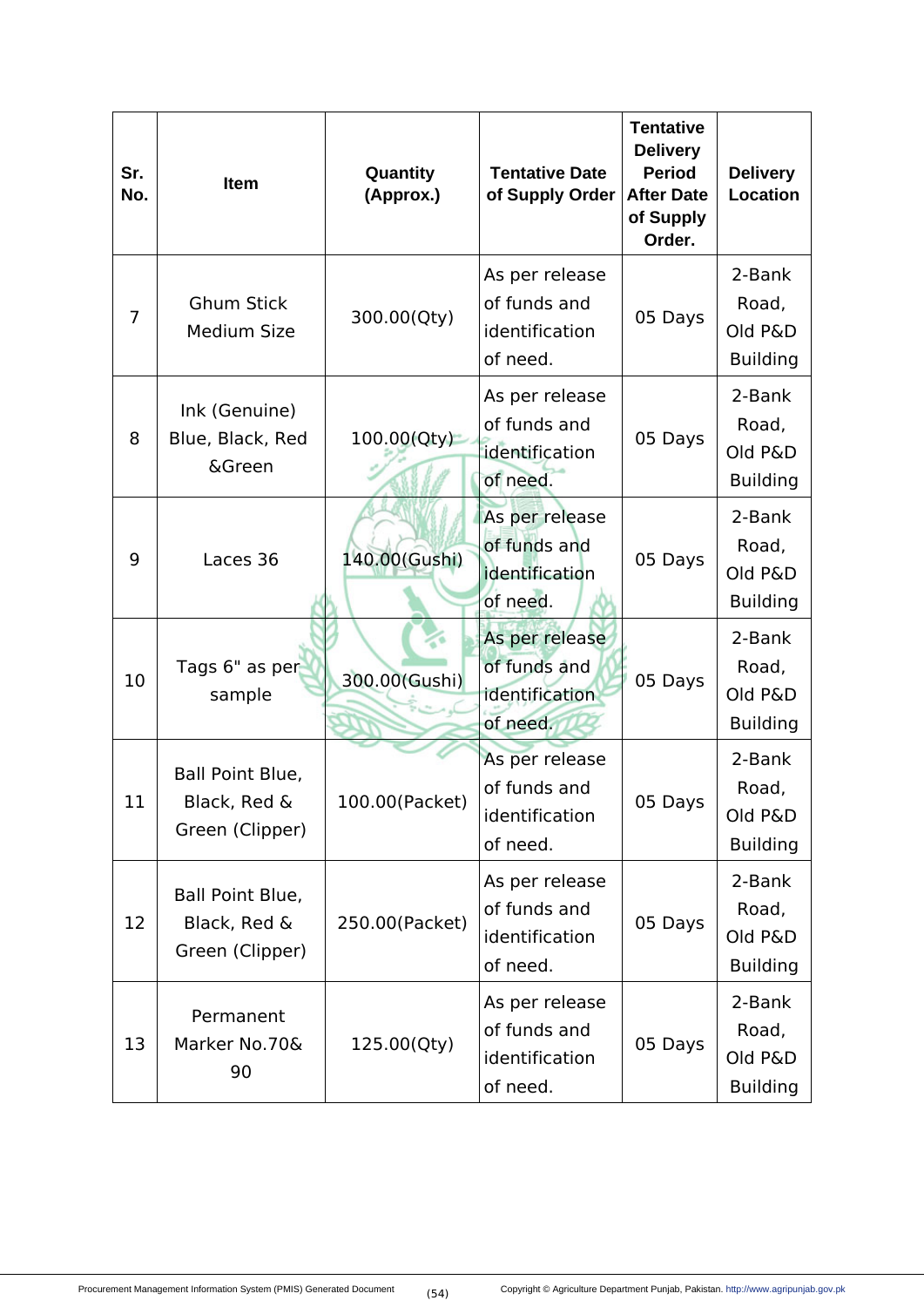| Sr.<br>No. | Item                   | Quantity<br>(Approx.)                                                     | <b>Tentative Date</b><br>of Supply Order                                                              | Tentative<br><b>Delivery</b><br>Period<br>After Date<br>of Supply<br>Order. | Delivery<br>Location                                                                       |
|------------|------------------------|---------------------------------------------------------------------------|-------------------------------------------------------------------------------------------------------|-----------------------------------------------------------------------------|--------------------------------------------------------------------------------------------|
| 14         | White Board<br>Color)  | Marker (Multi 110.00(Qty                                                  | As per release<br>of funds and<br>identification<br>of need.                                          | 0 <sub>5</sub><br>Day s                                                     | $2 - B$ ank<br>Road,<br>$OId$ $P & D$<br>$B$ u i $1$ d i $n \nvert q$                      |
| 15         | White Board<br>Duster  | 10.00(Qty)                                                                | As per release<br>of funds $\left.\frac{\text{and}}{\text{0.5}}\right $<br>identification<br>of need. | Day s                                                                       | $2 - B$ an $k$<br>$R$ o ad,<br>$O d$ $P$ & $D$<br>$B$ u i $1$ d i $n \nvert q$             |
| 16         |                        | Post it Pad Size<br>3" x 3" 130.00 (Packet)<br>identification             | As per release<br>of need.                                                                            | 0 <sub>5</sub><br>$D$ a y s                                                 | $2 - B$ an $\boldsymbol{k}$<br>$R$ o a d,<br>$OId$ $P & D$<br>$B$ u i $1$ d i $n \nvert q$ |
| 17         | Post it Pad<br>3" x 5" | $\begin{array}{c} 8 \text{ i } z e \\ 50.00 (Packe; \\ 0.01) \end{array}$ | As per release<br>of funds and<br>iďentificatiþn<br>of need.                                          | 0 <sub>5</sub><br>D a y   s                                                 | $2 - B$ an $k$<br>$R$ o a d,<br>$OId$ $P & D$<br><b>Building</b>                           |
| 1 8        |                        | Binding Tap $2"100.00(Qt)$                                                | As per release<br>of funds and<br>identification<br>of need.                                          |                                                                             | $2 - B$ an $\boldsymbol{k}$<br>05 $Day s_{O1d} p g D$<br>$B$ u i $Id$ i $n$ g              |
| 19         | Binding Tap            | 3"50.00(Qty)                                                              | As per release<br>of funds and<br>identification<br>of need.                                          | 0 <sub>5</sub><br>$D$ a y s                                                 | $2 - B$ an $\boldsymbol{k}$<br>Road,<br>$OId$ $P & D$<br>$B$ u i $Id$ i $n$ g              |
| 20         | Envelope Size<br>paper | $9 \times 4$ 80gm Locall8000.00(Qty)                                      | As per release<br>of funds and<br>identificatipn<br>of need.                                          | 0 <sub>5</sub><br>$D$ a y s                                                 | $2 - B$ an $\boldsymbol{k}$<br>Road,<br>$O \mid d \mid P \& D$<br>Building                 |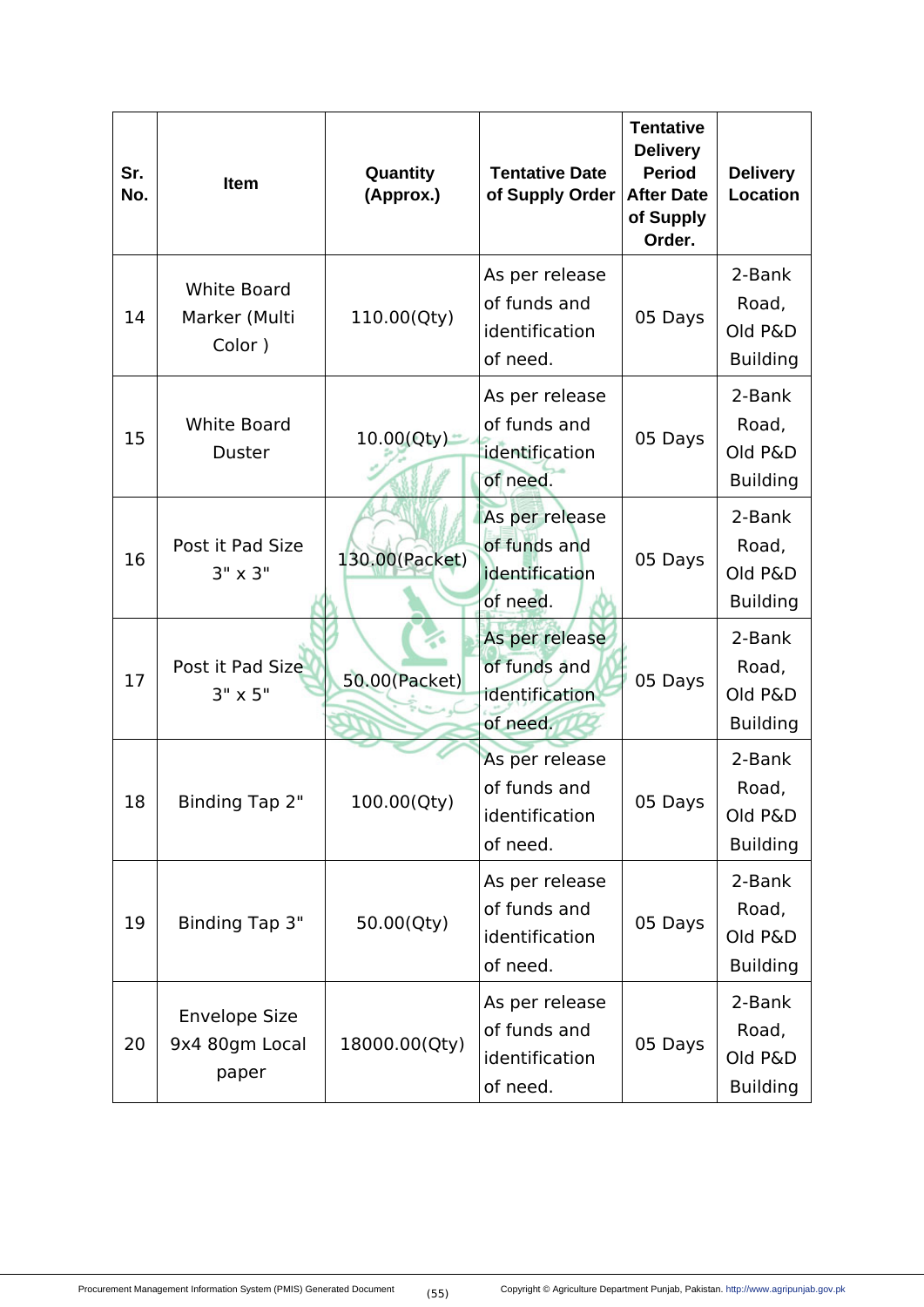| Sr.<br>No. | Item                                                                                     | Quantity<br>(Approx.)           | <b>Tentative Date</b><br>of Supply Order                                                                                                                                       | Tentative<br><b>Delivery</b><br>Period<br>After Date<br>of Supply<br>Order. | Delivery<br>Location                                                                       |
|------------|------------------------------------------------------------------------------------------|---------------------------------|--------------------------------------------------------------------------------------------------------------------------------------------------------------------------------|-----------------------------------------------------------------------------|--------------------------------------------------------------------------------------------|
| 21         | Envelope Size<br>$11x580g$ m L $\phi$ c $\mathbf{\Omega}$ 000.00(Qt y)<br>paper          |                                 | As per release<br>of funds $\left.\frac{a}{b}\right _0^b$ 05 Days<br>identificatiþn<br>of need.                                                                                |                                                                             | $2 - B$ an $k$<br>$R$ o a d,<br>$O d$ $P$ & $D$<br>$B$ u i $1$ d i $n \nvert g$            |
| 22         | Envelope $A - 4$ Size<br>5000.00(Qty)<br>80gm Local paper                                |                                 | As per release<br>of funds $\left  \text{a} \right _{0.5}$<br>í dentificati þn<br>of need.                                                                                     | $D$ a y s                                                                   | $2 - B$ an $\boldsymbol{k}$<br>$R$ o a d,<br>$OId$ $P & D$<br>$B$ u i $Id$ i $n$ g         |
| 23         | Envelope File $\begin{array}{c} 1 & 0 \\ 3 & 5 & 0 \end{array}$<br>80gm Local paper      |                                 | As per release<br>of funds $an \begin{vmatrix} d \\ 1 & 1 & 8 \end{vmatrix}$ Days<br>$\begin{vmatrix} 1 & 0 & 0 \\ 0 & 1 & 0 \end{vmatrix}$ Days<br>identification<br>of need. |                                                                             | $2 - B$ an $k$<br>$B$ u i $1$ d i $n \nvert q$                                             |
| 24         | Envelope $14*18$<br>Binding Golden                                                       | with $Cloth$ 4000.00(Qty)       | As per release<br>of funds $a \nmid d$<br>í dentificati þn<br>of need.                                                                                                         | 05 Days                                                                     | $2 - B$ an $\boldsymbol{k}$<br>$R$ o a d,<br>$OId$ $P & D$<br>$B$ u i $1$ d i $n \nvert q$ |
| 25         | Marker Blue,<br>Green                                                                    | Black, $Red$ $(8200.00(Packe))$ | As per release<br>of funds $an d$<br>idéntification<br>of need.                                                                                                                |                                                                             | $2 - B$ ank<br>d<br>OS Days<br>Old P&D<br>Building                                         |
| 26         | Marker Red, $\begin{bmatrix} B \cup C \\ 50.00(Pack) \end{bmatrix}$<br>, Black and Green |                                 | As per release<br>of funds $an d$<br>iďentificatiþn<br>of need.                                                                                                                | 0 <sub>5</sub><br>$D$ a y s                                                 | $2 - B$ an $\boldsymbol{k}$<br>$R$ o a d,<br>$OId$ $P & D$<br>Building                     |
| 27         | Marker Red, Blue<br>, Black and Green                                                    | 20.00(Pack e                    | As per release<br>of funds and<br>identificatipn<br>of need.                                                                                                                   | 0 <sub>5</sub><br>$D$ a y s                                                 | $2 - B$ an $k$<br>$R$ o ad,<br>$O \mid d \mid P \& D$<br>$B$ u i $Id$ i $n$ g              |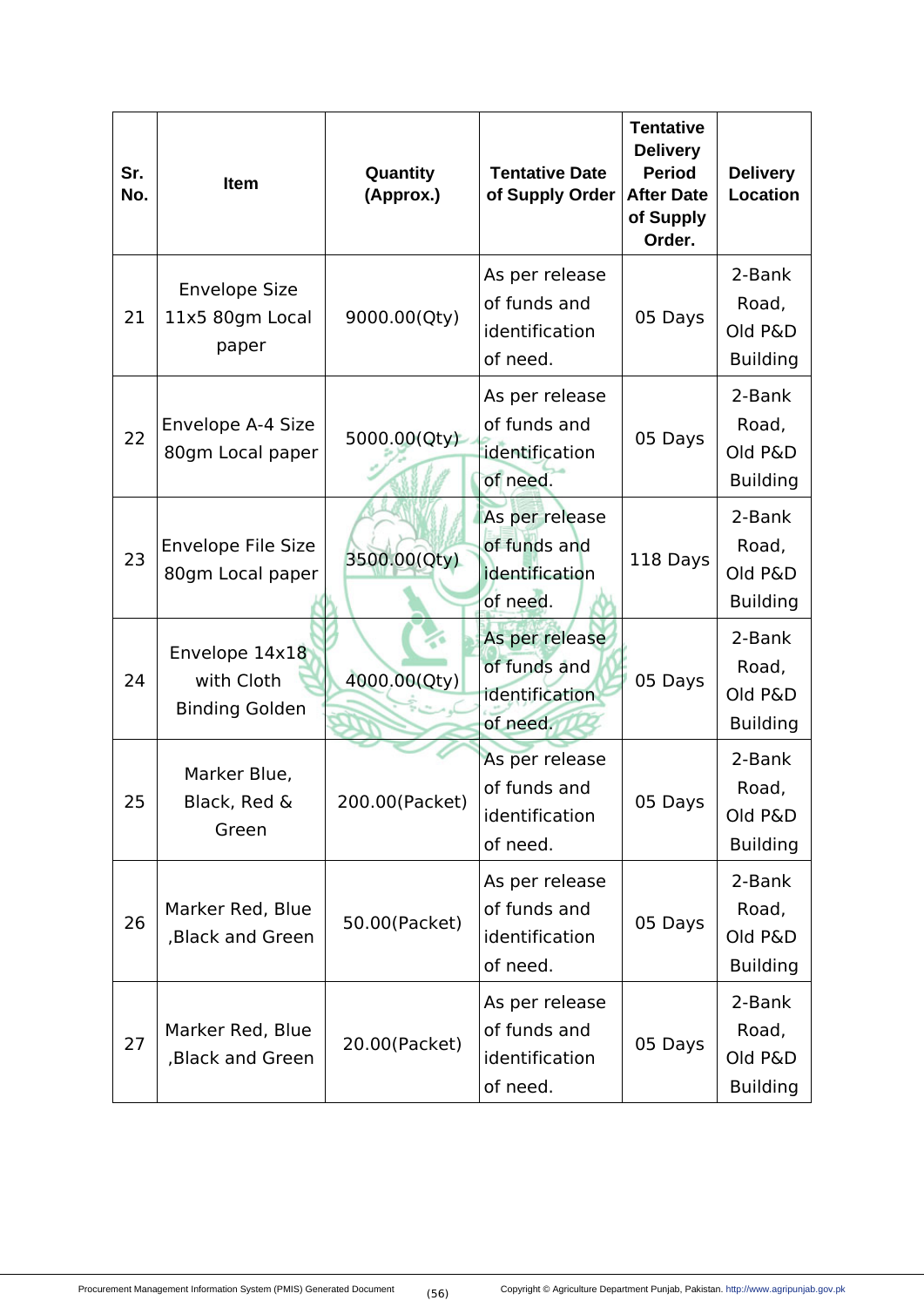| Sr.<br>No.     | Item                           | Quantity<br>(Approx.)                | <b>Tentative Date</b><br>of Supply Order                            | Tentative<br>Delivery<br>Period<br>After Date<br>of Supply<br>Order. | Delivery<br>Location                                                                   |
|----------------|--------------------------------|--------------------------------------|---------------------------------------------------------------------|----------------------------------------------------------------------|----------------------------------------------------------------------------------------|
| 28             | Flapper                        | File Board $\frac{1}{10}$ 300.00(Qty | As per release<br>of funds and<br>identification<br>of need.        | 05<br>$D$ a $y s$                                                    | $2 - B$ an $\boldsymbol{k}$<br>Road,<br>$OId$ $P & D$<br>$B$ u i $Id$ i $n$ g          |
| 29             | Paper Cutter<br>Large size     | 60.00(Qty                            | As per release<br>of funds and<br>identification<br>of need.        | 05<br>Day s                                                          | $2 - B$ an $k$<br>$R$ o a d,<br>$OId$ $P & D$<br>$B$ u i $1$ d i $n \nvert g$          |
| 30             | Paper Weight<br>Round          | 75.00(Qty                            | As per release<br>of funds and<br>identification<br>of need.        | $05Day\$                                                             | $2 - B$ an $\boldsymbol{k}$<br>Road,<br>Old P&D<br>$B$ u i $1$ d i $n \nvert g$        |
| 3 <sub>1</sub> | Paper Clip 36 m7m5.00 (Packet) |                                      | As per release<br>of funds and<br>idéntificatiþn<br>of need.        | $05Day\$                                                             | $2 - B$ an $k$<br>$R$ o a d,<br>Old P&D<br>$B$ u i $1$ d i $n \nvert g$                |
| 3 <sub>2</sub> | Paper clip colour<br>fine      | 10.00(Pack e)                        | As per release<br>of funds and<br>identification<br>of need.        | $05Day\$                                                             | $2 - B$ ank<br>Road,<br>Old P&D<br>$B$ u i $1$ d i $n$ g                               |
| 33             | Paper Pin                      | 110.00(Pack                          | As per release<br>of funds and<br>et)<br>idéntificatiþn<br>of need. | $05Day\$                                                             | $2 - B$ an $\boldsymbol{k}$<br>Road,<br>$O \mid d \mid P \& D$<br>$B$ u i $Id$ i $n$ g |
| 34             | Stapler Pin<br>24/6)           | ORY<br>  350.00(Packet)              | As per release<br>of funds and<br>idéntificatiþn<br>of need.        | 0 <sub>5</sub><br>Day s                                              | $2 - B$ an $k$<br>Road,<br>$O \mid d \mid P \& D$<br>Building                          |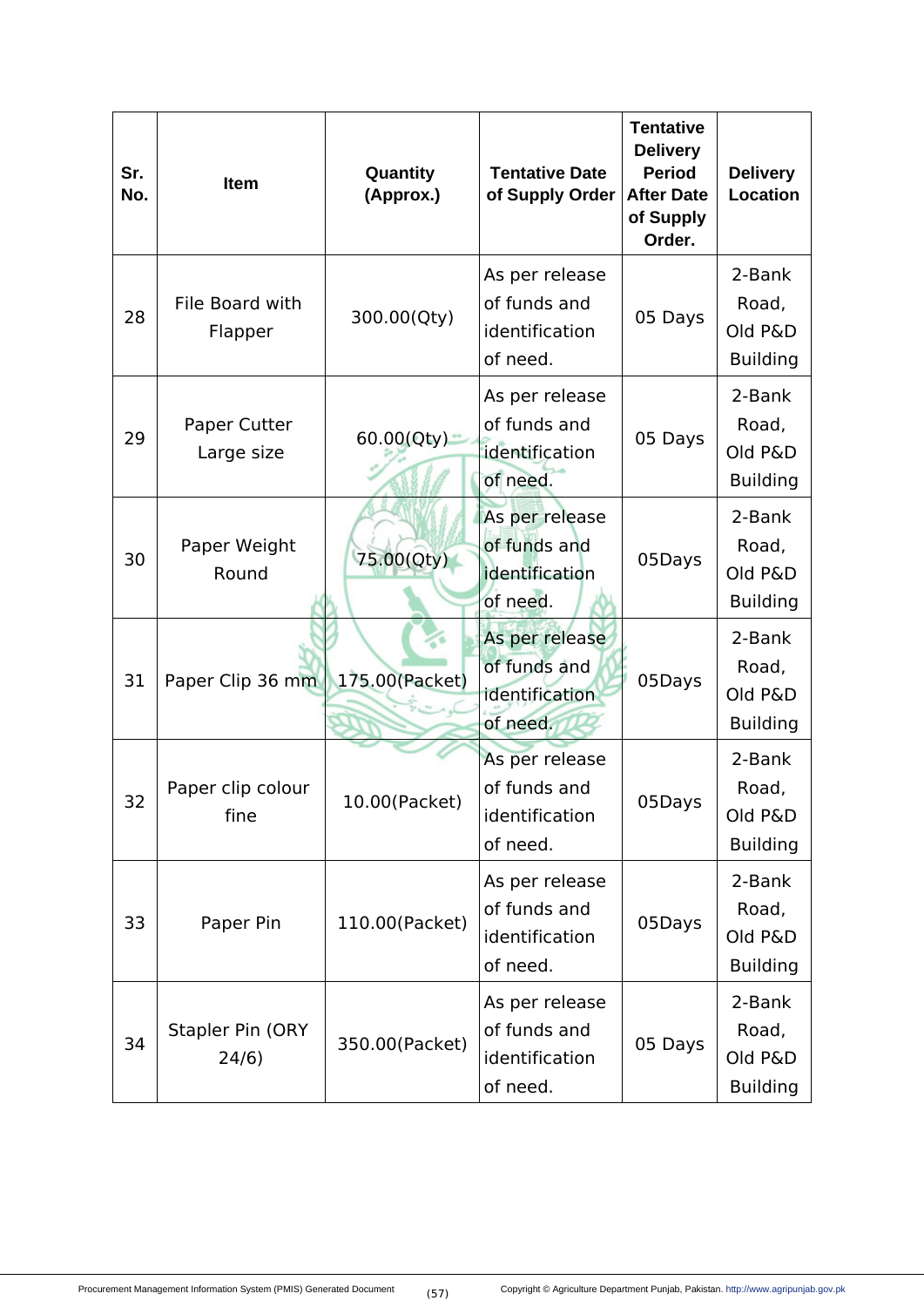| Sr.<br>No. | Item                                                           | Quantity<br>(Approx.)       | <b>Tentative Date</b><br>of Supply Order                     | Tentative<br><b>Delivery</b><br>Period<br>After Date<br>of Supply<br>Order. | Delivery<br>Location                                                                  |
|------------|----------------------------------------------------------------|-----------------------------|--------------------------------------------------------------|-----------------------------------------------------------------------------|---------------------------------------------------------------------------------------|
| 35         | Stapler Pin,<br>$\text{Heavy D} \& \frac{3}{4}$ / 1 $\text{7}$ | 40.00(Pack e <sub>i</sub> ) | As per release<br>of funds and<br>identification<br>of need. | 0 <sub>5</sub><br>Day s                                                     | $2 - B$ ank<br>Road,<br>$OId$ $P & D$<br>$B$ u i $Id$ i $n$ g                         |
| 36         | Stapler Pin,<br>Heavy Duty<br>23/15                            | 30.00(Pack e                | As per release<br>of funds and<br>iďentificatiþn<br>of need. | 0 <sub>5</sub><br>$D$ a y s                                                 | $2 - B$ an $k$<br>$R$ o ad,<br>$OId$ $P & D$<br>$B$ u i $1$ d i $n \nvert q$          |
| 37         |                                                                | Stapler Machine0.00(Qty     | As per release<br>of funds and<br>identification<br>of need. | 0 <sub>5</sub><br>$D$ a $y s$                                               | $2 - B$ an $\boldsymbol{k}$<br>Road,<br>$OId$ $P & D$<br>$B$ u i $1$ d i $n \nvert q$ |
| 38         |                                                                | Stapler Machine0.00(Qty     | As per release<br>of funds and<br>identification<br>of need. | 0 <sub>5</sub><br>$D$ a y s                                                 | $2 - B$ an $k$<br>$R$ o a d,<br>$OId$ $P & D$<br><b>Building</b>                      |
| 39         |                                                                | Stapler Machin&O.OO(Qty)    | As per release<br>of funds and<br>identification<br>of need. |                                                                             | $2 - B$ ank<br>05 $Day s_{old} Pa D$<br>$B$ u i $1$ d i $n$ g                         |
| 40         | Stapler Machine<br>(Heavy Duty)<br>$(200 \text{ pages})$       | 3.00(Qty)                   | As per release<br>of funds and<br>identification<br>of need. | 0 <sub>5</sub><br>$D$ a y s                                                 | $2 - B$ an $\boldsymbol{k}$<br>Road,<br>$OId$ $P & D$<br>$B$ uilding                  |
| 41         | Sharpene                                                       | 350.00(Qt)                  | As per release<br>of funds and<br>identificatiþn<br>of need. | 0 <sub>5</sub><br>Day s                                                     | $2 - B$ an $\boldsymbol{k}$<br>$R$ o ad,<br>$O \mid d \mid P \& D$<br>Building        |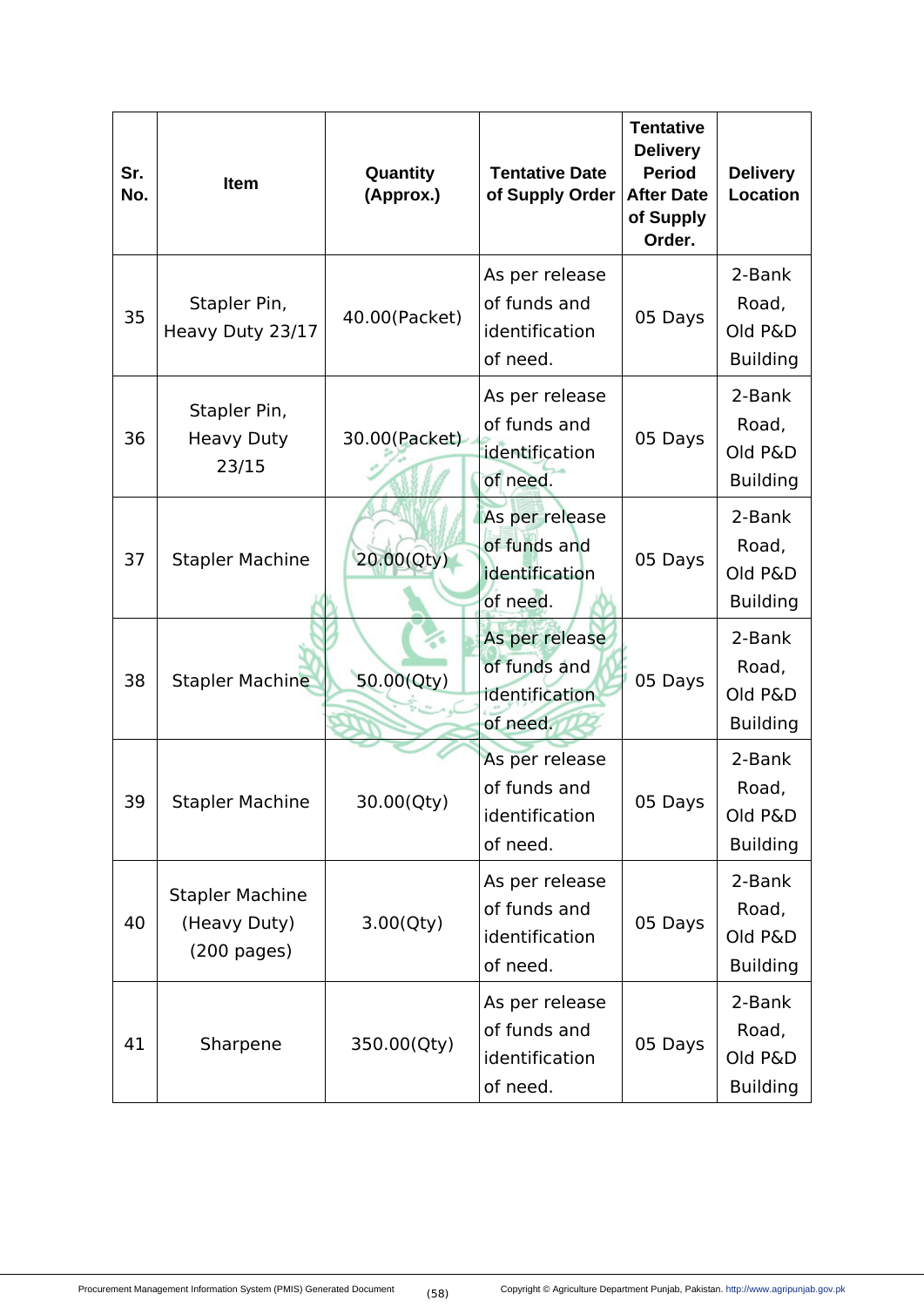| Sr.<br>No. | Item                                                           | Quantity<br>(Approx.)        | <b>Tentative Date</b><br>of Supply Order                              | Tentative<br><b>Delivery</b><br>Period<br>After Date<br>of Supply<br>Order. | Delivery<br>Location                                                                    |
|------------|----------------------------------------------------------------|------------------------------|-----------------------------------------------------------------------|-----------------------------------------------------------------------------|-----------------------------------------------------------------------------------------|
| 42         |                                                                | Pin Cushion 40.00(Qty        | As per release<br>of funds and<br>identification<br>of need.          | 0 <sub>5</sub><br>$D$ a y s                                                 | $2 - B$ an $\boldsymbol{k}$<br>Road,<br>$O d$ $P$ & $D$<br>$B$ u i $1$ d i $n \nvert g$ |
| 43         | Paper Punch<br>Single hole larg&0.00(Qty<br>size as per sample |                              | As per release<br>of funds $a \nvert d$<br>identification<br>of need. | 0 <sub>5</sub><br>Day s                                                     | $2 - B$ an $k$<br>$R$ o a d,<br>$OId$ $P & D$<br>$B$ u i $1$ d i $n \nvert g$           |
| 44         | Double $P$ un $\diamond$ h<br>Machine Big Size                 | 12.00(Qty)                   | As per release<br>of funds and<br>identification<br>of need.          | 0 <sub>5</sub><br>$D$ a y s                                                 | $2 - B$ an $k$<br>$R$ o a d,<br>$OId$ $P & D$<br>$B$ u i $1$ d i $n \nvert g$           |
| 45         | Rubber $L/Siz$ <sup>e</sup> $AL-$<br>250.00(Qty<br>30          |                              | As per release<br>of funds and<br>identification<br>of need.          | 0 <sub>5</sub><br>$D$ a y s                                                 | $2 - B$ an $k$<br>$R$ o a d,<br>$OId$ $P & D$<br>$B$ u i $1$ d i $n \nvert g$           |
| 46         | Sealing Wak<br>Packet                                          | 10.00(Pack e <sub>i</sub>  ) | As per release<br>of funds and<br>identification<br>of need.          |                                                                             | $2 - B$ ank<br>Road,<br>05 $Day s_{old} Pa D$<br>$B$ u i $Id$ i $n$ g                   |
| 47         |                                                                | Scissor Fine 75.00 (Qty      | As per release<br>of funds and<br>identification<br>of need.          | 0 <sub>5</sub><br>$D$ a y s                                                 | $2 - B$ an $\boldsymbol{k}$<br>Road,<br>$OId$ $P & D$<br><b>Building</b>                |
| 48         | Stamp Pad L/Si <sub>28</sub> 0.00 (Qty                         |                              | As per release<br>of funds and<br>identificatipn<br>of need.          | 0 <sub>5</sub><br>$D$ a y s                                                 | $2 - B$ an $\boldsymbol{k}$<br>$R$ o a d,<br>$O \mid d \mid P \& D$<br>Building         |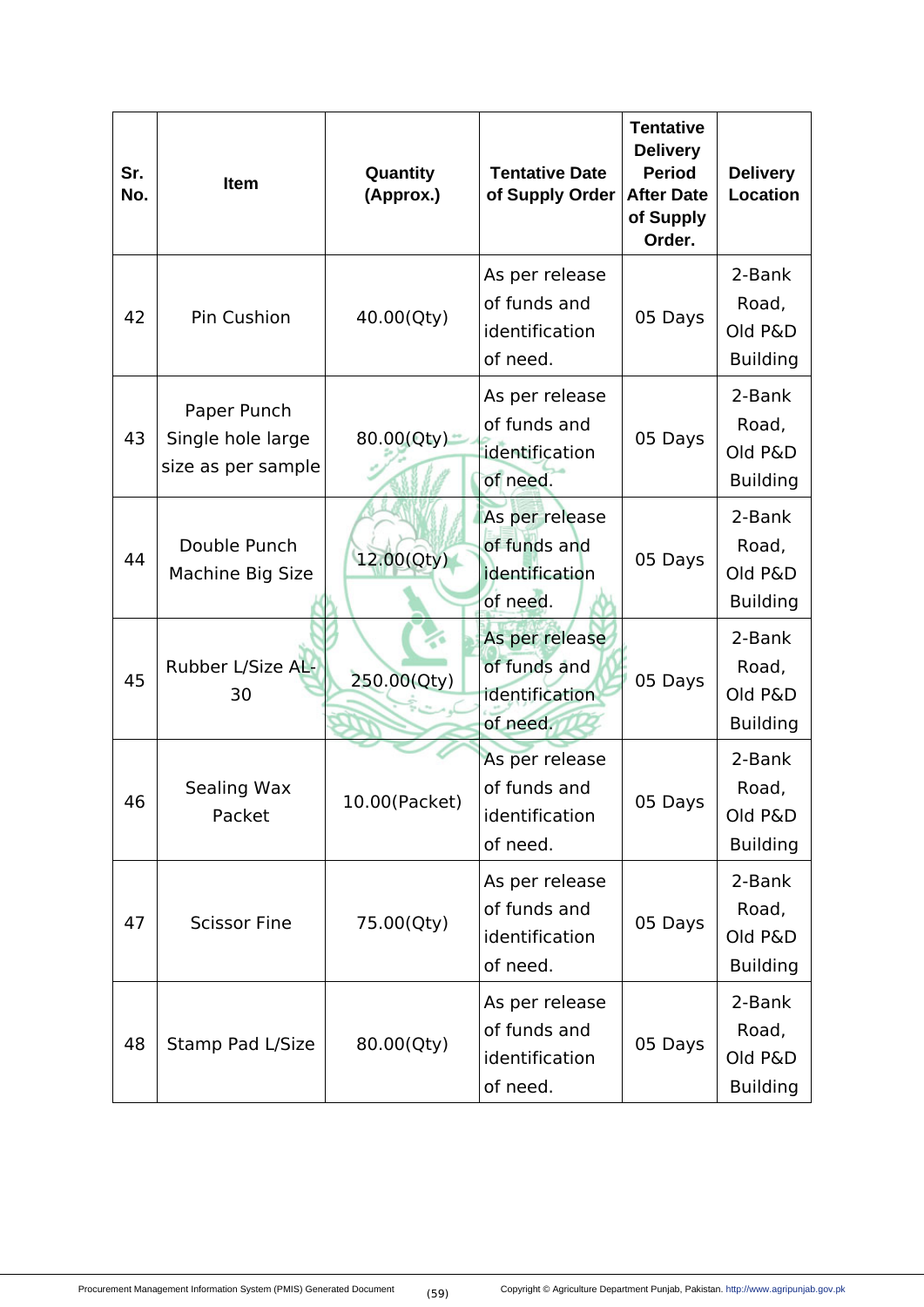| Sr.<br>No.     | Item                                 | Quantity<br>(Approx.)               | <b>Tentative Date</b><br>of Supply Order                              | Tentative<br><b>Delivery</b><br>Period<br>After Date<br>of Supply<br>Order. | Delivery<br>Location                                                                      |
|----------------|--------------------------------------|-------------------------------------|-----------------------------------------------------------------------|-----------------------------------------------------------------------------|-------------------------------------------------------------------------------------------|
| 49             |                                      | Short Hand $\beta$ oo $2k80.00(Qt)$ | As per release<br>of funds and<br>identification<br>of need.          | 0 <sub>5</sub><br>Day s                                                     | $2 - B$ an $\boldsymbol{k}$<br>Road,<br>$O d$ $P$ & $D$<br>$B$ u i $Id$ i $n$ g           |
| 50             | Poker Fine                           | 20.00(Qty)                          | As per release<br>of funds $a \nvert d$<br>identification<br>of need. | 0 <sub>5</sub><br>Day s                                                     | $2 - B$ an $k$<br>$R$ o ad,<br>$OId$ $P & D$<br>$B$ u i $1$ d i $n$ g                     |
| 5 <sub>1</sub> |                                      | Pin Remover 90.00(Qty               | As per release<br>of funds and<br>identification<br>of need.          | 0 <sub>5</sub><br>$D$ a $y \mid s$                                          | $2 - B$ an $\boldsymbol{k}$<br>$R$ o ad,<br>$OId$ $P & D$<br>$B$ u i $1$ d i $n \nvert g$ |
| 52             |                                      | Colour Flag 3*80.00 (Packet)        | As per release<br>of funds and<br>idéntification<br>of need.          | 0 <sub>5</sub><br>$D$ a y s                                                 | $2 - B$ an $k$<br>$R$ o a d,<br>$OId$ $P & D$<br>$B$ u i $1$ d i $n \nvert q$             |
|                | 53  Sticky notes  co5 00r00(Pack et) |                                     | As per release<br>of funds and<br>identification<br>of need.          | $05$ Days                                                                   | $2 - B$ an $\boldsymbol{k}$<br>Road,<br>$OId$ $P & D$<br>$B$ u i $1$ d i $n$ g            |
| 54             | Highlighter<br>Marker                | 290.00(Qt)                          | As per release<br>of funds and<br>identification<br>of need.          | 0 <sub>5</sub><br>Day s                                                     | $2 - B$ an $\boldsymbol{k}$<br>Road,<br>$OId$ $P & D$<br><b>Building</b>                  |
| 55             | Fax Roll 40 meter<br>thin core       | 80.00(Qty)                          | As per release<br>of funds and<br>identification<br>of need.          | 0 <sub>5</sub><br>Day s                                                     | $2 - B$ an $\boldsymbol{k}$<br>Road,<br>$OId$ $P & D$<br>$B$ u i $Id$ i $n$ g             |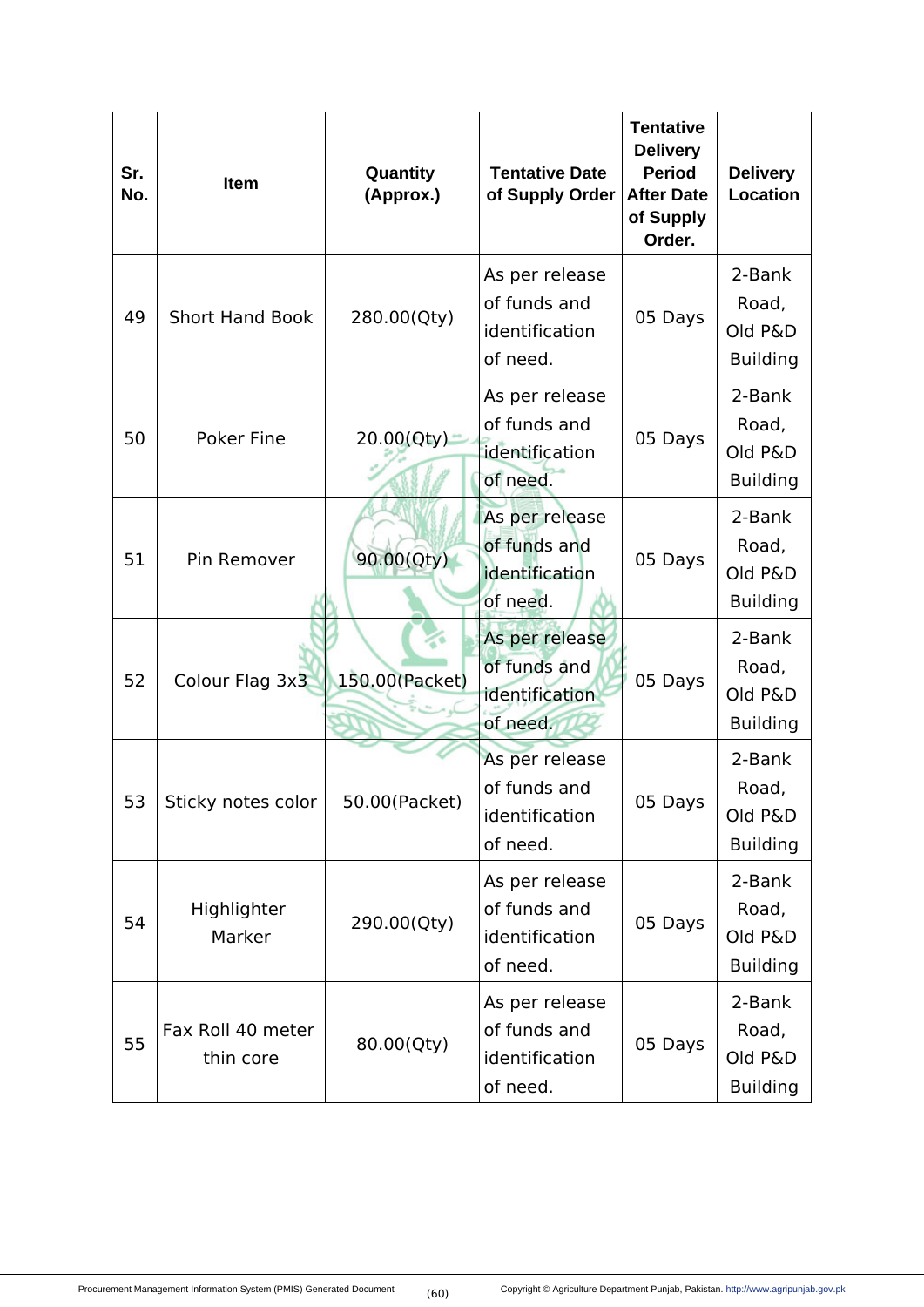| Sr.<br>No. | Item                                         | Quantity<br>(Approx.)                             | <b>Tentative Date</b><br>of Supply Order                        | Tentative<br><b>Delivery</b><br>Period<br>After Date<br>of Supply<br>Order. | Delivery<br>Location                                                                |
|------------|----------------------------------------------|---------------------------------------------------|-----------------------------------------------------------------|-----------------------------------------------------------------------------|-------------------------------------------------------------------------------------|
| 56         | Box File Lange<br>size with<br>imported clip | 50.00(Qty)                                        | As per release<br>of funds $an d$<br>identification<br>of need. | 0 <sub>5</sub><br>Day s                                                     | $2 - B$ an $\boldsymbol{k}$<br>$R$ o ad,<br>$O d$ $P$ & $D$<br>$B$ u i $Id$ i $n$ g |
| 57         | Box File $A-4$ size<br>with imported clip    | 100.00(Qty                                        | As per release<br>of funds $an d$<br>identificatiþn<br>of need. | 0 <sub>5</sub><br>Day s                                                     | $2 - B$ an $k$<br>$R$ o a d,<br>$OId$ $P & D$<br>$B$ u i $1$ d i $n \nvert q$       |
| 58         |                                              | L /Shape $Co vef$ 50.00(Packet)<br>identification | As per release<br>of need.                                      | 0 <sub>5</sub><br>Day s                                                     | $2 - B$ an $k$<br>$R$ o ad,<br>$OId$ $P & D$<br><b>Building</b>                     |
| 59         |                                              | L /Shape Cover<br>100.00(Packet)                  | As per release<br>$of$ funds and<br>idéntificatiþn<br>of need.  | 0 <sub>5</sub><br>Day s                                                     | $2 - B$ an $k$<br>$R$ o a d,<br>$OId$ $P & D$<br>$B$ u i $1$ d i $n \nvert q$       |
| 60         | plastic                                      | Ring File Cover $100.00(Qt)$                      | As per release<br>of funds and<br>ídentificatiþn<br>of need.    |                                                                             | $2 - B$ ank<br>05 $Day s$<br>Old $Pa D$<br>$B$ u i $Id$ i $n$ g                     |
| 61         | plastic                                      | Ring File Cover $300.00(Qt)$                      | As per release<br>of funds and<br>identification<br>of need.    | 0 <sub>5</sub><br>$D$ a y s                                                 | $2 - B$ an $\boldsymbol{k}$<br>Road,<br>$OId$ $P & D$<br><b>Building</b>            |
| 62         | plastic                                      | Binding $she e t$ <sub>20.00</sub> (Pack $ e t$ ) | As per release<br>of funds and<br>iďentificatiþn<br>of need.    | 0 <sub>5</sub><br>Day s                                                     | $2 - B$ an $\boldsymbol{k}$<br>$R$ o ad,<br>$O \mid d \mid P \& D$<br>Building      |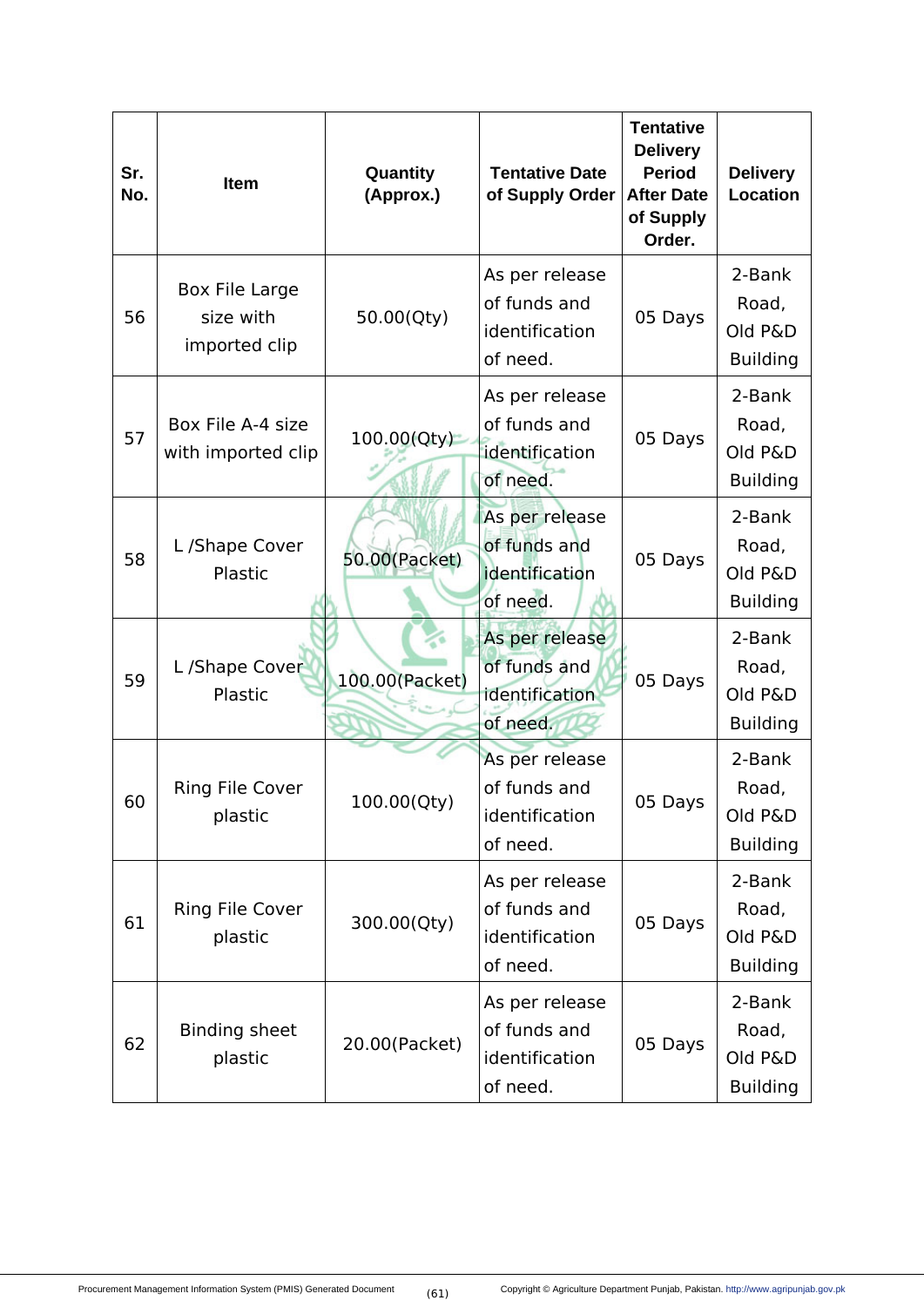| Sr.<br>No. | Item                                                                                                                       | Quantity<br>(Approx.)                     | <b>Tentative Date</b><br>of Supply Order                      | Tentative<br>Delivery<br>Period<br>After Date<br>of Supply<br>Order. | Delivery<br>Location                                                                       |
|------------|----------------------------------------------------------------------------------------------------------------------------|-------------------------------------------|---------------------------------------------------------------|----------------------------------------------------------------------|--------------------------------------------------------------------------------------------|
| 63         | Colour paper<br>size                                                                                                       | $A - 4$ of funds and 05<br>15.00 (Packet) | As per release<br>identification<br>of need.                  | Day s                                                                | $2 - B$ an $\frac{1}{2}$<br>Road,<br>$OId$ $P & D$<br>$B$ u i $Id$ i $n$ g                 |
| 64         | Pakka File Cover<br>Jori                                                                                                   | $500.00($ Jot                             | As per release<br>of funds and<br>i'dentificatibn<br>of need. | 05<br>Day s                                                          | $2 - B$ an $k$<br>$R$ o a d,<br>$OId$ $P & D$<br>$B$ u i $1$ d i $n$ g                     |
| 65         |                                                                                                                            | Scotch Tape $1425.00(Qt)$                 | As per release<br>of funds and<br>identification<br>of need.  | 0 <sub>5</sub><br>Day s                                              | $2 - B$ an $\boldsymbol{k}$<br>$R$ o a d,<br>$OId$ $P & D$<br>$B$ u i $1$ d i $n \nvert g$ |
| 66         |                                                                                                                            | Scotch Tape $2"50.00(Qty)$                | As per release<br>of funds and<br>identification<br>of need.  | 0 <sub>5</sub><br>$D$ a $y s$                                        | $2 - B$ an $k$<br>$R$ o a d,<br>$OId$ $P & D$<br>$B$ uilding                               |
| 67         |                                                                                                                            | Steel Foot $12"50.00(Qtv)$                | As per release<br>of funds and<br>identification<br>of need.  | 05 Days                                                              | $2 - B$ an $\frac{1}{2}$<br>Road,<br>$OId$ $P & D$<br>$B$ u i $1$ d i $n \nvert g$         |
| 68         | Blank / Linéd<br>Register 70 gm<br>Paper Full escape<br>150.00(Qty<br>Blank / Linéd<br>Register 70 gm<br>Paper Full escape |                                           | As per release<br>of funds and<br>identificatiþn<br>of need.  | 0 <sub>5</sub><br>Day s                                              | $2 - B$ an $\frac{1}{2}$<br>Road,<br>$OId$ $P & D$<br>$B$ u i $1$ d i $n \nvert g$         |
| 69         | Log Book 200<br>sheets                                                                                                     | 20.00(Qty)                                | As per release<br>of funds and<br>identificatipn<br>of need.  | 0 <sub>5</sub><br>Day s                                              | $2 - B$ an $\frac{1}{2}$<br>Road,<br>$O \mid d \mid P \& D$<br>$B$ u i $Id$ i $n$ g        |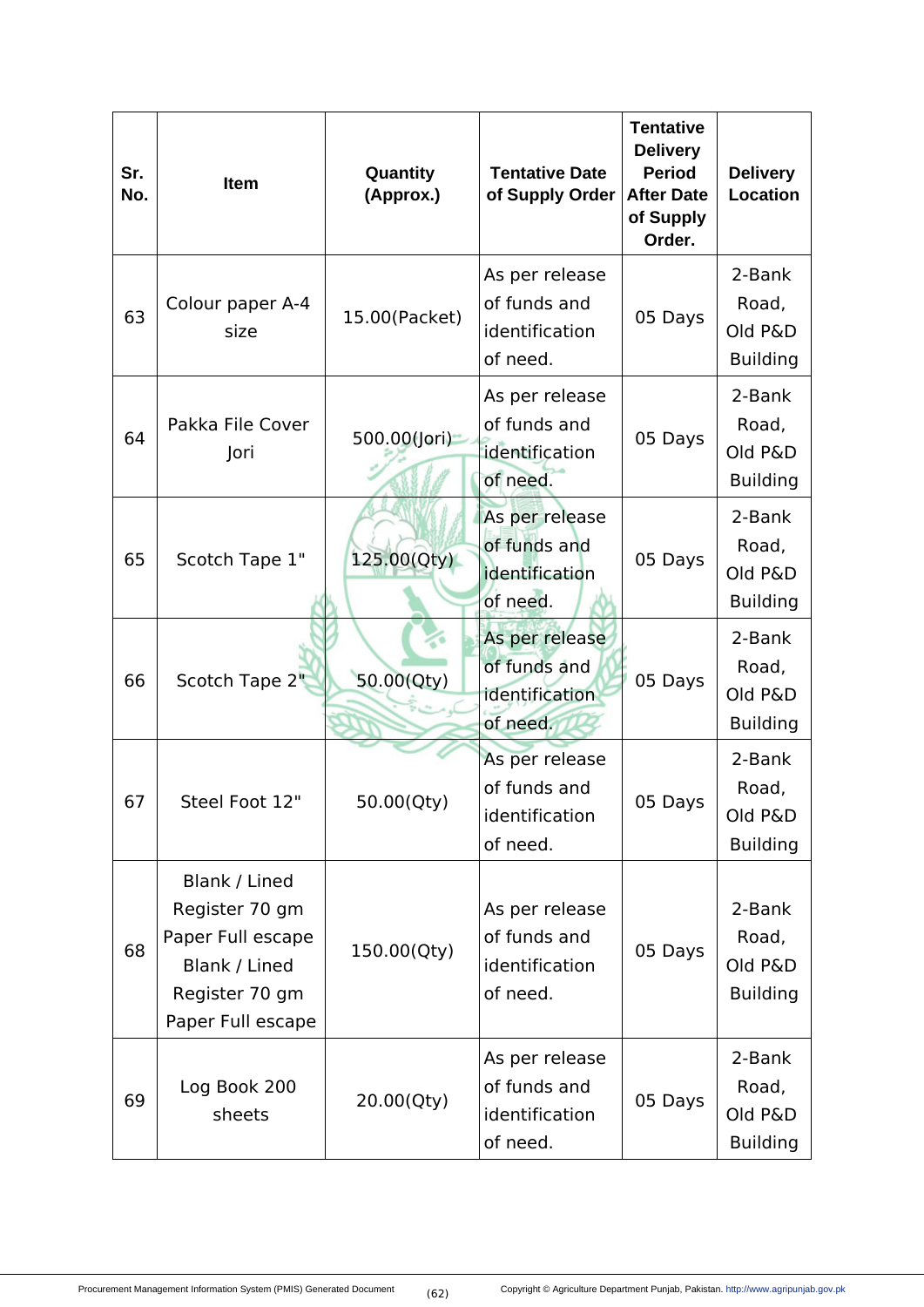| Sr.<br>No. | Item                                                                     | Quantity<br>(Approx.)                                          | <b>Tentative Date</b><br>of Supply Order                                                                                 | Tentative<br><b>Delivery</b><br>Period<br>After Date<br>of Supply<br>Order. | Delivery<br>Location                                                           |
|------------|--------------------------------------------------------------------------|----------------------------------------------------------------|--------------------------------------------------------------------------------------------------------------------------|-----------------------------------------------------------------------------|--------------------------------------------------------------------------------|
| 70         | Flapper Rexene<br>Dori                                                   | $3x24$ with fine6000.00(Qt y)                                  | As per release<br>of funds $\left  \begin{array}{cc} a & b \\ c & d \end{array} \right $<br>'i'dentificatibn<br>of need. | Day s                                                                       | $2 - B$ an $k$<br>$R$ o a d,<br>$O d$ $P$ & $D$<br>$B$ u i $Id$ i $n$ g        |
| 71         | Fax/Photostat<br>Paper 80 gm   full<br>escape $legal (500)$<br>$shee$ t) | 75.00 (Ream)                                                   | As per release<br>of funds $\left  \text{a} \right _{0.5}$<br>identification<br>of need.                                 | Day s                                                                       | $2 - B$ an $k$<br>$R$ o a d,<br>$OId$ $P & D$<br>$B$ u i $1$ d i $n \nvert q$  |
| 72         | Photostat Paper<br>$shee$ t)                                             | 80gm A-4 (500000.00(Ream)<br>10<br>1dentification              | As per release<br>of need.                                                                                               | 0 <sub>5</sub><br>$D$ a y s                                                 | $2 - B$ an $k$<br>$R$ o a d,<br>$OId$ $P & D$<br><b>Building</b>               |
| 73         | Toner Photo\$tat<br>Toshiba $T - 45900000000$                            |                                                                | As per release<br>of funds $a \nvert d$<br>identification<br>of need.                                                    | 0 <sub>5</sub><br>Day s                                                     | $2 - B$ an $k$<br>$R$ o a d,<br>$OId$ $P & D$<br><b>Building</b>               |
| 74         | Calculator<br>original (big font)                                        | 2<br>digit Casio 10.00(Qty)                                    | As per release<br>of funds and<br>identification<br>of need.                                                             |                                                                             | $2 - B$ an $k$<br>05 $Day s_{old} Pa D$<br>Building                            |
| 75         | Calculator<br>digit Casid<br>original (big  font)                        | 4<br>6.00(Qty)                                                 | As per release<br>of funds and<br>identification<br>of need.                                                             | 0 <sub>5</sub><br>$D$ a y s                                                 | $2 - B$ an $\boldsymbol{k}$<br>$R$ o a d,<br>$OId$ $P & D$<br>$B$ uilding      |
| 76         | Drafting pad<br>size                                                     | $\begin{vmatrix} 1 & 0 & 0 & 0 \\ 0 & 1 & 0 & 0 \end{vmatrix}$ | As per release<br>of funds and<br>ídentificatiþn<br>of need.                                                             | 0 <sub>5</sub><br>Day s                                                     | $2 - B$ an $\boldsymbol{k}$<br>$R$ o ad,<br>$O \mid d \mid P \& D$<br>Building |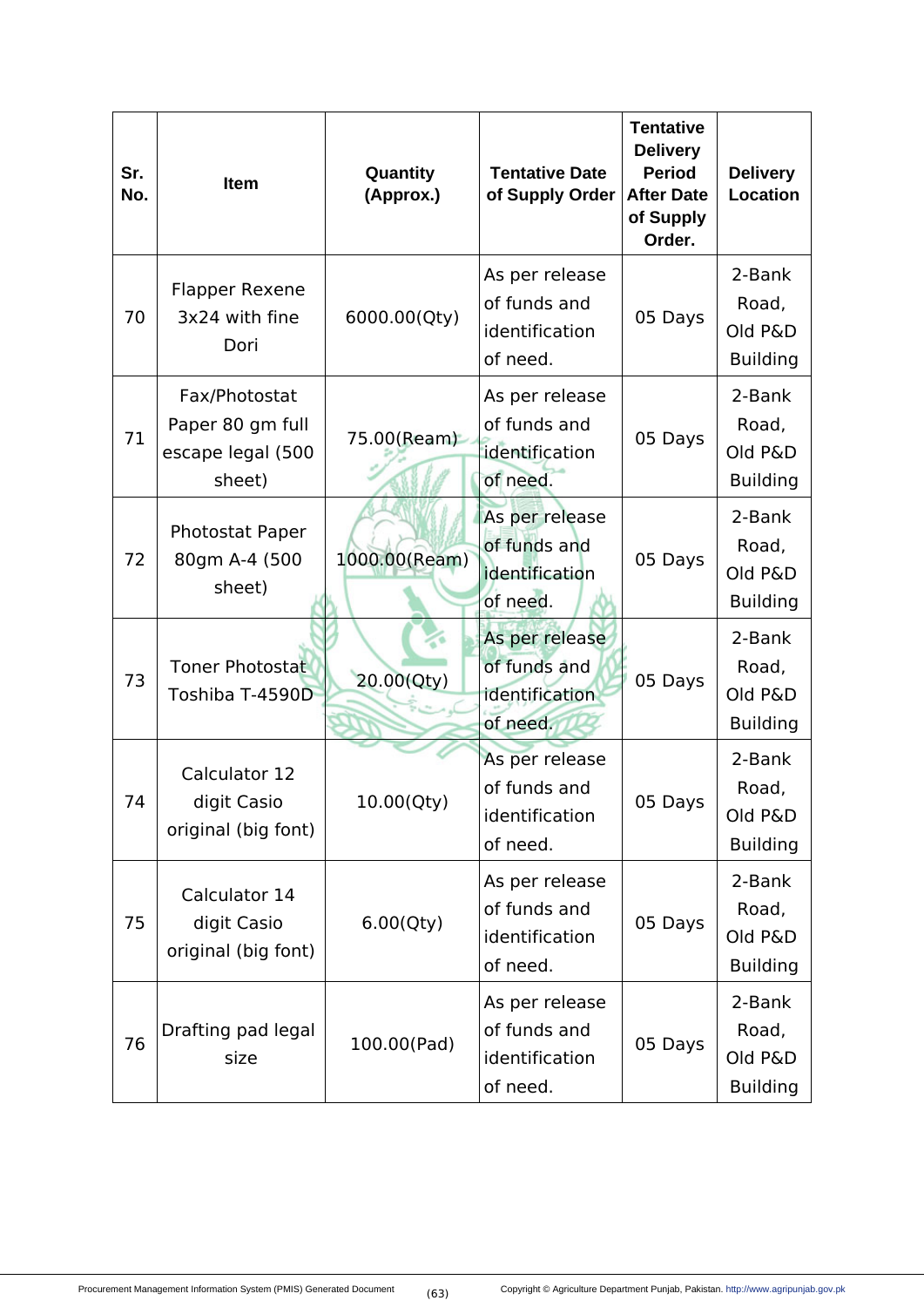| Sr.<br>No. | Item                                                                | Quantity<br>(Approx.)                      | <b>Tentative Date</b><br>of Supply Order                                                                   | Tentative<br><b>Delivery</b><br>Period<br>After Date<br>of Supply<br>Order. | Delivery<br>Location                                                                       |
|------------|---------------------------------------------------------------------|--------------------------------------------|------------------------------------------------------------------------------------------------------------|-----------------------------------------------------------------------------|--------------------------------------------------------------------------------------------|
| 77         | Drafting $pad \nvert A - 4$<br>120.00 (Pa $\phi$ )<br>size          |                                            | As per release<br>of funds and $0.5$<br>ídentification<br>of need.                                         | Day s                                                                       | $2 - B$ ank<br>$R$ o ad,<br>$OId$ $P & D$<br>$B$ u i $Id$ i $n$ g                          |
| 78         | Pen Drive (16 GB0.00(Qty                                            |                                            | As per release<br>of funds $\left  \text{a} \right  \left  \text{b} \right $<br>identification<br>of need. | Day s                                                                       | $2 - B$ an $\boldsymbol{k}$<br>$R$ o a d,<br>$OId$ $P & D$<br>$B$ u i $1$ d i $n \nvert g$ |
| 79         | Pen Drive (32 GB2.00(Qty)                                           |                                            | As per release<br>of funds $a \nvert d$<br>identification<br>of need.                                      | 0 <sub>5</sub><br>$D$ a y s                                                 | $2 - B$ an $k$<br>$R$ o a d,<br>$OId$ $P & D$<br>$B$ u i $1$ d i $n \nvert g$              |
| 80         | Pen Drive (64 GBS) 00 (Qty)                                         |                                            | As per release<br>of funds and<br>identification<br>of need.                                               | 0 <sub>5</sub><br>$D$ a y s                                                 | $2 - B$ an $k$<br>$R$ o a d,<br>$OId$ $P & D$<br>$B$ u i $1$ d i $n \nvert q$              |
|            | Computer Paper<br>81   legal 80 gm (5080.00 (Rea $m$ )<br>$shee$ t) |                                            | As per release<br>of funds and<br>identification<br>of need.                                               | 05 $Day s$                                                                  | $2 - B$ an $\boldsymbol{k}$<br>Road,<br>$O d$ $P$ & $D$<br>$B$ u i $1$ d i $n \nvert g$    |
| 82         | Computer Paper<br>$(500 \;$ sheet)                                  | A-4 size 80 gm40.00 (Ream)                 | As per release<br>of funds and<br>identification<br>of need.                                               | 0 <sub>5</sub><br>$D$ a y s                                                 | $2 - B$ an $k$<br>$R$ o a d,<br>$OId$ $P & D$<br>$B$ u i $Id$ i $n$ g                      |
| 83         | Computer Paper<br>$(500 \;$ sheet)                                  | $A - 4$ size 70 $g$ $f_0$ 00.00 (Rea $m$ ) | As per release<br>of funds and<br>identificatipn<br>of need.                                               | 0 <sub>5</sub><br>$D$ a y s                                                 | $2 - B$ an $k$<br>$R$ o ad,<br>$OId$ $P & D$<br>$B$ u i $Id$ i $n$ g                       |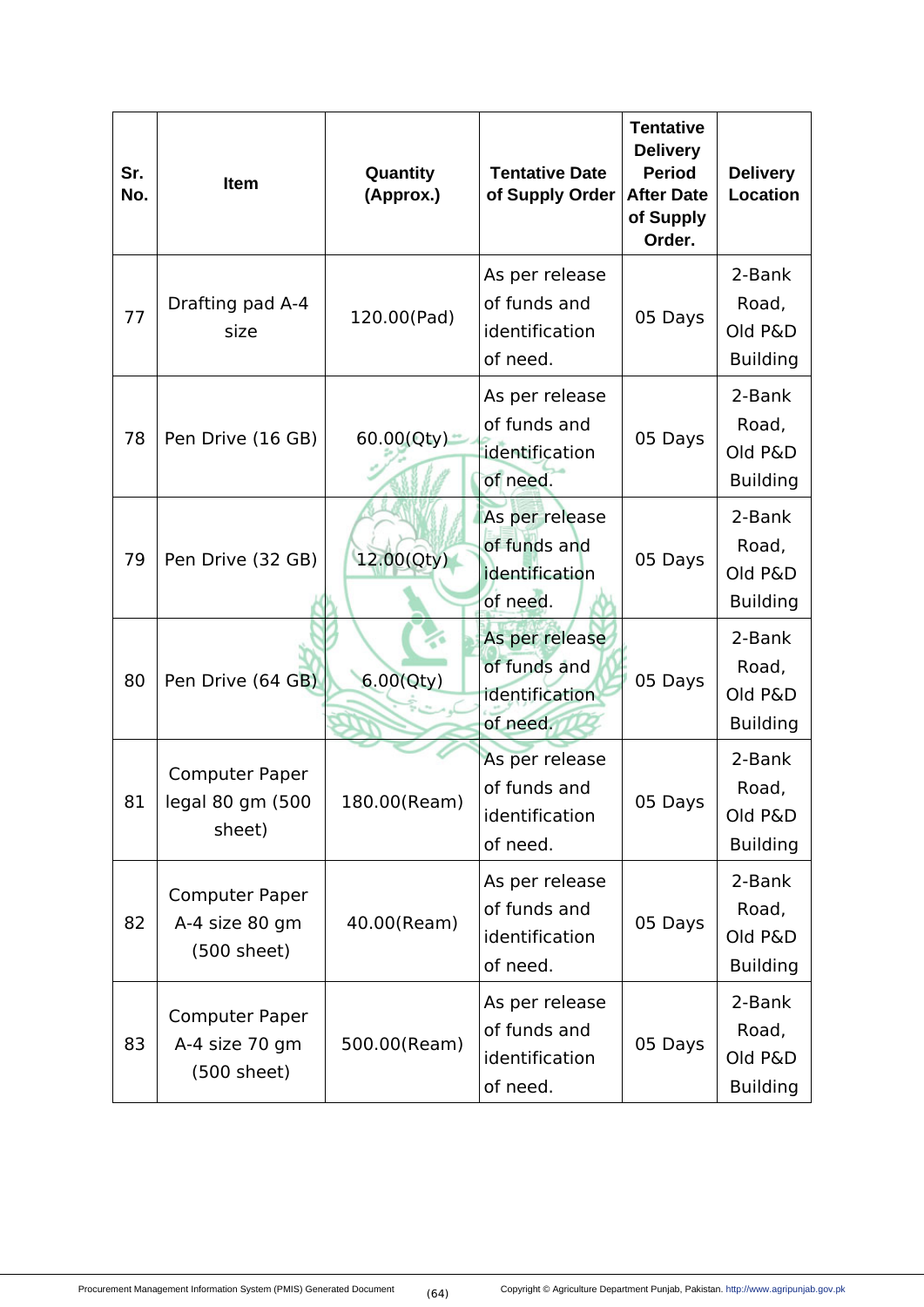| Sr.<br>No. | Item                                                                                 | Quantity<br>(Approx.)                 | <b>Tentative Date</b><br>of Supply Order                                                              | Tentative<br>Delivery<br>Period<br>After Date<br>of Supply<br>Order. | Delivery<br>Location                                                                       |
|------------|--------------------------------------------------------------------------------------|---------------------------------------|-------------------------------------------------------------------------------------------------------|----------------------------------------------------------------------|--------------------------------------------------------------------------------------------|
| 84         | Computer Tomers<br>5.00(Qty)<br>$HP - 2035, 2055$                                    |                                       | As per release<br>of funds $\left.\frac{\text{and}}{\text{0.5}}\right $<br>identification<br>of need. | $D$ a y s                                                            | $2 - B$ an $\frac{1}{2}$<br>Road,<br>$O d$ $P$ & $D$<br>$B$ u i $1$ d i $n \nvert g$       |
| 85         | Computer Tomers<br>2.00(Qty)<br>$HP - 1022$                                          |                                       | As per release<br>of funds and<br>identification<br>of need.                                          | 05<br>Day s                                                          | $2 - B$ an $k$<br>$R$ o a d,<br>$OId$ $P & D$<br>$B$ u i $1$ d i $n \nvert g$              |
| 86         | Computer Tomers<br>1.00(Qty)<br>$H - P 1 3 0 0 (1 3 - A)$                            |                                       | As per release<br>of funds and<br>identification<br>of need.                                          | 0 <sub>5</sub><br>Day s                                              | $2 - B$ an $\boldsymbol{k}$<br>$R$ o a d,<br>$OId$ $P & D$<br>$B$ u i $1$ d i $n \nvert g$ |
| 87         | Computer $To$ $\uparrow$ ers $\begin{array}{c} 4.00(Qty) \end{array}$<br>$HP - 1010$ |                                       | As per release<br>of funds and<br>identification<br>of need.                                          | 0 <sub>5</sub><br>$D$ a y s                                          | $2 - B$ an $k$<br>$R$ o a d,<br>$OId$ $P & D$<br>$B$ u i $1$ d i $n$ g                     |
| 88         | Computer $\text{To} \text{meas}$<br>$3.00(Qty)$<br>$HP - 1102 (085 - A)$             |                                       | As per release<br>of funds and<br>identification<br>of need.                                          | $05$ Davis                                                           | $2 - B$ ank<br>Road,<br>$O d$ $P$ & $D$<br>$B$ u i $1$ d i $n \nvert g$                    |
| 89         | Computer Tomers<br>12.00(Qty<br>$HP - 1320 (49 - A)$                                 |                                       | As per release<br>of funds and<br>identification<br>of need.                                          | 0 <sub>5</sub><br>$D$ a y s                                          | $2 - B$ an $\boldsymbol{k}$<br>Road,<br>$OId$ $P & D$<br>$B$ u i $Id$ i $n$ g              |
| 90         | Computer Toners<br>$SDN$ (30-A)                                                      | $HP$ -pro m 22 <sup>7</sup> 2.00(Qty) | As per release<br>of funds and<br>identification<br>of need.                                          | 0 <sub>5</sub><br>Day s                                              | $2 - B$ an $k$<br>$R$ o ad,<br>$O \mid d \mid P \& D$<br><b>Building</b>                   |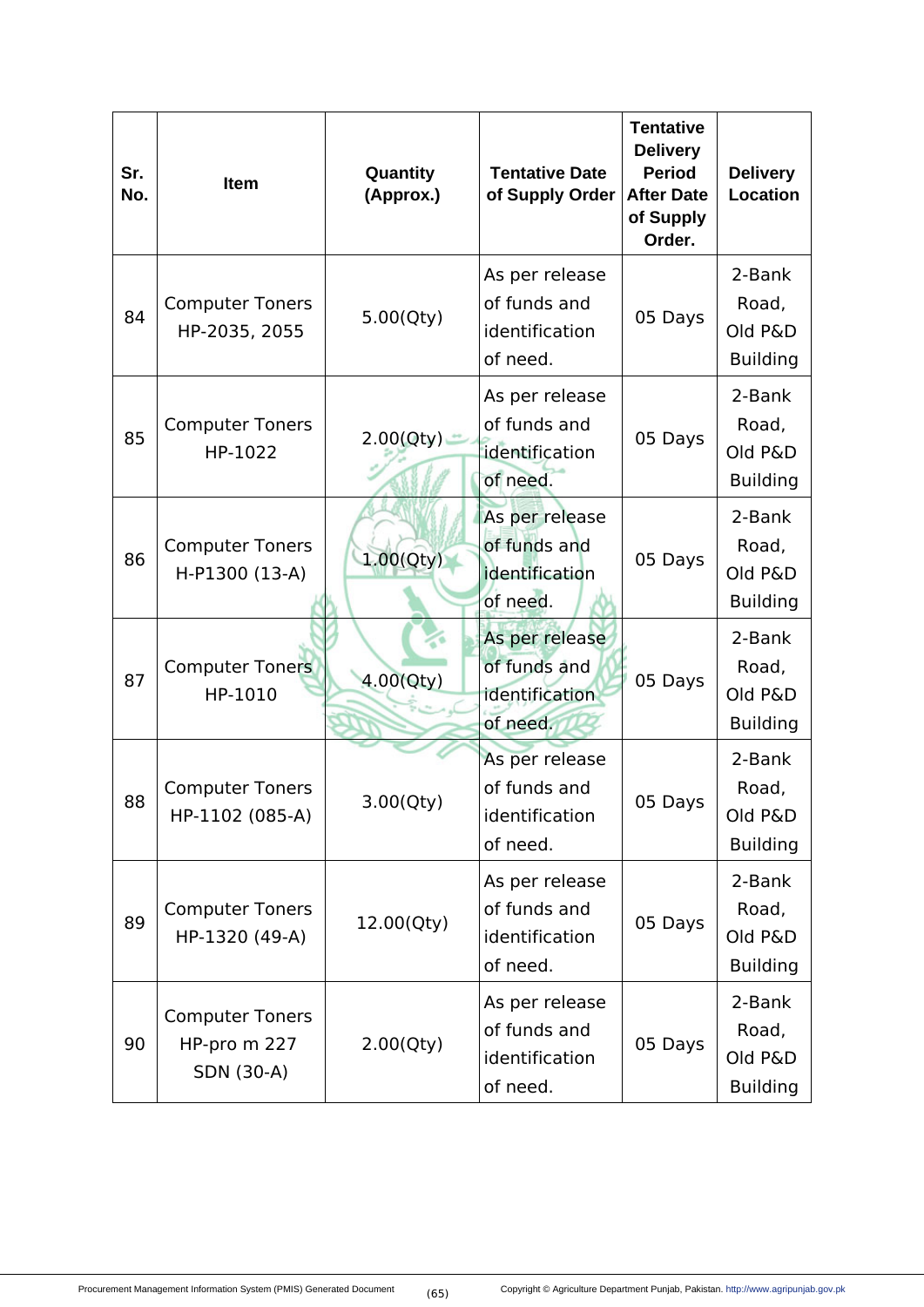| Sr.<br>No. | Item                                                          | Quantity<br>(Approx.) | <b>Tentative Date</b><br>of Supply Order                              | Tentative<br><b>Delivery</b><br>Period<br>After Date<br>of Supply<br>Order. | Delivery<br>Location                                                                   |
|------------|---------------------------------------------------------------|-----------------------|-----------------------------------------------------------------------|-----------------------------------------------------------------------------|----------------------------------------------------------------------------------------|
| 91         | Computer Tomers<br>2.00(Qty)<br>$HP - 1200 (12 - A)$          |                       | As per release<br>of funds and<br>identification<br>of need.          | 0 <sub>5</sub><br>$D$ a y s                                                 | $2 - B$ an $\boldsymbol{k}$<br>Road,<br>$O d$ $P$ & $D$<br><b>Building</b>             |
| 92         | Computer Tomers 10.00(Qty<br>$HP - 2015 (53 - A)$             |                       | As per release<br>of funds $a \nvert d$<br>identification<br>of need. | 0 <sub>5</sub><br>Day s                                                     | $2 - B$ an $k$<br>$R$ o a d,<br>$OId$ $P & D$<br><b>Building</b>                       |
| 93         | Computer $To \nmid rs$<br>3.00(Qty)<br>$HP - 1020$            |                       | As per release<br>of funds and<br>identification<br>of need.          | 0 <sub>5</sub><br>$D$ a y s                                                 | $2 - B$ an $\boldsymbol{k}$<br>$R$ o a d,<br>$OId$ $P & D$<br><b>Building</b>          |
| 94         | Computer $To$ $\uparrow$ ers $3.00(Qty)$<br>$HP$ Pro m $102w$ |                       | As per release<br>of funds and<br>identification<br>of need.          | 0 <sub>5</sub><br>$D$ a y s                                                 | $2 - B$ an $k$<br>$R$ o a d,<br>$OId$ $P & D$<br>$B$ u i $Id$ i $n$ g                  |
| 95         | Computer $To$ $\uparrow$ ers $3.00(Qty)$<br>HP-1606DN         |                       | As per release<br>of funds and<br>identification<br>of need.          |                                                                             | $2 - B$ an $\frac{1}{2}$<br>05 $Day s_{old} P&D$<br>$B$ u i $Id$ i $n$ g               |
| 96         | Computer Toner 2.00(Qty)<br>HP 400                            |                       | As per release<br>of funds and<br>identification<br>of need.          | 0 <sub>5</sub><br>$D$ a y s                                                 | $2 - B$ an $\boldsymbol{k}$<br>Road,<br>$O \mid d \mid P \& D$<br>$B$ u i $Id$ i $n$ g |
| 97         | Computer Toner<br>HP pro m 402 dn2.00(Qty)<br>$(26 - A)$      |                       | As per release<br>of funds and<br>identificatipn<br>of need.          | 0 <sub>5</sub><br>Day s                                                     | $2 - B$ an $k$<br>$R$ o a d,<br>$O \mid d \mid P \& D$<br>Building                     |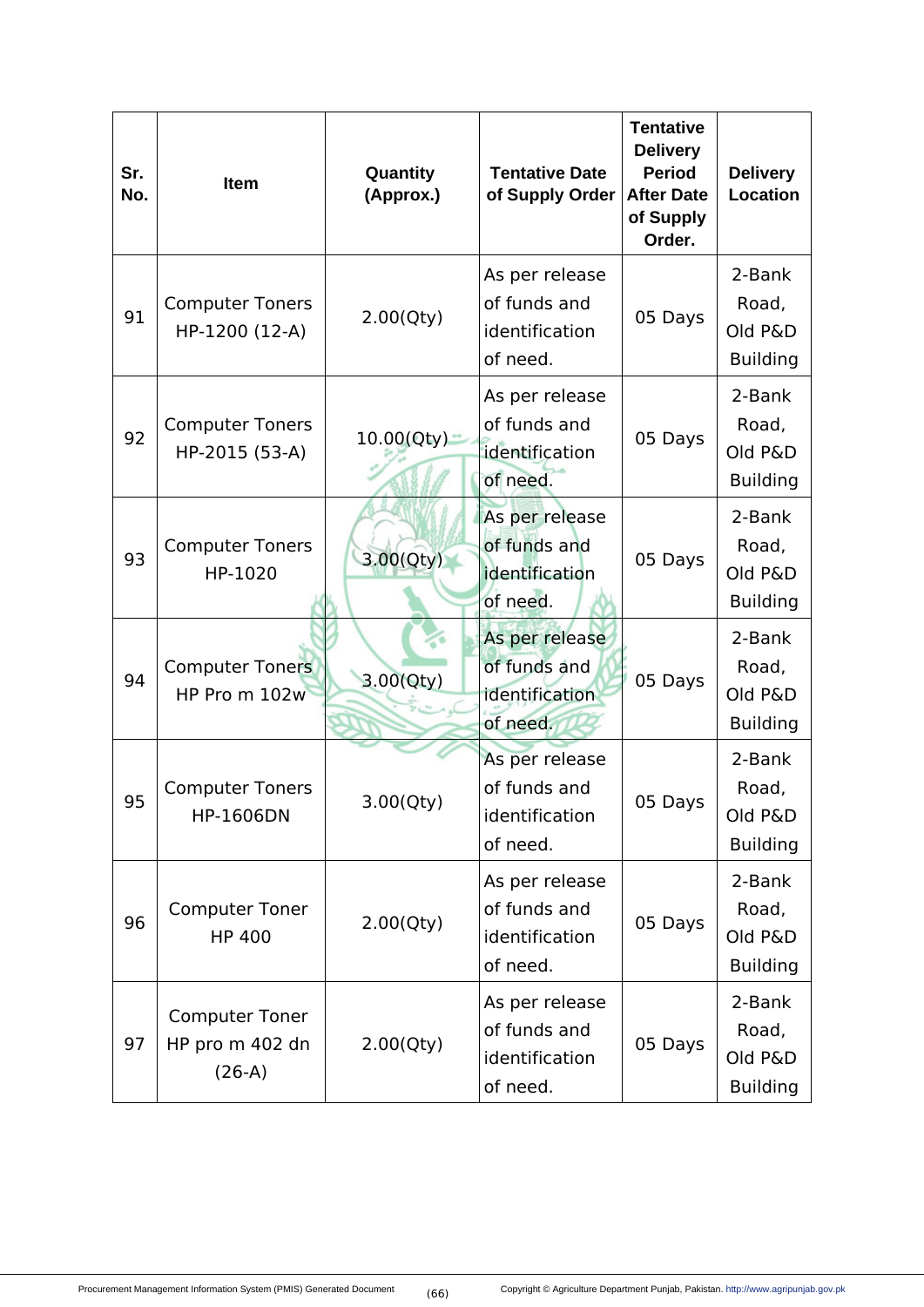| Sr.<br>No. | Item                                                                          | Quantity<br>(Approx.)    | <b>Tentative Date</b><br>of Supply Order                                                              | Tentative<br>Delivery<br>Period<br>After Date<br>of Supply<br>Order. | Delivery<br>Location                                                                      |
|------------|-------------------------------------------------------------------------------|--------------------------|-------------------------------------------------------------------------------------------------------|----------------------------------------------------------------------|-------------------------------------------------------------------------------------------|
| 98         | Computer Toners<br>HP-Pro 200<br>Colour Set                                   | 1.00(Qty)                | As per release<br>of funds $an d$<br>identification<br>of need.                                       | 0 <sub>5</sub><br>Day s                                              | $2 - B$ an $\frac{1}{2}$<br>Road,<br>$O d$ $P$ & $D$<br>$B$ u i $Id$ i $n$ g              |
| 99         | File Board<br>Rexene with<br>Magic Flapper<br>Printed                         | 200.00(Qt)               | As per release<br>of funds $\left.\frac{\text{and}}{\text{0.5}}\right $<br>identification<br>of need. | $D$ a y s                                                            | $2 - B$ an $\boldsymbol{k}$<br>$R$ o ad,<br>$OId$ $P & D$<br>$B$ u i $1$ d i $n \nvert g$ |
| 1 0 0      | Peon Book<br>Printed A-4 Size<br>$(100 \text{ Sheets})$ $\sqrt{VRG}$<br>Paper |                          | As per release<br>of funds and<br>identification<br>of need.                                          | 0 <sub>5</sub><br>$D$ a $y \mid s$                                   | $2 - B$ an $\boldsymbol{k}$<br>$R$ o ad,<br>$OId$ $P & D$<br>$B$ u i $1$ d i $n \nvert g$ |
| 101        |                                                                               | Telephone Indexio.00(Qty | As per release<br>of funds and<br>identification<br>of need.                                          | 0 <sub>5</sub><br>$D$ a y s                                          | $2 - B$ an $\boldsymbol{k}$<br>$R$ o a d,<br>$OId$ $P & D$<br>$B$ u i $1$ d i $n$ g       |
| 102        | Cash Book big<br>size (Nobel)                                                 | 1.00(Qty)                | As per release<br>of funds and<br>identification<br>of need.                                          | 05 $Day s$                                                           | $2 - B$ an $\boldsymbol{k}$<br>Road,<br>$OId$ $P & D$<br>$B$ u i $1$ d i $n$ g            |
| 103        |                                                                               | Stock Register 5.00(Qty) | As per release<br>of funds and<br>identificatipn<br>of need.                                          | 0 <sub>5</sub><br>$D$ a y s                                          | $2 - B$ an $\boldsymbol{k}$<br>Road,<br>$OId$ $P & D$<br>$B$ u i $Id$ i $n$ g             |
| 104        | Routine Sheet<br>$(400 \;$ sheet)<br>(Length)                                 | 60.00 (Ream)             | As per release<br>of funds and<br>identificatipn<br>of need.                                          | 0 <sub>5</sub><br>$D$ a y s                                          | $2 - B$ an $\boldsymbol{k}$<br>Road,<br>$O \mid d \mid P \& D$<br>$B$ u i $Id$ i $n$ g    |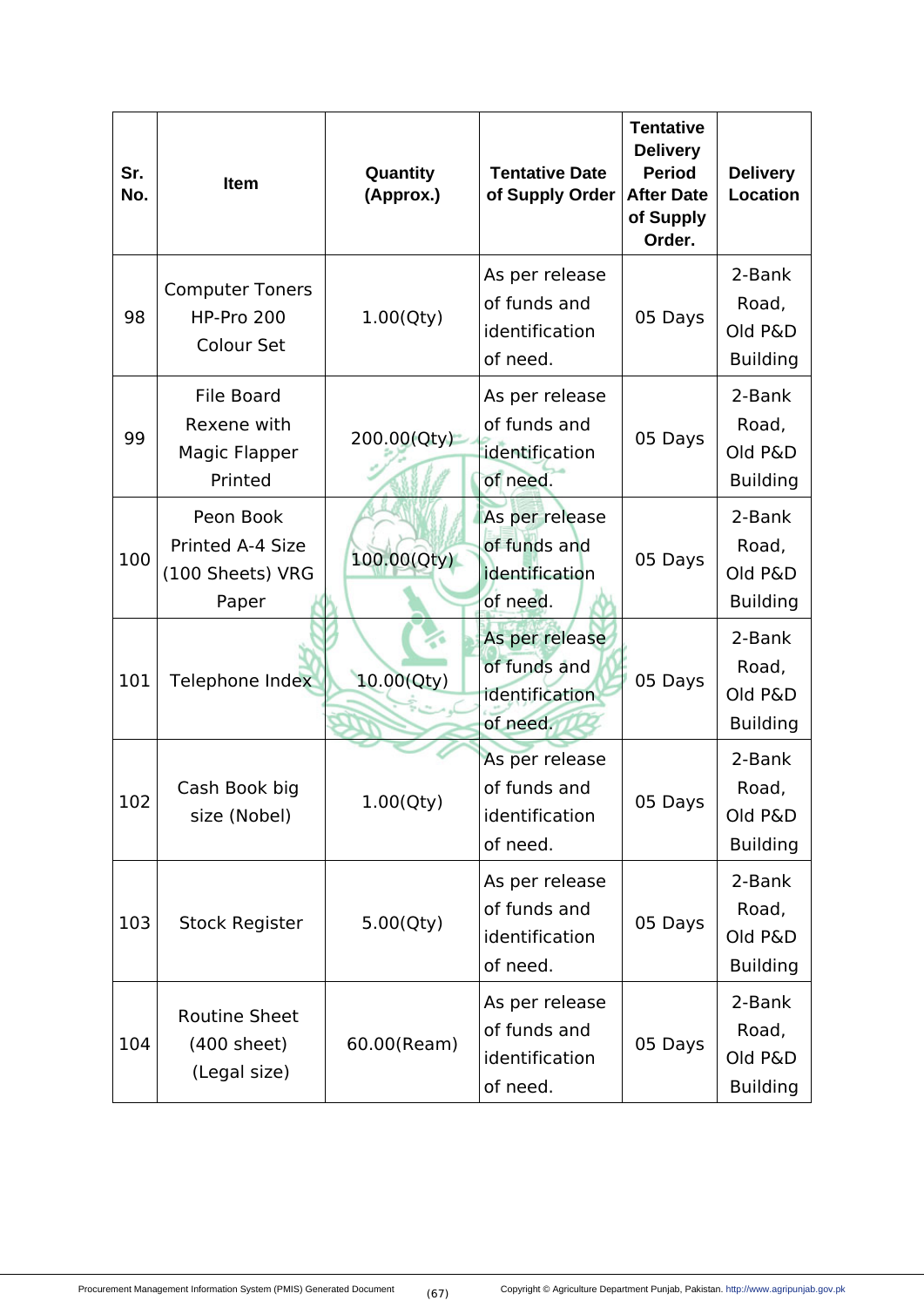| Sr.<br>No.      | Item                                                                           | Quantity<br>(Approx.)                   | <b>Tentative Date</b><br>of Supply Order                                                              | Tentative<br>Delivery<br>Period<br>After Date<br>of Supply<br>Order. | Delivery<br>Location                                                                  |
|-----------------|--------------------------------------------------------------------------------|-----------------------------------------|-------------------------------------------------------------------------------------------------------|----------------------------------------------------------------------|---------------------------------------------------------------------------------------|
| 105             | Routine Sheet<br>$(400 \text{ sheet}) (A-646.00 (Real m)$<br>size)             |                                         | As per release<br>of funds and<br>identification<br>of need.                                          | 0 <sub>5</sub><br>Day s                                              | $2 - B$ an $\boldsymbol{k}$<br>Road,<br>$OId$ $P & D$<br>$B$ u i $1$ d i $n \nvert g$ |
| 106             | Magic Flapper<br>Golden Mono with<br>Printing<br>Agriculture<br>$Department$ . |                                         | As per release<br>of funds and<br>$2300.00(Qt y)$ identification<br>of need.                          | $05$ Days                                                            | $2 - B$ an $\boldsymbol{k}$<br>Road,<br>$OId$ $P & D$<br>$B$ u i $1$ d i $n$ g        |
| 10 <sup>°</sup> | Note Book                                                                      | Executive $R ng$ <sub>10.00</sub> (Qty) | As per release<br>of funds $\left.\frac{\text{and}}{\text{0.5}}\right $<br>identification<br>of need. | $D$ a y s                                                            | $2 - B$ an $k$<br>$R$ o a d,<br>$OId$ $P & D$<br>$B$ u i $1$ d i $n \nvert q$         |
|                 | 10\$ Ring Note Book 65.00(Qty                                                  |                                         | As per release<br>of funds and<br>identification<br>of need.                                          | 0 <sub>5</sub><br>$D$ a y s                                          | $2 - B$ an $\boldsymbol{k}$<br>Road,<br>$O d$ $P$ & $D$<br>$B$ u i $Id$ i $n$ g       |
| 10 <sup>9</sup> | D.O Envelope<br>$80g$ m                                                        | $4 \times 9$<br>1000.00(Qty             | As per release<br>of funds and<br>í dentificati þn<br>of need.                                        | $05$ Days                                                            | $2 - B$ an $\boldsymbol{k}$<br>$R$ o a d,<br>$O d$ $P$ & $D$<br><b>Building</b>       |
| 110             | Slips differ¢nt<br>printed                                                     | color Size $3 \times 54000.00 (Qt y)$   | As per release<br>of funds and<br>'i'd e n t i f i c a t i p n<br>of need.                            | 0 <sub>5</sub><br>Days                                               | $2 - B$ an $\boldsymbol{k}$<br>Road,<br>$OId$ $P & D$<br><b>Building</b>              |
| 11              | Attendance<br>Register                                                         | 10.00(Qty)                              | As per release<br>of funds and<br>identification<br>of need.                                          | 05<br>$D$ a y s                                                      | $2 - B$ an $\boldsymbol{k}$<br>Road,<br>$O d$ $P$ & $D$<br>$B$ u i $Id$ i $n$ g       |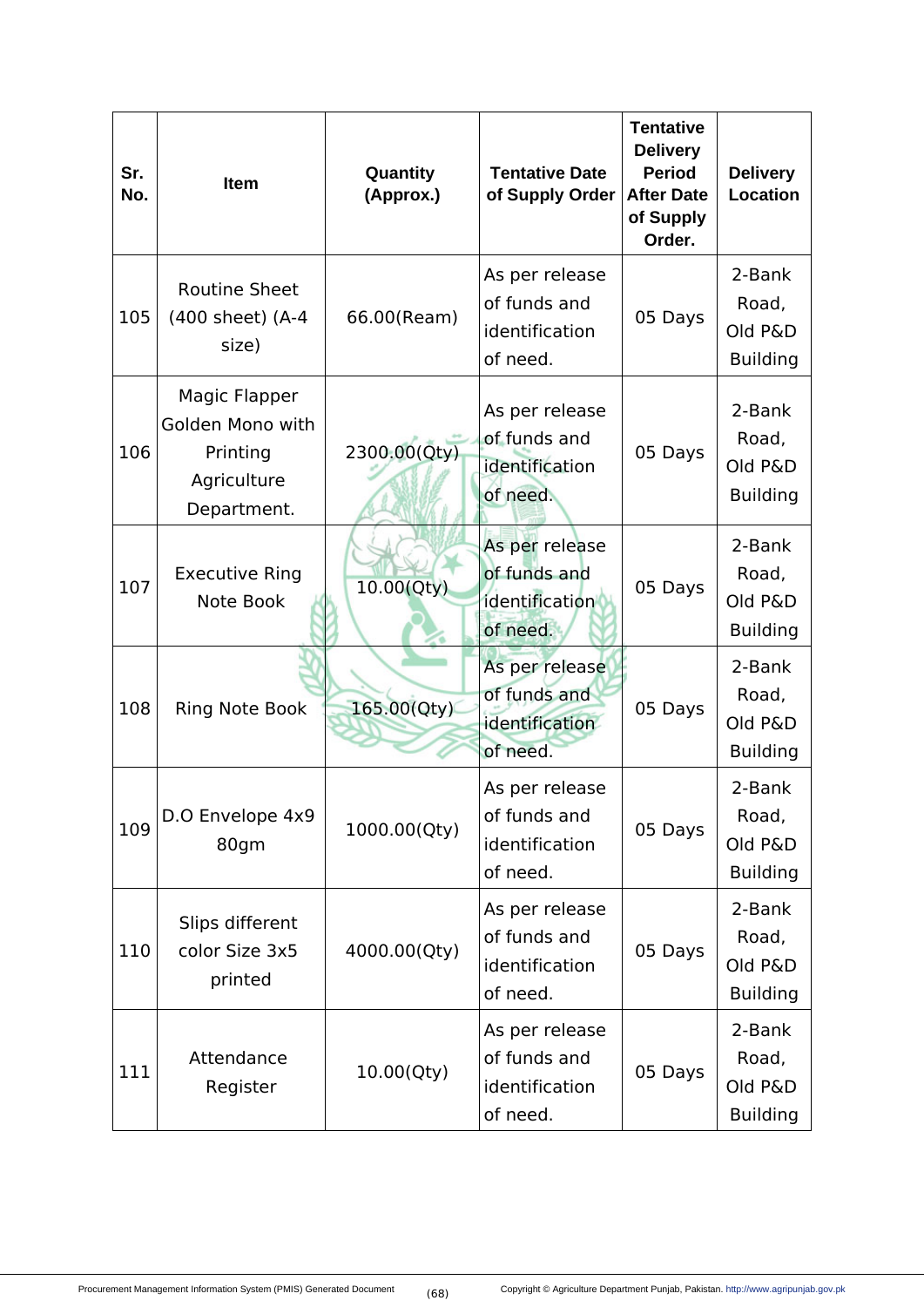| Sr.<br>No.      | Item                                                       | Quantity<br>(Approx.)                                             | <b>Tentative Date</b><br>of Supply Order                                                        | Tentative<br><b>Delivery</b><br>Period<br>After Date<br>of Supply<br>Order. | Delivery<br>Location                                                                |
|-----------------|------------------------------------------------------------|-------------------------------------------------------------------|-------------------------------------------------------------------------------------------------|-----------------------------------------------------------------------------|-------------------------------------------------------------------------------------|
|                 | Diary / Dispatch<br>112 Register Legal150.00(Qty<br>size   |                                                                   | As per release<br>of funds $\left.\frac{a}{b}\right _0^b$ 05 Days<br>identification<br>of need. |                                                                             | $2 - B$ an $k$<br>$R$ o a d,<br>$O d$ $P$ & $D$<br>$B$ u i $Id$ i $n$ g             |
| 11 <sup>1</sup> | Rexene copy size                                           | Slip Book $C$ $\phi$ ver $\begin{array}{c} 80.00(Qt) \end{array}$ | As per release<br>of funds and<br>identification<br>of need.                                    | $05Day\$                                                                    | $2 - B$ ank<br>$R$ o a d,<br>Old P&D<br>$B$ u i $1$ d i $n \nvert g$                |
| 11 <sup>2</sup> | Office note $\beta$ 00k 300.00(Qty<br>copy size            |                                                                   | As per release<br>of funds and<br>identification<br>of need.                                    | 05<br>Day s                                                                 | $2 - B$ an $k$<br>$R$ o a d,<br>$OId$ $P & D$<br>$B$ u i $Id$ i $n$ g               |
| $11\frac{4}{3}$ | Slip Book $C$ $\phi$ ver<br>20.00(Qty<br>Rexene small size |                                                                   | As per release<br>of funds $a \nmid d$<br>identification<br>of need.                            | 0 <sub>5</sub><br>Day s                                                     | $2 - B$ an $\boldsymbol{k}$<br>$R$ o a d,<br>$OId$ $P & D$<br>$B$ u i $1$ d i $n$ g |
| 116             | Office note $\beta$ ook $30.00(Qty)$<br>small size         |                                                                   | As per release<br>of funds $a \nvert d$<br>identification<br>of need.                           |                                                                             | $2 - B$ an $\boldsymbol{k}$<br>05 $Day s_{\bigodot}$ $Pa D$<br>$B$ u i $Id$ i $n$ g |
| 117             |                                                            | Dak Pad Rexengs.00(Qty                                            | As per release<br>of funds and<br>identification<br>of need.                                    | 05<br>$D$ a y s                                                             | $2 - B$ an $\boldsymbol{k}$<br>Road,<br>$OId$ $P & D$<br><b>Building</b>            |
| 118             | Meeting Pad<br>Rexene                                      | 25.00(Qty)                                                        | As per release<br>of funds and<br>identificatipn<br>of need.                                    | 0 <sub>5</sub><br>$D$ a y s                                                 | $2 - B$ an $\boldsymbol{k}$<br>Road,<br>$O \mid d \mid P \& D$<br>Building          |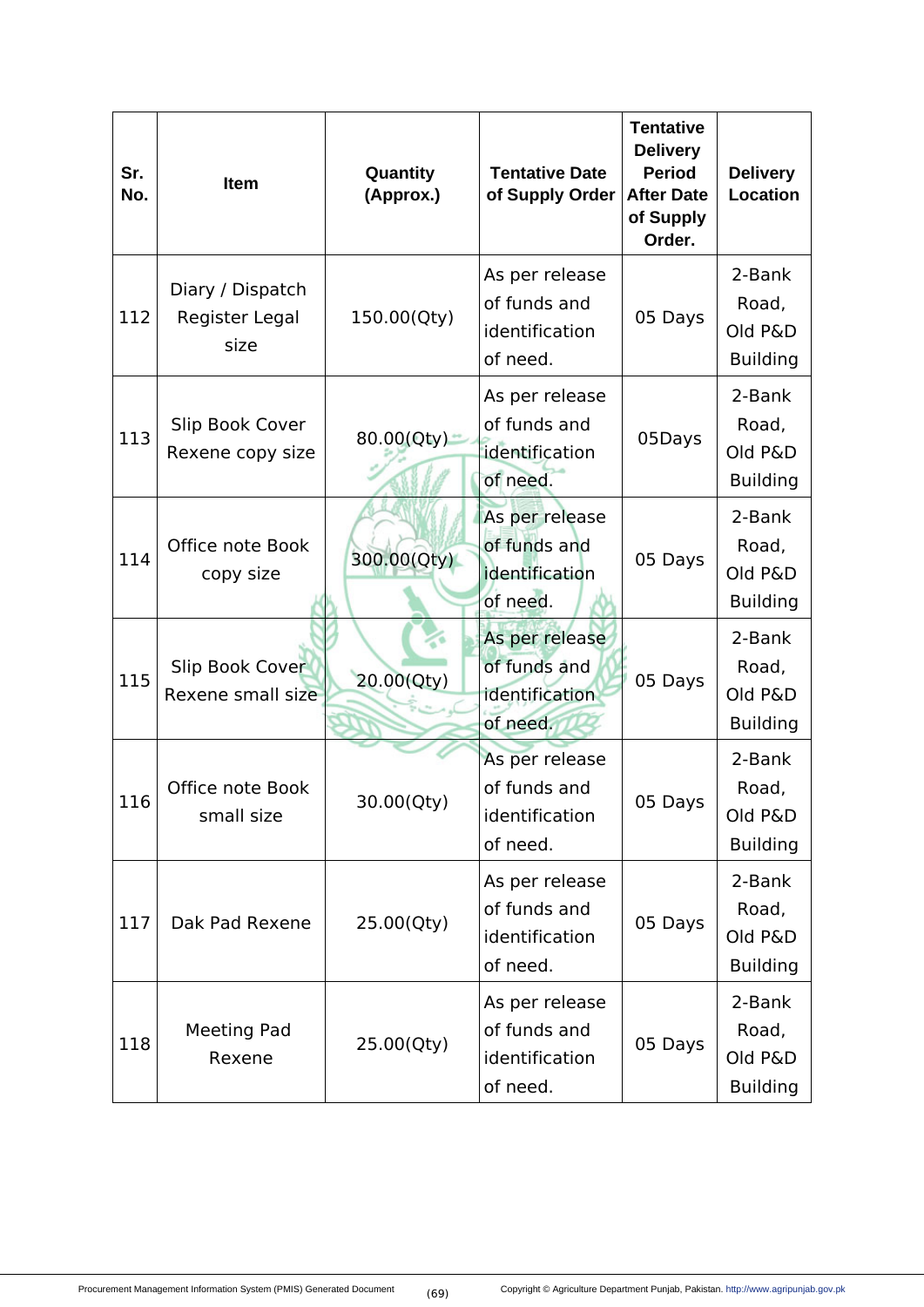| Sr.<br>No. | Item                                                    | Quantity<br>(Approx.)                 | <b>Tentative Date</b><br>of Supply Order                             | Tentative<br><b>Delivery</b><br>Period<br>After Date<br>of Supply<br>Order. | Delivery<br>Location                                                                   |
|------------|---------------------------------------------------------|---------------------------------------|----------------------------------------------------------------------|-----------------------------------------------------------------------------|----------------------------------------------------------------------------------------|
| 119        | Colour                                                  | D.O Paper $F$ $\vert$ our $5.00(Pad)$ | As per release<br>of funds and<br>identification<br>of need.         | 0 <sub>5</sub><br>Day s                                                     | $2 - B$ an $k$<br>$R$ o a d,<br>$O d$ $P$ & $D$<br>$B$ u i $Id$ i $n$ g                |
| 120        | Colour                                                  | $D.O$ Paper $F our$ 10.00 (Pad        | As per release<br>of funds $a \nmid d$<br>identification<br>of need. | 0 <sub>5</sub><br>Day s                                                     | $2 - B$ an $k$<br>$R$ o a d,<br>$OId$ $P & D$<br>$B$ u i $1$ d i $n \nvert g$          |
| 12         | Size                                                    | File Cover Legal $6000.00(Qt y)$      | As per release<br>of funds and<br>'i'dentificatiþn<br>of need.       | 0 <sub>5</sub><br>Day s                                                     | $2 - B$ an $k$<br>$R$ o a d,<br>$OId$ $P & D$<br>$B$ u i $Id$ i $n$ g                  |
|            | 122 File Cover A-4 1901 00.00 (Qty)                     |                                       | As per release<br>of funds and<br>identification<br>of need.         | 0 <sub>5</sub><br>$D$ a y s                                                 | $2 - B$ an $k$<br>$R$ o a d,<br>$OId$ $P & D$<br>$B$ u i $1$ d i $n$ g                 |
| 123        | Size                                                    | File Cover Legal $500.00(Qt)\$        | As per release<br>of funds and<br>identification<br>of need.         | 05 $Day s$                                                                  | $2 - B$ an $\boldsymbol{k}$<br>$R$ oad,<br>$OId$ $P & D$<br>$B$ u i $Id$ i $n$ g       |
| 124        |                                                         | File Cover A-4500.00(Qty              | As per release<br>of funds and<br>identification<br>of need.         | 05<br>$D$ a y s                                                             | $2 - B$ an $\boldsymbol{k}$<br>Road,<br>$O \mid d \mid P \& D$<br>Building             |
|            | Tissue Pap¢r<br>125 (Perfumed) latrg3e25.00(Box<br>size |                                       | As per release<br>of funds and<br>ídentificatipn<br>of need.         | 0 <sub>5</sub><br>$D$ a y s                                                 | $2 - B$ an $\boldsymbol{k}$<br>Road,<br>$O \mid d \mid P \& D$<br>$B$ u i $Id$ i $n$ g |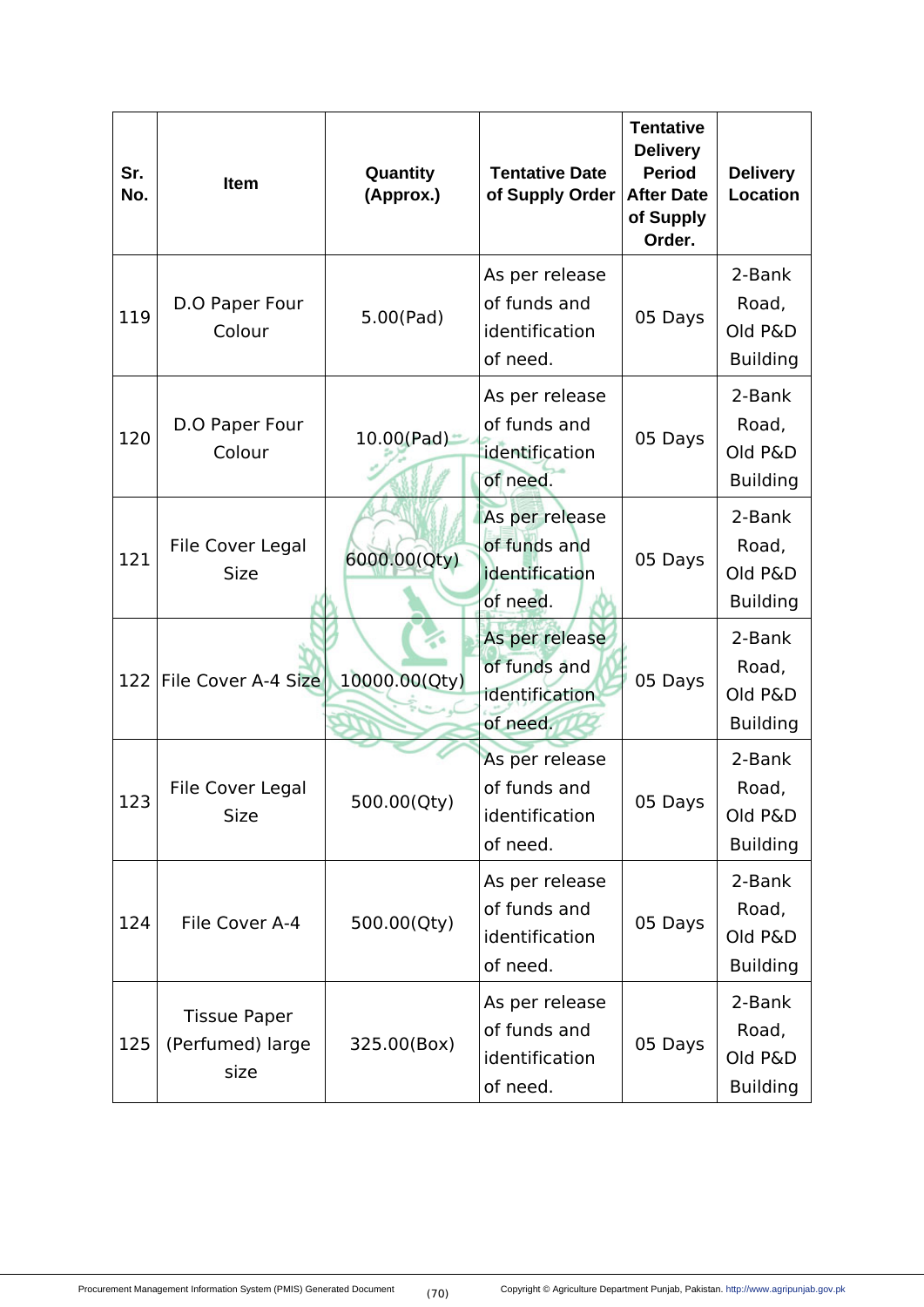| Sr.<br>No. | Item                                                   | Quantity<br>(Approx.)     | <b>Tentative Date</b><br>of Supply Order                                                              | Tentative<br><b>Delivery</b><br>Period<br>After Date<br>of Supply<br>Order. | Delivery<br>Location                                                           |
|------------|--------------------------------------------------------|---------------------------|-------------------------------------------------------------------------------------------------------|-----------------------------------------------------------------------------|--------------------------------------------------------------------------------|
|            | Tissue Paper<br>126 Sample large size0.00 (Box<br>Rose |                           | As per release<br>of funds $\left.\frac{\text{and}}{\text{0.5}}\right $<br>ídentification<br>of need. | $D$ a y s                                                                   | $2 - B$ an $\boldsymbol{k}$<br>Road,<br>$OId$ $P & D$<br>$B$ u i $Id$ i $n$ g  |
| 127        |                                                        | Tissue Roll 300.00(Rol    | As per release<br>of funds and<br>identification<br>of need.                                          | 0 <sub>5</sub><br>Day s                                                     | $2 - B$ an $k$<br>$R$ o a d,<br>$OId$ $P & D$<br>$B$ u i $1$ d i $n$ g         |
| 128        |                                                        | Air Freshener 175.00 (Qty | As per release<br>of funds and<br>identification<br>of need.                                          | 0 <sub>5</sub><br>Day s                                                     | $2 - B$ an $k$<br>$R$ o a d,<br>$OId$ $P & D$<br>$B$ u i $Id$ i $n$ g          |
| 129        | Mosquito (<br>insecticide)                             | 150.00(Qt)                | As per release<br>of funds and<br>identification<br>of need.                                          | 0 <sub>5</sub><br>$D$ a y s                                                 | $2 - B$ an $k$<br>$R$ o a d,<br>$OId$ $P & D$<br><b>Building</b>               |
| 1 3 ወ      | Hand Wash                                              | 30.00(Qty)                | As per release<br>of funds and<br>identification<br>of need.                                          |                                                                             | $2 - B$ an $\boldsymbol{k}$<br>05 $Day s_{old} Pa D$<br>Building               |
| 13         | Spray pump                                             | 10.00(Qty                 | As per release<br>of funds and<br>identification<br>of need.                                          | 0 <sub>5</sub><br>$D$ a y s                                                 | $2 - B$ an $\boldsymbol{k}$<br>Road,<br>$OId$ $P & D$<br><b>Building</b>       |
| 132        | Bath Soap                                              | 120.00(Qt)                | As per release<br>of funds and<br>identificatiþn<br>of need.                                          | 0 <sub>5</sub><br>Day s                                                     | $2 - B$ an $\boldsymbol{k}$<br>$R$ o ad,<br>$O \mid d \mid P \& D$<br>Building |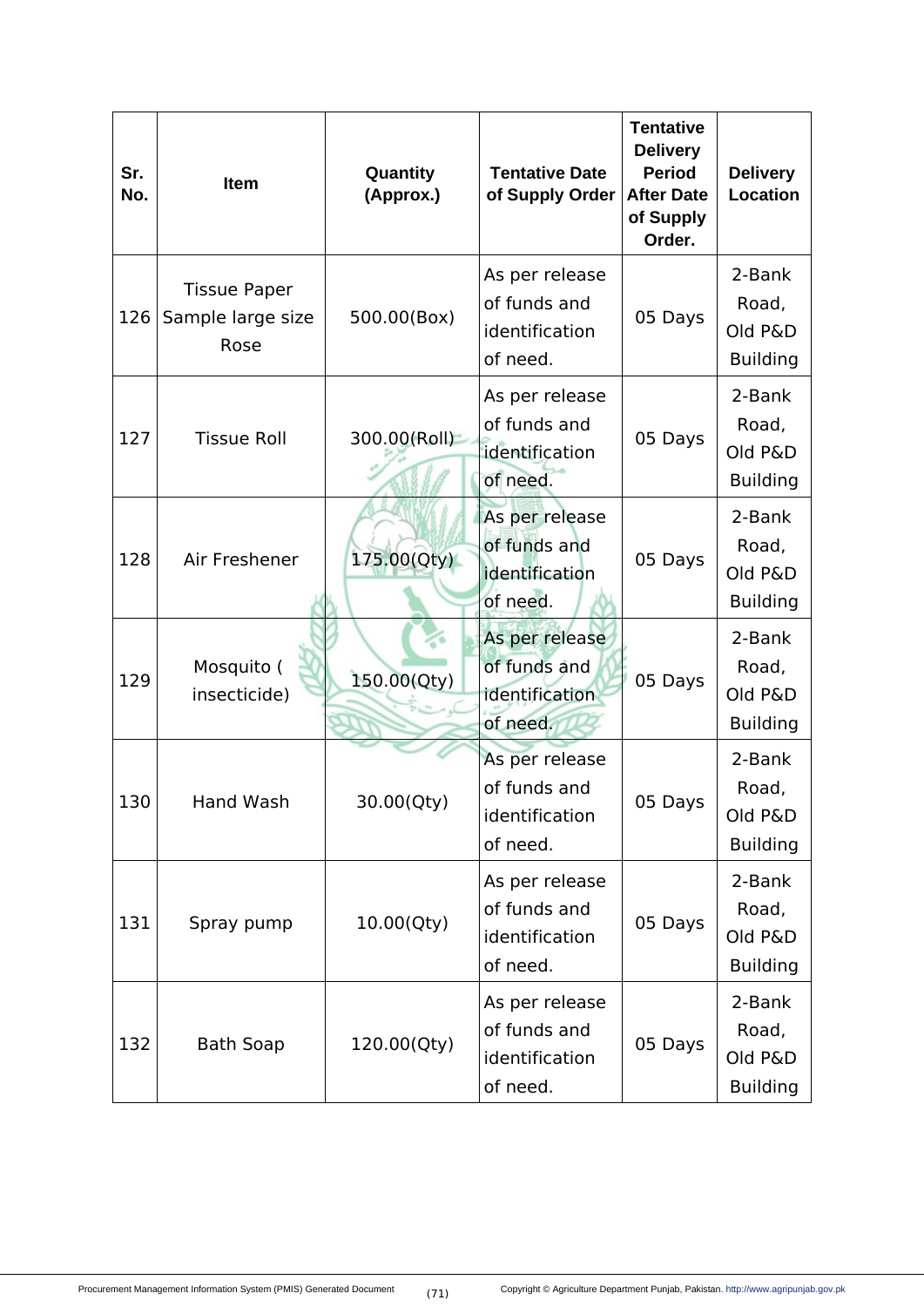| Sr.<br>No. | Item                        | Quantity<br>(Approx.)                                                                      | <b>Tentative Date</b><br>of Supply Order                     | Tentative<br><b>Delivery</b><br>Period<br>After Date<br>of Supply<br>Order. | Delivery<br>Location                                                                   |
|------------|-----------------------------|--------------------------------------------------------------------------------------------|--------------------------------------------------------------|-----------------------------------------------------------------------------|----------------------------------------------------------------------------------------|
| 133        |                             | Surf $1/2$ kg $100.00$ (Packet) $\begin{array}{c} 0 \text{ f unds and} \\ 0.5 \end{array}$ | As per release<br>et)<br>identification<br>of need.          | $D$ a y s                                                                   | $2 - B$ an $\boldsymbol{k}$<br>$R$ o ad,<br>$OId$ $P & D$<br>$B$ u i $1$ d i $n$ g     |
|            | 134 Dish Wash Cak&00.00(Qty |                                                                                            | As per release<br>of funds and<br>identificatiþn<br>of need. | 0 <sub>5</sub><br>Day s                                                     | $2 - B$ an $k$<br>$R$ o a d,<br>$OId$ $P & D$<br>$B$ u i $1$ d i $n \nvert g$          |
| 135        | Desi Soap                   | 80.00(Qty                                                                                  | As per release<br>of funds and<br>identification<br>of need. | 0 <sub>5</sub><br>Day s                                                     | $2 - B$ an $k$<br>$R$ o a d,<br>$OId$ $P & D$<br>$B$ u i $1$ d i $n \nvert g$          |
| 136        |                             | Glass cleaner 45.00 (Qty                                                                   | As per release<br>of funds and<br>identification<br>of need. | 0 <sub>5</sub><br>$D$ a y s                                                 | $2 - B$ an $k$<br>$R$ o a d,<br>$OId$ $P & D$<br>$B$ u i $1$ d i $n \nvert g$          |
| 137        |                             | Phenyl Tablet 40.00 ( $Packlet$ )                                                          | As per release<br>of funds and<br>identification<br>of need. | 05 Davis                                                                    | $2 - B$ ank<br>Road,<br>$OId$ $P & D$<br>$B$ u i $1$ d i $n$ g                         |
| 138        | Phenyl                      | 90.00 (Qty)                                                                                | As per release<br>of funds and<br>identification<br>of need. | 0 <sub>5</sub><br>$D$ a y s                                                 | $2 - B$ an $\boldsymbol{k}$<br>Road,<br>$OId$ $P & D$<br><b>Building</b>               |
| 139        | Viper                       | 30.00(Qty)                                                                                 | As per release<br>of funds and<br>identification<br>of need. | 05<br>Day s                                                                 | $2 - B$ an $\boldsymbol{k}$<br>Road,<br>$O \mid d \mid P \& D$<br>$B$ u i $Id$ i $n$ g |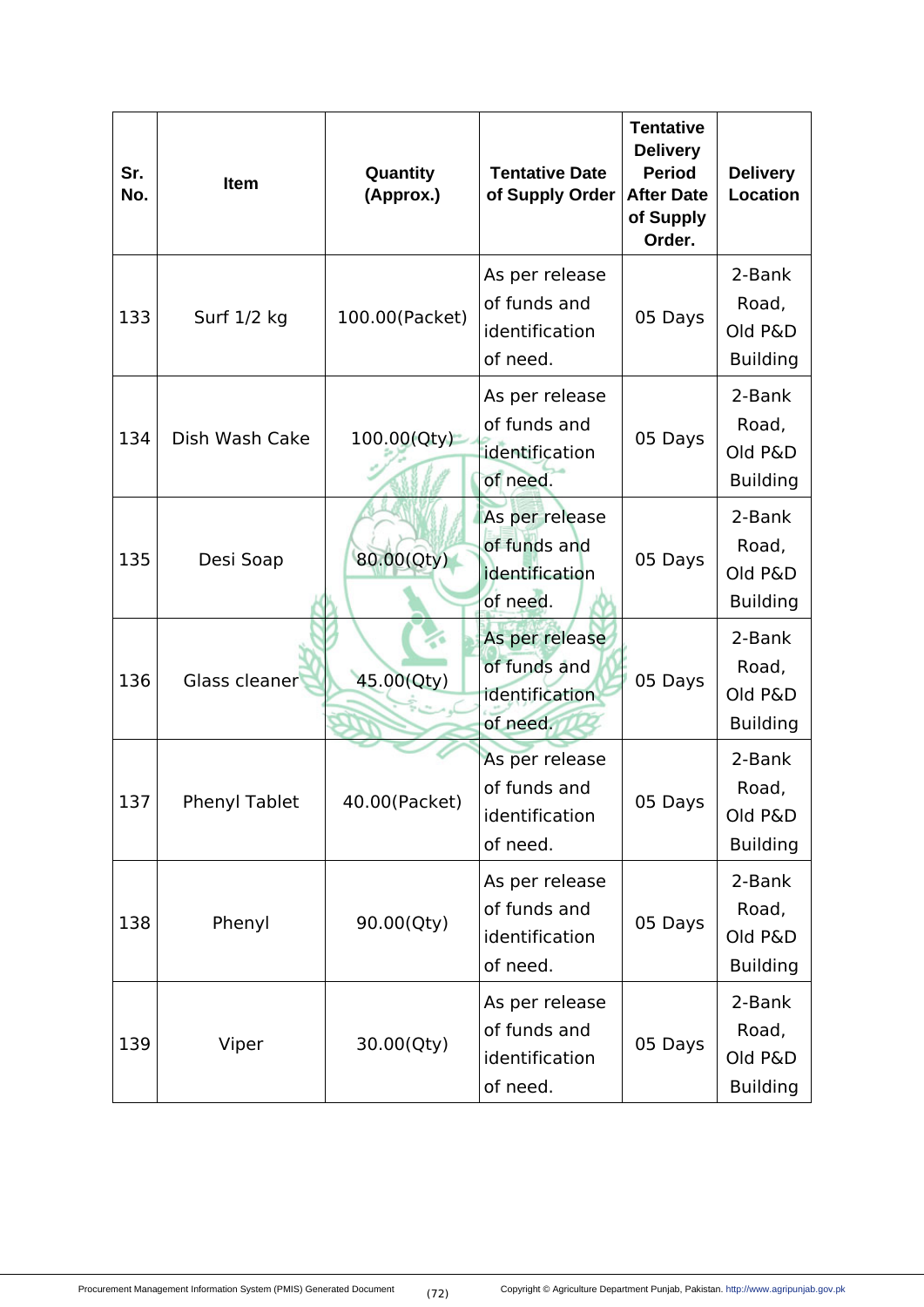| Sr.<br>No. | Item                    | Quantity<br>(Approx.)               | <b>Tentative Date</b><br>of Supply Order                                                              | Tentative<br>Delivery<br>Period<br>After Date<br>of Supply<br>Order. | Delivery<br>Location                                                                       |
|------------|-------------------------|-------------------------------------|-------------------------------------------------------------------------------------------------------|----------------------------------------------------------------------|--------------------------------------------------------------------------------------------|
| 140        | Broom $1/2$ kg          | 30.00(Kg)                           | As per release<br>of funds $\left.\frac{\text{and}}{\text{0.5}}\right $<br>identification<br>of need. | $D$ a y s                                                            | $2 - B$ an $\boldsymbol{k}$<br>$R$ o a d,<br>$OId$ $P & D$<br>$B$ u i $Id$ i $n$ g         |
| 141        |                         | Farshi Towel 80.00 (Qty             | As per release<br>of funds and<br>identification<br>of need.                                          | 05<br>Day s                                                          | $2 - B$ an $k$<br>$R$ o ad,<br>$OId$ $P & D$<br>$B$ u i $1$ d i $n \nvert g$               |
| 142        | Tat                     | 50.00(Qty                           | As per release<br>of funds and<br>identification<br>of need.                                          | 0 <sub>5</sub><br>Day s                                              | $2 - B$ an $\boldsymbol{k}$<br>$R$ o a d,<br>$OId$ $P & D$<br>$B$ u i $1$ d i $n \nvert g$ |
| 143        | Acid liquid<br>liter)   | 01<br>125.00(Qt)                    | As per release<br>of funds and<br>identification<br>of need.                                          | 0 <sub>5</sub><br>$D$ a y s                                          | $2 - B$ an $k$<br>$R$ o a d,<br>$O d$ $P$ & $D$<br>$B$ u i $1$ d i $n \nvert g$            |
| 144        | Towel stand ard<br>size | 80.00(Qty)                          | As per release<br>of funds and<br>identification<br>of need.                                          | $0.5$ Davis                                                          | $2 - B$ an $\boldsymbol{k}$<br>Road,<br>$O d$ $P$ & $D$<br>$B$ u i $1$ d i $n \nvert g$    |
| 145        | size                    | Duster $(18 \times 24)$ 400.00 (Qty | As per release<br>of funds and<br>identification<br>of need.                                          | 0 <sub>5</sub><br>$D$ a y s                                          | $2 - B$ an $\boldsymbol{k}$<br>Road,<br>$OId$ $P & D$<br><b>Building</b>                   |
| 146        |                         | Battery Cell $300.00(Qt)$           | As per release<br>of funds and<br>identificatiþn<br>of need.                                          | 0 <sub>5</sub><br>Day s                                              | $2 - B$ an $\boldsymbol{k}$<br>Road,<br>$O \mid d \mid P \& D$<br><b>Building</b>          |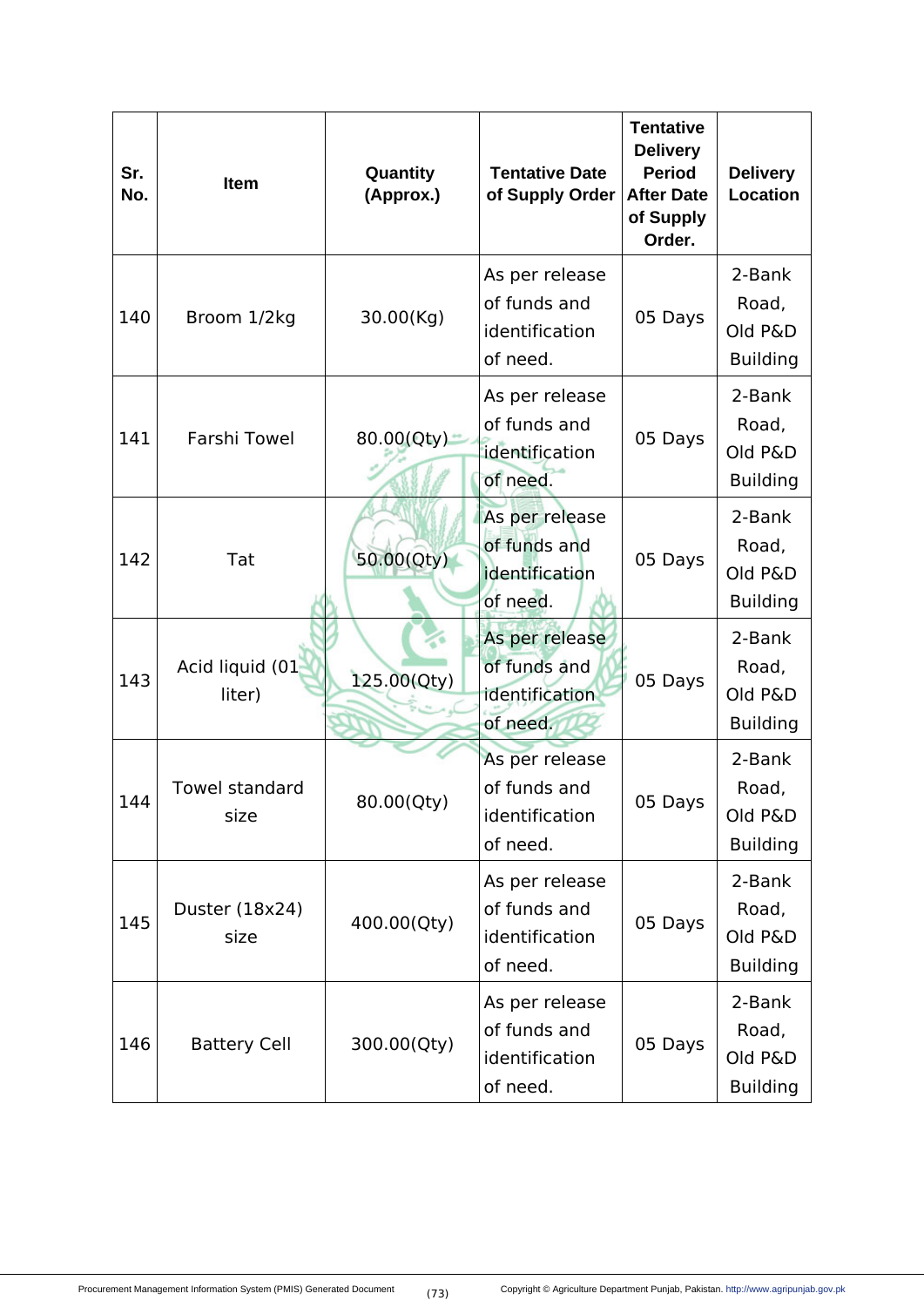| Sr.<br>No. | Item                                                  | Quantity<br>(Approx.)                        | <b>Tentative Date</b><br>of Supply Order                                                 | Tentative<br><b>Delivery</b><br>Period<br>After Date<br>of Supply<br>Order. | Delivery<br>Location                                                                     |
|------------|-------------------------------------------------------|----------------------------------------------|------------------------------------------------------------------------------------------|-----------------------------------------------------------------------------|------------------------------------------------------------------------------------------|
| 147        |                                                       | Camera Cell $150.00(Qt)$                     | As per release<br>of funds $\left  \text{a} \right _{0.5}$<br>identification<br>of need. | $D$ a $y s$                                                                 | $2 - B$ ank<br>$R$ o a d,<br>$OId$ $P & D$<br>$B$ u i $Id$ i $n$ g                       |
| 148        |                                                       | Sui Gas pipe 150.00(Feet)                    | As per release<br>of funds $a \nmid d$<br>identificatiþn<br>of need.                     | 0 <sub>5</sub><br>Day s                                                     | $2 - B$ an $\boldsymbol{k}$<br>$R$ o a d,<br>$OId$ $P & D$<br>$B$ u i $1$ d i $n$ g      |
| 149        | Plastic Tub $\left \right $ arge<br>10.00(Qty<br>size |                                              | As per release<br>of funds and<br>identification<br>of need.                             | 0 <sub>5</sub><br>$D$ a $y s$                                               | $2 - B$ an $k$<br>$R$ o a d,<br>$OId$ $P & D$<br>$B$ u i $1$ d i $n \nvert g$            |
| 150        |                                                       | Water Glass 300.00(Qty                       | As per release<br>of funds and<br>identification<br>of need.                             | 0 <sub>5</sub><br>$D$ a y s                                                 | $2 - B$ an $k$<br>$R$ o a d,<br>$O d$ $P$ & $D$<br>$B$ u i $1$ d i $n \nvert g$          |
| 151        |                                                       | Tea cup sau $\vert$ ce200.00(Qty $\bar{y}$ ) | As per release<br>of funds and<br>identification<br>of need.                             | 05 Davis                                                                    | $2 - B$ an $\boldsymbol{k}$<br>$R$ oad,<br>$OId$ $P & D$<br>$B$ u i $1$ d i $n \nvert g$ |
|            | 152 Water Jug (Glas2s5.00(Qty                         |                                              | As per release<br>of funds and<br>identification<br>of need.                             | 0 <sub>5</sub><br>$D$ a y s                                                 | $2 - B$ an $\boldsymbol{k}$<br>Road,<br>$OId$ $P & D$<br><b>Building</b>                 |
| 153        | Tea spoon<br>$N$ o s.)                                | (12)<br>130.00(Qt)                           | As per release<br>of funds and<br>identificatiþn<br>of need.                             | 05<br>Day s                                                                 | $2 - B$ an $\boldsymbol{k}$<br>Road,<br>$O \mid d \mid P \& D$<br>$B$ u i $Id$ i $n$ g   |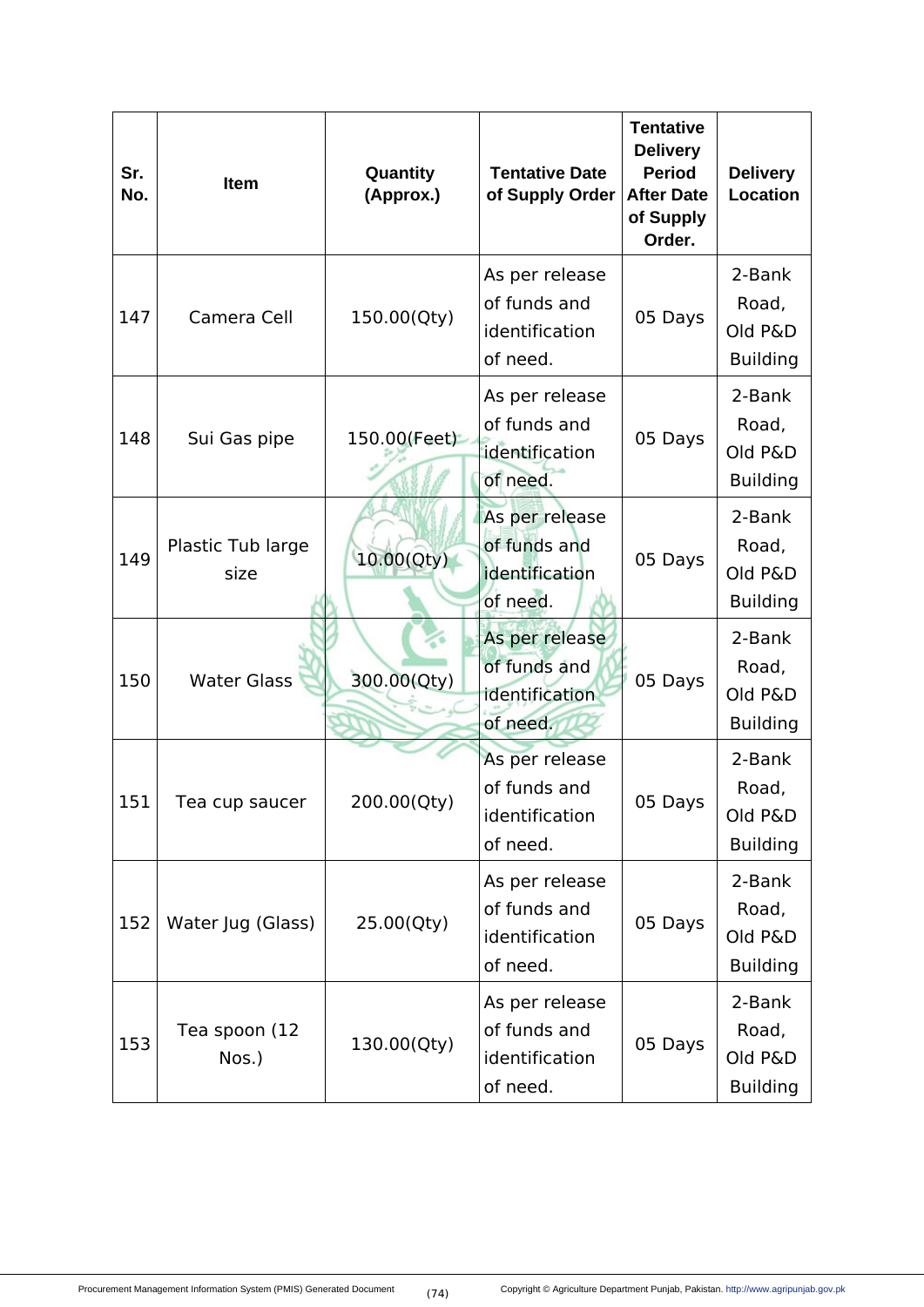| Sr.<br>No.      | Item                                          | Quantity<br>(Approx.)       | <b>Tentative Date</b><br>of Supply Order                                                              | Tentative<br><b>Delivery</b><br>Period<br>After Date<br>of Supply<br>Order. | Delivery<br>Location                                                                       |
|-----------------|-----------------------------------------------|-----------------------------|-------------------------------------------------------------------------------------------------------|-----------------------------------------------------------------------------|--------------------------------------------------------------------------------------------|
| 154             | Rice Spoon<br>$N$ o s.)                       | $(12\overline{60.00(Qty)})$ | As per release<br>of funds $\left.\frac{\text{and}}{\text{0.5}}\right $<br>identification<br>of need. | $D$ a y s                                                                   | $2 - B$ an $\boldsymbol{k}$<br>$R$ o a d,<br>$OId$ $P & D$<br>$B$ u i $Id$ i $n$ g         |
| 155             | Plate large siz&0.00(Qty                      |                             | As per release<br>of funds $a \nvert d$<br>identification<br>of need.                                 | 0 <sub>5</sub><br>Day s                                                     | $2 - B$ an $\boldsymbol{k}$<br>$R$ o a d,<br>$O d$ $P$ & $D$<br>$B$ u i $1$ d i $n$ g      |
|                 | 156 Plate small siz60.00(Qty                  |                             | As per release<br>of funds and<br>identification<br>of need.                                          | 0 <sub>5</sub><br>Day s                                                     | $2 - B$ an $k$<br>$R$ o a d,<br>$OId$ $P & D$<br>$B$ u i $Id$ i $n$ g                      |
| 157             | Flush Brush                                   | 35.00(Qty)                  | As per release<br>of funds and<br>identification<br>of need.                                          | 0 <sub>5</sub><br>$D$ a y s                                                 | $2 - B$ an $k$<br>$R$ o a d,<br>$OId$ $P & D$<br>$B$ u i $1$ d i $n$ g                     |
| 158             |                                               | Mirror $(12x18)12.00(Qty)$  | As per release<br>of funds and<br>identification<br>of need.                                          |                                                                             | $2 - B$ an $\boldsymbol{k}$<br>Road,<br>05 $Day s_{old} Pa D$<br>$B$ u i $Id$ i $n$ g      |
| 15 <sup>9</sup> | Wall clock<br>$(\text{standard } s \mid z e)$ | 10.00(Qty)                  | As per release<br>of funds and<br>identification<br>of need.                                          | 0 <sub>5</sub><br>$D$ a $y \mid s$                                          | $2 - B$ an $\boldsymbol{k}$<br>Road,<br>$OId$ $P & D$<br><b>Building</b>                   |
| 16(             | Water Cooler<br>Litter)                       | $(35$<br>15.00(Qty          | As per release<br>of funds and<br>identificatipn<br>of need.                                          | 0 <sub>5</sub><br>$D$ a y s                                                 | $2 - B$ an $\boldsymbol{k}$<br>$R$ o ad,<br>$O \mid d \mid P \& D$<br>$B$ u i $Id$ i $n$ g |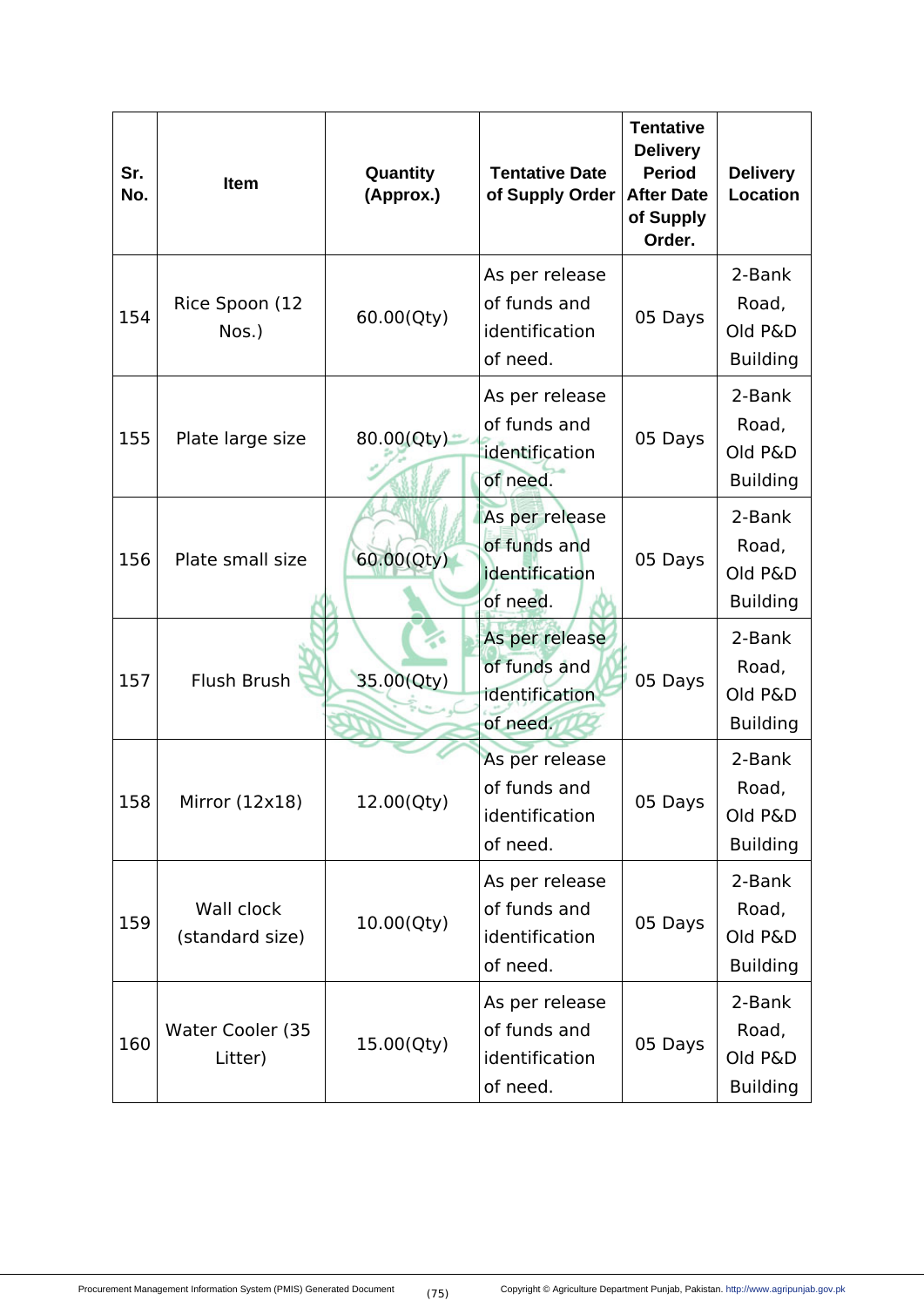| Sr.<br>No.      | Item                                        | Quantity<br>(Approx.)      | <b>Tentative Date</b><br>of Supply Order                     | Tentative<br><b>Delivery</b><br>Period<br>After Date<br>of Supply<br>Order. | Delivery<br>Location                                                                    |
|-----------------|---------------------------------------------|----------------------------|--------------------------------------------------------------|-----------------------------------------------------------------------------|-----------------------------------------------------------------------------------------|
| 16              | Sugar pot                                   | 15.00(Qty)                 | As per release<br>of funds and<br>identification<br>of need. | 0 <sub>5</sub><br>$D$ a y s                                                 | $2 - B$ an $\boldsymbol{k}$<br>Road,<br>$O d$ $P$ & $D$<br>$B$ u i $Id$ i $n$ g         |
| 16 <sub>2</sub> | Electric Board for $25.00(Qty)$<br>Computer |                            | As per release<br>of funds and<br>identification<br>of need. | 0 <sub>5</sub><br>Day s                                                     | $2 - B$ an $k$<br>$R$ o ad,<br>$OId$ $P & D$<br>$B$ u i $1$ d i $n \nvert g$            |
| 163             | Air Freshener<br>Machine                    | automatic with $4.00(Qty)$ | As per release<br>of funds and<br>identification<br>of need. | 0 <sub>5</sub><br>$D$ a $y s$                                               | $2 - B$ an $\boldsymbol{k}$<br>Road,<br>$OId$ $P & D$<br>$B$ u i $1$ d i $n \nvert q$   |
| 164             | Air freshener<br>Cartage                    | 18.00(Qty)                 | As per release<br>of funds and<br>identification<br>of need. | 0 <sub>5</sub><br>$D$ a y s                                                 | $2 - B$ an $k$<br>$R$ o a d,<br>$OId$ $P & D$<br>$B$ u i $1$ d i $n \nvert g$           |
|                 | 16\$ Tube Rod 40 Wa25.00 (Qty)              |                            | As per release<br>of funds and<br>identification<br>of need. |                                                                             | $2 - B$ an $\boldsymbol{k}$<br>Road,<br>05 $Day s$<br>Old $P&D$<br>$B$ u i $Id$ i $n$ g |
|                 | 166 Tube Rod 20 Wa25.00 (Qty                |                            | As per release<br>of funds and<br>identification<br>of need. | 0 <sub>5</sub><br>$D$ a y s                                                 | $2 - B$ an $\boldsymbol{k}$<br>Road,<br>$O \mid d \mid P \& D$<br>Building              |
| 167             |                                             | Chock 40 Watt $20.00(Qty)$ | As per release<br>of funds and<br>identificatipn<br>of need. | 0 <sub>5</sub><br>$D$ a y s                                                 | $2 - B$ an $\boldsymbol{k}$<br>Road,<br>$O \mid d \mid P \& D$<br>$B$ u i $Id$ i $n$ g  |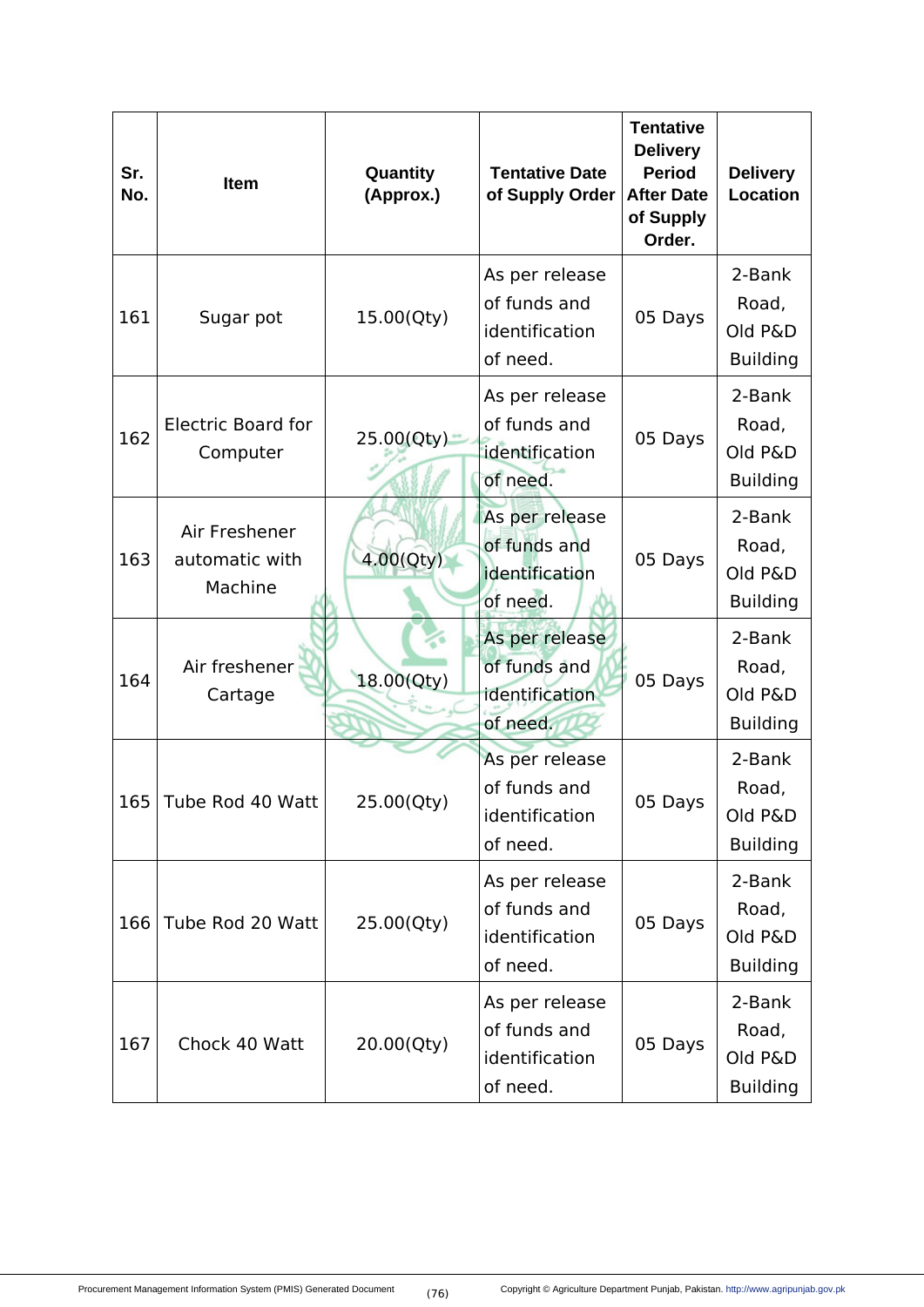| Sr.<br>No.      | Item                    | Quantity<br>(Approx.)                      | <b>Tentative Date</b><br>of Supply Order                                                              | Tentative<br><b>Delivery</b><br>Period<br>After Date<br>of Supply<br>Order. | Delivery<br>Location                                                                       |
|-----------------|-------------------------|--------------------------------------------|-------------------------------------------------------------------------------------------------------|-----------------------------------------------------------------------------|--------------------------------------------------------------------------------------------|
| 168             | Chock 20 Watt 20.00(Qty |                                            | As per release<br>of funds $\left.\frac{\text{and}}{\text{0.5}}\right $<br>identification<br>of need. | $D$ a y s                                                                   | $2 - B$ an $\boldsymbol{k}$<br>$R$ o ad,<br>$OId$ $P & D$<br>$B$ u i $Id$ i $n$ g          |
| 169             |                         | Starter $S - 1$ 0 30.00 (Qty               | As per release<br>of funds and<br>identification<br>of need.                                          | 0 <sub>5</sub><br>Day s                                                     | $2 - B$ an $\boldsymbol{k}$<br>$R$ o a d,<br>$OId$ $P & D$<br>$B$ u i $1$ d i $n \nvert g$ |
| 170             | Starter S-2             | 30.00(Qty                                  | As per release<br>of funds and<br>identification<br>of need.                                          | 0 <sub>5</sub><br>$D$ a y s                                                 | $2 - B$ an $k$<br>$R$ o a d,<br>$OId$ $P & D$<br>$B$ u i $1$ d i $n \nvert g$              |
| 171             | Single Patti            | 15.00(Qty)                                 | As per release<br>of funds and<br>identification<br>of need.                                          | 0 <sub>5</sub><br>$D$ a y s                                                 | $2 - B$ an $\boldsymbol{k}$<br>$R$ o a d,<br>$OId$ $P & D$<br>$B$ u i $1$ d i $n \nvert g$ |
| 172             | Watt                    | Energy Save $r = 6$ <sub>50.00</sub> (Qty) | As per release<br>of funds and<br>identification<br>of need.                                          | $0.5$ Davis                                                                 | $2 - B$ an $\boldsymbol{k}$<br>$R$ o a d,<br>$O d$ $P$ & $D$<br>$B$ u i $Id$ i $n$ g       |
| 17              | Energy Saver<br>Watt    | $11$<br>150.00(Qty                         | As per release<br>of funds and<br>identification<br>of need.                                          | 0 <sub>5</sub><br>$D$ a y s                                                 | $2 - B$ ank<br>$R$ o a d,<br>$OId$ $P & D$<br>$B$ u i $Id$ i $n$ g                         |
| 17 <sub>4</sub> | Energy Saver<br>Watt    | $25$<br>150.00(Qty                         | As per release<br>of funds and<br>identificatipn<br>of need.                                          | 0 <sub>5</sub><br>Day s                                                     | $2 - B$ ank<br>$R$ o ad,<br>$O \mid d \mid P \& D$<br><b>Building</b>                      |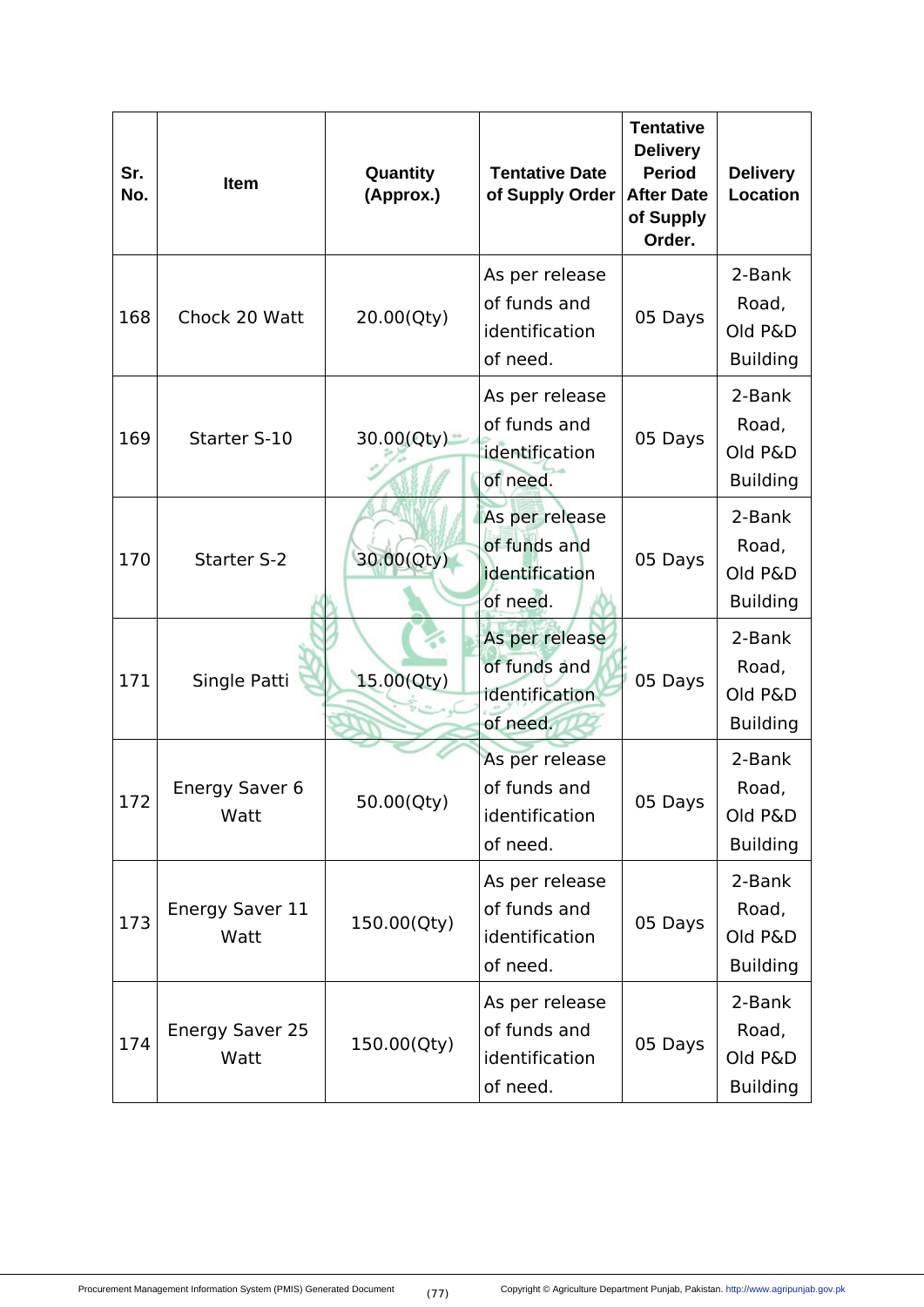| Sr.<br>No.      | Item                                         | Quantity<br>(Approx.)                                             | <b>Tentative Date</b><br>of Supply Order                                                                                              | Tentative<br>Delivery<br>Period<br>After Date<br>of Supply<br>Order. | Delivery<br>Location                                                                       |
|-----------------|----------------------------------------------|-------------------------------------------------------------------|---------------------------------------------------------------------------------------------------------------------------------------|----------------------------------------------------------------------|--------------------------------------------------------------------------------------------|
| 175             | Multi Plug ( $B $ ush)<br>20.00(Qty<br>5/ A  |                                                                   | As per release<br>of funds $\mathsf{a} \cdot \mathsf{n}$ $\begin{vmatrix} d & b \\ 0 & 5 \end{vmatrix}$<br>identification<br>of need. | $D$ a y s                                                            | $2 - B$ ank<br>$R$ o a d,<br>$O d$ $P$ & $D$<br>$B$ u i $Id$ i $n$ g                       |
| 176             | Multi Plug<br>$(Bush)15/$ A                  | 20.00(Qty)                                                        | As per release<br>of funds and<br>identification<br>of need.                                                                          | 0 <sub>5</sub><br>$D$ a $y s$                                        | $2 - B$ an $k$<br>$R$ o a d,<br>$OId$ $P & D$<br>$B$ u i $1$ d i $n \nvert g$              |
| 17              | Electric wire<br>full gage                   | $\begin{pmatrix} 7/4 & 4 \\ 2 & 0 & 0 \\ 0 & 0 & 0 \end{pmatrix}$ | As per release<br>of funds and<br>identification<br>of need.                                                                          | 0 <sub>5</sub><br>Day s                                              | $2 - B$ an $\boldsymbol{k}$<br>$R$ o a d,<br>$OId$ $P & D$<br>$B$ u i $1$ d i $n \nvert g$ |
| 178             | Electric wire<br>full gage                   | $7/36$<br>200.00(m)                                               | As per release<br>of funds and<br>identification<br>of need.                                                                          | 0 <sub>5</sub><br>$D$ a y s                                          | $2 - B$ an $k$<br>$R$ o a d,<br>$OId$ $P & D$<br>$B$ u i $1$ d i $n \nvert g$              |
| 179             | Electric wire $ 7/29$ 200.00(m)<br>full gage |                                                                   | As per release<br>of funds and<br>identification<br>of need.                                                                          | $0.5$ Davis                                                          | $2 - B$ an $\boldsymbol{k}$<br>$R$ oad,<br>$O d$ $P$ & $D$<br>$B$ u i $1$ d i $n \nvert g$ |
| 18 <sub>0</sub> | Electric wire<br>full gage                   | $3/29$<br>200.00(m)                                               | As per release<br>of funds and<br>identification<br>of need.                                                                          | 0 <sub>5</sub><br>Day s                                              | $2 - B$ an $\boldsymbol{k}$<br>$R$ o a d,<br>$OId$ $P & D$<br><b>Building</b>              |
| 18              | $Extension$ $Léad$<br>(Multiple socket)      | 80.00(Qty                                                         | As per release<br>of funds and<br>identification<br>of need.                                                                          | 05<br>Day s                                                          | $2 - B$ ank<br>$R$ o ad,<br>$O \mid d \mid P \& D$<br><b>Building</b>                      |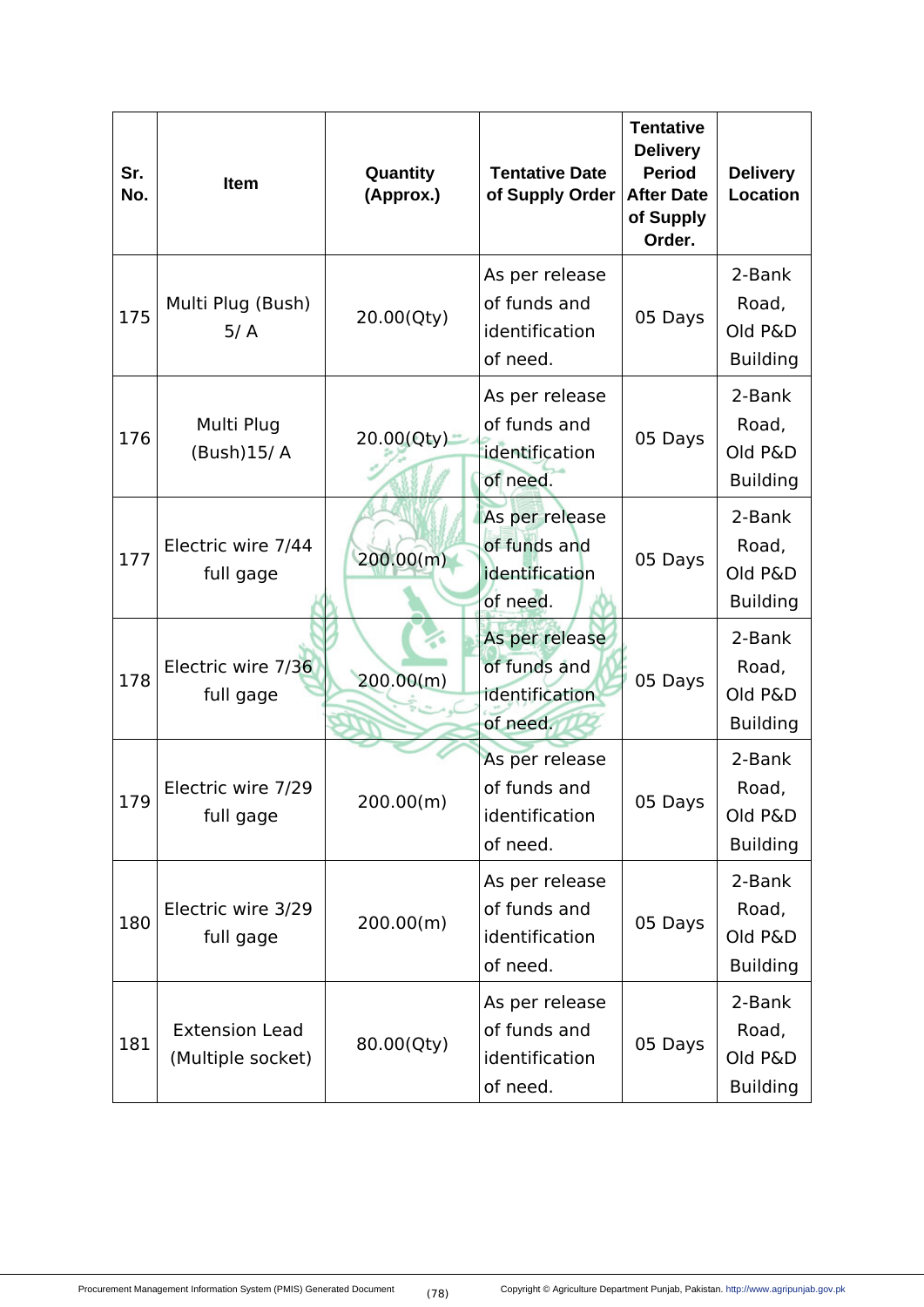| Sr.<br>No. | Item                           | Quantity<br>(Approx.)      | <b>Tentative Date</b><br>of Supply Order                                                              | Tentative<br><b>Delivery</b><br>Period<br>After Date<br>of Supply<br>Order. | Delivery<br>Location                                                                  |
|------------|--------------------------------|----------------------------|-------------------------------------------------------------------------------------------------------|-----------------------------------------------------------------------------|---------------------------------------------------------------------------------------|
| 182        | Dimmer fan                     | 75.00(Qty                  | As per release<br>of funds $\left.\frac{\text{and}}{\text{0.5}}\right $<br>identification<br>of need. | Day s                                                                       | $2 - B$ ank<br>$R$ o ad,<br>$OId$ $P & D$<br>$B$ u i $Id$ i $n$ g                     |
| 183        |                                | Remote Bell 25.00(Qty      | As per release<br>of funds and<br>identification<br>of need.                                          | 0 <sub>5</sub><br>Day s                                                     | $2 - B$ an $k$<br>$R$ o a d,<br>$OId$ $P & D$<br>$B$ u i $1$ d i $n \nvert g$         |
| 184        | Remote Cell<br>(Pencil size)   | 60.00(Qty                  | As per release<br>of funds and<br>identification<br>of need.                                          | 0 <sub>5</sub><br>Day s                                                     | $2 - B$ an $k$<br>$R$ o a d,<br>$OId$ $P & D$<br>$B$ u i $1$ d i $n \nvert g$         |
|            | 185 Door Electric Belo.00 (Qty |                            | As per release<br>of funds and<br>identification<br>of need.                                          | 0 <sub>5</sub><br>$D$ a y s                                                 | $2 - B$ an $k$<br>$R$ o a d,<br>$OId$ $P & D$<br>$B$ u i $1$ d i $n \nvert g$         |
| 186        | Bell Push                      | 15.00(Qty)                 | As per release<br>of funds and<br>identification<br>of need.                                          | $05$ Davis                                                                  | $2 - B$ an $\boldsymbol{k}$<br>Road,<br>$OId$ $P & D$<br>$B$ u i $1$ d i $n \nvert g$ |
| 187        |                                | Electric Heater30.00(Qty   | As per release<br>of funds and<br>identificatipn<br>of need.                                          | 0 <sub>5</sub><br>$D$ a y s                                                 | $2 - B$ ank<br>Road,<br>$OId$ $P & D$<br><b>Building</b>                              |
| 188        |                                | Electric Ju $g$ 10.00 (Qty | As per release<br>of funds and<br>identification<br>of need.                                          | 05<br>Day s                                                                 | $2 - B$ ank<br>Road,<br>$O \mid d \mid P \& D$<br><b>Building</b>                     |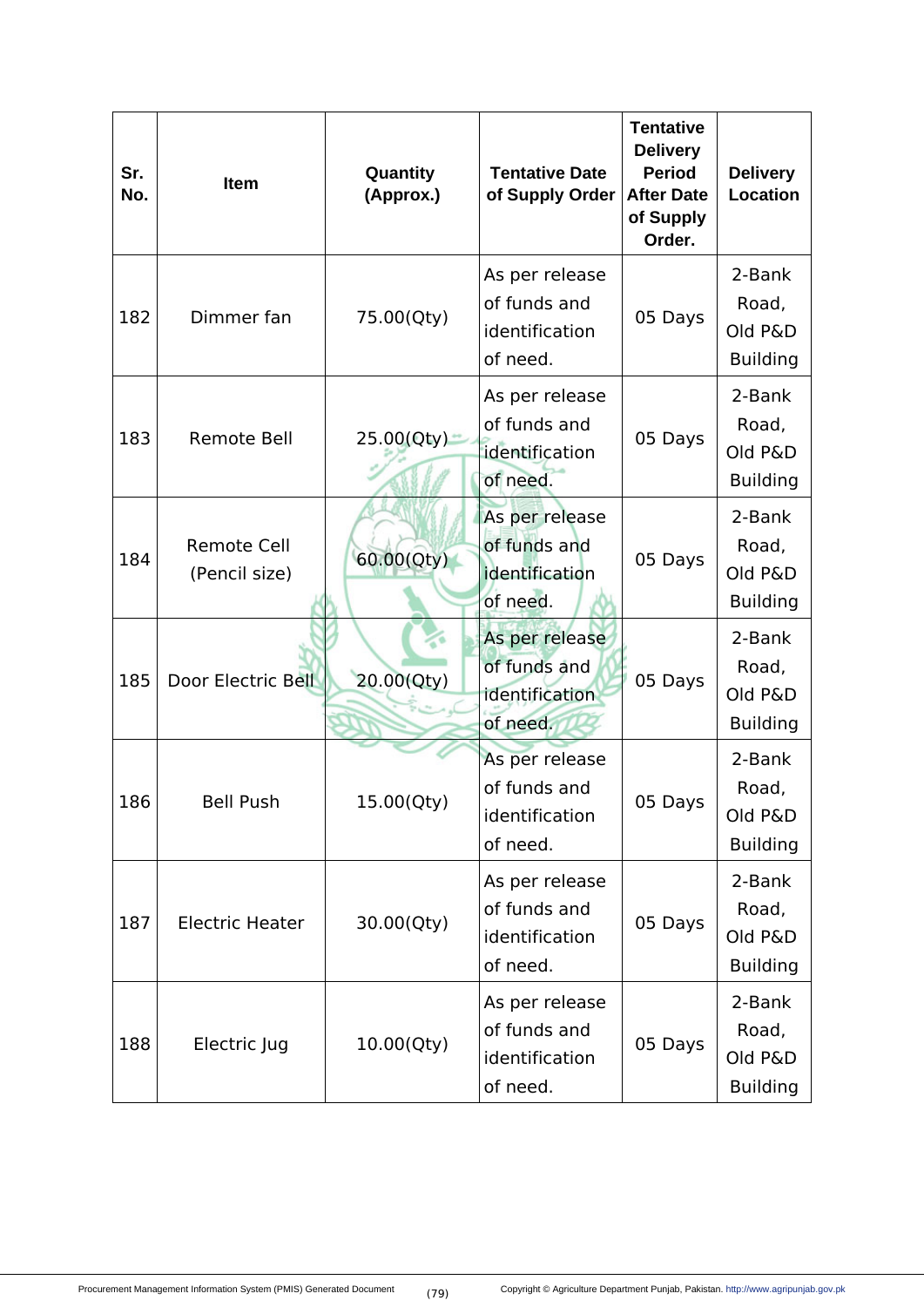| Sr.<br>No. | Item                              | Quantity<br>(Approx.) | <b>Tentative Date</b><br>of Supply Order                                                              | Tentative<br><b>Delivery</b><br>Period<br>After Date<br>of Supply<br>Order. | Delivery<br>Location                                                            |
|------------|-----------------------------------|-----------------------|-------------------------------------------------------------------------------------------------------|-----------------------------------------------------------------------------|---------------------------------------------------------------------------------|
|            | 189 Emergency Langht 0.00 (Qty    |                       | As per release<br>of funds $\left.\frac{\text{and}}{\text{0.5}}\right $<br>identification<br>of need. | $D$ a y s                                                                   | $2 - B$ an $\boldsymbol{k}$<br>Road,<br>$O d$ $P$ & $D$<br>$B$ u i $Id$ i $n$ g |
| 190        | Car Body Polish0.00(Qty           |                       | As per release<br>of funds and<br>identification<br>of need.                                          | 0 <sub>5</sub><br>Day s                                                     | $2 - B$ an $k$<br>$R$ o ad,<br>$OId$ $P & D$<br>$B$ u i $1$ d i $n \nvert g$    |
| 19         | Car Dashboard<br>Polish           | 50.00(Qty             | As per release<br>of funds and<br>identification<br>of need.                                          | 0 <sub>5</sub><br>Day s                                                     | $2 - B$ an $k$<br>$R$ o ad,<br>$OId$ $P & D$<br>$B$ u i $1$ d i $n \nvert g$    |
| 192        | Harpic cleaner<br>large size      | 40.00 (Qty            | As per release<br>of funds and<br>identification<br>of need.                                          | 0 <sub>5</sub><br>$D$ a y s                                                 | $2 - B$ an $k$<br>$R$ o a d,<br>$OId$ $P & D$<br>$B$ u i $1$ d i $n \nvert g$   |
| 193        | Harpic cleaner<br>small size      | 60.00(Qty)            | As per release<br>of funds and<br>identification<br>of need.                                          | $05$ Davis                                                                  | $2 - B$ ank<br>Road,<br>$OId$ $P & D$<br>$B$ u i $1$ d i $n \nvert g$           |
|            | 194 Plastic Balti 40 10 0.00 (Qty |                       | As per release<br>of funds and<br>identification<br>of need.                                          | 0 <sub>5</sub><br>$D$ a y s                                                 | $2 - B$ ank<br>Road,<br>$OId$ $P & D$<br><b>Building</b>                        |
|            | 195 Plastic Balti 30 20r00 (Qty   |                       | As per release<br>of funds and<br>identificatipn<br>of need.                                          | 0 <sub>5</sub><br>Day s                                                     | $2 - B$ ank<br>Road,<br>$O \mid d \mid P \& D$<br><b>Building</b>               |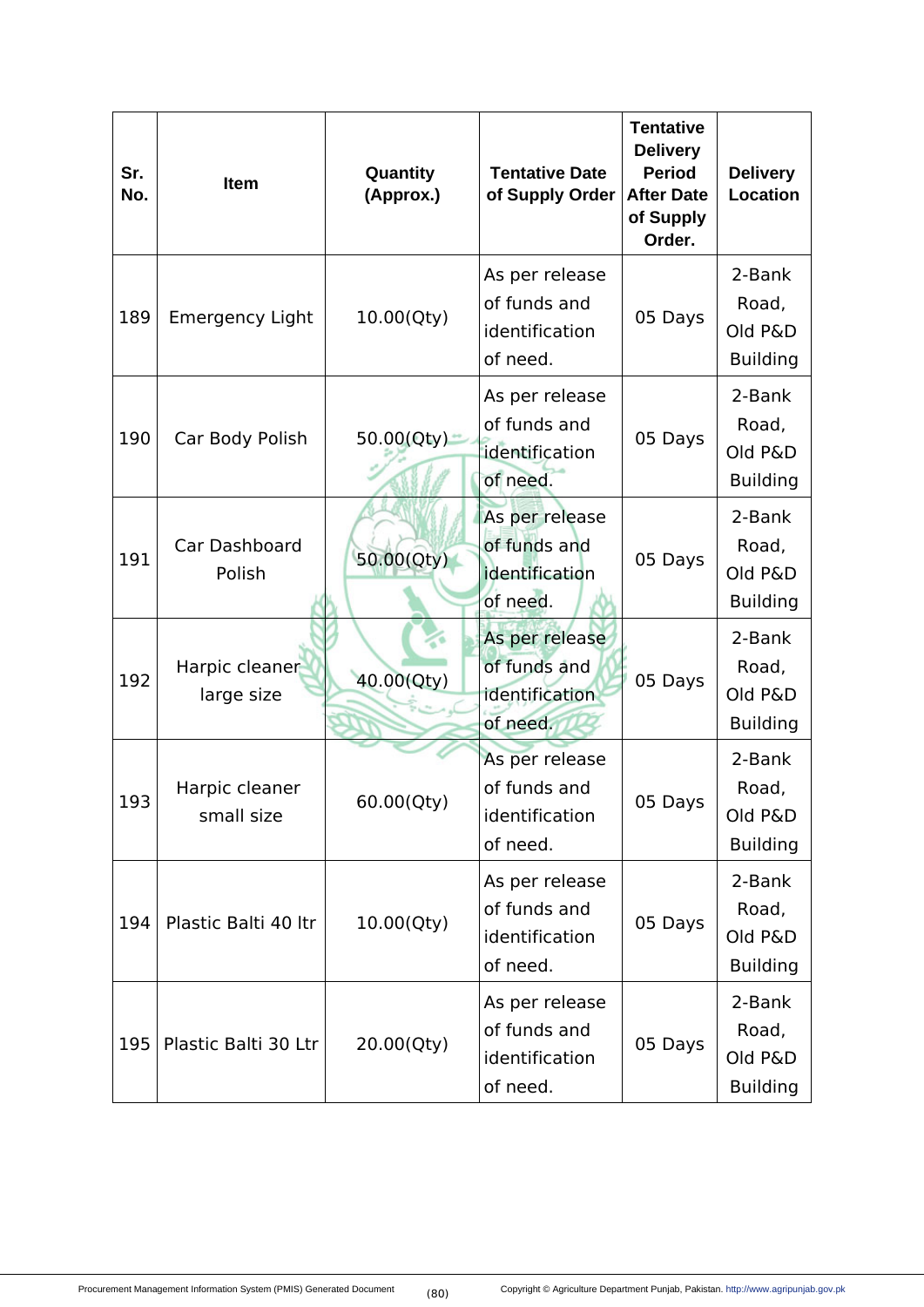| Sr.<br>No. | Item                                                                        | Quantity<br>(Approx.) | <b>Tentative Date</b><br>of Supply Order                                                              | Tentative<br><b>Delivery</b><br>Period<br>After Date<br>of Supply<br>Order. | Delivery<br>Location                                                                       |
|------------|-----------------------------------------------------------------------------|-----------------------|-------------------------------------------------------------------------------------------------------|-----------------------------------------------------------------------------|--------------------------------------------------------------------------------------------|
| 196        | Basket (Dust $\left \text{bin}\right\rangle_5.00(\text{Qty})$<br>Large size |                       | As per release<br>of funds $an d$<br>identification<br>of need.                                       | 0 <sub>5</sub><br>Day s                                                     | $2 - B$ ank<br>$R$ o ad,<br>$OId$ $P & D$<br>$B$ u i $Id$ i $n$ g                          |
| 19         | Basket $(Dust bin)$ 75.00(Qty<br>small size                                 |                       | As per release<br>of funds $\left.\frac{\text{and}}{\text{0.5}}\right $<br>identification<br>of need. | $D$ a y s                                                                   | $2 - B$ an $\boldsymbol{k}$<br>$R$ o ad,<br>$OId$ $P & D$<br>$B$ u i $1$ d i $n \nvert g$  |
| 198        | $Lock$ 50 m m                                                               | 20.00(Qty)            | As per release<br>of funds and<br>identification<br>of need.                                          | 0 <sub>5</sub><br>$D$ a $y \mid s$                                          | $2 - B$ an $\boldsymbol{k}$<br>$R$ o a d,<br>$OId$ $P & D$<br>$B$ u i $1$ d i $n \nvert g$ |
| 199        | $Lock$ 38 m m                                                               | 25.00(Qty)            | As per release<br>of funds and<br>identification<br>of need.                                          | 0 <sub>5</sub><br>$D$ a y s                                                 | $2 - B$ an $\boldsymbol{k}$<br>$R$ o a d,<br>$OId$ $P & D$<br><b>Building</b>              |
| 200        | Lock 36mml                                                                  | 30.00(Qty)            | As per release<br>of funds and<br>identification<br>of need.                                          | $0.5$ Davis                                                                 | $2 - B$ ank<br>Road,<br>Old P&D<br>$B$ u i $1$ d i $n \nvert g$                            |
| 20         | Lock 32mm                                                                   | 40.00 (Qty            | As per release<br>of funds and<br>identification<br>of need.                                          | 0 <sub>5</sub><br>$D$ a y s                                                 | $2 - B$ an $\boldsymbol{k}$<br>Road,<br>$OId$ $P & D$<br>$B$ u i $1$ d i $n \nvert g$      |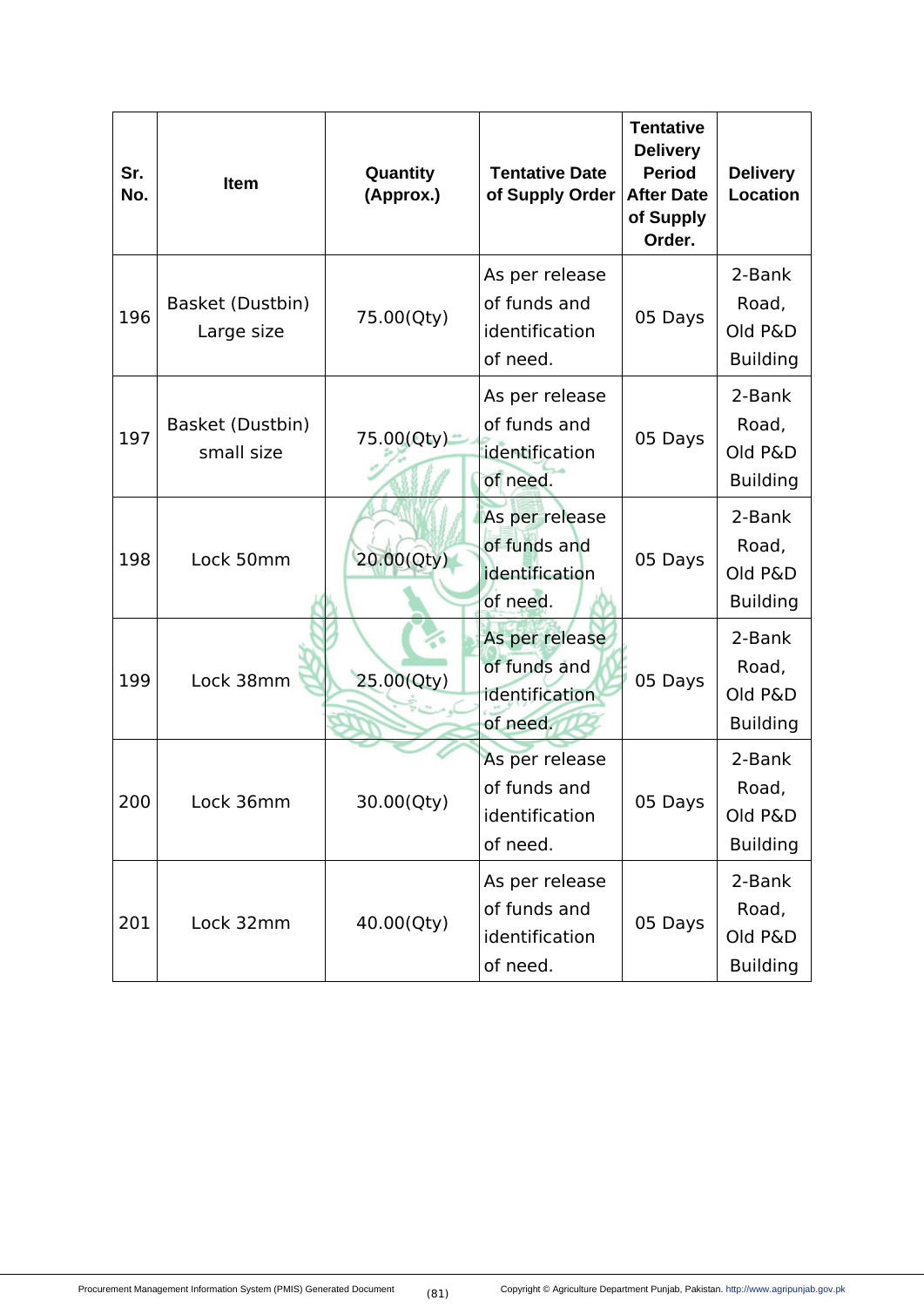# Part-I Section IV. Technical Specifications

Required Specifications: Gold Fish or Equivalent

Pencil Short Hand

Required Specifications: Gold Fish or Equivalent

Ink Stamp

Required Specifications: Crystal or Equivalent

White Fluid set

Required Specifications: Pelikan or Equivalent

White Fluid Pen

Required Specifications: Dux or Equivalent

Gum Liquid

Required Specifications: 5.O.Z Metro or Equivalent

# Ghum Stick Medium Size

Procurement Management Information System (PMIS) Generated Document Copyright © Agriculture Department Punjab, Pakistan. <http://www.agripunjab.gov.pk>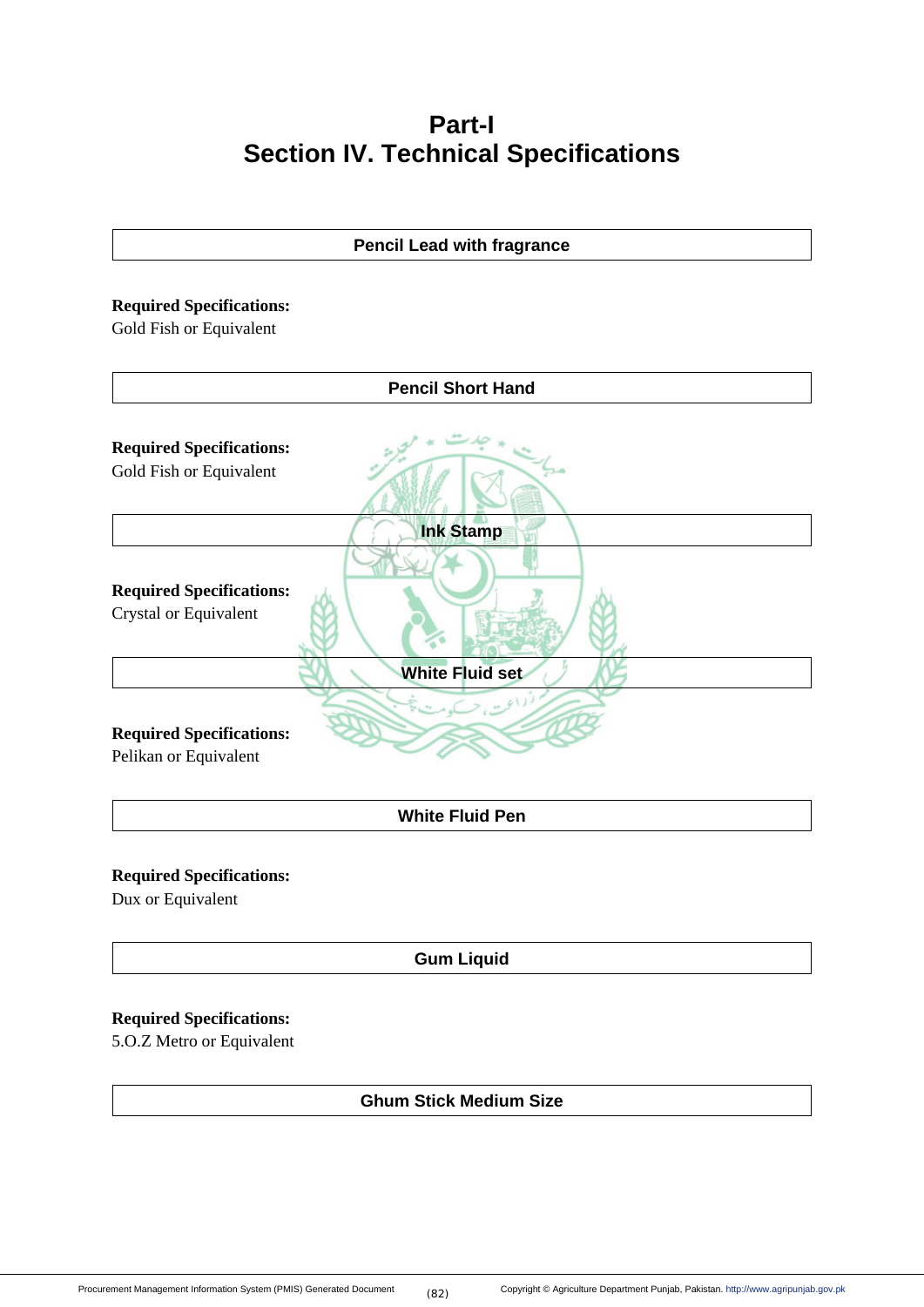Required Specifications: UHU or Equivalent

#### Ink (Genuine) Blue, Black, Red &Green

Required Specifications: Pelikan or Equivalent

Laces 36

Required Specifications: F/Quality or Equivalent

Tags 6" as per sample

Required Specifications: F/ Quality or Equivalent

Ball Point Blue, Black, Red & Green (Clipper)

Required Specifications: Piano sky or Equivalent

Ball Point Blue, Black, Red & Green (Clipper)

Required Specifications: Dollar or Equivalent

Permanent Marker No.70& 90

Required Specifications: Dollar or Equivalent

White Board Marker (Multi Color )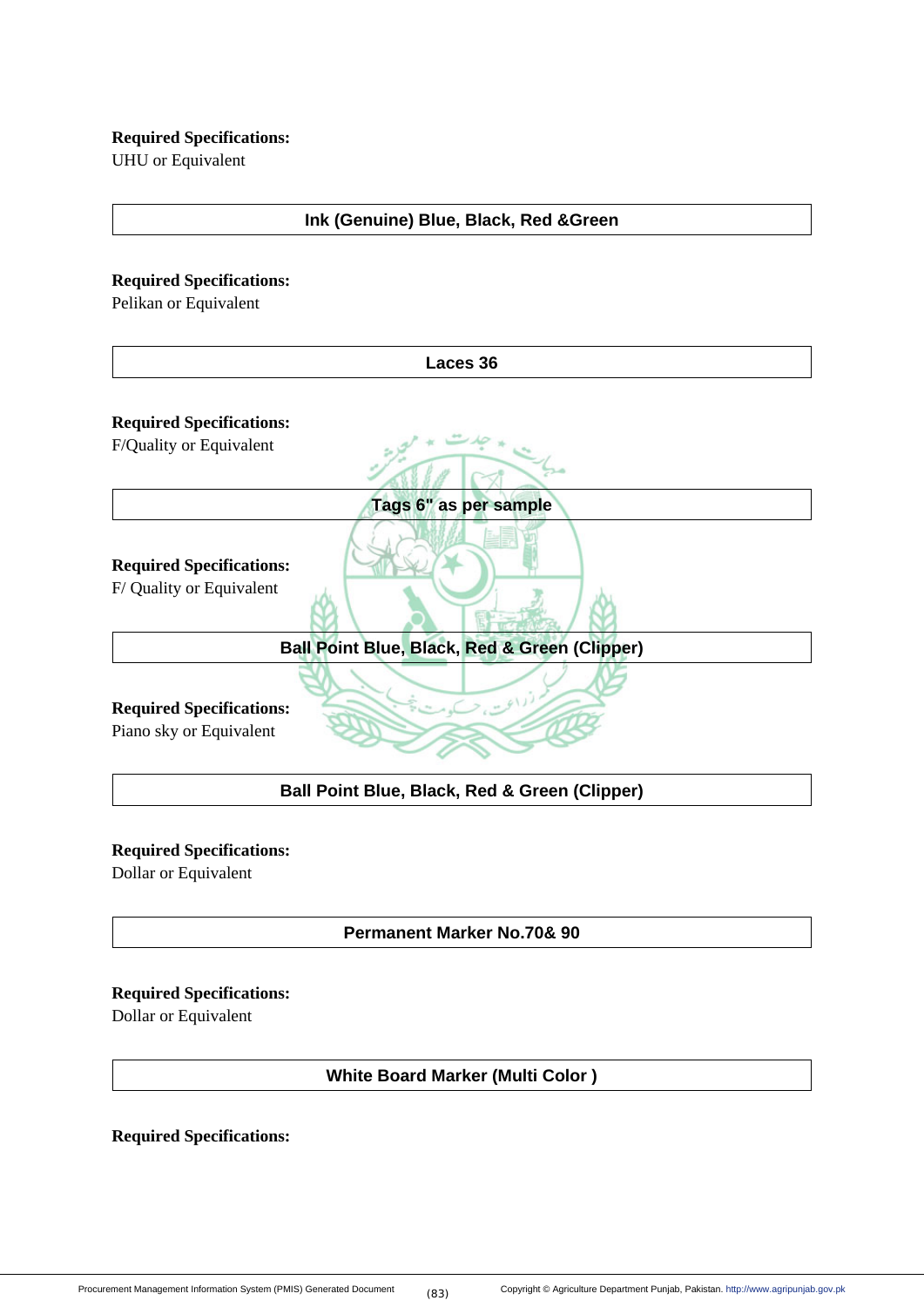Dollar or Equivalent

White Board Duster

Required Specifications: F/ Quality or Equivalent

Post it Pad Size 3" x 3"

Required Specifications: 3M or Equivalent

Post it Pad Size 3" x 5"

Required Specifications: 3M or Equivalent

Binding Tap 2"

Required Specifications: Sensa or Opal or Equivalent

Binding Tap 3"

Required Specifications: Sensa or Opal or Equivalent

Envelope Size 9x4 80gm Local paper

Required Specifications: as per sample

Envelope Size 11x5 80gm Local paper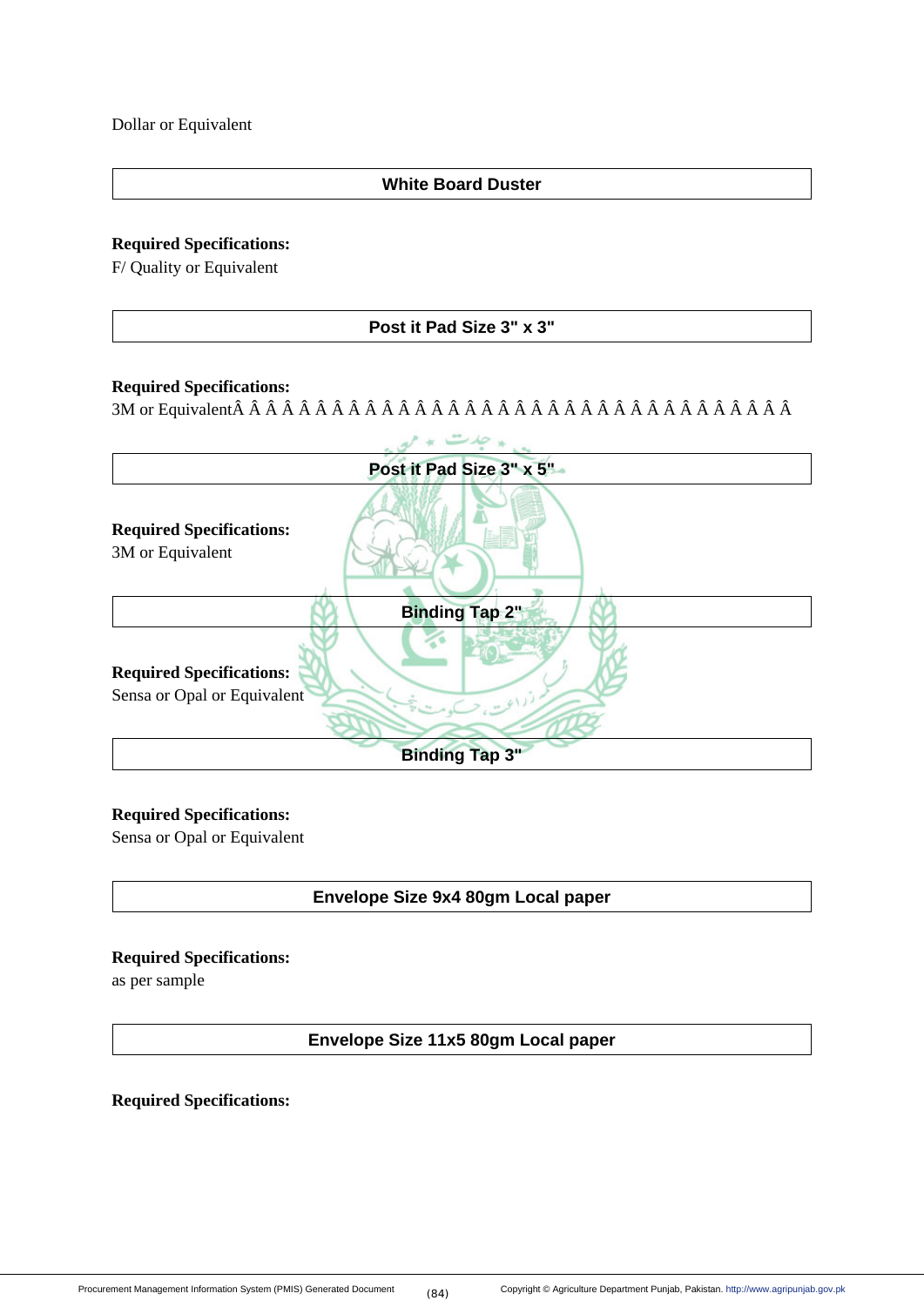as per sample

#### Envelope A-4 Size 80gm Local paper

Required Specifications: as per sample

#### Envelope File Size 80gm Local paper

Required Specifications: as per sample

Envelope 14x18 with Cloth Binding Golden

Required Specifications: F/ Quality or Equivalent

Marker Blue, Black, Red & Green

Required Specifications: Uni Ball eye or Equivalent

Marker Red, Blue ,Black and Green

Required Specifications: Uni Ball (Signo)(0.7) or equivalent

Marker Red, Blue ,Black and Green

Required Specifications: Uni Ball Deluxe or Equivalent

File Board with Flapper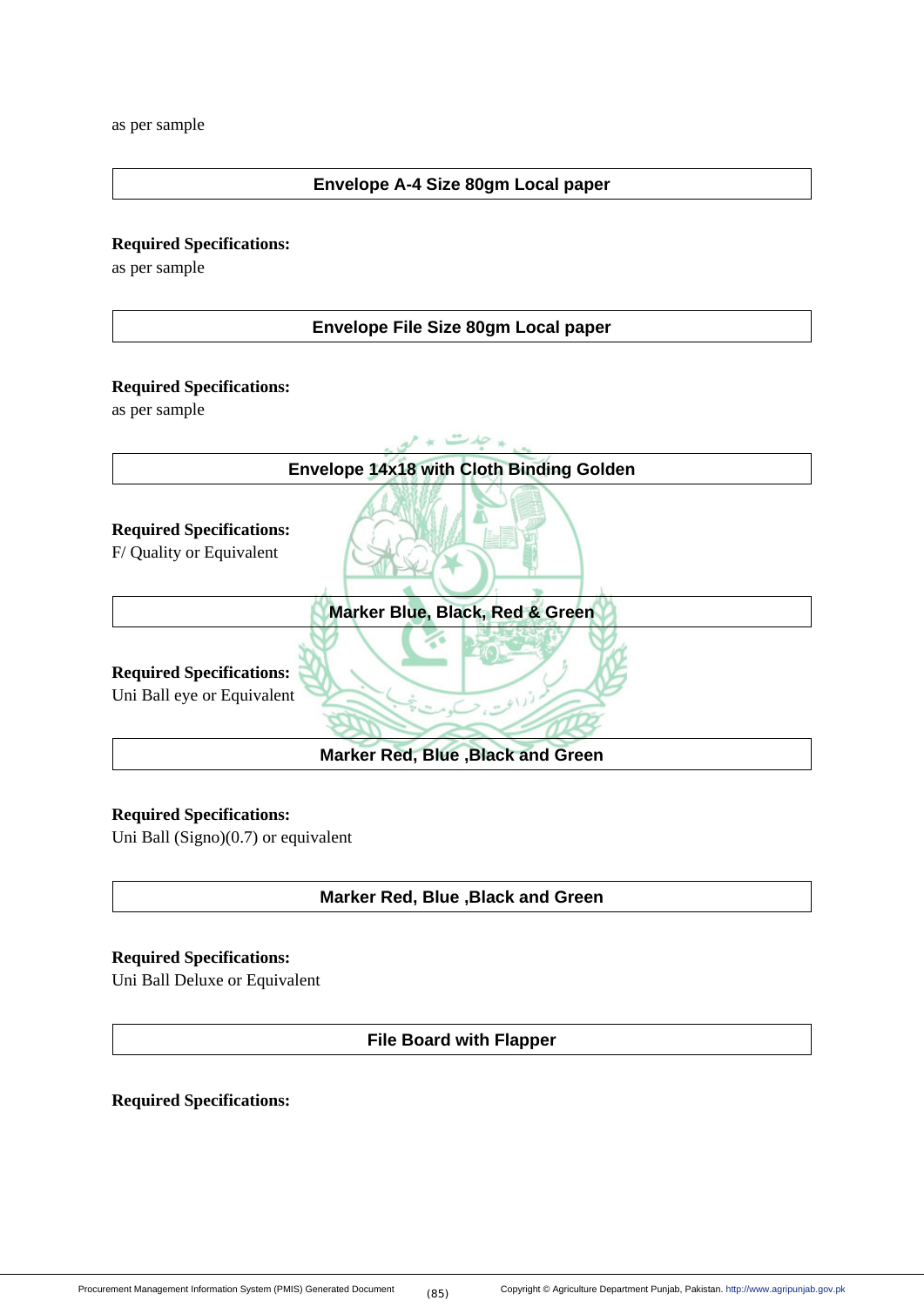Fine Quality or Equivalent

#### Paper Cutter Large size

Required Specifications: SDI (Japan) or Equivalent

# Paper Weight Round

Required Specifications: Marble or Equivalent

Paper Clip 36 mm

Required Specifications: Three Flower or Equivalent

Paper clip colour fine

Required Specifications: Packet or Equivalent

Paper Pin

Required Specifications: China or Equivalent

Stapler Pin (ORY 24/6)

Required Specifications: or Equivalent

Stapler Pin, Heavy Duty 23/17

Required Specifications:

Procurement Management Information System (PMIS) Generated Document (a G ) Copyright © Agriculture Department Punjab, Pakistan. <http://www.agripunjab.gov.pk>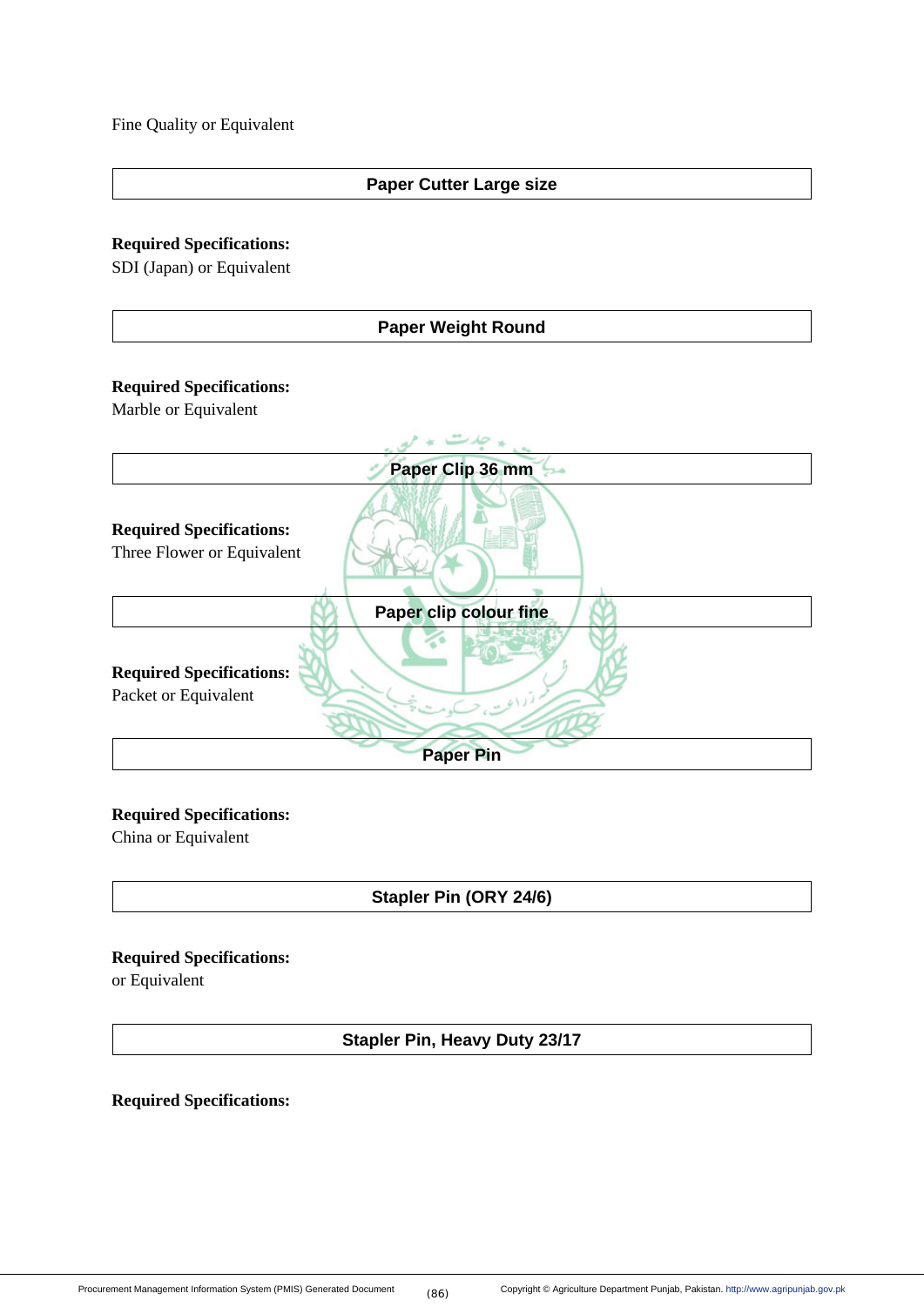Whashin or Equivalent

# Stapler Pin, Heavy Duty 23/15

Required Specifications: Whashin or Equivalent

Stapler Machine

Required Specifications: Max or Equivalent

Stapler Machine

Required Specifications: ORY or Equivalent

Stapler Machine

Required Specifications: Mapid or Equivalent

Stapler Machine (Heavy Duty) (200 pages)

Required Specifications: Daily or Equivalent

Sharpene

Required Specifications:

Dux or Equivalent

Pin Cushion

Required Specifications:

Procurement Management Information System (PMIS) Generated Document Copyright © Agriculture Department Punjab, Pakistan. <http://www.agripunjab.gov.pk>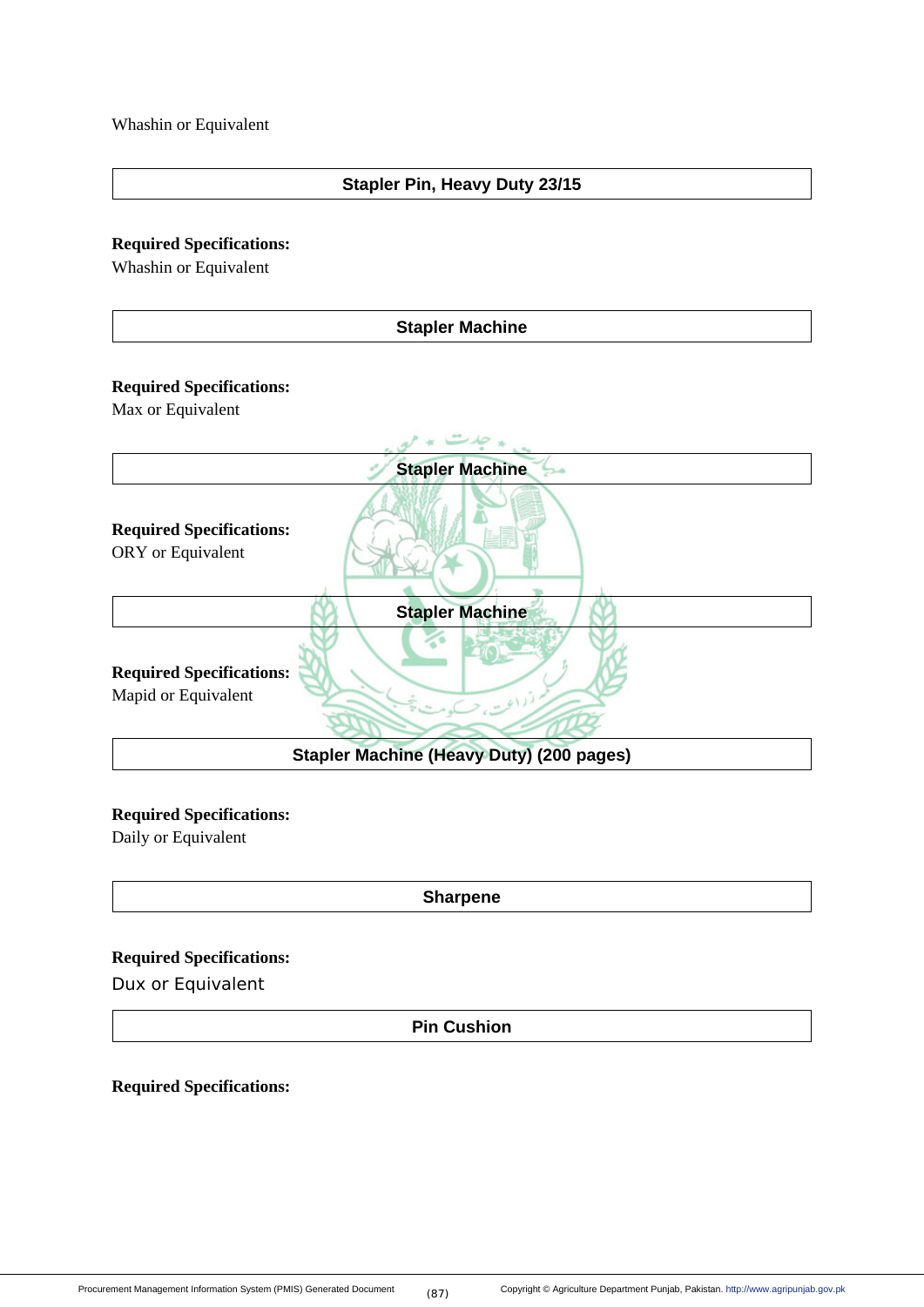Magnet or Equivalent

#### Paper Punch Single hole large size as per sample

Required Specifications:

F/Quality or Equivalent

Double Punch Machine Big Size

Required Specifications:

KW or Equivalent

Rubber L/Size AL-30

Required Specifications: Pelikan or Equivalent

Sealing Wax Packet

Required Specifications: F/Quality or Equivalent

Scissor Fine

Required Specifications: F/Quality China or equivalent

Stamp Pad L/Size

Required Specifications: Colop or Equivalent

Short Hand Book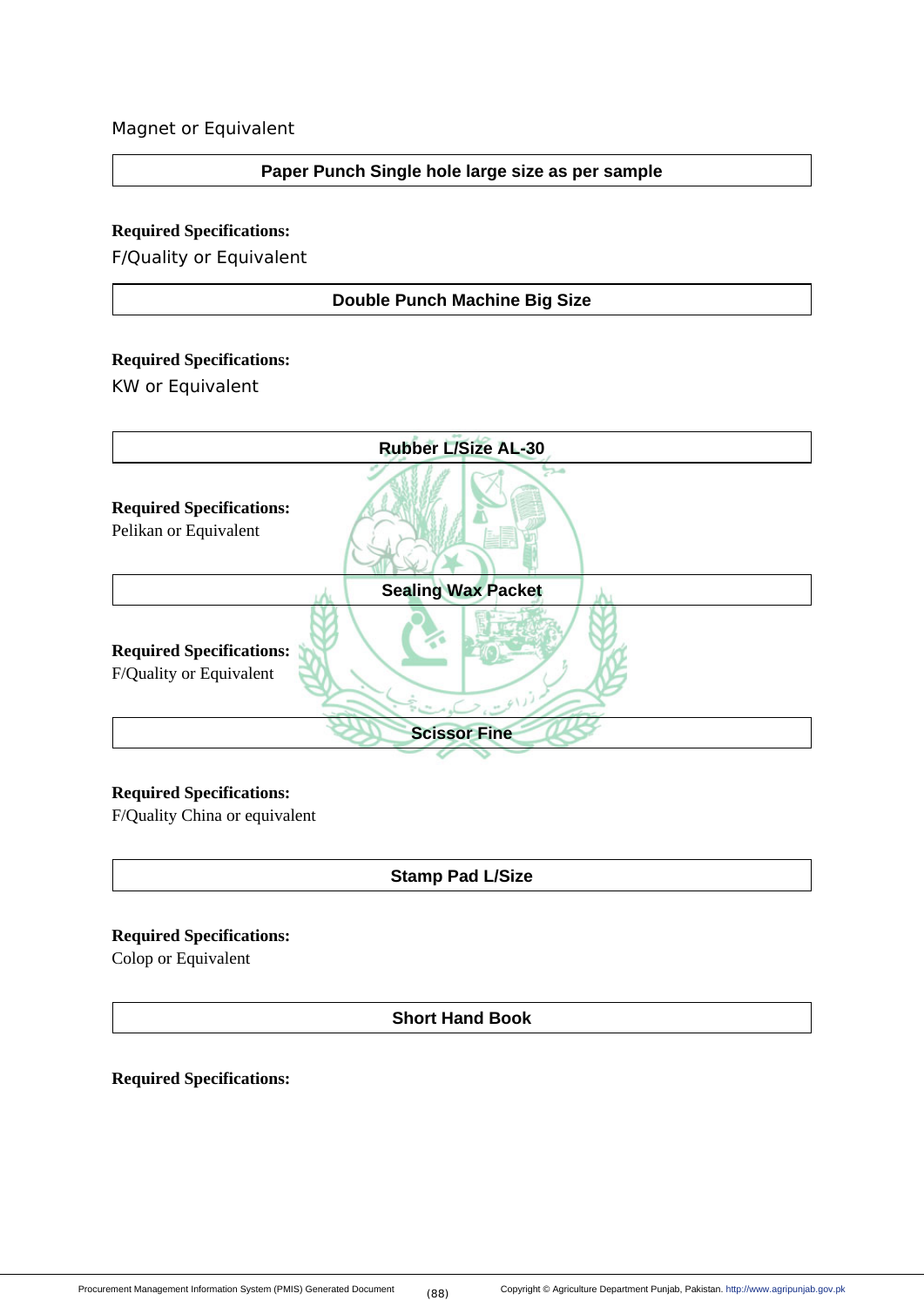100 Sheet or Equivalent

Poker Fine

Required Specifications: Fine Quality or Equivalent

Pin Remover

Required Specifications: KW or Equivalent

Colour Flag 3x3

Required Specifications: Paper or Equivalent

Sticky notes color

Required Specifications: plastic or Equivalent

Highlighter Marker

Required Specifications: Dollar or Equivalent

Fax Roll 40 meter thin core

Required Specifications: Panasonic or Equivalent

Box File Large size with imported clip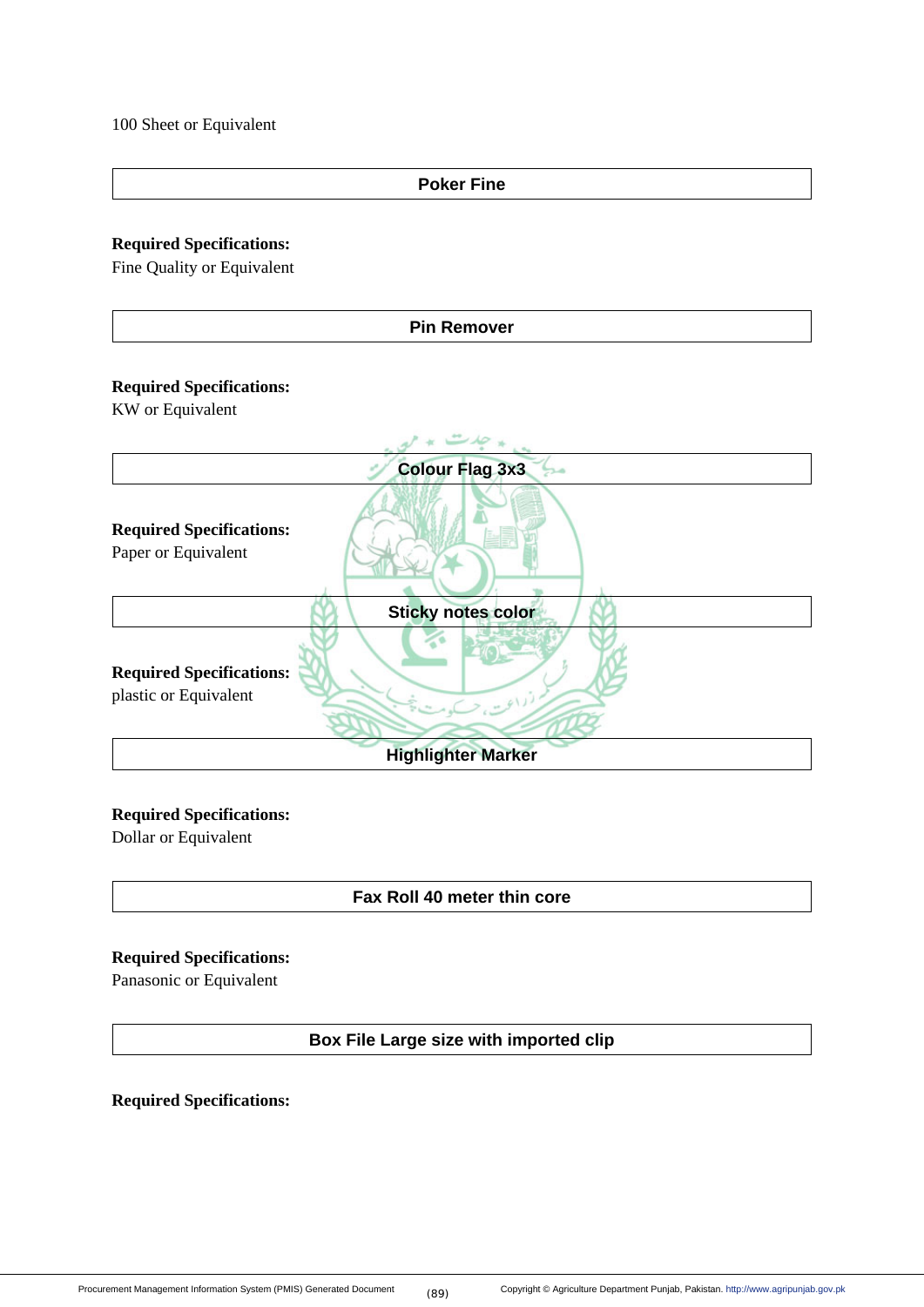Fiber or Equivalent

#### Box File A-4 size with imported clip

Required Specifications: Fiber or Equivalent

L /Shape Cover Plastic

Required Specifications: Legal Size imported or equivalent

L /Shape Cover Plastic

Required Specifications: A-4 Size imported or equivalent

Ring File Cover plastic

Required Specifications: Legal Size Imported or equivalent

Ring File Cover plastic

Required Specifications: A-4 Size Imported or equivalent

Binding sheet plastic

Required Specifications: Fine quality (China) or equivalent

Colour paper A-4 size

Required Specifications:

Procurement Management Information System (PMIS) Generated Document (QO) Copyright © Agriculture Department Punjab, Pakistan. <http://www.agripunjab.gov.pk>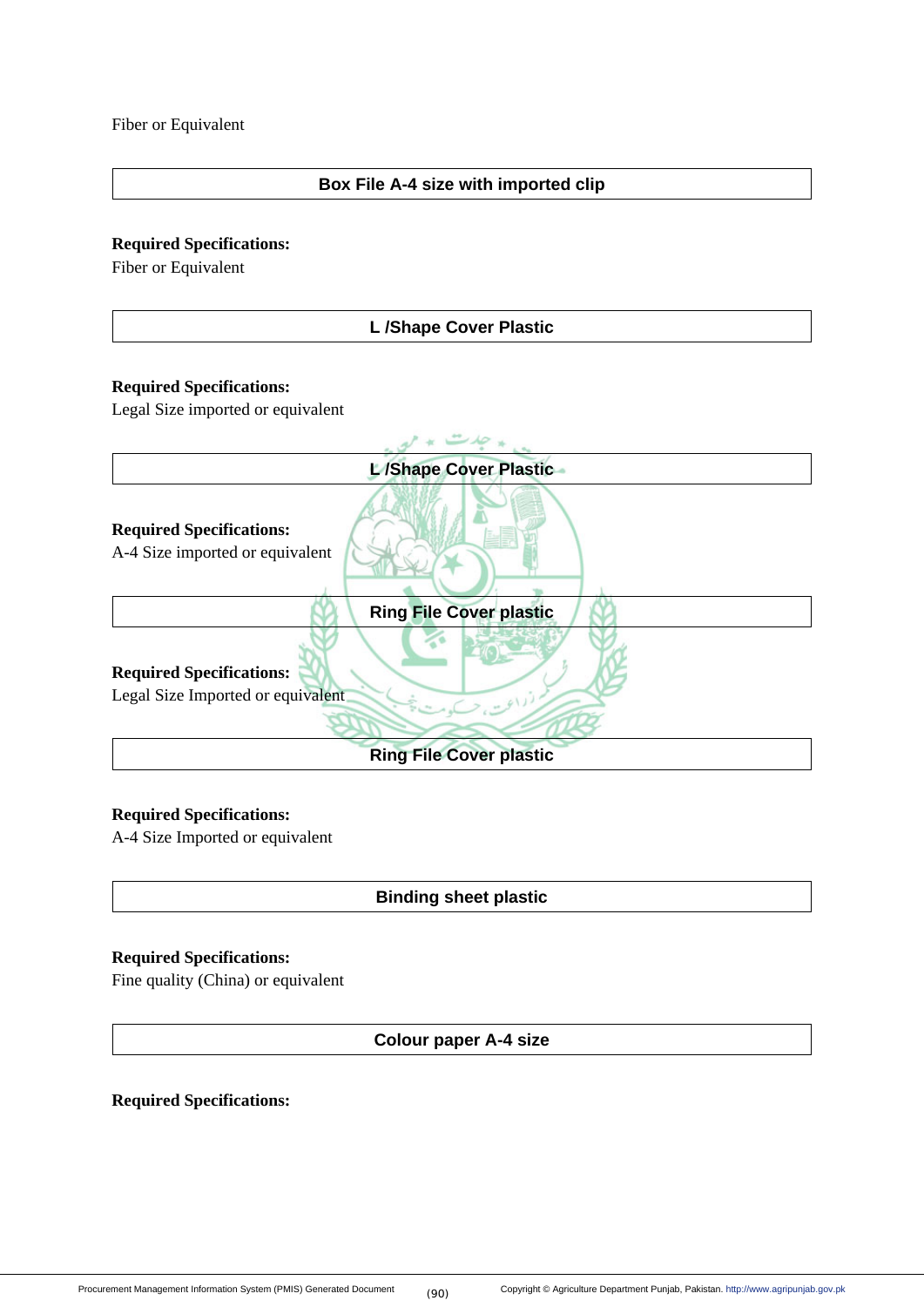Imported per packet 100 sheet or Equivalent

#### Pakka File Cover Jori

Required Specifications: Fine Quality or Equivalent

Scotch Tape 1"

Required Specifications: Deer or Equivalent

Scotch Tape 2"

Required Specifications: Deer or Equivalent

Steel Foot 12"

Required Specifications: Fine Quality China or Equivalent

| Blank / Lined Register 70 gm Paper Full escape Blank / Lined Register 70 gm Paper |  |
|-----------------------------------------------------------------------------------|--|
| Full escape                                                                       |  |

Required Specifications: (200 Sheet Binding) or Equivalent

Log Book 200 sheets

Required Specifications: Fine Quality or Equivalent

Flapper Rexene 3x24 with fine Dori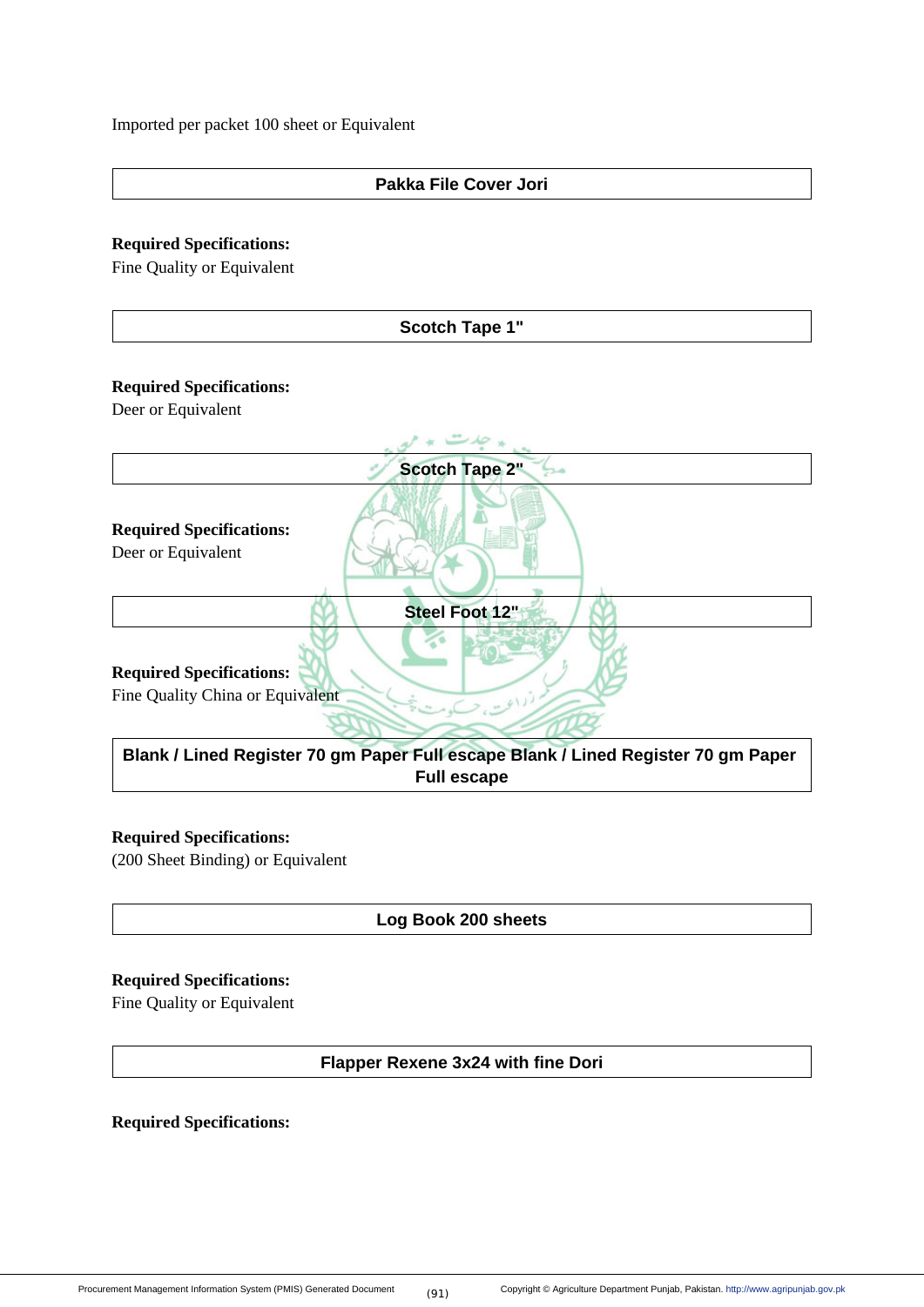Fine Quality or Equivalent

# Fax/Photostat Paper 80 gm full escape legal (500 sheet)

Required Specifications: Double A Paper or Equivalent

# Photostat Paper 80gm A-4 (500 sheet)

Required Specifications: BLC Paper or Equivalent

#### Toner Photostat Toshiba T-4590D

Required Specifications: Genuine or Equivalent

Calculator 12 digit Casio original (big font)

Required Specifications: Genuine or Equivalent

Calculator 14 digit Casio original (big font)

Required Specifications: Genuine or Equivalent

Drafting pad legal size

Required Specifications: 80 gm Imported Paper or equivalent

Drafting pad A-4 size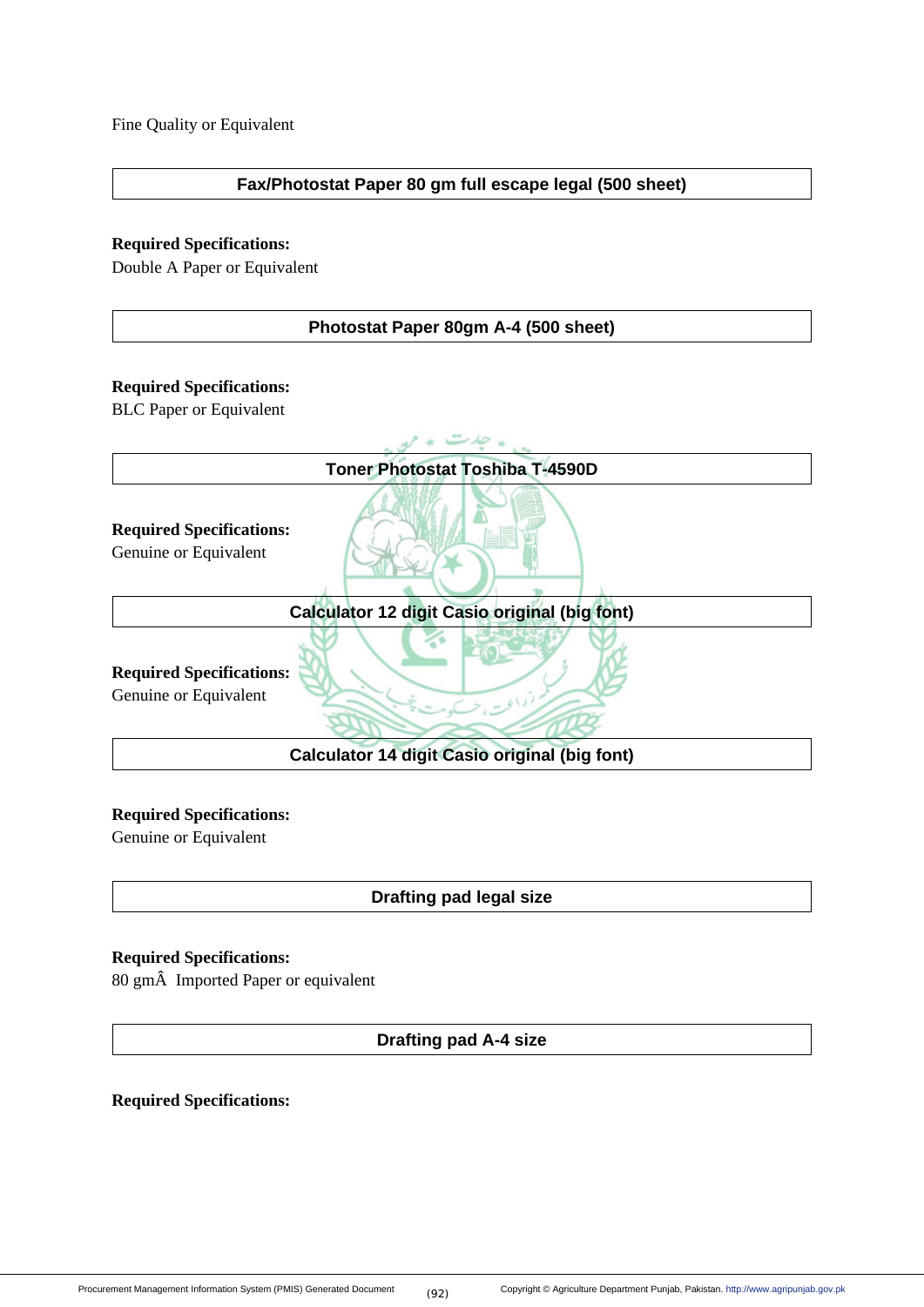80 gm Imported Paper or equivalent

Pen Drive (16 GB)

Required Specifications: Samsung or Equivalent

Pen Drive (32 GB)

Required Specifications: Samsung or Equivalent

Pen Drive (64 GB)

Required Specifications: Samsung or Equivalent

Computer Paper legal 80 gm (500 sheet)

Required Specifications: Double A or Equivalent

Computer Paper A-4 size 80 gm (500 sheet)

Required Specifications: Double A or Equivalent

Computer Paper A-4 size 70 gm (500 sheet)

Required Specifications: Double A or Equivalent

Computer Toners HP-2035, 2055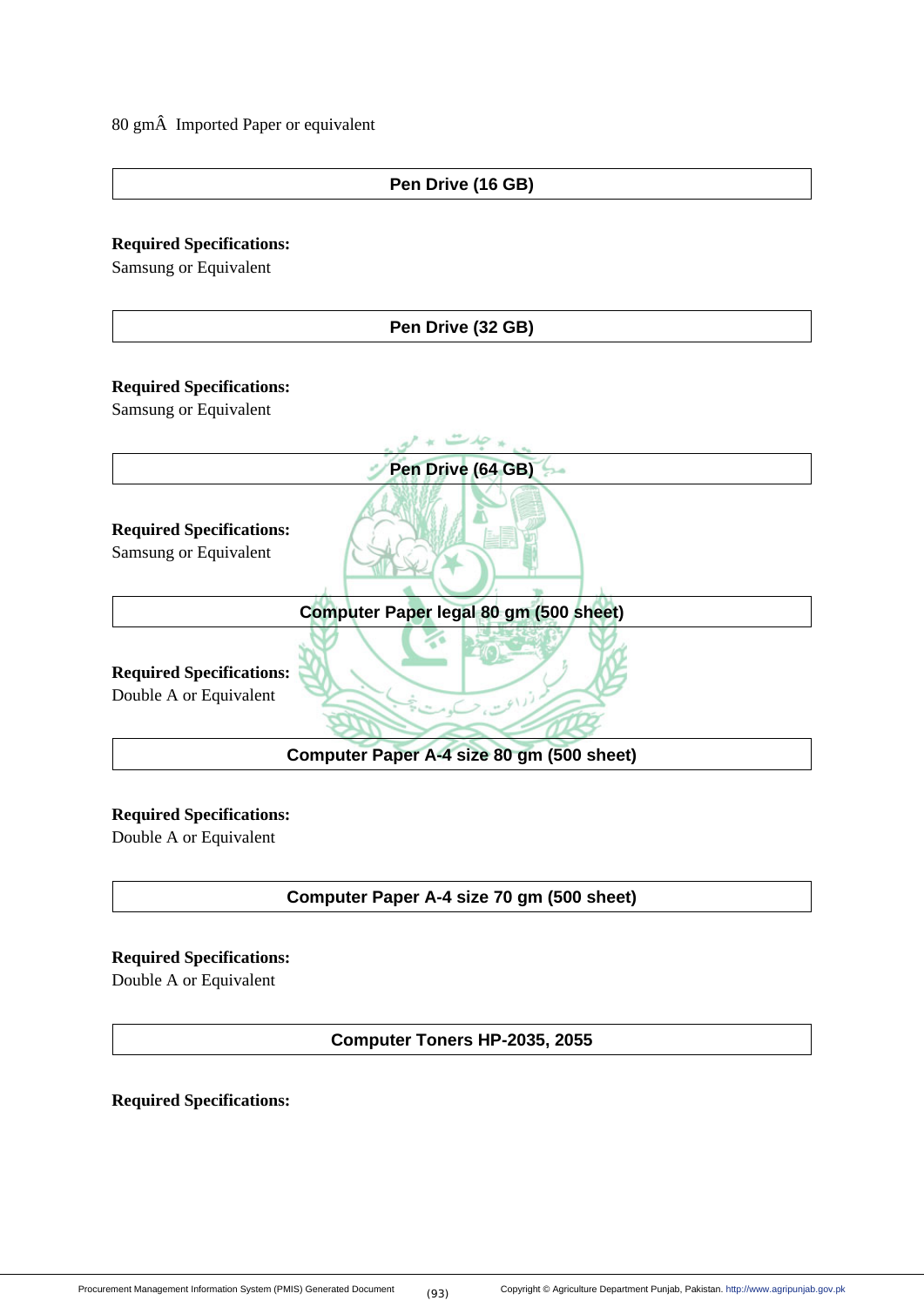**Genuine** 

#### Computer Toners HP-1022

Required Specifications: Genuine

Computer Toners H-P1300 (13-A)

Required Specifications: **Genuine** 

Computer Toners HP-1010

Required Specifications: **Genuine** 

Computer Toners HP-1102 (085-A)

Required Specifications: **Genuine** 

Computer Toners HP-1320 (49-A)

Required Specifications: **Genuine** 

Computer Toners HP-pro m 227 SDN (30-A)

Required Specifications: **Genuine** 

Computer Toners HP-1200 (12-A)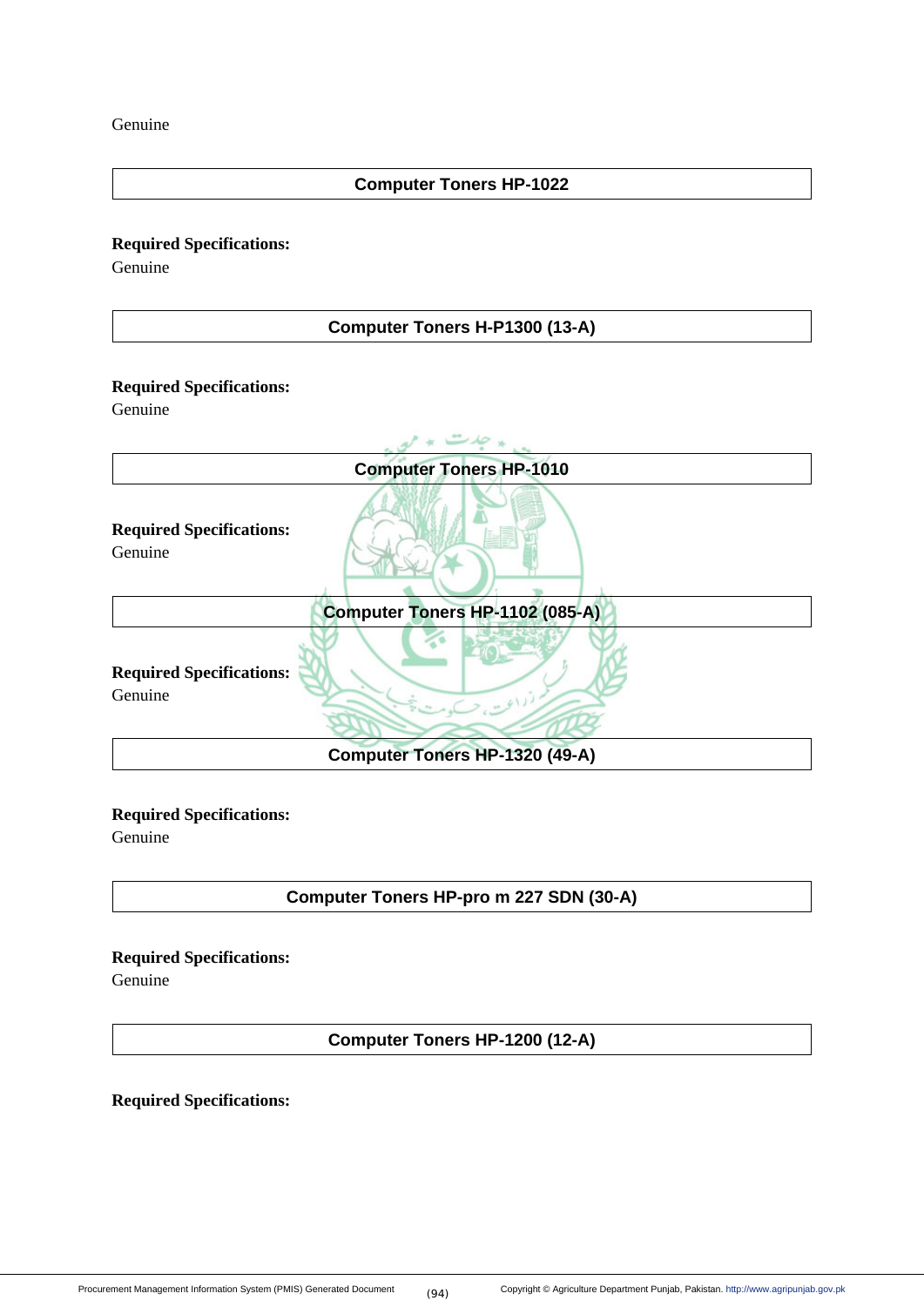**Genuine** 

#### Computer Toners HP-2015 (53-A)

Required Specifications: **Genuine** 

Computer Toners HP-1020

Required Specifications: **Genuine** 

Computer Toners HP Pro m 102w

Required Specifications: **Genuine** 

Computer Toners HP-1606DN

Required Specifications: **Genuine** 

Computer Toner HP 400

Required Specifications: **Genuine** 

Computer Toner HP pro m 402 dn (26-A)

Required Specifications: **Genuine** 

Computer Toners HP-Pro 200 Colour Set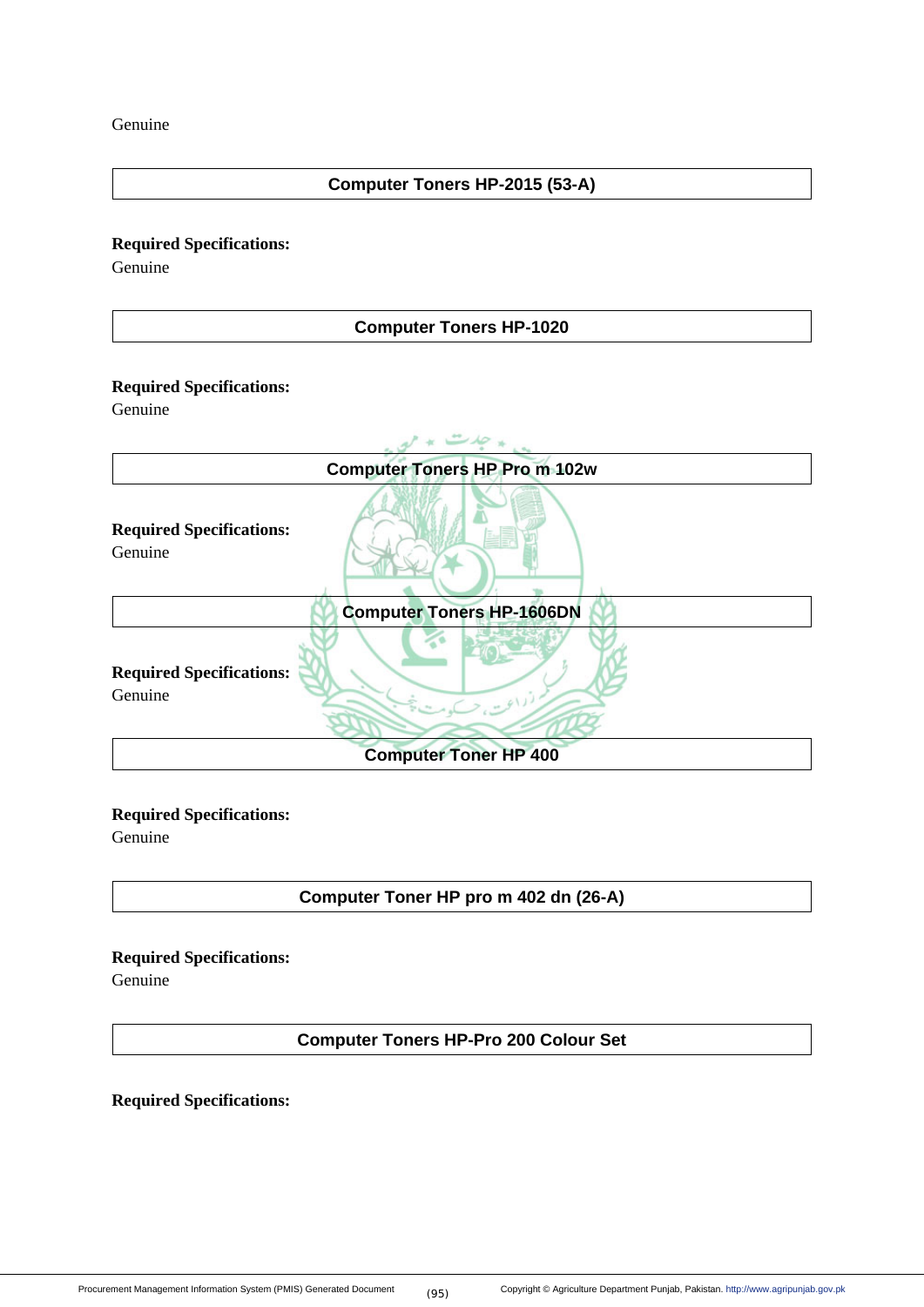**Genuine** 

# File Board Rexene with Magic Flapper Printed

Required Specifications: as per sample

Peon Book Printed A-4 Size (100 Sheets) VRG Paper

Required Specifications: as per sample

Telephone Index

Required Specifications: (Big Size) Fine Quality or Equivalent

Cash Book big size (Nobel)

Required Specifications: as per sample

Stock Register

Required Specifications: as per sample

Routine Sheet (400 sheet) (Legal size)

Required Specifications: Line printed imported paper 80gm

Routine Sheet (400 sheet) (A-4 size)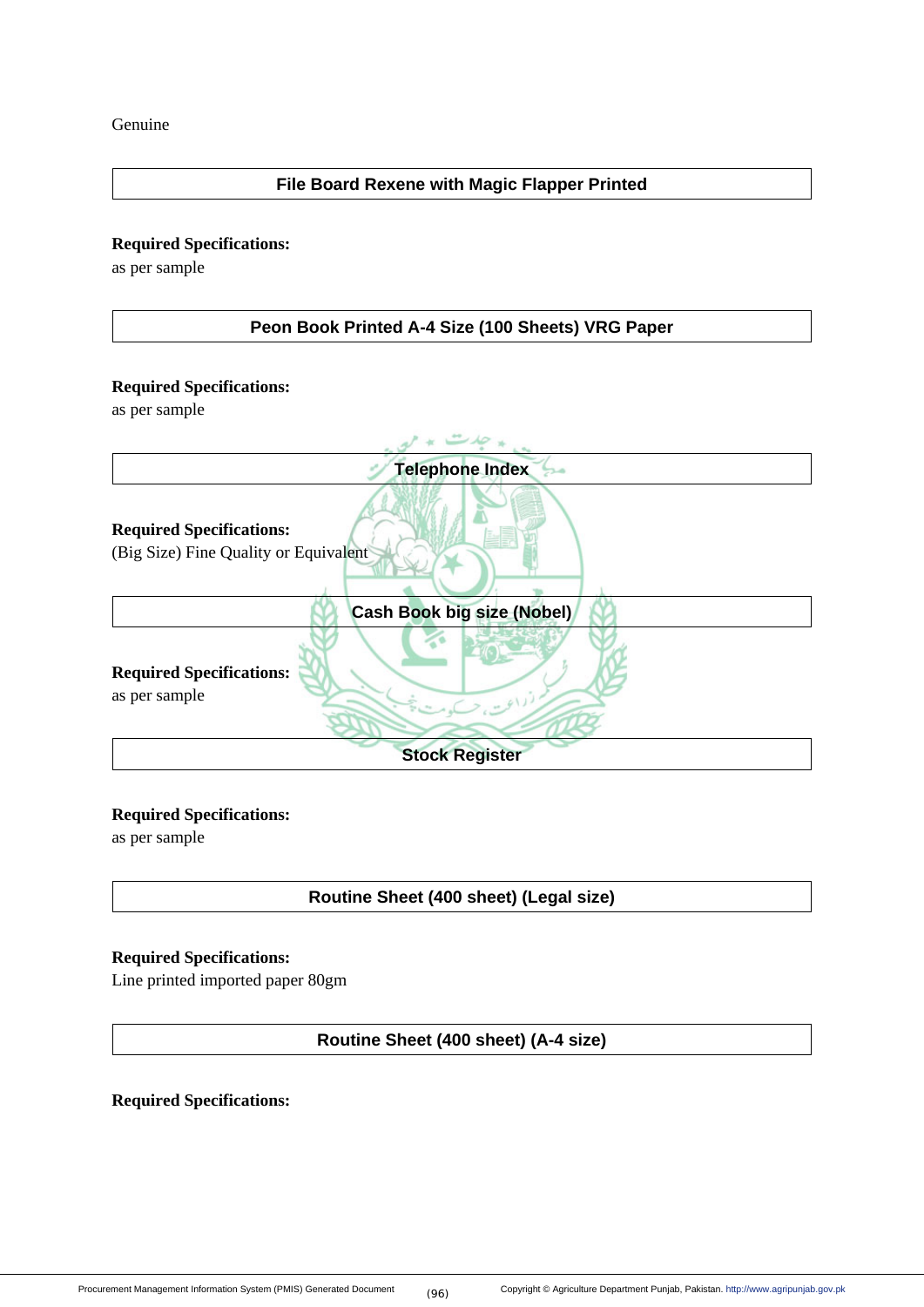# Line printed imported paper 80gm

#### Magic Flapper Golden Mono with Printing Agriculture Department.

Required Specifications: As per sample

#### Executive Ring Note Book

Required Specifications: printed as per sample

Ring Note Book

Required Specifications: Printed on 80gm Imported Paper as per sample

D.O Envelope 4x9 80gm

Required Specifications: printed imported paper or Equivalent

Slips different color Size 3x5 printed

Required Specifications:

"Urgent, Immediate, Top Priority, Time Limit, Court Case & Enquiry Case Pension Case as per sample

Attendance Register

Required Specifications: printed large size or equivalent

Diary / Dispatch Register Legal size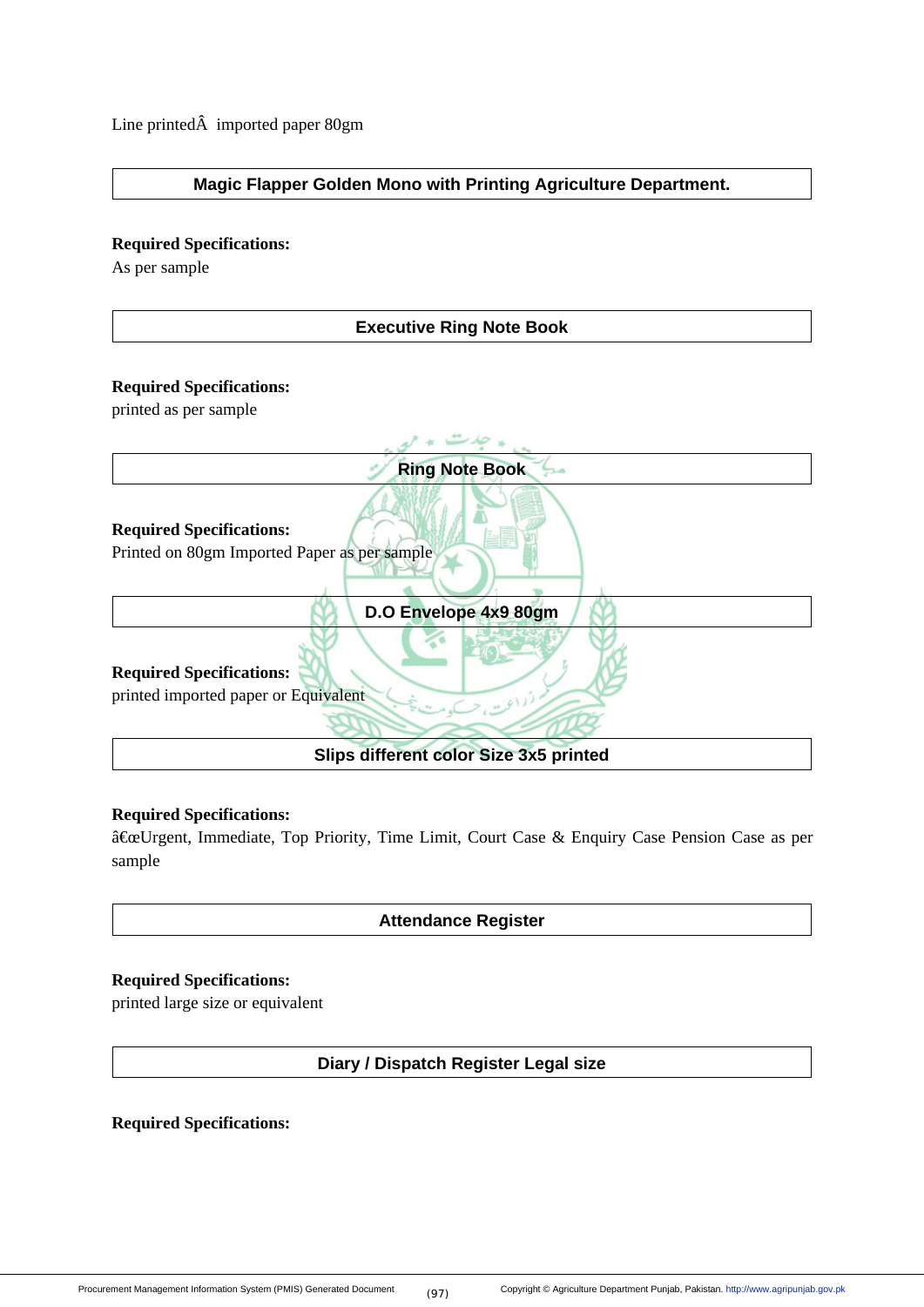Printed on 70 gm paper (200 Sheet binding) or Equivalent

Slip Book Cover Rexene copy size

Required Specifications: Printed as per sample

# Office note Book copy size

Required Specifications: Printed 80gm Paper As per sample

#### Slip Book Cover Rexene small size

Required Specifications: Printed as per sample

Office note Book small size

Required Specifications: Printed 80gm Paper As per sample

Dak Pad Rexene

Required Specifications: Printed as per sample

Meeting Pad Rexene

Required Specifications: Printed as per sample

D.O Paper Four Colour

Required Specifications:

Procurement Management Information System (PMIS) Generated Document Copyright © Agriculture Department Punjab, Pakistan. <http://www.agripunjab.gov.pk>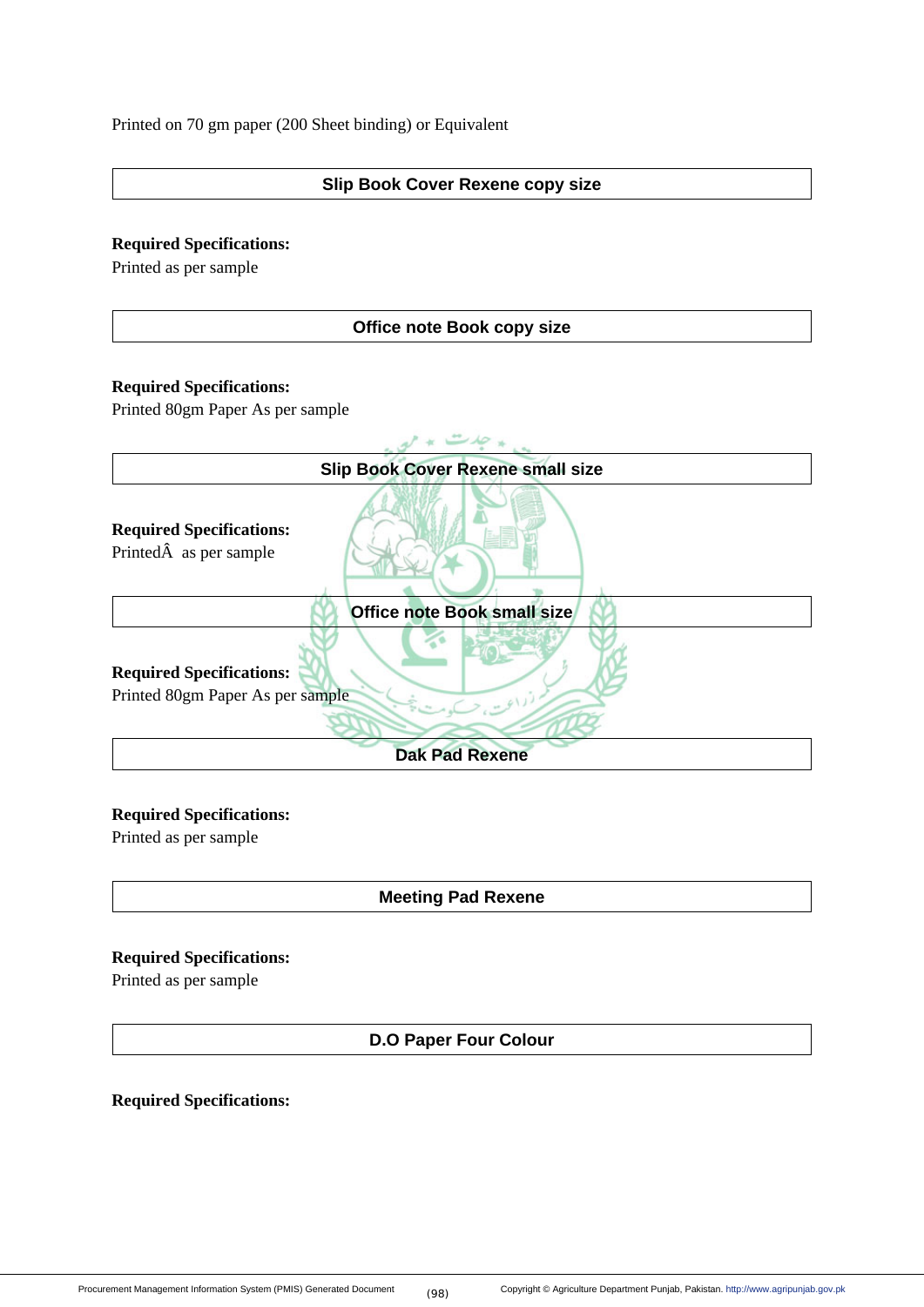Printed on 110 gm Imported paper Full escape as per sample

D.O Paper Four Colour

Required Specifications:

Printed on 110 gm imported paper A-4 Size as per sample

File Cover Legal Size

Required Specifications:

Agriculture Department with printed imported Card as per sample

File Cover A-4 Size

Required Specifications:

Agriculture Department with printed imported card as per sample

File Cover Legal Size

Required Specifications:

"Summary to Chief Minister", "Note for Governor", "Note for Agriculture Minister:, "Note for Chief Secretary" with printed imported card as per sample

File Cover A-4

Required Specifications:

"Summary to Chief Minister", "Note for Governor", "Note for Agriculture Minister:, "Note for Chief Secretary" with printed imported Card t as per sample

Tissue Paper (Perfumed) large size

Required Specifications: Rose Petal POP UP or equivalent

Tissue Paper Sample large size Rose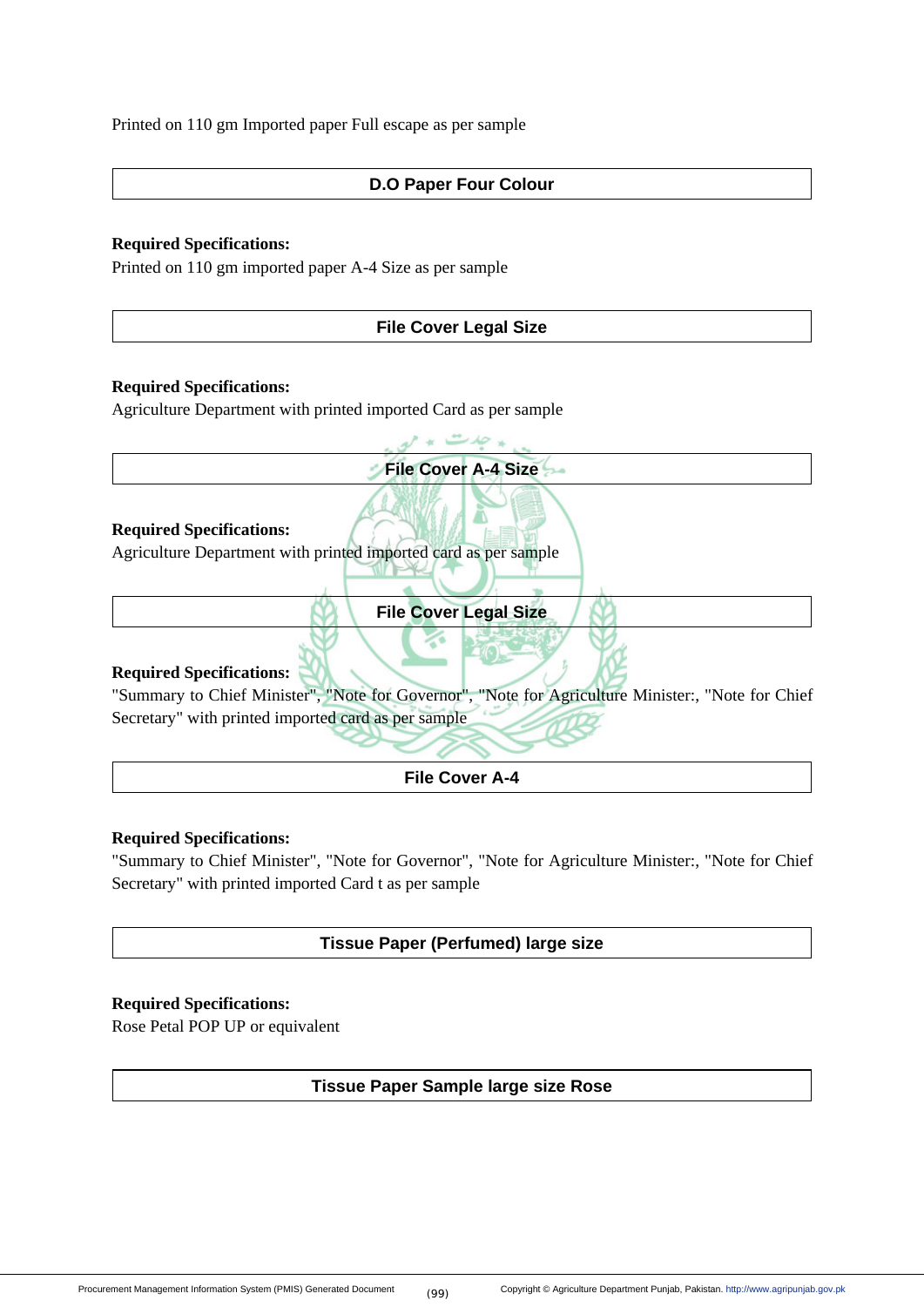Required Specifications: Petal POP UP or equivalent

#### Tissue Roll

Required Specifications: Rose Petal or equivalent

Air Freshener

Required Specifications: Cobra / afridi or equivalent

Mosquito ( insecticide)

Required Specifications: Cobra / morten or equivalent

Hand Wash

Required Specifications: Lifebouy / dettol or equivalent

Spray pump

Required Specifications: fine quality or Equivalent

Bath Soap

Required Specifications: Lux / Capri / Palmolive or Equivalent

Surf 1/2 kg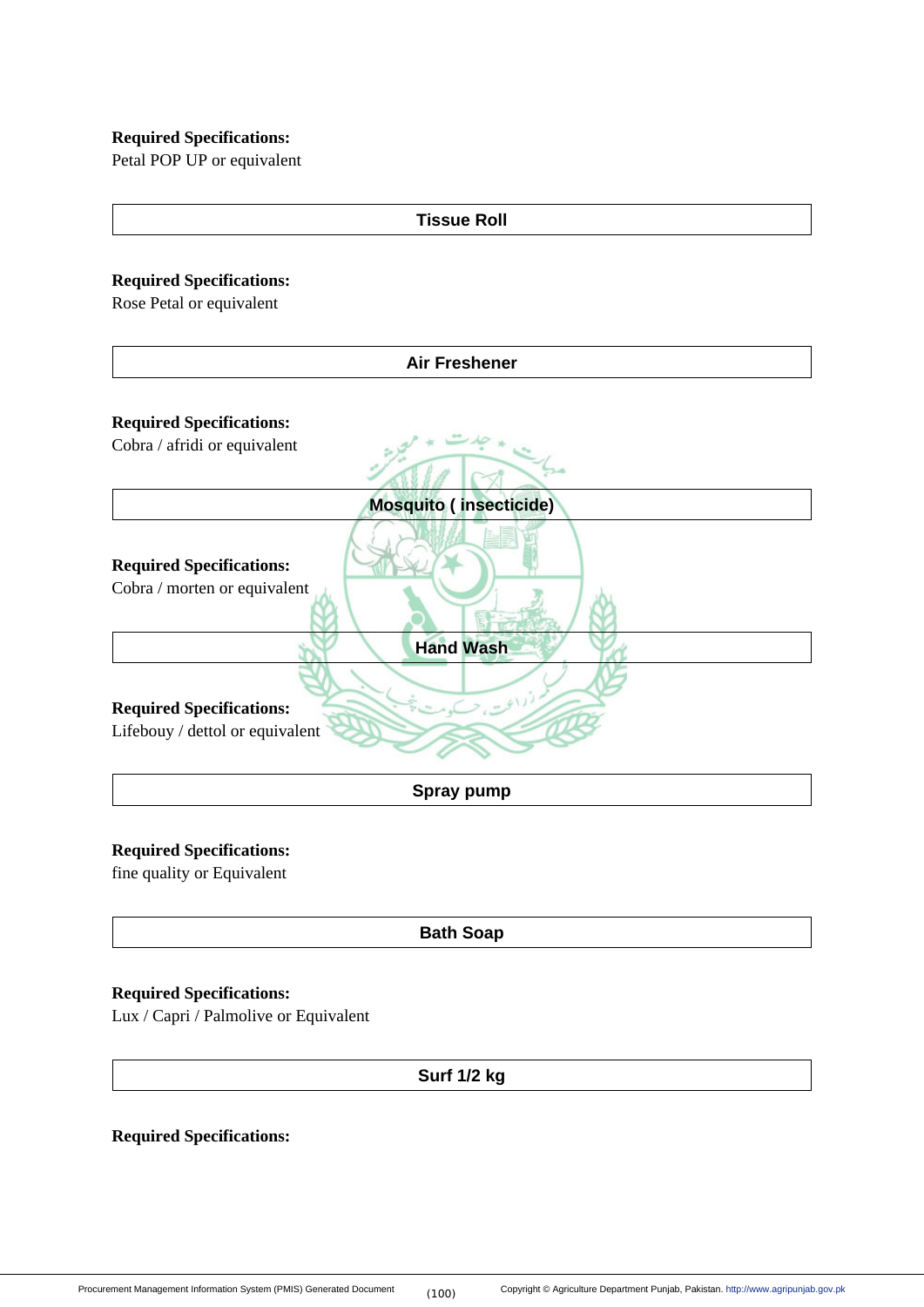Surf excel / Arial / Bright or Equivalent

Dish Wash Cake

Required Specifications: Vim / Rin or Equivalent

Desi Soap

Required Specifications: Sufi Soap or Equivalent

Glass cleaner

Required Specifications: Glint or equivalent

Phenyl Tablet

Required Specifications: (Packet of 12) or Equivalent

Phenyl

Required Specifications: ( 03 (Liter) or Equivalent

Viper

Required Specifications: Local or equivalent

Broom 1/2kg

Required Specifications:

Procurement Management Information System (PMIS) Generated Document Compright © Agriculture Department Punjab, Pakistan. <http://www.agripunjab.gov.pk> (101)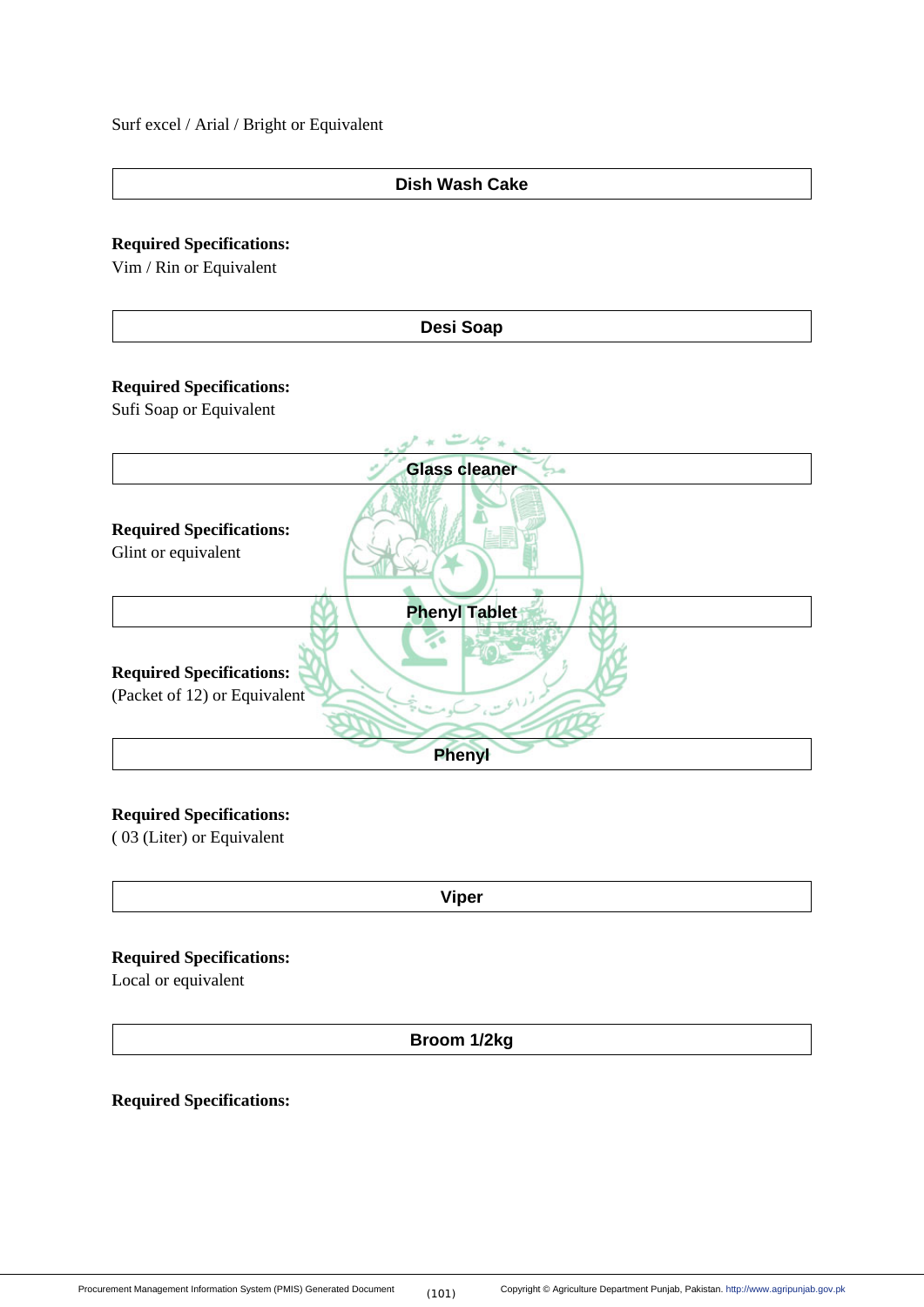Local or equivalent

Farshi Towel

Required Specifications: Local or equivalent

Tat

Required Specifications: Local or equivalent

Acid liquid (01 liter)

Required Specifications: Local or equivalent

Towel standard size

Required Specifications: Local or equivalent

Duster (18x24) size

Required Specifications: Local or equivalent

Battery Cell

Required Specifications: Toshiba or equivalent

Camera Cell

Required Specifications:

Procurement Management Information System (PMIS) Generated Document Compright © Agriculture Department Punjab, Pakistan. <http://www.agripunjab.gov.pk> (102)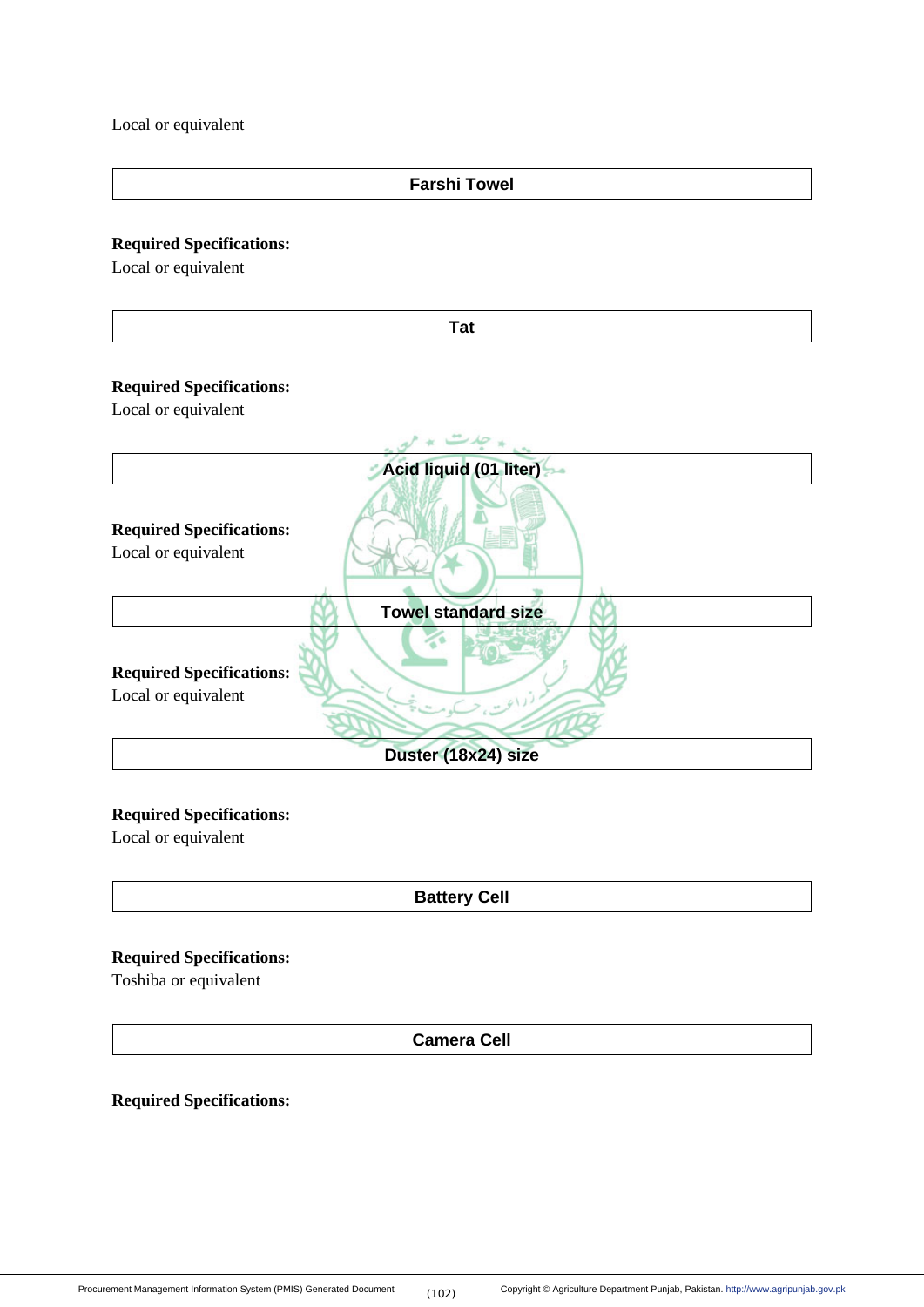Toshiba or equivalent

Sui Gas pipe

Required Specifications: fine quality 1/2 Plastic

Plastic Tub large size

Required Specifications: Local or equivalent

Water Glass

Required Specifications: oyo Nasic or equivalent

Tea cup saucer

Required Specifications: Local or equivalent

Water Jug (Glass)

Required Specifications: Local or equivalent

Tea spoon (12 Nos.)

Required Specifications: Local or equivalent

Rice Spoon (12 Nos.)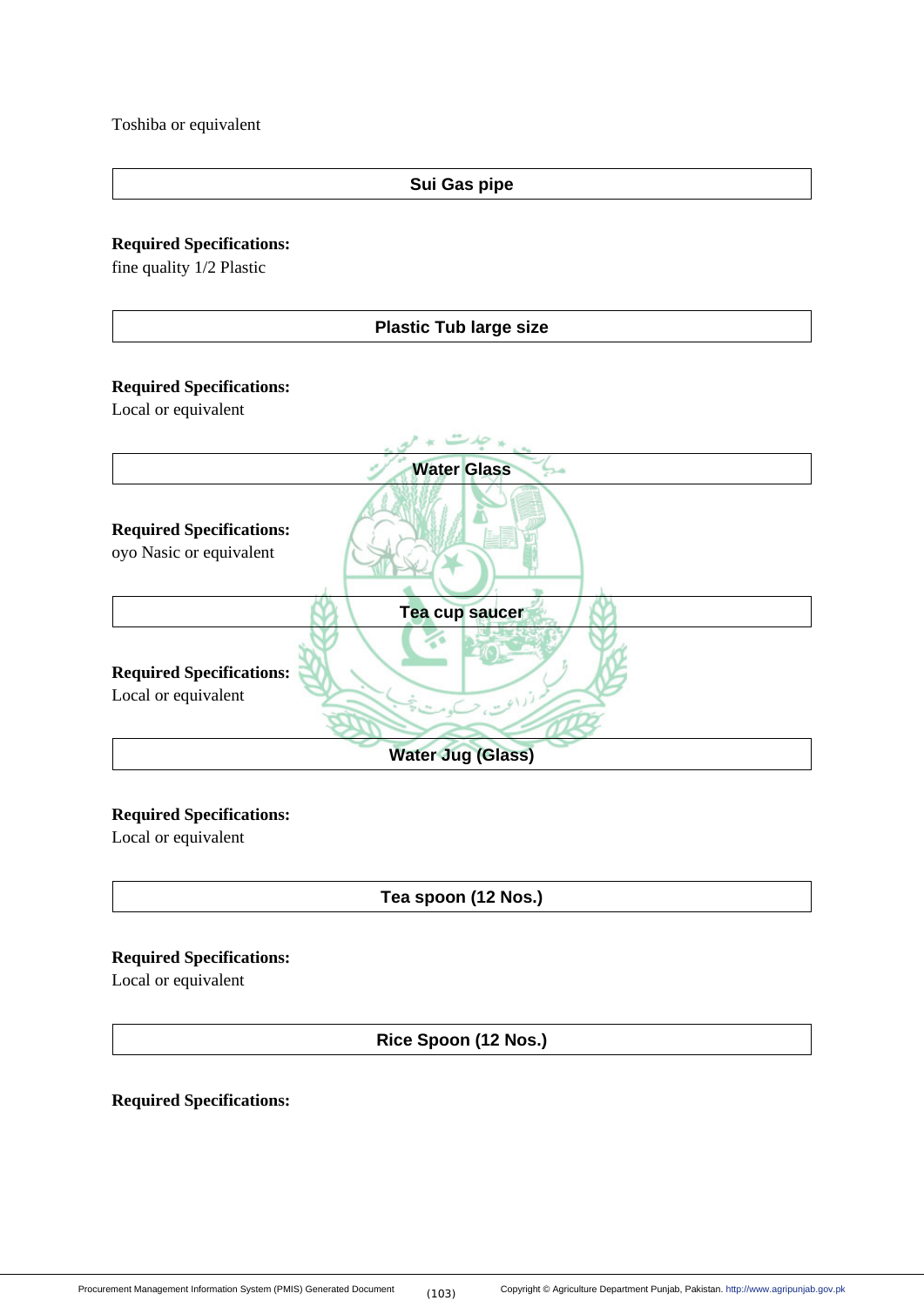Local or equivalent

Plate large size

Required Specifications: Local or equivalent

Plate small size

Required Specifications: Local or equivalent

Flush Brush

Required Specifications: Local or equivalent

Mirror (12x18)

Required Specifications: Local or equivalent

Wall clock (standard size)

Required Specifications: Casio / Citizen or equivalent

Water Cooler (35 Litter)

Required Specifications: Rehber or equivalent

Sugar pot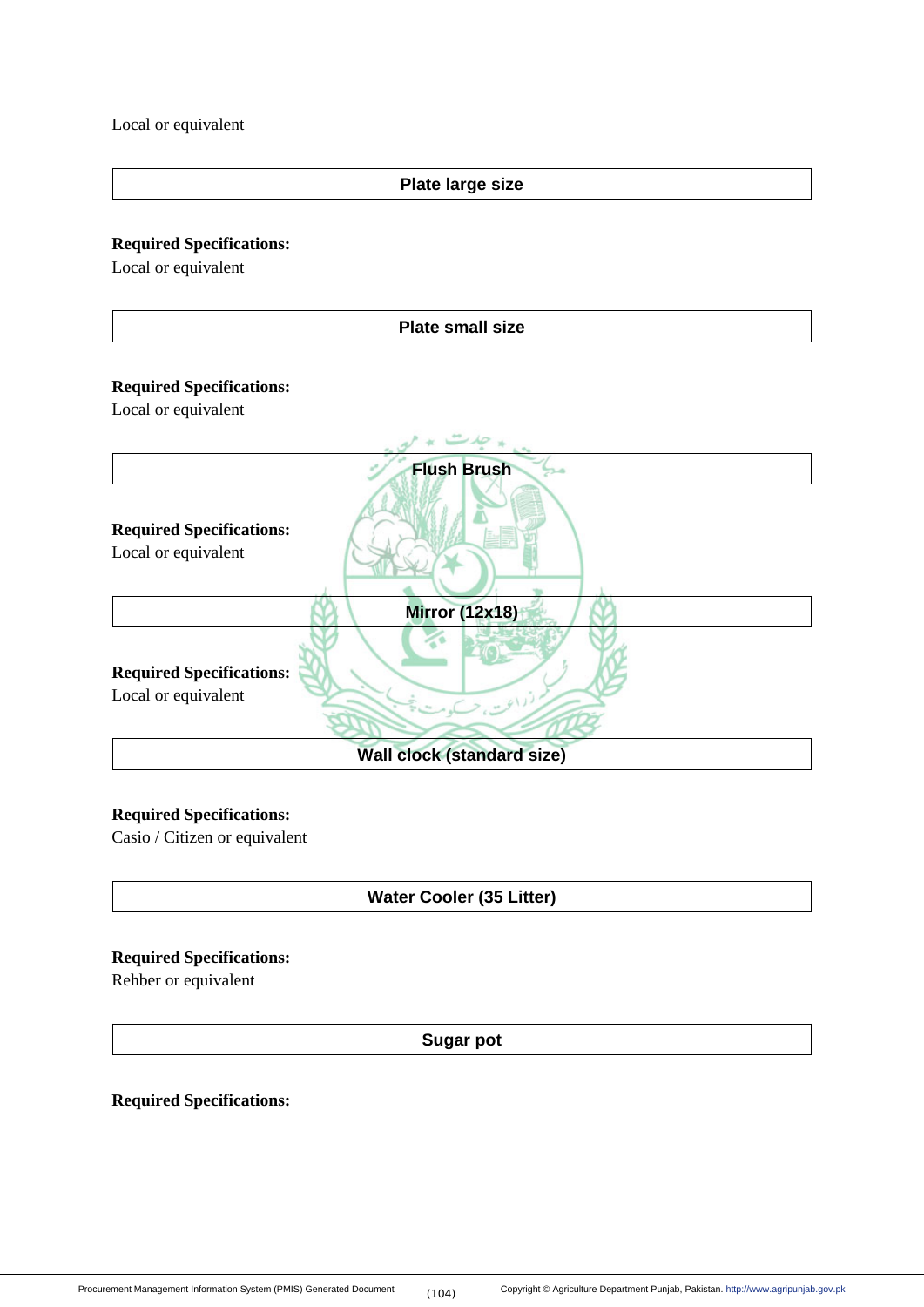Local or equivalent

#### Electric Board for Computer

Required Specifications: Local or equivalent

#### Air Freshener automatic with Machine

Required Specifications: Imported or equivalent

#### Air freshener Cartage

Required Specifications: Imported or equivalent

Tube Rod 40 Watt

Required Specifications: Philips or equivalent

Tube Rod 20 Watt

Required Specifications: Philips or equivalent

Chock 40 Watt

Required Specifications: Philips or equivalent

Chock 20 Watt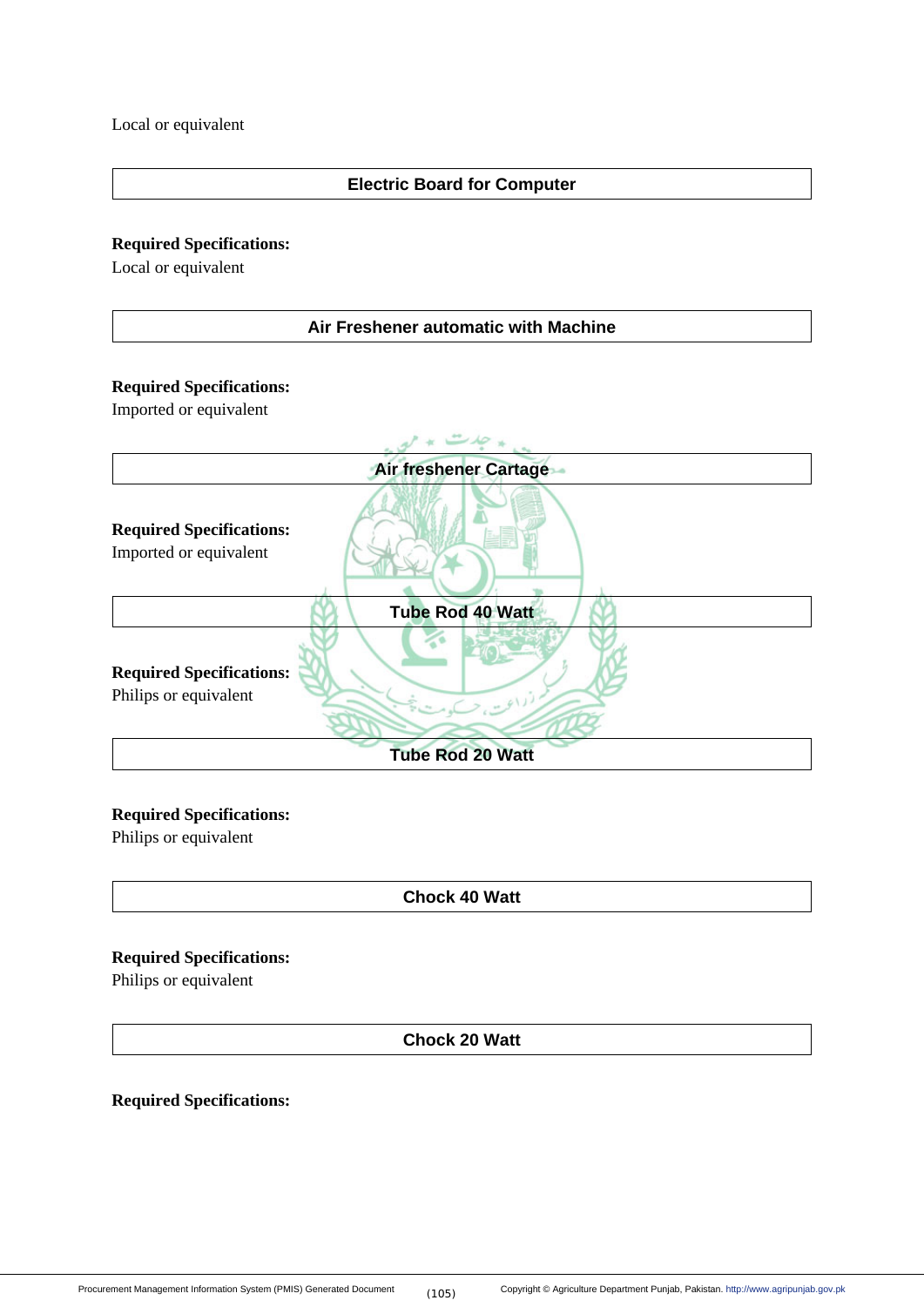Philips or equivalent

Starter S-10

Required Specifications: Philips or equivalent

Starter S-2

Required Specifications: Philips or equivalent

Single Patti

Required Specifications: Philips or equivalent

Energy Saver 6 Watt

Required Specifications: Philips or equivalent

Energy Saver 11 Watt

Required Specifications: Philips or equivalent

Energy Saver 25 Watt

Required Specifications: Philips or equivalent

Multi Plug (Bush) 5/ A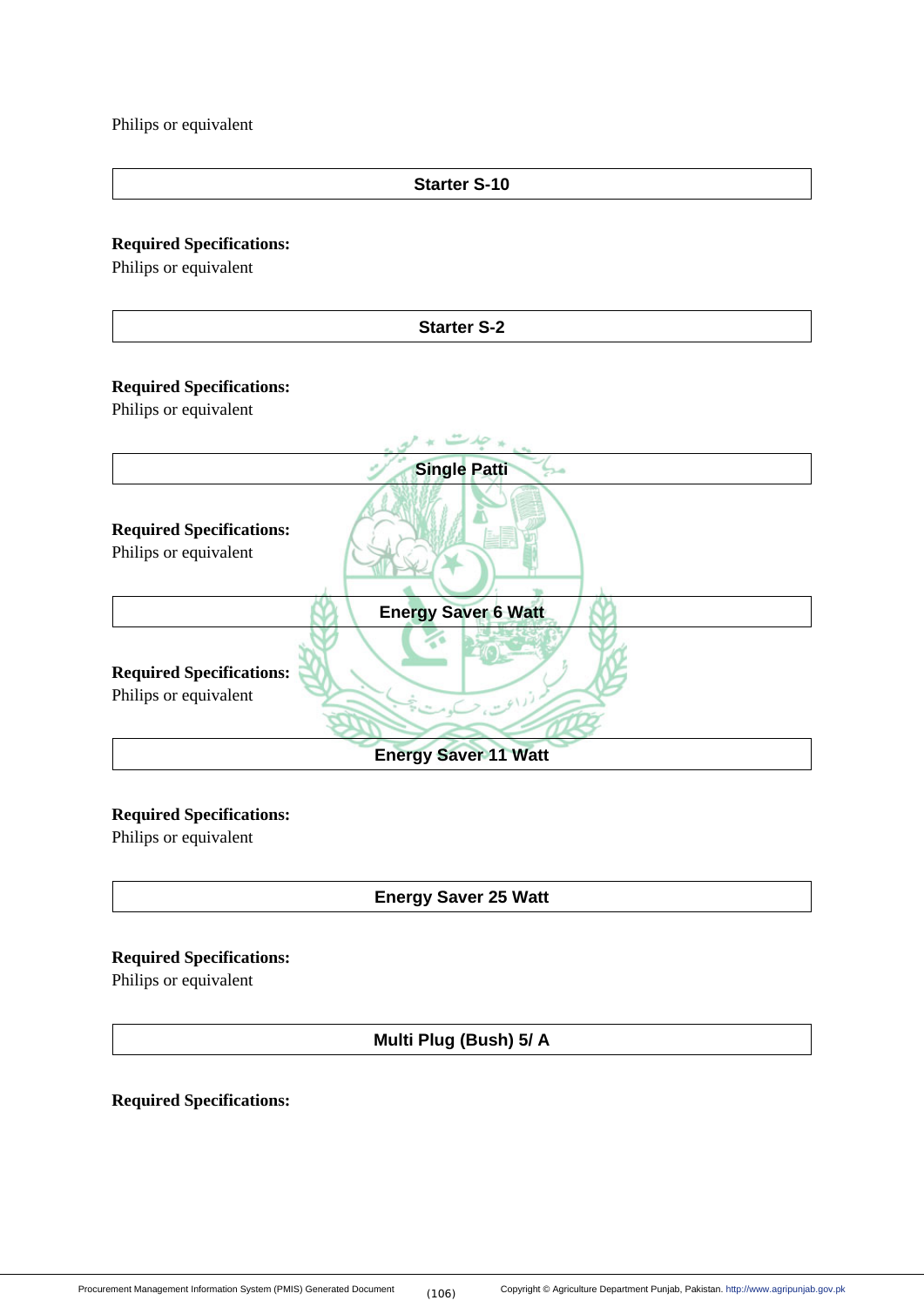Imported or equivalent

#### Multi Plug (Bush)15/ A

Required Specifications: Imported or equivalent

# Electric wire 7/44 full gage

Required Specifications: GM / Fast or equivalent

Electric wire 7/36 full gage

Required Specifications: GM / Fast or equivalent

Electric wire 7/29 full gage

Required Specifications: GM / Fast or equivalent

Electric wire 3/29 full gage

Required Specifications: GM / Fast or equivalent

Extension Lead (Multiple socket)

Required Specifications: Local with  $\hat{A}$  7/29 wire or equivalent

Dimmer fan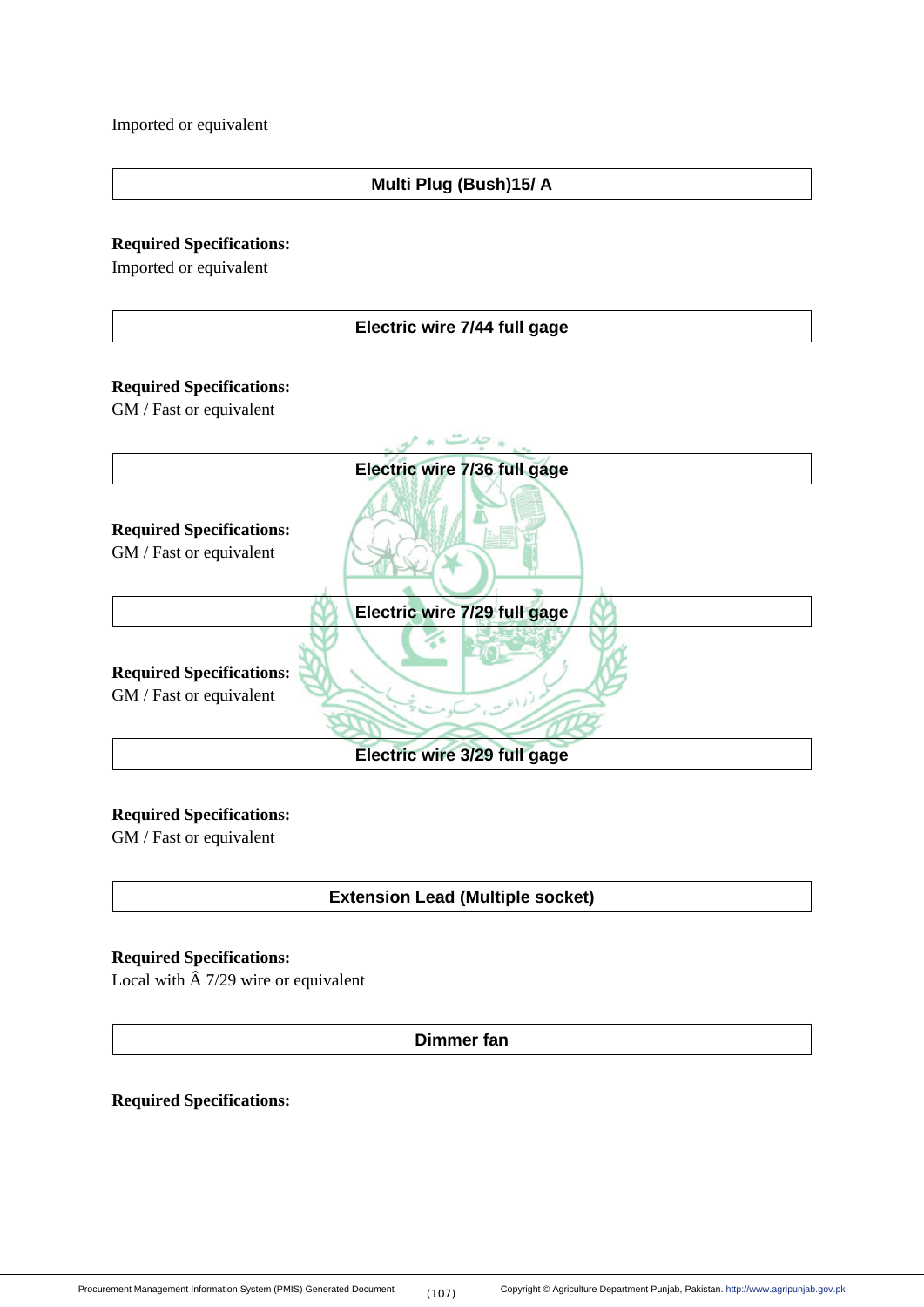Imported or equivalent

Remote Bell

Required Specifications: Imported or equivalent

#### Remote Cell (Pencil size)

Required Specifications: Toshiba or equivalent

Door Electric Bell

Required Specifications: Ding Dong or equivalent

Bell Push

Required Specifications: Imported or equivalent

Electric Heater

Required Specifications: Imported or equivalent

Electric Jug

Required Specifications: Imported or equivalent

Emergency Light

Required Specifications:

Procurement Management Information System (PMIS) Generated Document Copyright © Agriculture Department Punjab, Pakistan. <http://www.agripunjab.gov.pk> (108)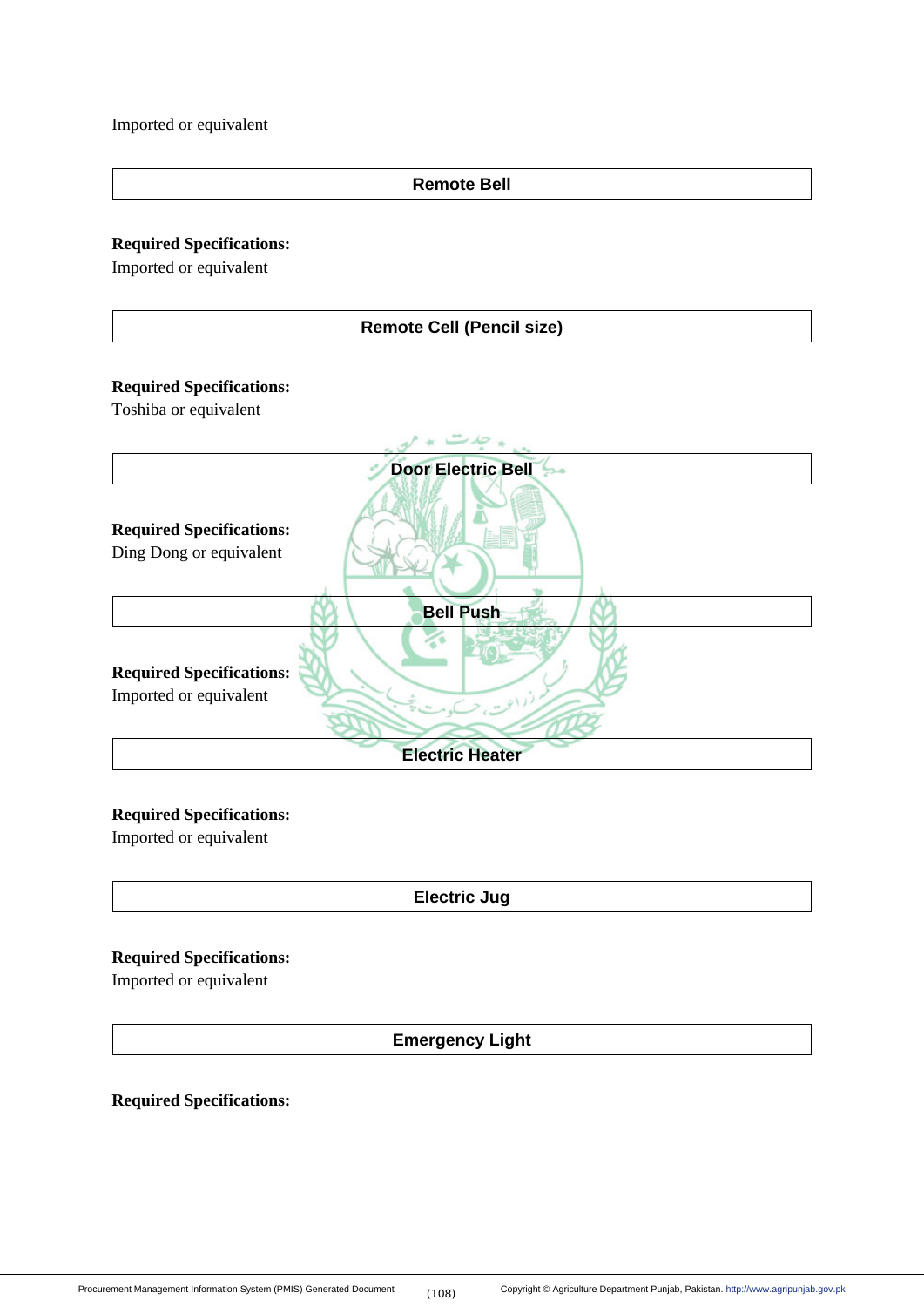Imported or equivalent

Car Body Polish

Required Specifications: Imported or equivalent

Car Dashboard Polish

Required Specifications: Imported or equivalent

Harpic cleaner large size

Required Specifications: Company brand or equivalent

Harpic cleaner small size

Required Specifications: Company brand or equivalent

Plastic Balti 40 ltr

Required Specifications: Local or equivalent  $\hat{A}$ 

Plastic Balti 30 Ltr

Required Specifications: Local or equivalent  $\hat{A}$ 

Basket (Dustbin) Large size

Required Specifications: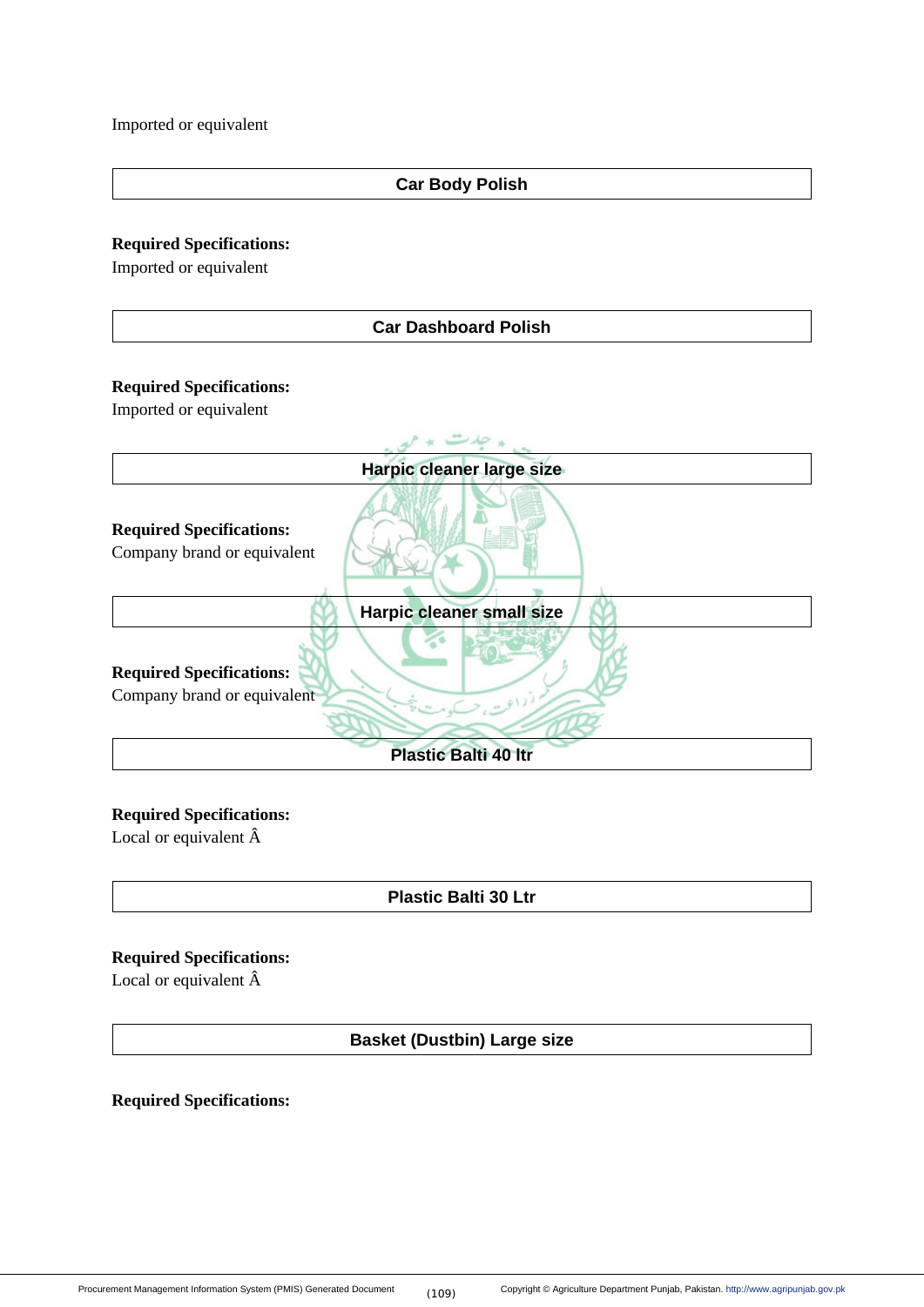Company brand or equivalent

### Basket (Dustbin) small size

Required Specifications: Company brand or equivalent

Lock 50mm

Required Specifications: China or equivalent

Lock 38mm

Required Specifications: China or equivalent

Lock 36mm

Required Specifications: China or equivalent

Lock 32mm

Required Specifications: China or equivalent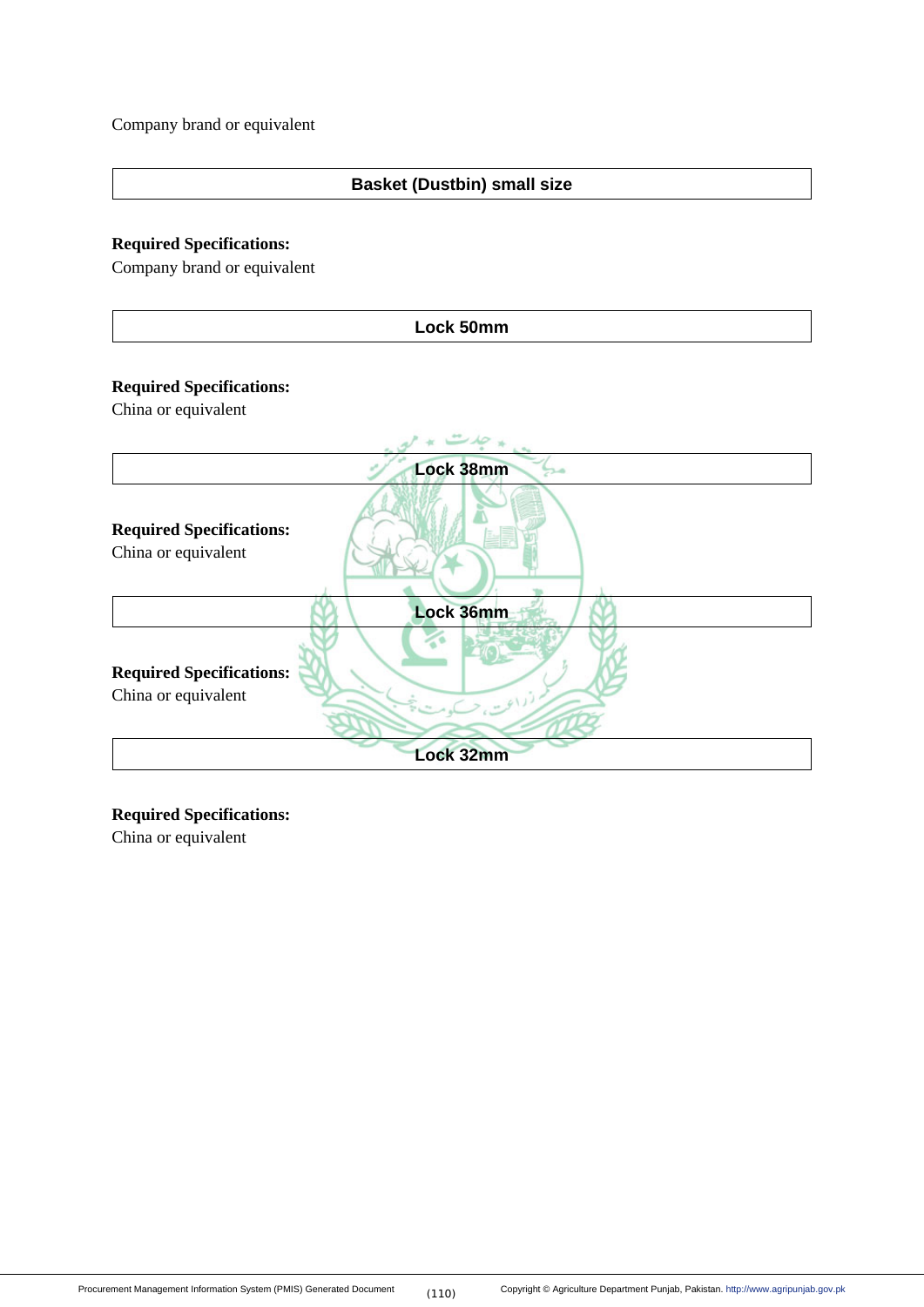# Part-I

# Section V. Bidding Forms

1. Bid Submission Form

R E FE: & A(Agri) 6-8/2019

| Date: -------------- |
|----------------------|
| No: --------------   |

To

Section Officer (General), 2-Bank Road, Old P&D Building, Lahore, Distt. Lahore

Having examined the bidding documents including a harden and Nos. the receipt of which is hereby duly acknowledged, we, the under supply and deliver goods under STATINGENERY, OCONERLITER" STATIONERY, PRINTING, COST OF OTHER AND OTHER ITEMS" in conformity with the said bidding documents at the rate(s) mentioned in the "PRIC or such other sums as may be ascertained in accordance with Prices attached herewith and made part of this Bid. We undertake, if our Bid is accepted, to deliver the goods in accordance delivery schedules specified in the Schedule of Requirements. We agree to abide by this Bid during Bid validity period as mention in Bid Data Sheet from the date fixed for Bid opening under Clause 22 of the Instructions to Bi and it shall remain binding upon us and may be accepted at any t expiration of that period. Until a formal Contract is prepared and executed, this Bid, to written acceptance thereof and your notification of award, shall constitute and a binding Contract between us. Commissions or gratuities, if any, paid or to be paid by us to a this Bid, and to contract execution if we are awarded the co below: Name and Address of Agent Amount and Currency Commission or Gratuity

\_\_\_\_\_\_\_\_\_\_\_\_\_\_\_\_\_\_\_\_\_\_\_\_\_ \_\_\_\_\_\_\_N / A \_ \_ \_ \_ \_ \_ \_ \_ \_ \_ \_ \_ \_ \_ \_ \_

\_\_\_\_\_\_\_\_\_\_\_\_\_\_\_\_\_\_\_\_\_\_\_ \_\_\_\_\_\_\_\_\_\_\_\_\_\_\_\_\_\_\_\_\_\_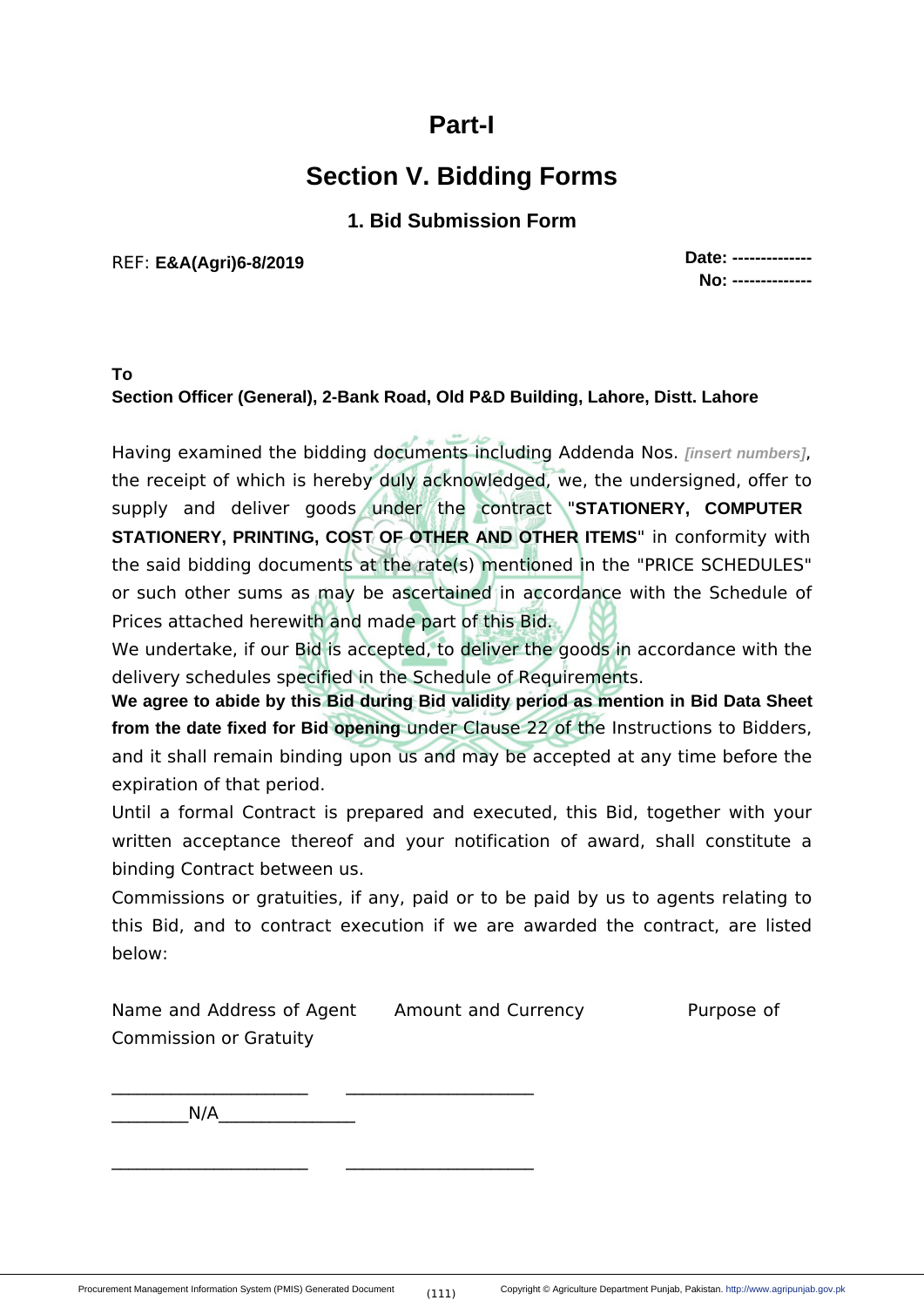|             | (if none, state "none")                                         |  |  |  |  |                  |        |  |
|-------------|-----------------------------------------------------------------|--|--|--|--|------------------|--------|--|
| receive.    | We understand that you are not bound to accept the lowest or an |  |  |  |  |                  |        |  |
|             | Dated this __________________ day of _________________ 20______ |  |  |  |  |                  |        |  |
| (signature) |                                                                 |  |  |  |  | (in the capacity |        |  |
|             | Duly authorized to sign Bid for and on                          |  |  |  |  |                  | behalf |  |
|             |                                                                 |  |  |  |  |                  |        |  |

 $-$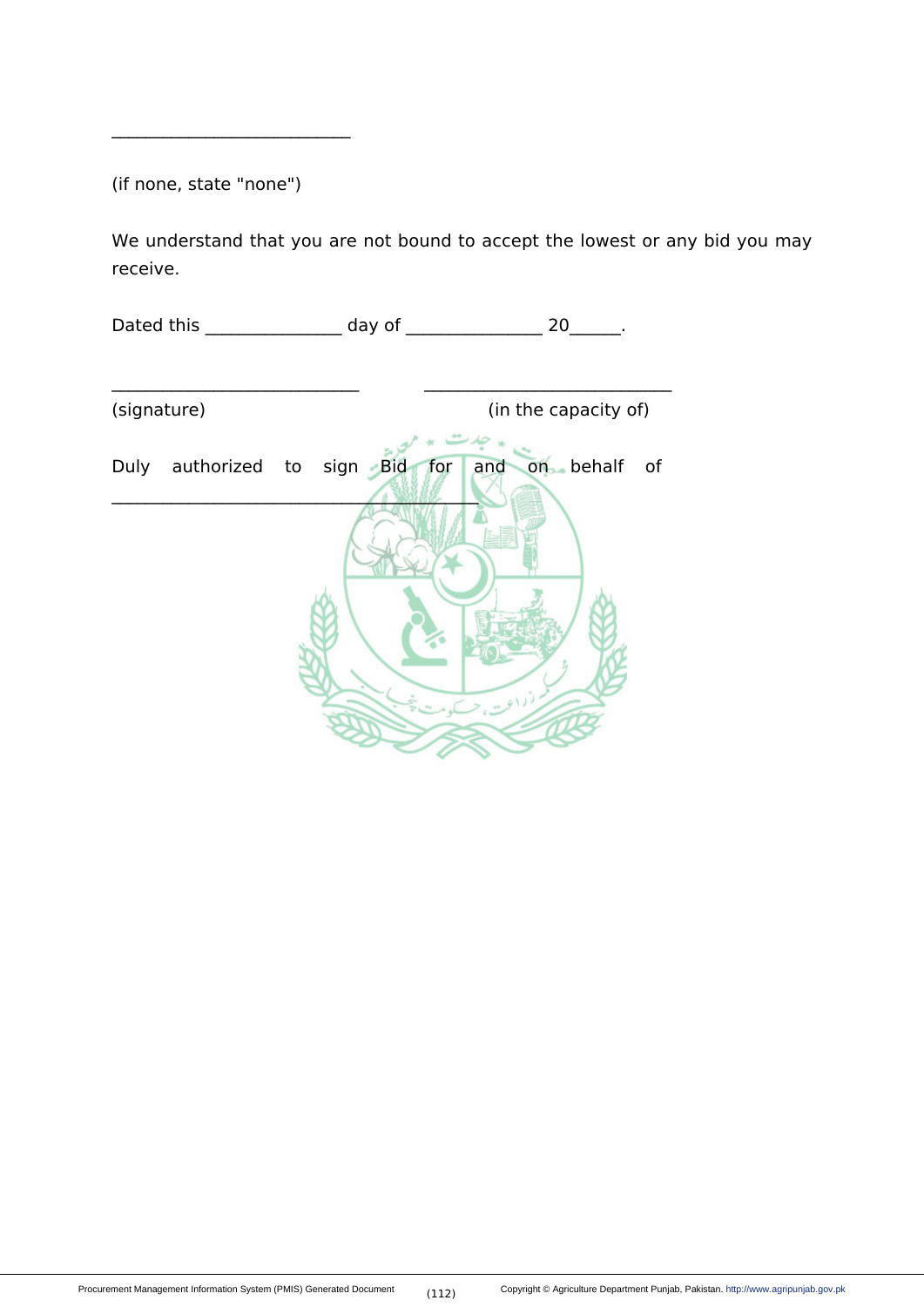### 2. Price Schedules

| Sr.<br>No.     | Item / Description                               | Brand /<br>Model | Country /<br>Origin | <b>Unit Price</b><br>(PKR) |
|----------------|--------------------------------------------------|------------------|---------------------|----------------------------|
| $\mathbf{1}$   | Pencil Lead with fragrance                       |                  |                     |                            |
| 2              | Pencil Short Hand                                |                  |                     |                            |
| 3              | Ink Stamp                                        |                  |                     |                            |
| 4              | White Fluid set                                  |                  |                     |                            |
| 5              | White Fluid Pen                                  |                  |                     |                            |
| 6              | Gum Liquid                                       |                  |                     |                            |
| $\overline{7}$ | Ghum Stick Medium Size                           |                  |                     |                            |
| 8              | Ink (Genuine) Blue, Black, Red &G∥een            |                  |                     |                            |
| 9              | Laces 36                                         |                  |                     |                            |
| 10             | Tags 6" as per sample                            |                  |                     |                            |
| 11             | Ball Point Blue, Black, Red & Green<br>(Clipper) |                  |                     |                            |
| 12             | Ball Point Blue, Black, Red & Green<br>(Clipper) |                  |                     |                            |
| 13             | Permanent Marker No.70& 90                       |                  |                     |                            |
| 14             | White Board Marker (Multi Color                  |                  |                     |                            |
| 15             | White Board Duster                               |                  |                     |                            |
| 16             | Post it Pad Size 3" x                            | $\beta$ "        |                     |                            |
| 17             | Post it Pad Size 3" x 5"                         |                  |                     |                            |
| 18             | Binding Tap 2"                                   |                  |                     |                            |
| 19             | Binding Tap 3"                                   |                  |                     |                            |
| 20             | Envelope Size 9x4 80gm Local paper               |                  |                     |                            |
| 21             | Envelope Size 11x5 80gm Lbcal paper              |                  |                     |                            |
| 22             | Envelope A-4 Size 80gm Local paper               |                  |                     |                            |
| 23             | Envelope File Size 80gm Local paper              |                  |                     |                            |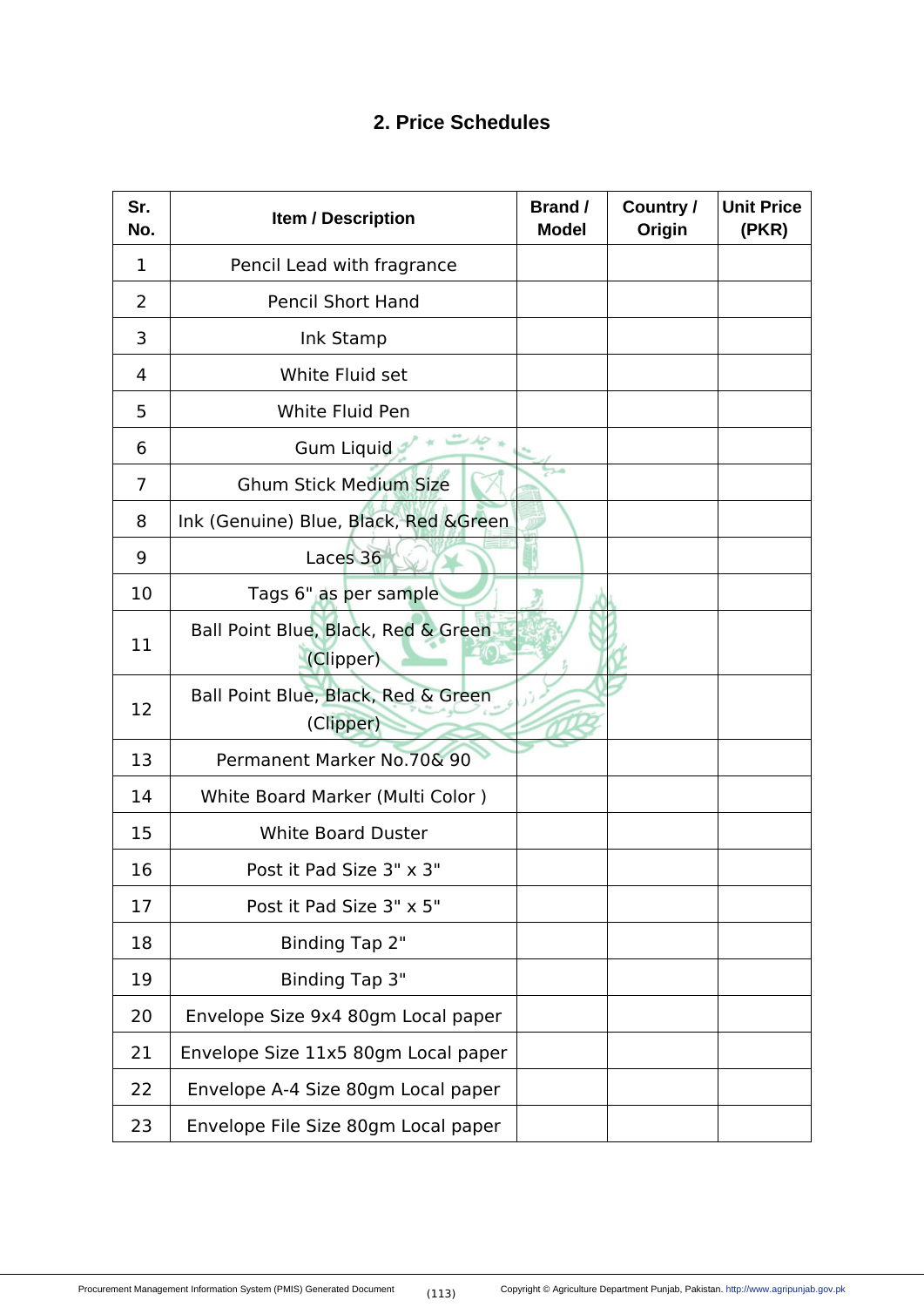| Sr.<br>No. | Item / Description                                       | Brand /<br>Model | Country /<br>Origin | <b>Unit Price</b><br>(PKR) |
|------------|----------------------------------------------------------|------------------|---------------------|----------------------------|
| 24         | Envelope $14x18$ with $C$ loth Binding<br>Golden         |                  |                     |                            |
| 25         | Marker Blue, Black, Red & Green                          |                  |                     |                            |
| 26         | Marker Red, Blue, Black and Green                        |                  |                     |                            |
| 27         | Marker Red, Blue, Black and Green                        |                  |                     |                            |
| 28         | File Board with Flapper                                  |                  |                     |                            |
| 29         | Paper Cutter Large size                                  |                  |                     |                            |
| 30         | Paper Weight Round                                       |                  |                     |                            |
| 31         | Paper Clip 36 mm                                         |                  |                     |                            |
| 32         | Paper clip colour fine                                   |                  |                     |                            |
| 33         | Paper Pin                                                |                  |                     |                            |
| 34         | Stapler Pin (ORY 24/6)                                   |                  |                     |                            |
| 35         | Stapler Pin, Heavy Duty 23/17                            |                  |                     |                            |
| 36         | Stapler Pin, Heavy Duty 23/15                            |                  |                     |                            |
| 37         | Stapler Machine                                          |                  |                     |                            |
| 38         | Stapler Machine                                          |                  |                     |                            |
| 39         | Stapler Machine                                          |                  |                     |                            |
| 40         | Stapler Machine (Heavy Duty) (200<br>$p \land q \in S$ ) |                  |                     |                            |
| 41         | Sharpene                                                 |                  |                     |                            |
| 42         | Pin Cushion                                              |                  |                     |                            |
| 43         | Paper Punch Single hole large size as<br>per sample      |                  |                     |                            |
| 44         | Double Punch Machine Big Size                            |                  |                     |                            |
| 45         | Rubber L/Size AL-30                                      |                  |                     |                            |
| 46         | Sealing Wax Packet                                       |                  |                     |                            |
| 47         | Scissor Fine                                             |                  |                     |                            |
| 48         | Stamp Pad L/Size                                         |                  |                     |                            |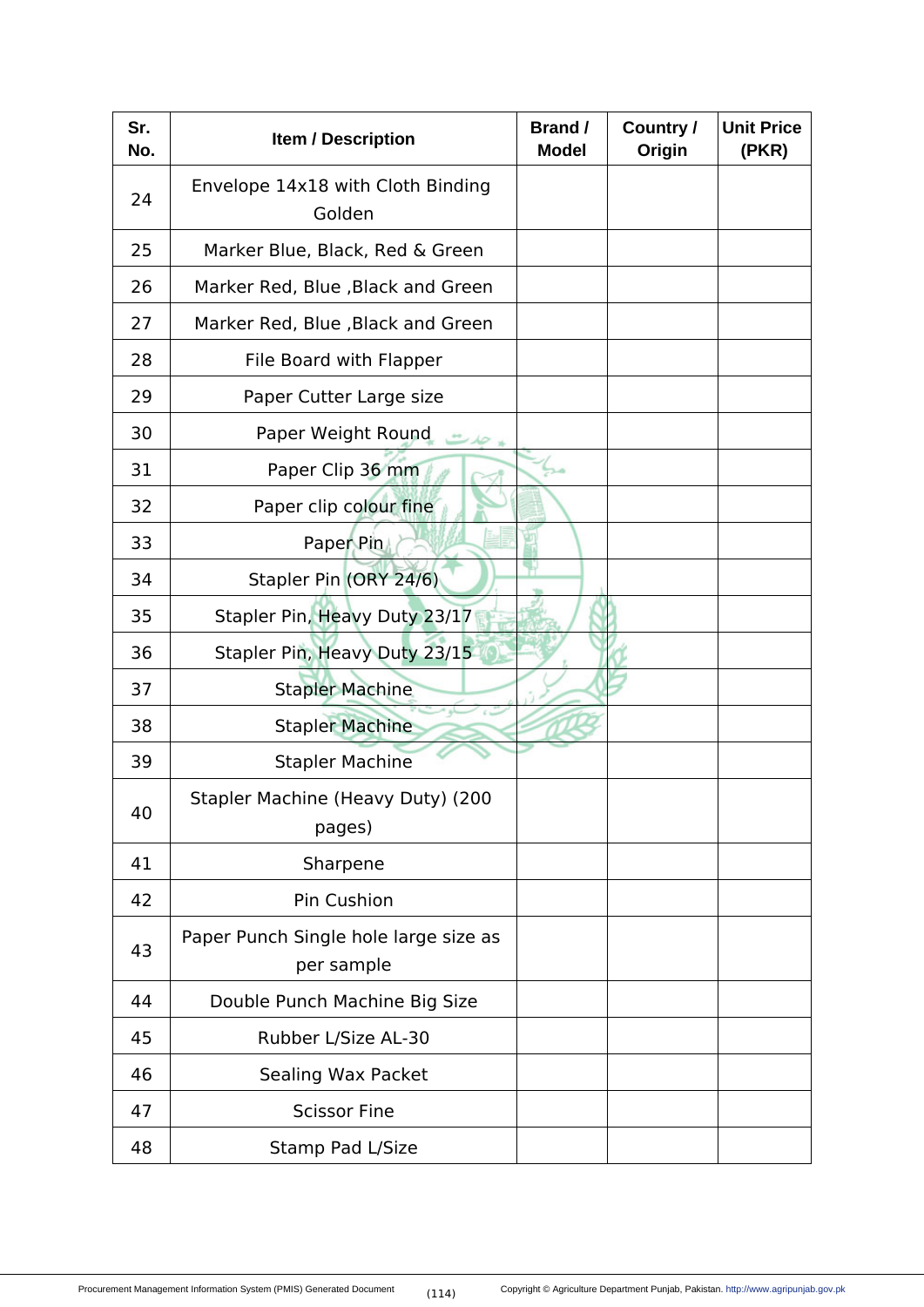| Sr.<br>No.     | Item / Description                                                                                  | Brand /<br>Model | Country /<br>Origin | <b>Unit Price</b><br>(PKR) |
|----------------|-----------------------------------------------------------------------------------------------------|------------------|---------------------|----------------------------|
| 49             | Short Hand Book                                                                                     |                  |                     |                            |
| 50             | Poker Fine                                                                                          |                  |                     |                            |
| 5 <sub>1</sub> | Pin Remover                                                                                         |                  |                     |                            |
| 52             | Colour Flag 3x3                                                                                     |                  |                     |                            |
| 53             | Sticky notes color                                                                                  |                  |                     |                            |
| 54             | Highlighter Marker                                                                                  |                  |                     |                            |
| 55             | Fax Roll 40 meter thin core                                                                         |                  |                     |                            |
| 56             | Box File Large size with imported clip                                                              |                  |                     |                            |
| 57             | Box File A-4 size with imported clip                                                                |                  |                     |                            |
| 58             | L /Shape Cover Plastic                                                                              |                  |                     |                            |
| 59             | L /Shape Cover Plastic                                                                              |                  |                     |                            |
| 60             | Ring File Cover plastic                                                                             |                  |                     |                            |
| 61             | Ring File Cover plastic                                                                             |                  |                     |                            |
| 62             | Binding sheet plastic                                                                               |                  |                     |                            |
| 63             | Colour paper A-4 size                                                                               |                  |                     |                            |
| 64             | Pakka File Cover Jori                                                                               |                  |                     |                            |
| 65             | Scotch Tape 1"                                                                                      |                  |                     |                            |
| 66             | Scotch Tape 2"                                                                                      |                  |                     |                            |
| 67             | Steel Foot 12"                                                                                      |                  |                     |                            |
| 68             | Blank / Lined Register 70 gm Paper<br>Full escape Blank / Lined Register 70<br>gm Paper Full escape |                  |                     |                            |
| 69             | Log Book 200 sheets                                                                                 |                  |                     |                            |
| 70             | Flapper Rexene 3x24 with fine Dori                                                                  |                  |                     |                            |
| 71             | Fax/Photostat Paper 80 gm full escape<br>legal (500 sheet)                                          |                  |                     |                            |
| 72             | Photostat Paper 80gm A-4 (500 sheet)                                                                |                  |                     |                            |
| 73             | Toner Photostat Toshiba T-4590D                                                                     |                  |                     |                            |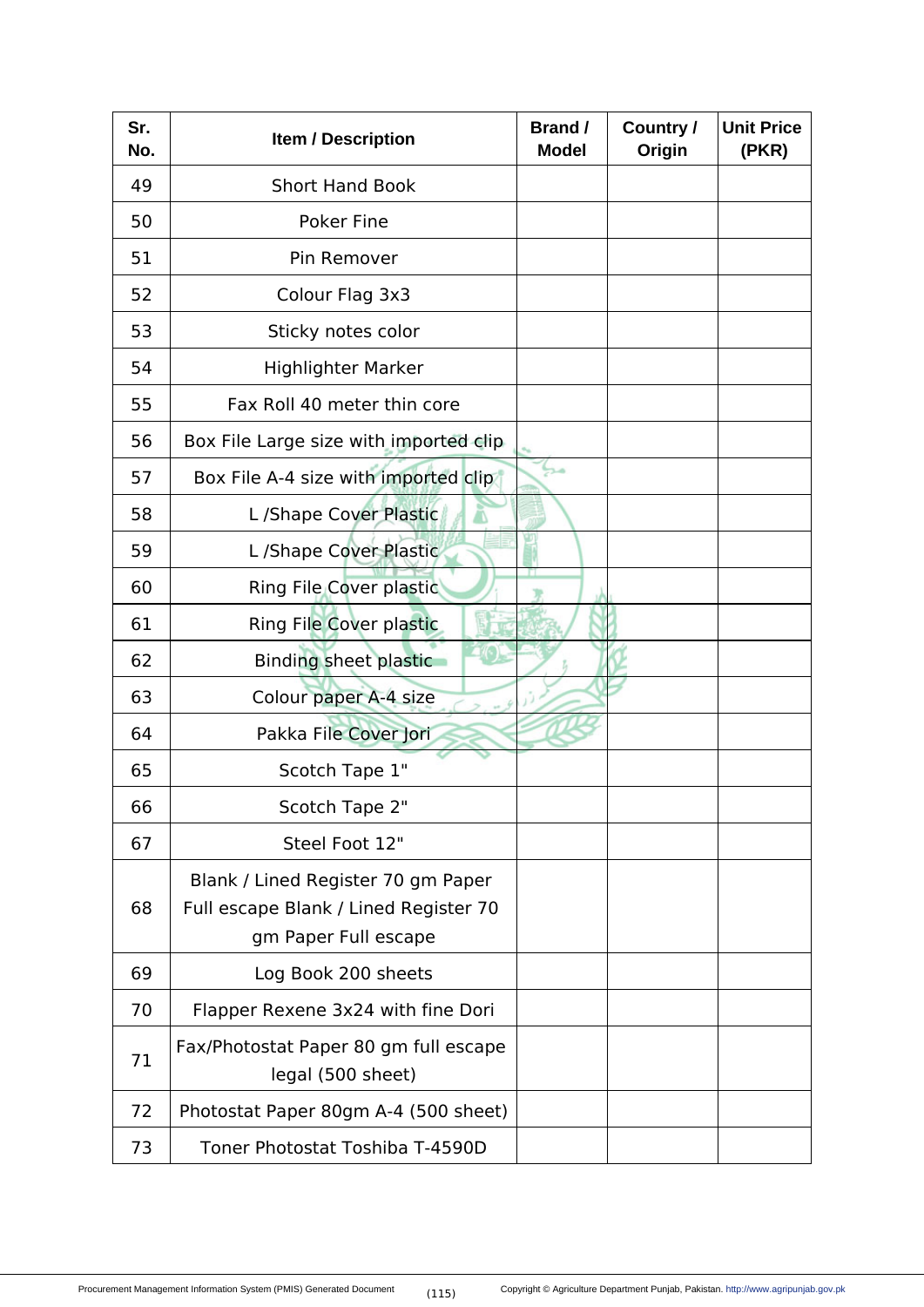| Sr.<br>No. | Item / Description                              | Brand /<br>Model | Country /<br>Origin | <b>Unit Price</b><br>(PKR) |
|------------|-------------------------------------------------|------------------|---------------------|----------------------------|
| 74         | Calculator 12 digit Casio ofiginal<br>font)     |                  | $(b$ ig             |                            |
| 75         | Calculator 14 digit Casio ofiginal<br>font)     |                  | (big                |                            |
| 76         | Drafting pad legal size                         |                  |                     |                            |
| 77         | Drafting pad A-4 size                           |                  |                     |                            |
| 78         | Pen Drive (16 GB)                               |                  |                     |                            |
| 79         | Pen Drive (32 GB)                               |                  |                     |                            |
| 80         | Pen Drive (64 GB)                               |                  |                     |                            |
| 81         | Computer Paper legal 80 gm (500<br>$shee$ t)    |                  |                     |                            |
| 82         | Computer Paper A-4 size 80 gm (500<br>$shee$ t) |                  |                     |                            |
| 83         | Computer Paper A-4 size 70 gm (500<br>$shee$ t) |                  |                     |                            |
| 84         | Computer Toners HP-2035, 2055                   |                  |                     |                            |
| 85         | Computer Toners HP-1022                         |                  |                     |                            |
| 86         | Computer Toners H-P1300 (13-A)                  |                  |                     |                            |
| 87         | Computer Toners HP-10 10                        |                  |                     |                            |
| 88         | Computer Toners HP-1102   (085-A)               |                  |                     |                            |
| 89         | Computer Toners HP-1320 (49-A)                  |                  |                     |                            |
| 90         | Computer Toners HP-pro m 227 SDN<br>$(30 - A)$  |                  |                     |                            |
| 91         | Computer Toners HP-1200 (12-A)                  |                  |                     |                            |
| 92         | Computer Toners HP-2015 (53-A)                  |                  |                     |                            |
| 93         | Computer Toners HP-1020                         |                  |                     |                            |
| 94         | Computer Toners HP Pro m 102w                   |                  |                     |                            |
| 95         | Computer Toners HP-1606DN                       |                  |                     |                            |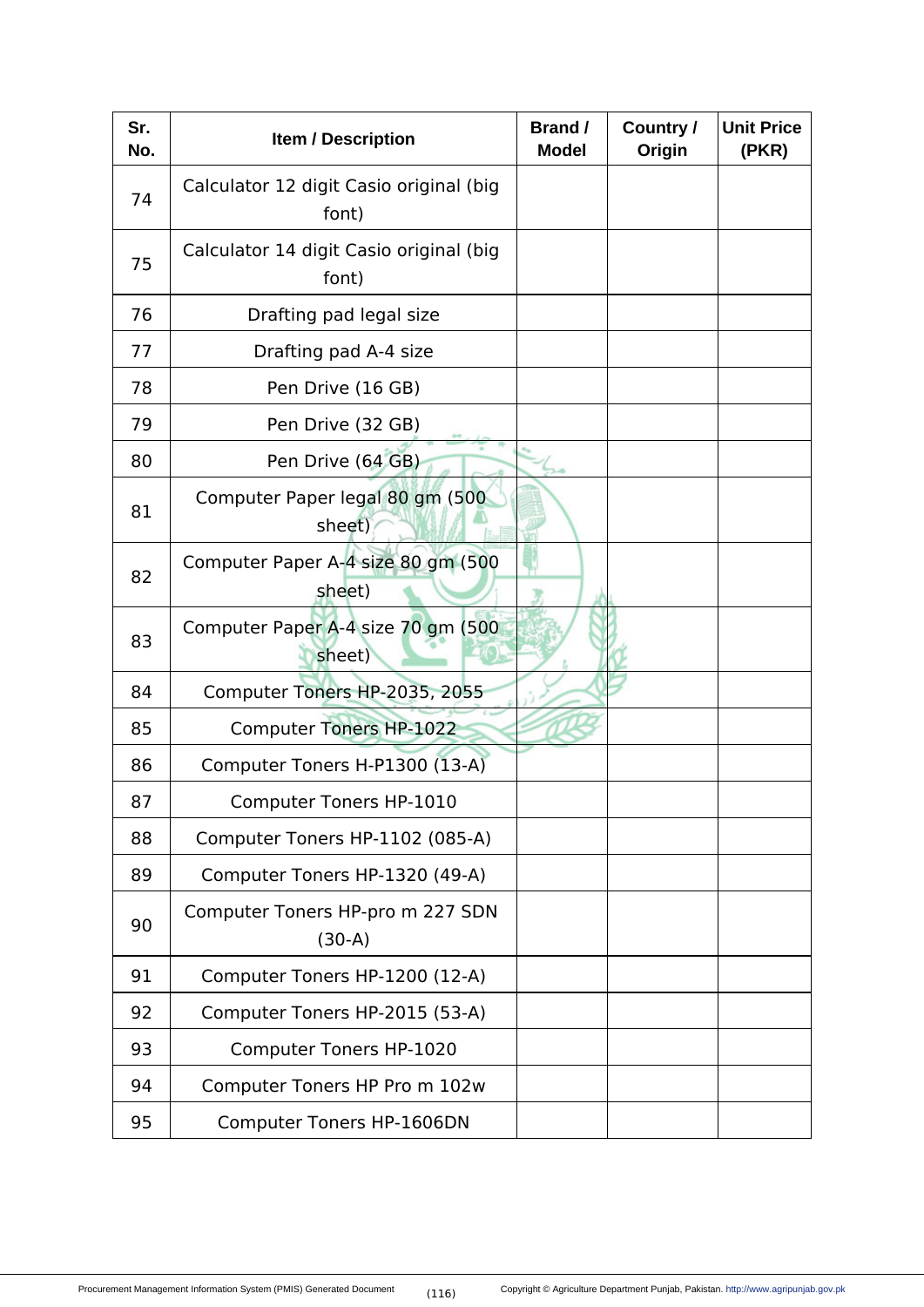| Sr.<br>No. | Item / Description                                                 | Brand /<br>Model | Country /<br>Origin | <b>Unit Price</b><br>(PKR) |
|------------|--------------------------------------------------------------------|------------------|---------------------|----------------------------|
| 96         | Computer Toner HP 400                                              |                  |                     |                            |
| 97         | Computer Toner HP pro m $4 02$ dn $(26 -$<br>A)                    |                  |                     |                            |
| 98         | Computer Toners HP-Pro 200 Colour<br>Set                           |                  |                     |                            |
| 99         | File Board Rexene with Magic Flapper<br>Printed                    |                  |                     |                            |
| 100        | Peon Book Printed A-4 Size (100<br>Sheets) VRG Paper               |                  |                     |                            |
| $101$      | Telephone Index                                                    |                  |                     |                            |
| 102        | Cash Book big size (Nobel)                                         |                  |                     |                            |
| 103        | Stock Register                                                     |                  |                     |                            |
| 104        | Routine Sheet (400 sheet) (Legal size)                             |                  |                     |                            |
| 105        | Routine Sheet (400 sheet) $(A - 4 s i \nmid e)$                    |                  |                     |                            |
| 106        | Magic Flapper Golden Mono with<br>Printing Agriculture Department. |                  |                     |                            |
| 107        | Executive Ring Note Book                                           |                  |                     |                            |
| 108        | Ring Note Book                                                     |                  |                     |                            |
| 109        | D.O Envelope 4x9 80gm                                              |                  |                     |                            |
| $110$      | Slips different color Size 3x5 printed                             |                  |                     |                            |
| 111        | Attendance Register                                                |                  |                     |                            |
| $112$      | Diary / Dispatch Register Legal size                               |                  |                     |                            |
| 113        | Slip Book Cover Rexene copy size                                   |                  |                     |                            |
| $114$      | Office note Book copy size                                         |                  |                     |                            |
| 115        | Slip Book Cover Rexene small size                                  |                  |                     |                            |
| 116        | Office note Book small size                                        |                  |                     |                            |
| $117$      | Dak Pad Rexene                                                     |                  |                     |                            |
| 118        | Meeting Pad Rexene                                                 |                  |                     |                            |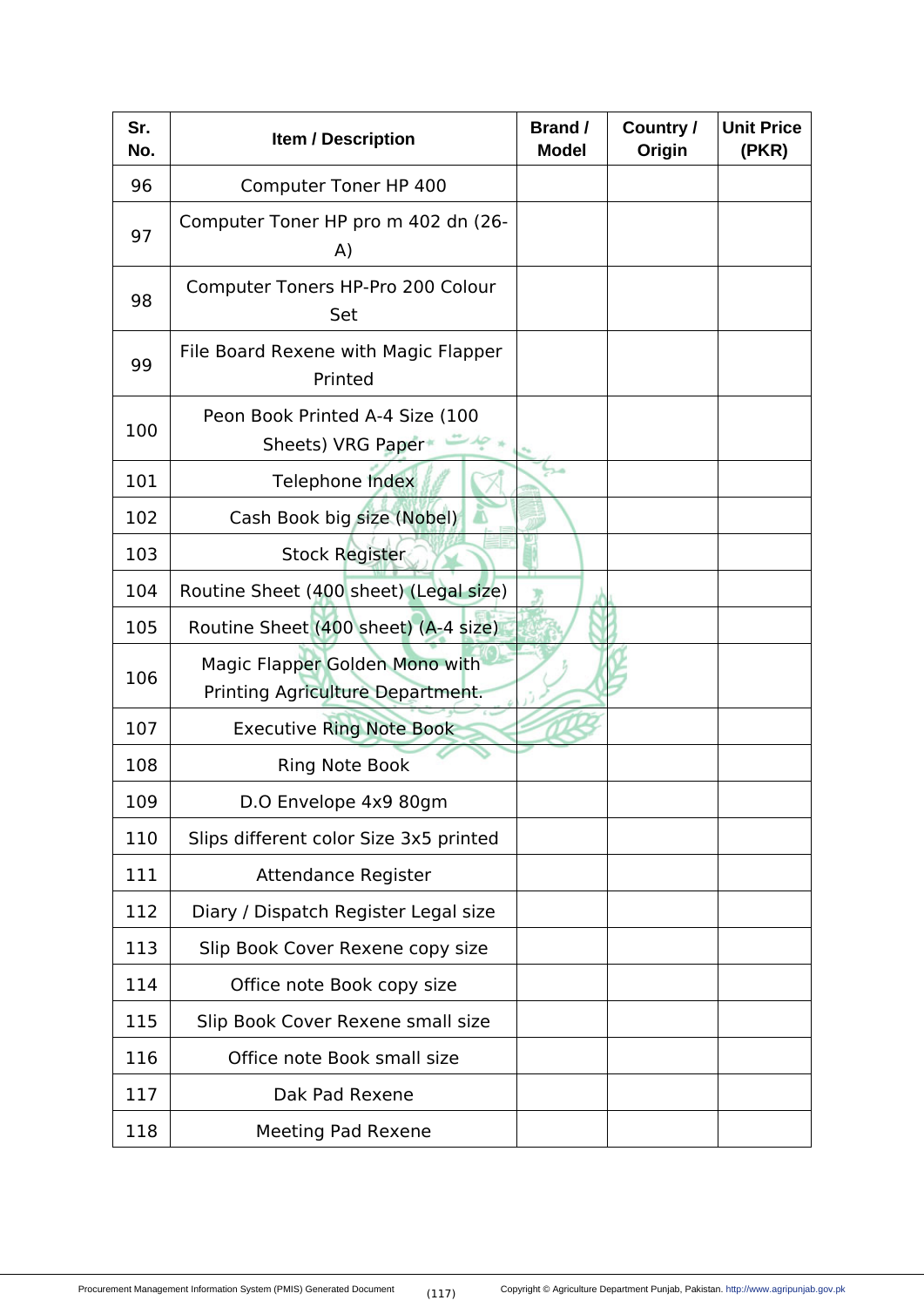| Sr.<br>No. | Item / Description                  | Brand /<br>Model | Country /<br>Origin | <b>Unit Price</b><br>(PKR) |
|------------|-------------------------------------|------------------|---------------------|----------------------------|
| 119        | D.O Paper Four Colour               |                  |                     |                            |
| 120        | D.O Paper Four Colour               |                  |                     |                            |
| $121$      | File Cover Legal Size               |                  |                     |                            |
| $122$      | File Cover A-4 Size                 |                  |                     |                            |
| 123        | File Cover Legal Size               |                  |                     |                            |
| $124$      | File Cover A-4                      |                  |                     |                            |
| 125        | Tissue Paper (Perfumed) large size  |                  |                     |                            |
| 126        | Tissue Paper Sample large size Rose |                  |                     |                            |
| 127        | Tissue Roll                         |                  |                     |                            |
| 128        | Air Freshener                       |                  |                     |                            |
| 129        | Mosquito (insecticide)              |                  |                     |                            |
| 130        | Hand Wash                           |                  |                     |                            |
| 131        | Spray pump                          |                  |                     |                            |
| 132        | Bath Soap                           |                  |                     |                            |
| 133        | Surf $1/2$ kg                       |                  |                     |                            |
| 134        | Dish Wash Cake                      |                  |                     |                            |
| 135        | Desi Soap                           |                  |                     |                            |
| 136        | Glass cleaner                       |                  |                     |                            |
| 137        | Phenyl Tablet                       |                  |                     |                            |
| 138        | Phenyl                              |                  |                     |                            |
| 139        | Viper                               |                  |                     |                            |
| $140$      | Broom 1/2kg                         |                  |                     |                            |
| 141        | Farshi Towel                        |                  |                     |                            |
| $142$      | Tat                                 |                  |                     |                            |
| 143        | Acid liquid (01 liter)              |                  |                     |                            |
| 144        | Towel standard size                 |                  |                     |                            |
| 145        | Duster (18x24) size                 |                  |                     |                            |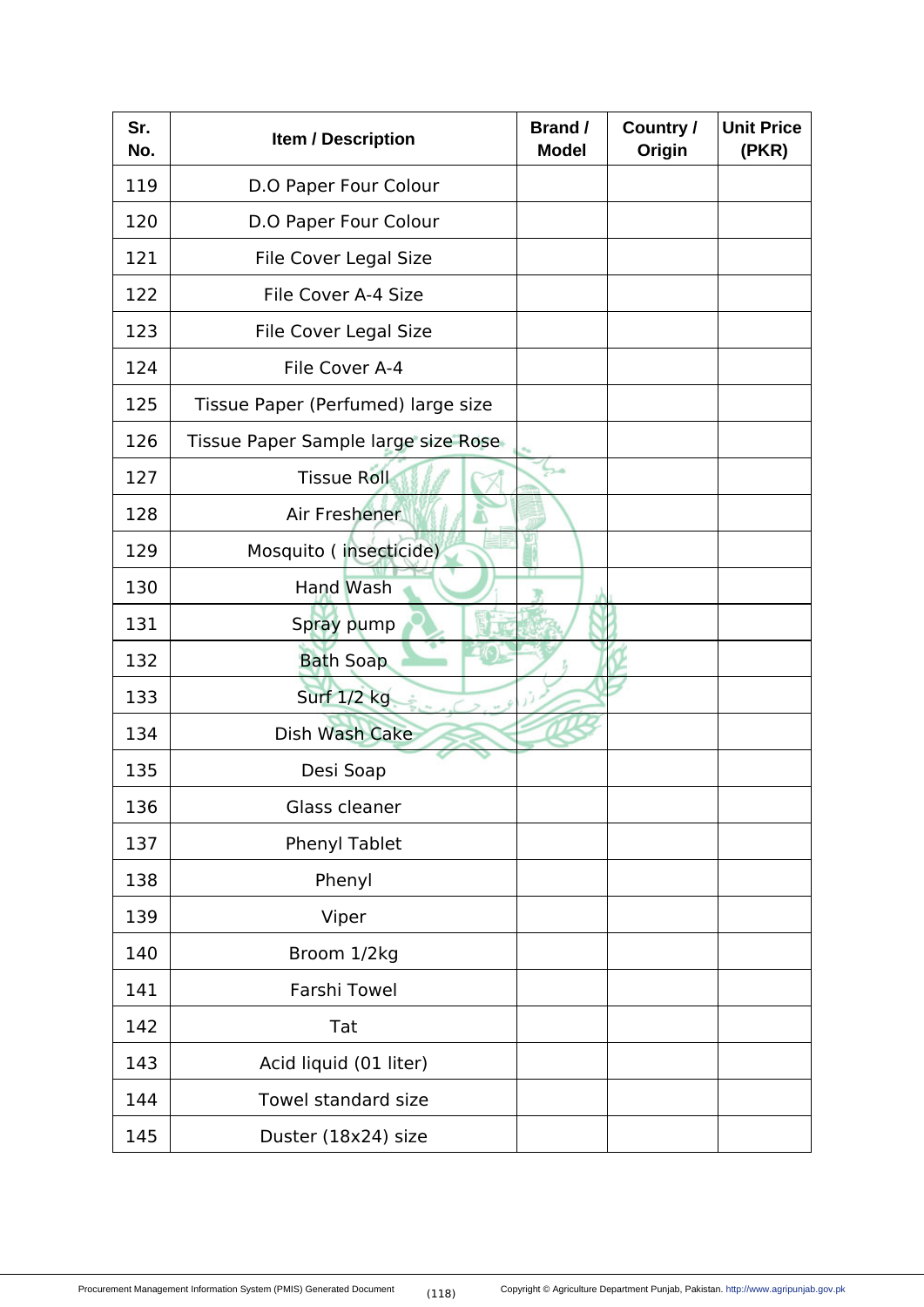| Sr.<br>No. | Item / Description                   | Brand /<br>Model | Country /<br>Origin | <b>Unit Price</b><br>(PKR) |
|------------|--------------------------------------|------------------|---------------------|----------------------------|
| 146        | Battery Cell                         |                  |                     |                            |
| 147        | Camera Cell                          |                  |                     |                            |
| 148        | Sui Gas pipe                         |                  |                     |                            |
| 149        | Plastic Tub large size               |                  |                     |                            |
| 150        | Water Glass                          |                  |                     |                            |
| 151        | Tea cup saucer                       |                  |                     |                            |
| 152        | Water Jug (Glass)                    |                  |                     |                            |
| 153        | Tea spoon (12 Nos.)                  |                  |                     |                            |
| 154        | Rice Spoon (12 Nos.)                 |                  |                     |                            |
| 155        | Plate large size                     |                  |                     |                            |
| 156        | Plate small size                     |                  |                     |                            |
| 157        | Flush Brush                          |                  |                     |                            |
| 158        | Mirror (12x18)                       |                  |                     |                            |
| 159        | Wall clock (standard size)           |                  |                     |                            |
| 160        | Water Cooler (35 Litter)             |                  |                     |                            |
| 161        | Sugar pot                            |                  |                     |                            |
| 162        | Electric Board for Computer          |                  |                     |                            |
| 163        | Air Freshener automatic with Machine |                  |                     |                            |
| 164        | Air freshener Cartage                |                  |                     |                            |
| 165        | Tube Rod 40 Watt                     |                  |                     |                            |
| 166        | Tube Rod 20 Watt                     |                  |                     |                            |
| 167        | Chock 40 Watt                        |                  |                     |                            |
| 168        | Chock 20 Watt                        |                  |                     |                            |
| 169        | Starter S-10                         |                  |                     |                            |
| 170        | Starter S-2                          |                  |                     |                            |
| 171        | Single Patti                         |                  |                     |                            |
| 172        | Energy Saver 6 Watt                  |                  |                     |                            |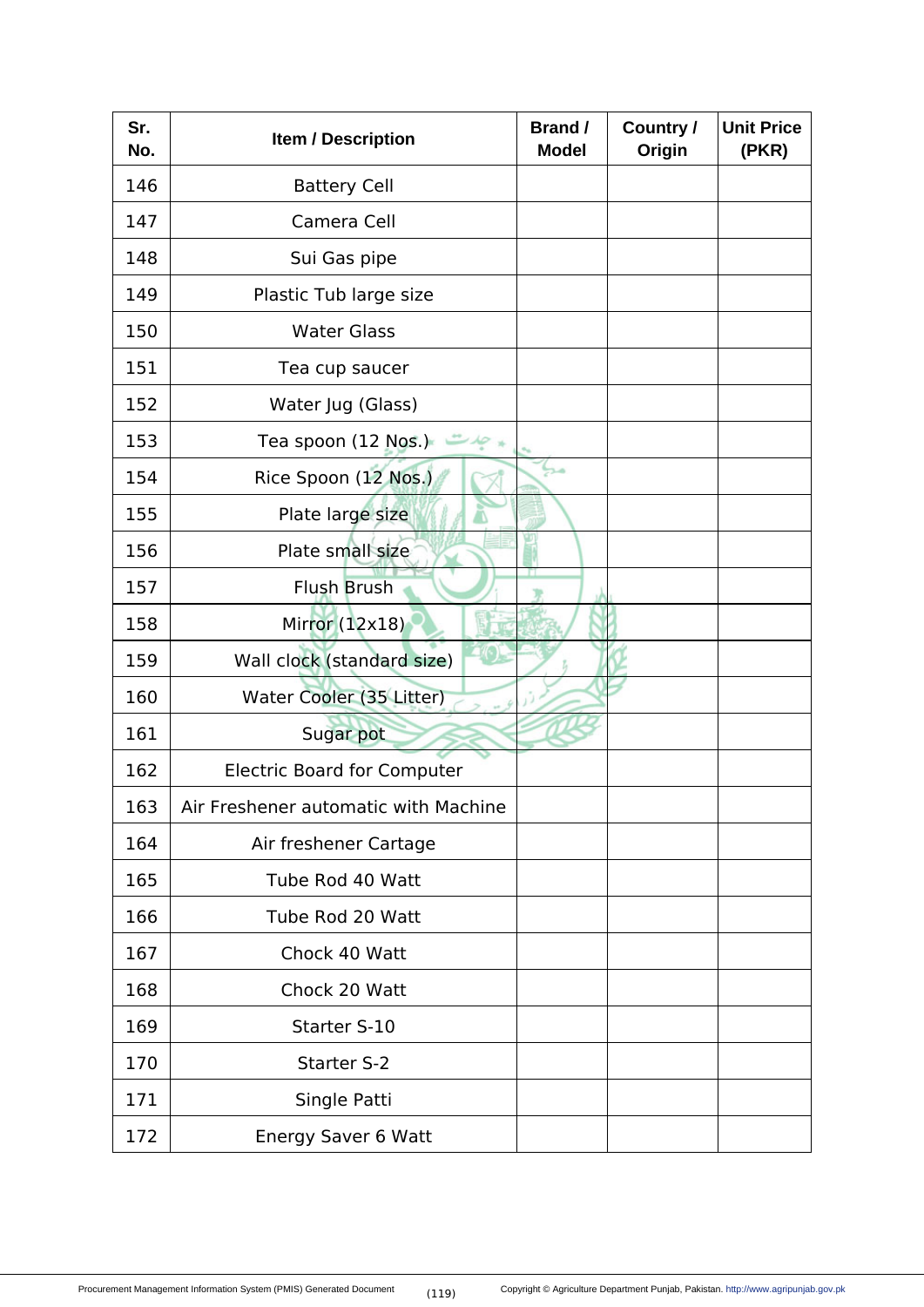| Sr.<br>No. | Item / Description               | Brand /<br>Model | Country /<br>Origin | <b>Unit Price</b><br>(PKR) |
|------------|----------------------------------|------------------|---------------------|----------------------------|
| 173        | Energy Saver 11 Watt             |                  |                     |                            |
| 174        | Energy Saver 25 Watt             |                  |                     |                            |
| 175        | Multi Plug (Bush) 5/ A           |                  |                     |                            |
| 176        | Multi Plug (Bush)15/ A           |                  |                     |                            |
| 177        | Electric wire 7/44 full gage     |                  |                     |                            |
| 178        | Electric wire 7/36 full gage     |                  |                     |                            |
| 179        | Electric wire 7/29 full gage     |                  |                     |                            |
| 180        | Electric wire 3/29 full gage     |                  |                     |                            |
| 181        | Extension Lead (Multiple socket) |                  |                     |                            |
| 182        | Dimmer fan                       |                  |                     |                            |
| 183        | Remote Bell                      |                  |                     |                            |
| 184        | Remote Cell (Pencil size)        |                  |                     |                            |
| 185        | Door Electric Bell               |                  |                     |                            |
| 186        | Bell Push                        |                  |                     |                            |
| 187        | Electric Heater                  |                  |                     |                            |
| 188        | Electric Jug                     |                  |                     |                            |
| 189        | Emergency Light                  |                  |                     |                            |
| 190        | Car Body Polish                  |                  |                     |                            |
| 191        | Car Dashboard Polish             |                  |                     |                            |
| 192        | Harpic cleaner large size        |                  |                     |                            |
| 193        | Harpic cleaner small size        |                  |                     |                            |
| 194        | Plastic Balti 40 ltr             |                  |                     |                            |
| 195        | Plastic Balti 30 Ltr             |                  |                     |                            |
| 196        | Basket (Dustbin) Large           | $s$ i z e        |                     |                            |
| 197        | Basket (Dustbin) small           | size             |                     |                            |
| 198        | Lock 50mm                        |                  |                     |                            |
| 199        | Lock 38mm                        |                  |                     |                            |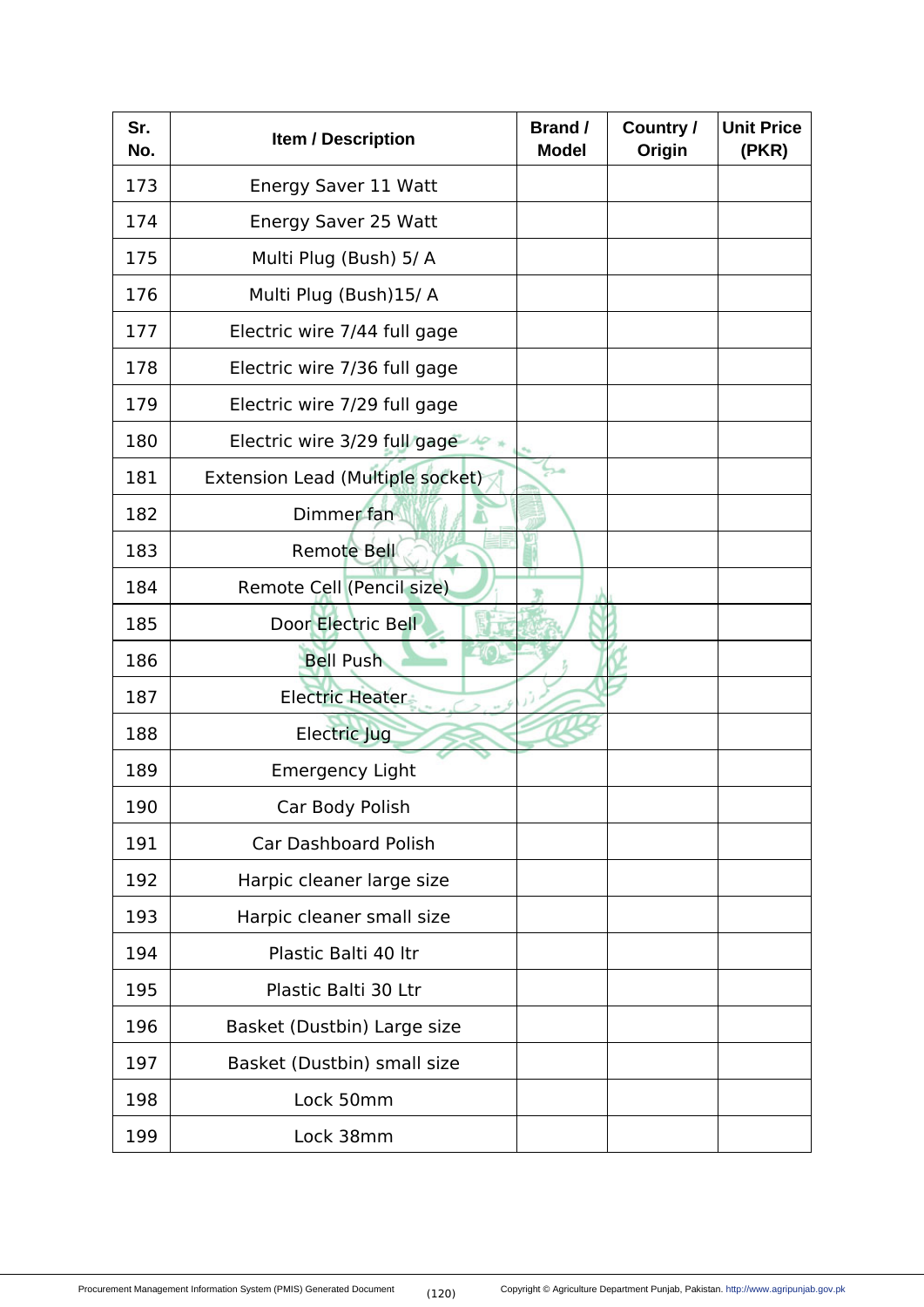| Sr.<br>No. | Item / Description | Brand /<br>Model | Country /<br>Origin | Unit Price<br>(PKR) |
|------------|--------------------|------------------|---------------------|---------------------|
| 200        | Lock 36mm          |                  |                     |                     |
| 201        | Lock 32mm          |                  |                     |                     |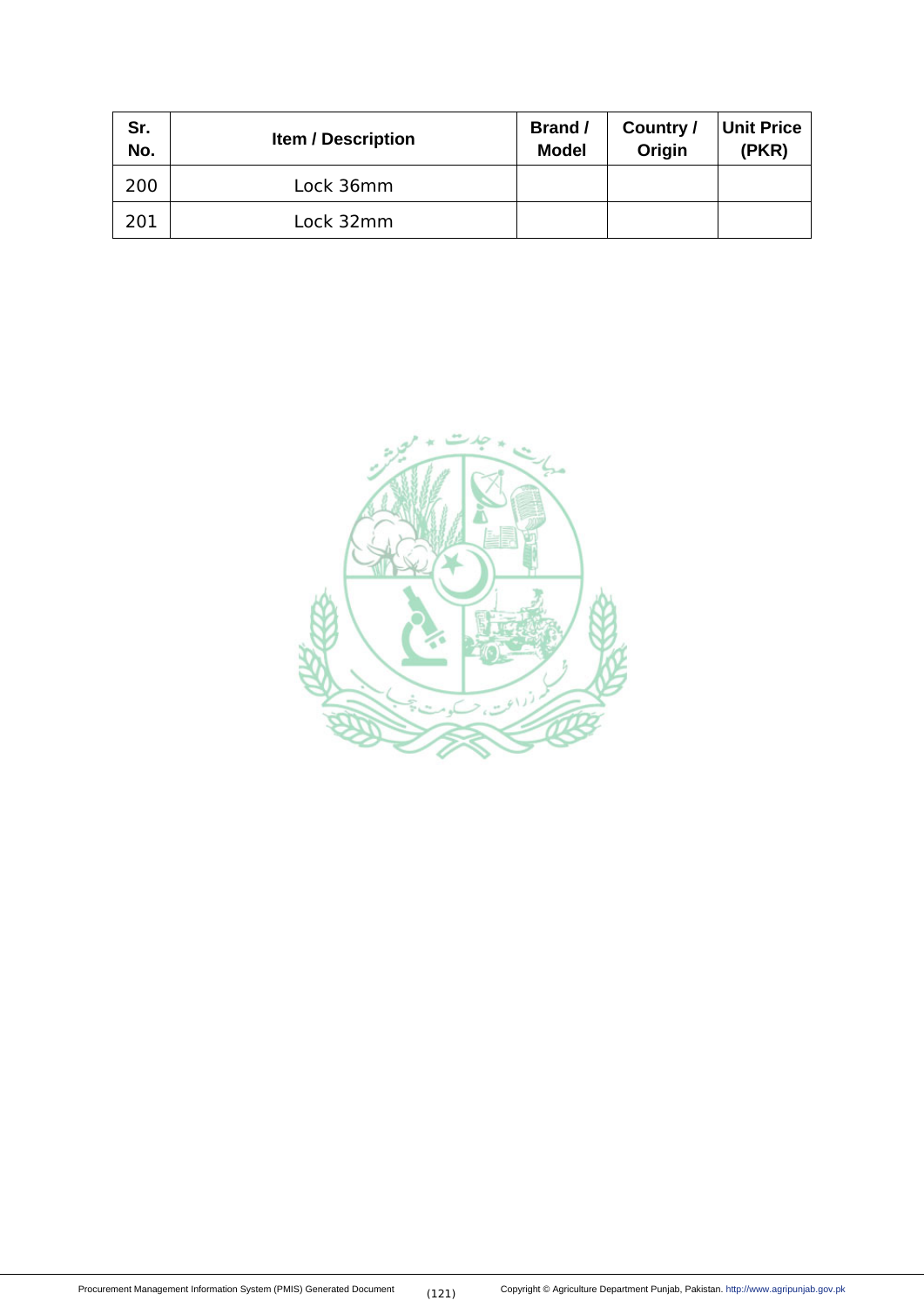# Part-II

# Section I. Contract Forms

### 1. Contract Form

THIS AGREEMENT made the  $\frac{1}{2}$   $\frac{1}{2}$  ay of  $\frac{1}{2}$   $\frac{1}{2}$   $\frac{1}{2}$   $\frac{1}{2}$   $\frac{1}{2}$   $\frac{1}{2}$ Officer (General), 2-Bank Road, Old P&D Building, Lahore, Distt. Lahore (hereinafter called "the Purchaser") of the neme of pappilier and f (hereinafter called "the Supplier") of the other part:

WHEREAS the Purchaser invited bids for certain goods and a under the Constationery, COMPUTER STATIONERY, PRINTING, COST OF OTHER AND OTHER ITEMS and has accepted a bid by the Supplier for th of those goods and services at rate(s) mentioned in the "PR (hereinafter called "the Contract Price(s)").

NOW THIS AGREEMENT WITNESSETH AS FOLLOWS:

1. In this Agreement words and expressions shall have the sam are respectively assigned to them in the Conditions of Contract re

2. The following documents shall be deemed to form and construed as part of this Agreement, viz.:

- (a) the Bid Form and the Price Schedule submitted by the Bidd
- (b) the Schedule of Requirements;
- (c) the Technical Specifications;
- (d) the General Conditions of Contract;
- (e) the Special Conditions of Contract; and
- (f) the Purchaser's Notification of Award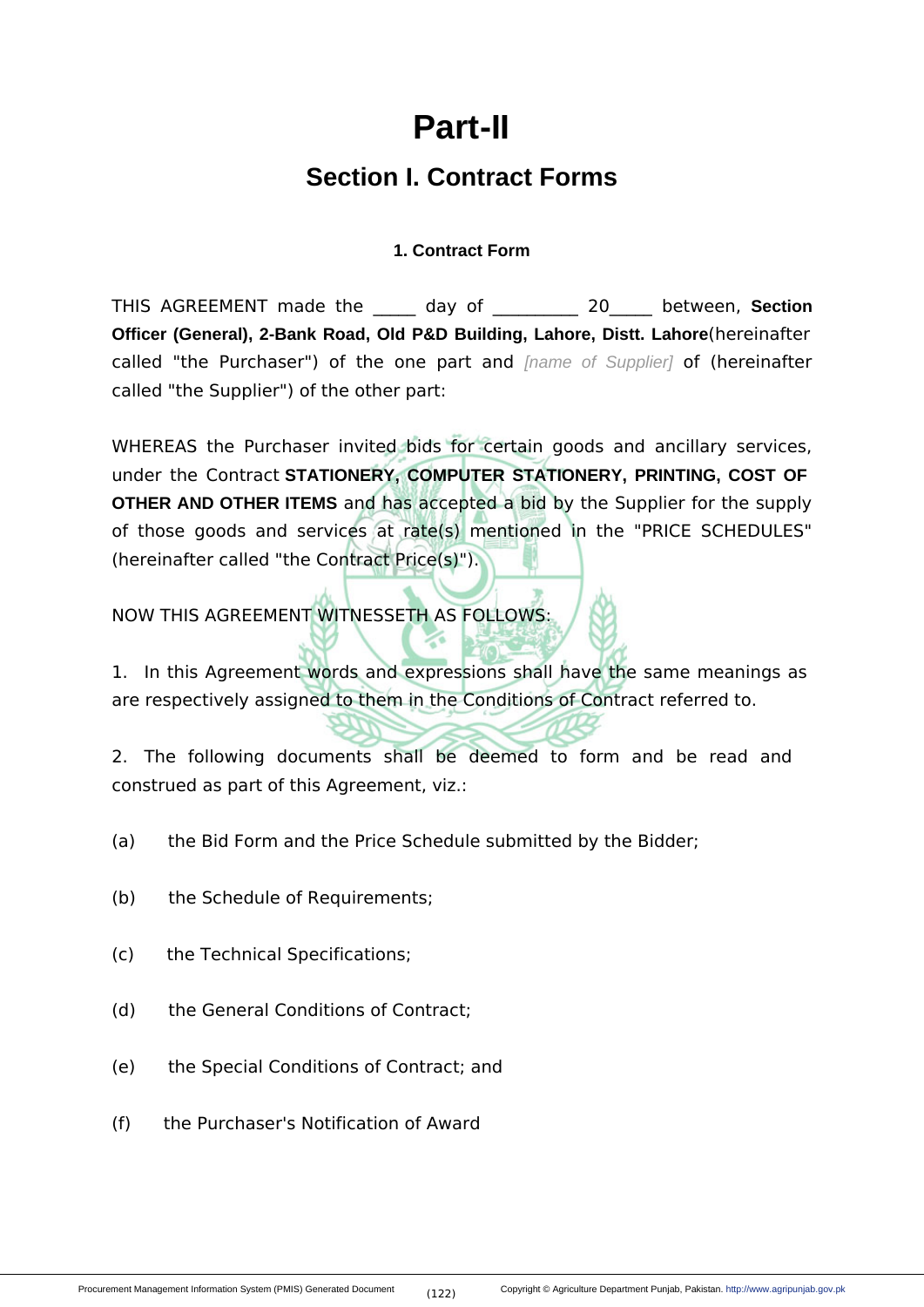3. In consideration of the payments to be made by the I Supplier as hereinafter mentioned, the Supplier hereby cov Purchaser to provide the goods and services and to remedy de conformity in all respects with the provisions of the Contract

4. The Purchaser hereby covenants to pay the Supplier in constant provision of the goods and services and the remedying of defe Contract Price or such other sum as may become payable under of the contract at the times and in the manner prescribed by the c

IN WITNESS whereof the parties hereto have caused this executed in accordance with their respective laws the day and written.

Signed, sealed, delivered by\_\_\_\_\_\_\_\_\_\_\_\_\_\_\_\_\_\_\_\_\_\_the\_\_\_\_\_\_ Purchaser)

Signed, sealed, delivered by\_\_\_\_\_\_\_\_\_\_\_\_\_\_\_\_\_\_\_\_\_\_\_the\_\_\_\_\_\_ Supplier)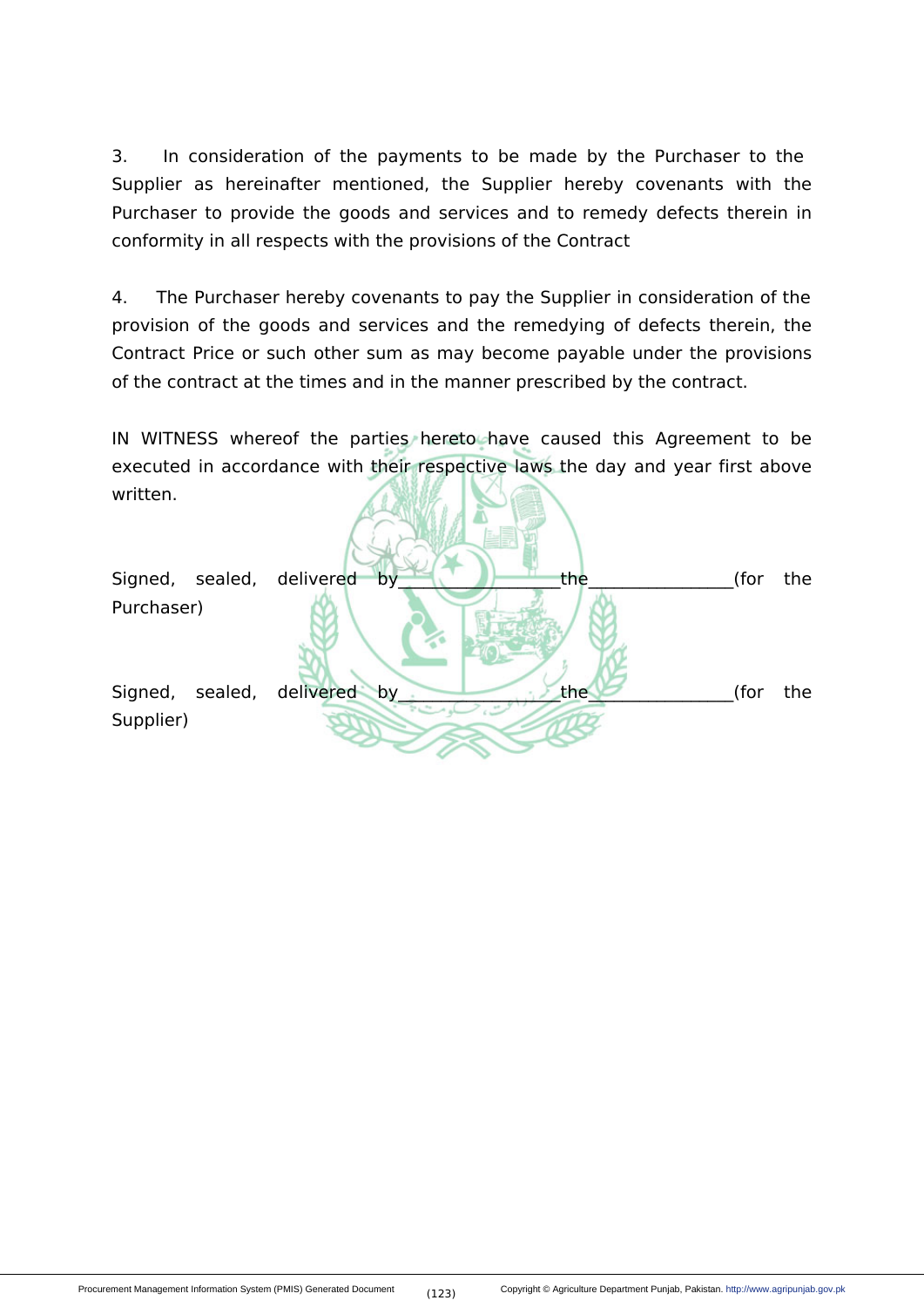# Part-II Section II. General Conditions of Contract

### 1. Definitions

1.1 In this Contract, the following terms shall be interpreted

 (a) "The Contract" means the agreement entered into between the Purchaser and the Supplier, as recorded in the Contract Form parties, including all attachments and appendices thereto and incorporated by reference therein.

(b) "The Contract Price" means the price payable to the the Contract for the full and proper performance o obligations.

 (c) "The Goods" means all of the equipment, machinery, and/or other materials which the Supplier is required to supply to the Purch Contract.

 (d) "The Services" means those services ancillary to the supply of the Goods, such as transportation and insurance, and any services, such as installation, commissioning, provis assistance, training, and other such obligations of the Supplier the Contract.

 (e) "GCC" means the General Conditions of Contract contained in this section.

(f) "SCC" means the Special Conditions of Contract.

(g) "The Purchaser" means the organization purchasing named in SCC.

(h) "The Purchaser's country" is Islamic Republic of Pakistan.

(i) "The Supplier" means the individual or firm supplying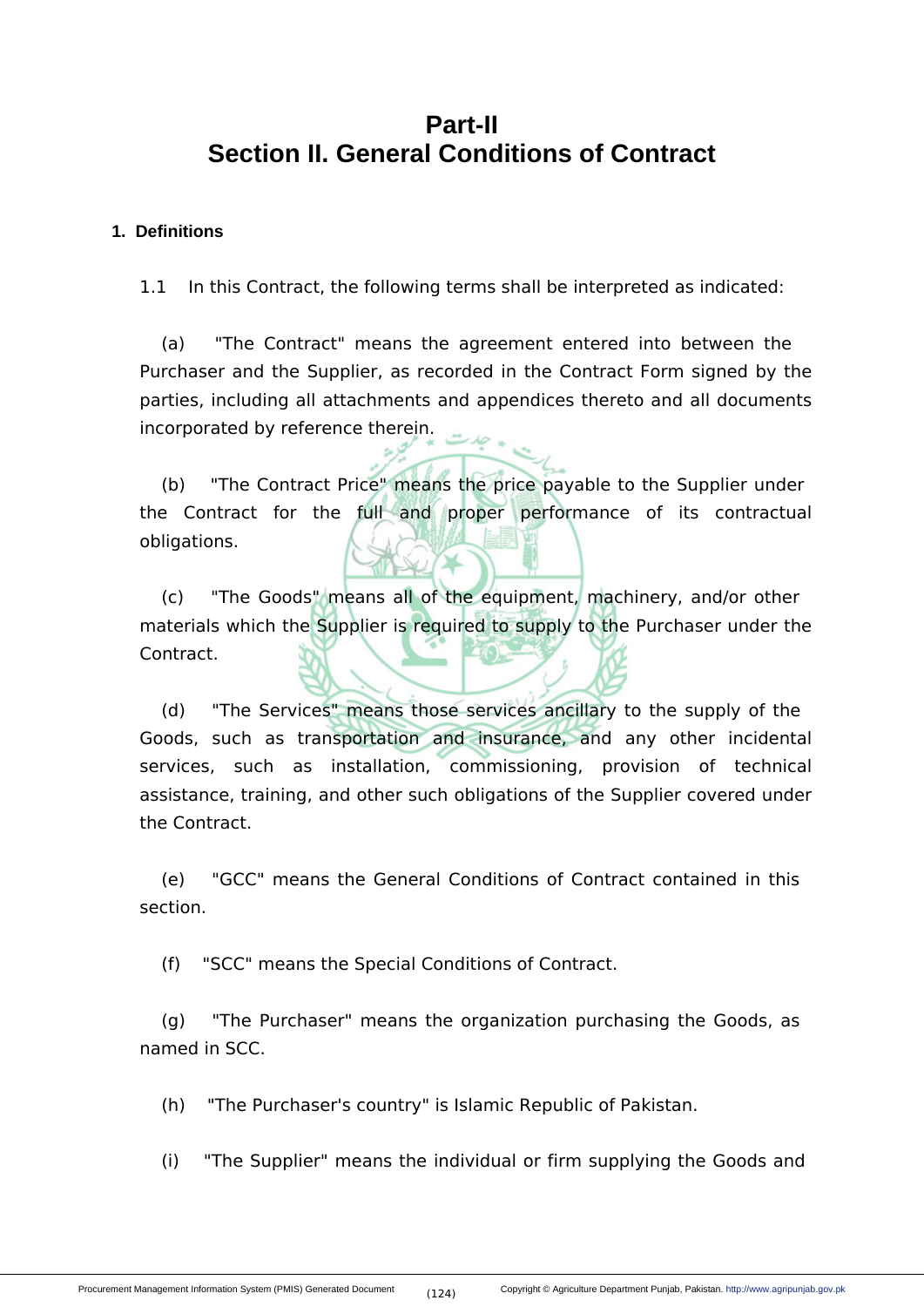Services under this Contract.

(j) "The Project Site," where applicable, means the p named in SCC.

(k) "Day" means calendar day.

2. Application

2.1 These General Conditions shall apply to the extent th superseded by provisions of other parts of the Contract.

#### 3. Country of Origin

3.1 For purposes of this Clause, "origin" means the place w were mined, grown, or produced, or from which the Service Goods are produced when, through manufacturing, processing, and major assembly of components, a commercially recognized results that is substantially different in basic characteristics utility from its components.

3.2 The origin of Goods and Services is distinct from the n Supplier.

#### 4. Standards

4.1 The Goods supplied under this Contract shall conform to mentioned in the Technical Specifications, and, when no appli is mentioned, to the authoritative standards appropriate country of origin. Such standards shall be the latest issued by institution

5. Use of Contract Documents and Information; Inspection and Audit by the Purchaser

5.1 The Supplier shall not, without the Purchaser's prior disclose the Contract, or any provision thereof, or any sp drawing, pattern, sample, or information furnished by or o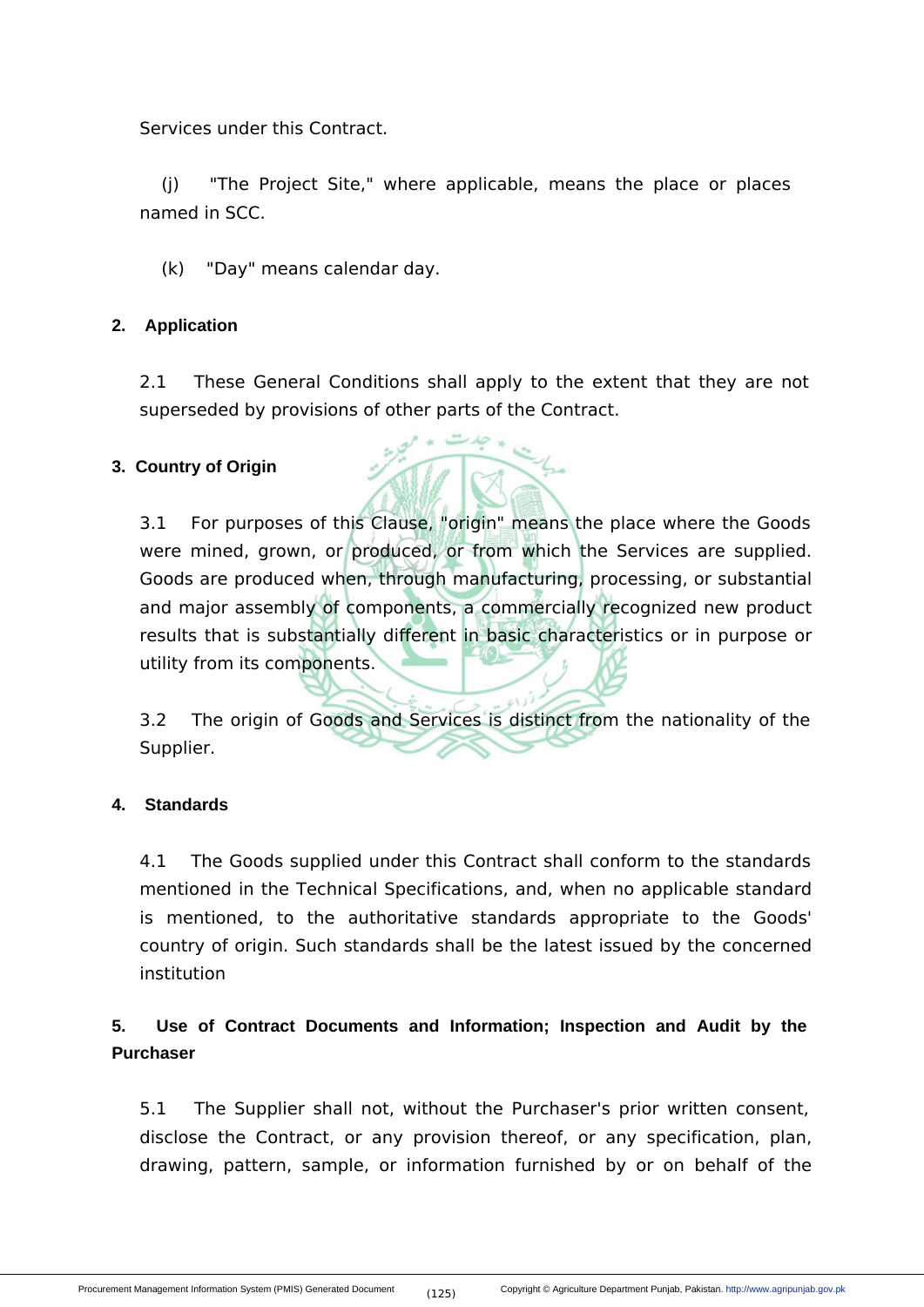Purchaser in connection therewith, to any person other employed by the Supplier in the performance of the Contract any such employed person shall be made in confidence and sha so far as may be necessary for purposes of such performance.

5.2 The Supplier shall not, without the Purchaser's prior make use of any document or information enumerated in G except for purposes of performing the Contract.

5.3 Any document, other than the Contract itself, enun Clause 5.1 shall remain the property of the Purchaser and shall (all copies) to the Purchaser on completion of the Supplie under the Contract if so required by the Purchaser.

5.4 The Supplier shall permit the Procuring Ageppyieto'sinspect accounts and records relating to the performance of the Suppli them audited by auditors appointed by the Procuring Agency, by the Procuring Agency.

### 6. Patent Rights

6.1 The Supplier shall indemnify the Purchaser against all th of infringement of patent, trademark, or industrial design righ use of the Goods or any part thereof.

#### 7. Performance Guarantee

7.1 Within ten (10) days of receipt of the notification of Con successful Bidder shall furnish to the Purchaser the perform in the amount specified in SCC.

7.2 The proceeds of the performance guarantee shall be Purchaser as compensation for any loss resulting from the S to complete its obligations under the Contract.

7.3 The performance quarantee shall be denominated in t the Contract acceptable to the Purchaser and shall be in one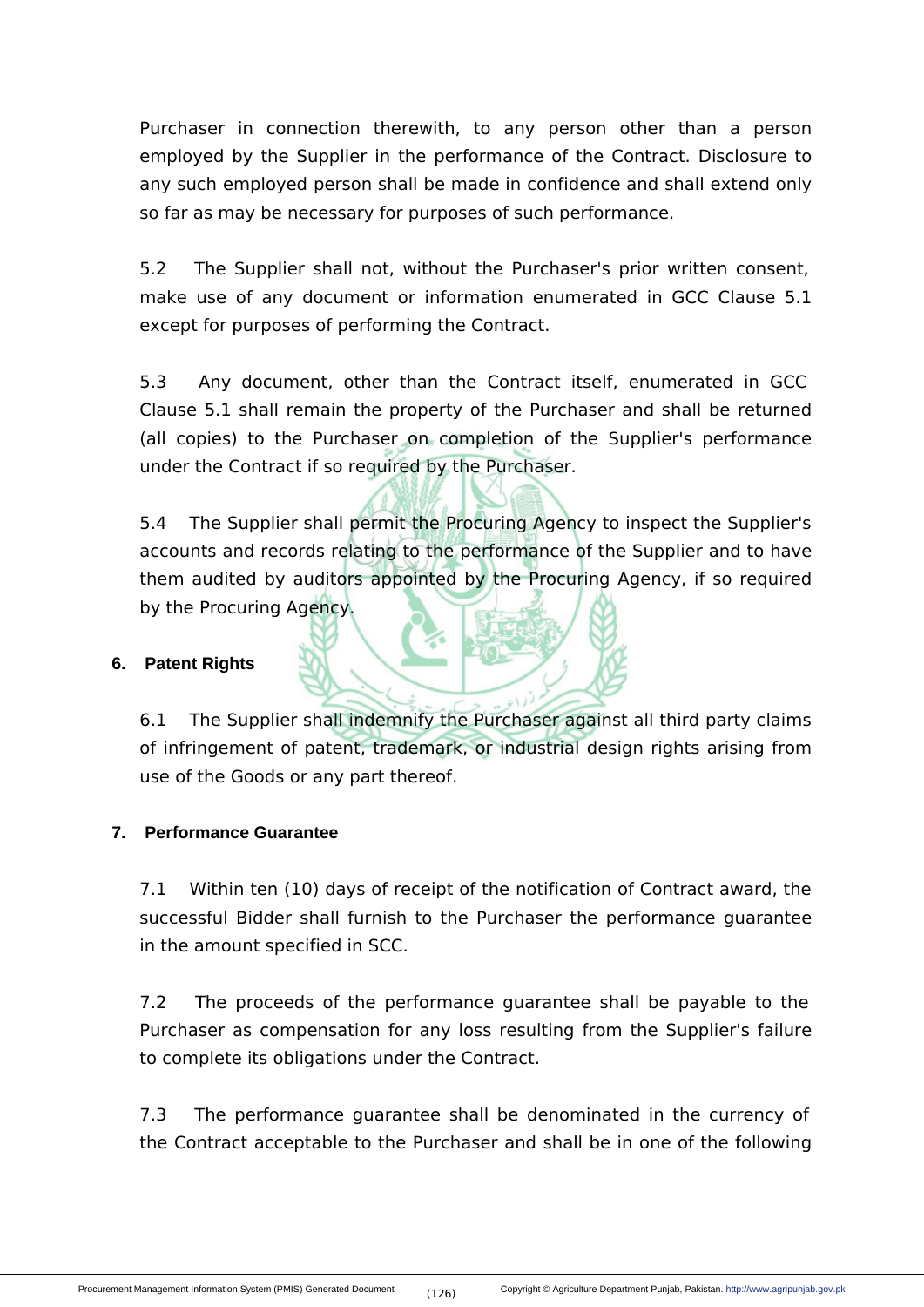forms:

(a) a bank guarantee or an irrevocable letter of cre reputable bank located in Pakistan, in the form provided documents or another form acceptable to the Purchaser; or

(b) a cashier's or certified check.

7.4 The performance guarantee will be discharged by the returned to the Supplier not later than thirty (30) days follow completion of the Supplier's performance obligations unde including any warranty obligations, unless specified otherwise i

#### 8. Inspections and Tests

8.1 The Purchaser or its representative shall have the and/or to test the Goods to confirm their conformity specifications at no extra cost to the Purchaser. SCC a Specifications shall specify what inspections and tests the Pur and where they are to be conducted. The Purchaser shall noti in writing, in a timely manner, of the identity of any represent for these purposes.

8.2 The inspections and tests may be conducted on the p Supplier or its subcontractor(s), at point of delivery, and/or at destination. If conducted on the premises of the subcontractor(s), all reasonable facilities and assistance, inc drawings and production data, shall be furnished to the i charge to the Purchaser.

8.3 Should any inspected or tested Goods fail to Specifications, the Purchaser may reject the Goods, and th either replace the rejected Goods or make alterations nec specification requirements free of cost to the Purchaser.

8.4 The Purchaser's right to inspect, test and, where neces Goods after the Goods' arrival in Pakistan shall in no w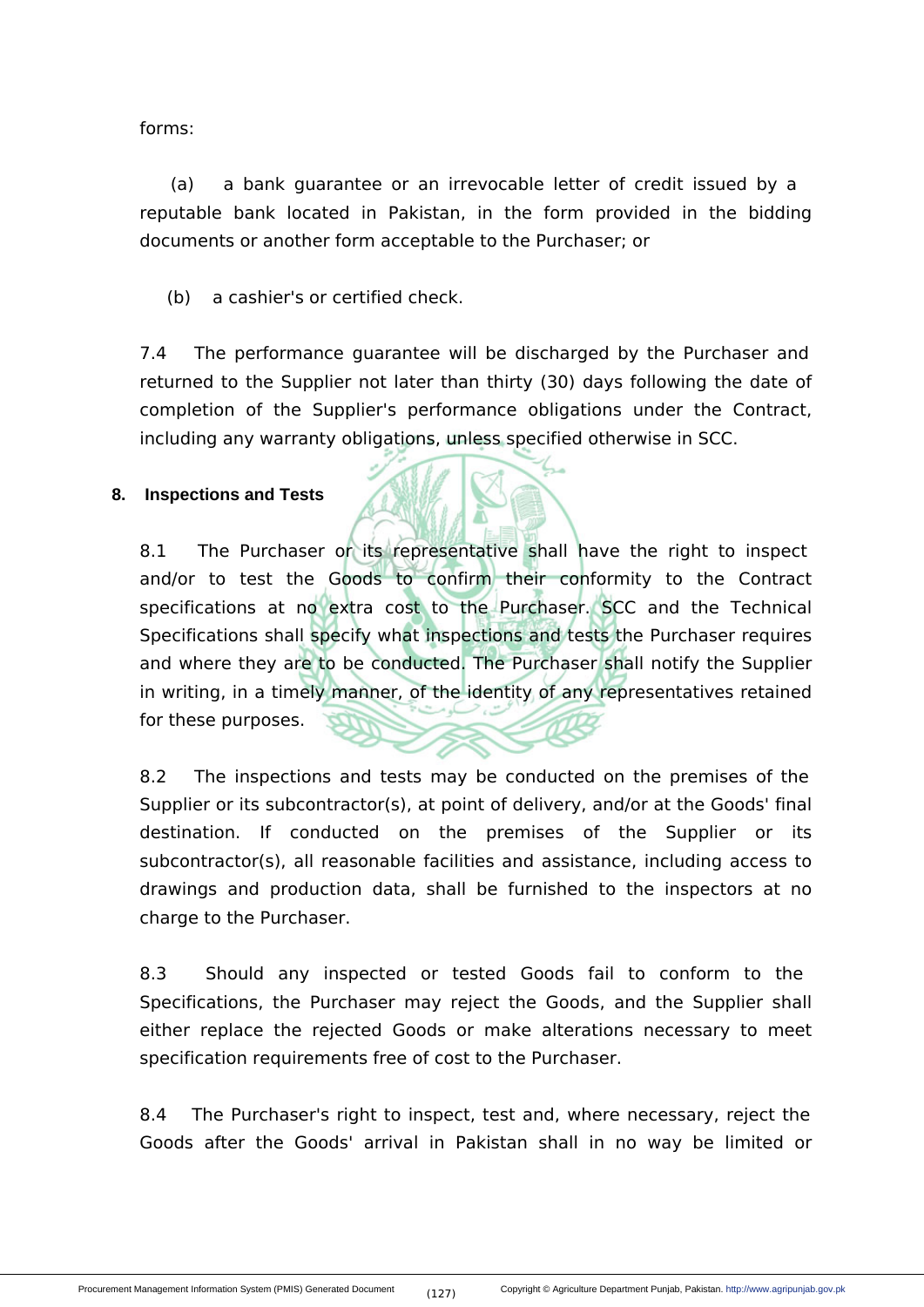waived by reason of the Goods having previously been inspecte passed by the Purchaser or its representative prior to the C from the country of origin.

8.5 Nothing in GCC Clause 8 shall in any way release the Supplier warranty or other obligations under this Contract.

#### 9. Packing

9.1 The Supplier shall provide such packing of the Goods as prevent their damage or deterioration during transit to their fir as indicated in the Contract. The packing shall be sufficie without limitation, rough handling during transit and expose temperatures, salt and precipitation during transit, and Packing case size and weights shall take into con appropriate, the remoteness of the Goods' final destination ar of heavy handling facilities at all points in transit.

9.2 The packing, marking, and documentation within a packages shall comply strictly with such special requireme expressly provided for in the Contract, including additional any, specified in SCC, and in any subsequent instructions Purchaser.

#### 10. Delivery and Documents

10.1 Delivery of the Goods shall be made by the Supplie with the terms specified in the Schedule of Requirements. shipping and/or other documents to be furnished by t specified in SCC.

10.2 Documents to be submitted by the Supplier are specified

#### 11. Insurance

11.1 The Goods supplied under the Contract shall be delive  $(DDP)$  under which risk is transferred to the buyer a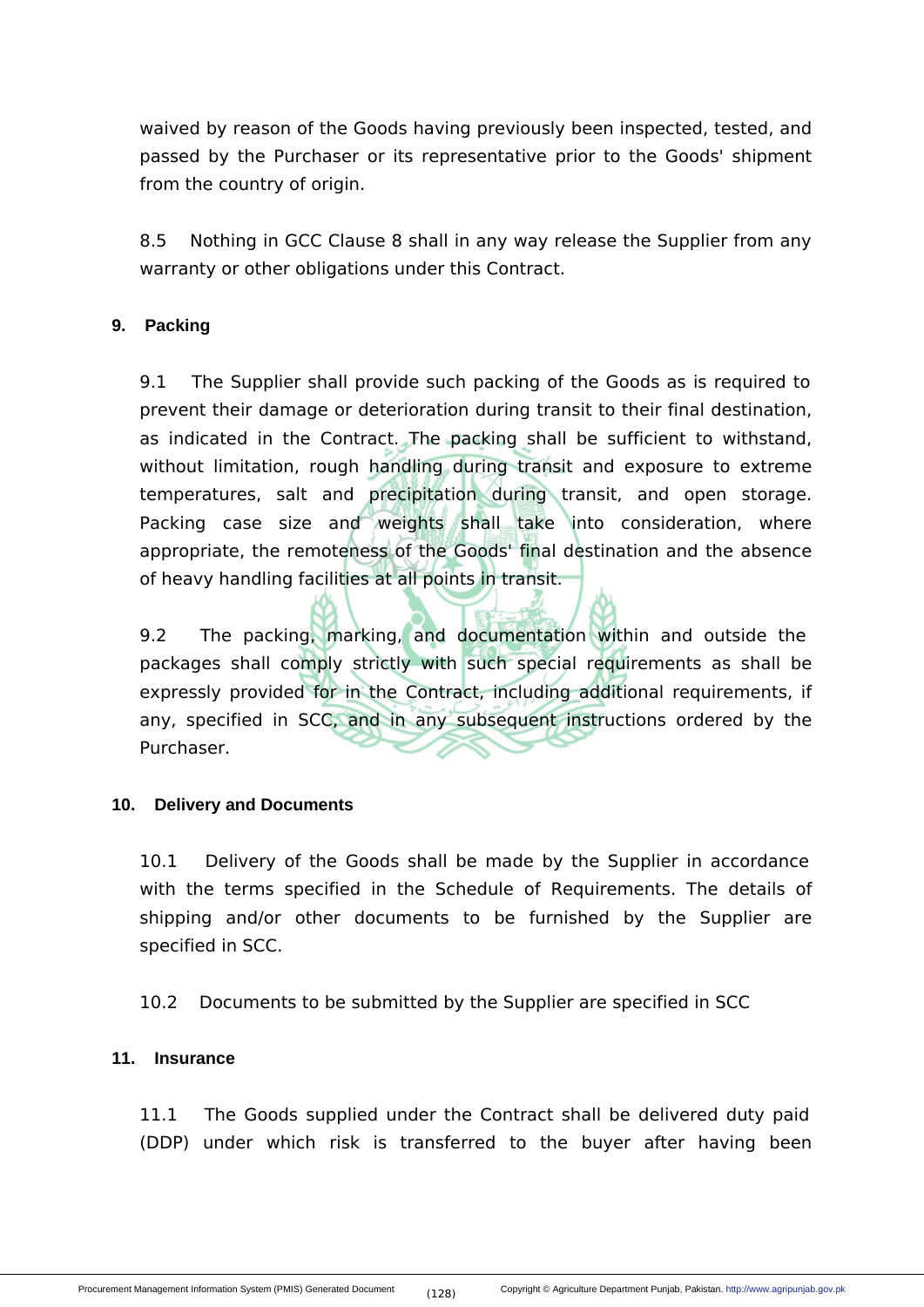delivered, hence insurance coverage is sellers responsibility.

12. Transportation

12.1 The Supplier is required under the Contact to transport specified place of destination within the Purchaser's count such place of destination in the Purchaser's country, including storage, as shall be specified in the Contract, shall be Supplier, and related costs shall be included in the Contract Pri

13. Incidental Services

13.1 The Supplier may be required to provide any or all services, including additional services, if any, specified in SCC

(a)  $performation$  of on-site assembly and the supplied Goods;

(b) furnishing of tools required for assembly and/or mai supplied Goods;

(c) furnishing of a detailed operations and maan the nance r appropriate unit of the supplied Goods;

(d) performance or supervision or maintenance and/or supplied Goods, for a period of time agreed by the parties, pro service shall not relieve the Supplier of any warranty obliga Contract; and

(e) training of the Purchaser's personnel, at the Suppli on-site, in assembly, start-up, operation, maintenance, and/d supplied Goods.

13.2 Prices charged by the Supplier for incidental services in the Contract Price for the Goods, shall be agreed upon in parties and shall not exceed the prevailing rates charged for o the Supplier for similar services.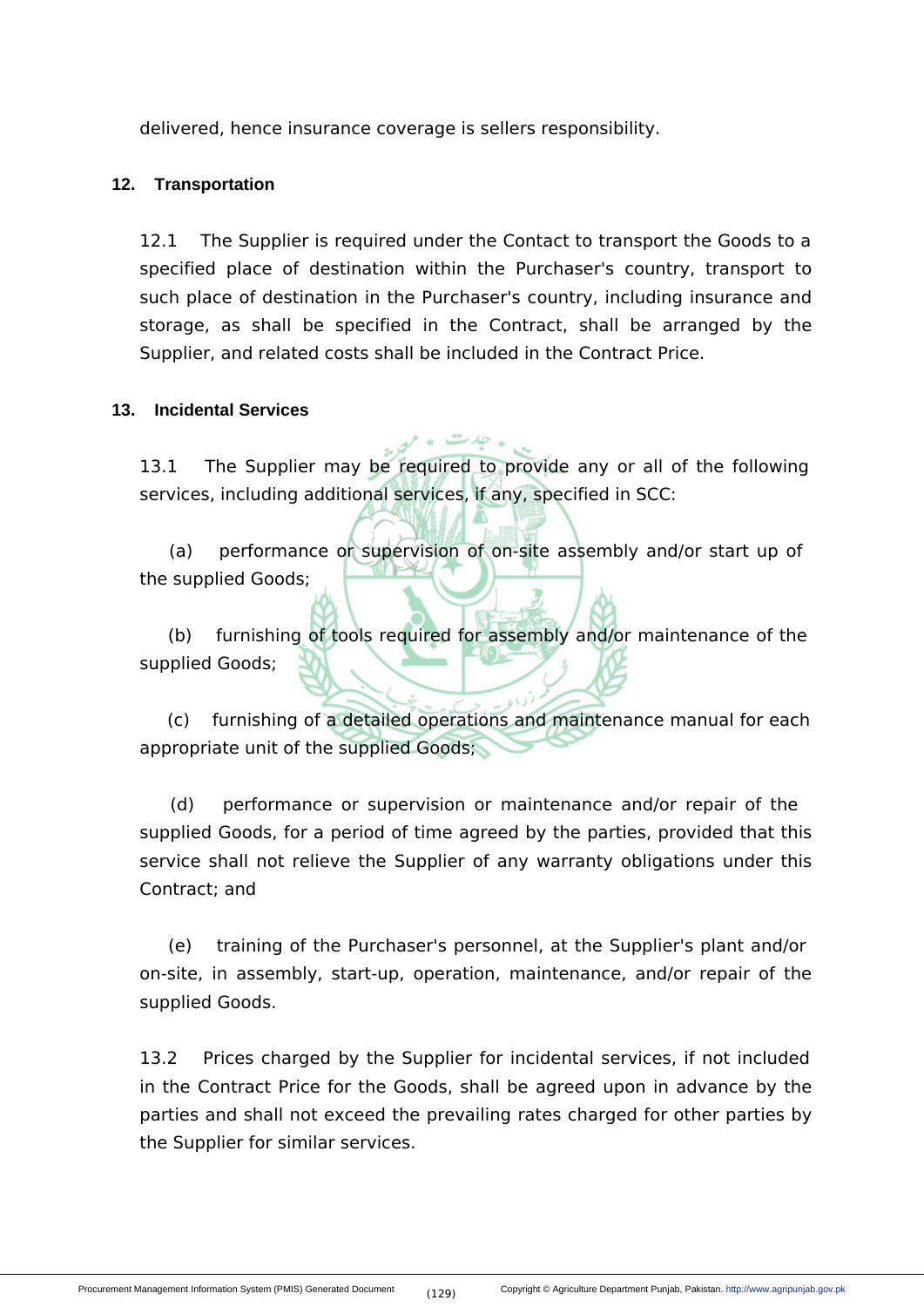14. Spare Parts

14.1 As specified in SCC, the Supplier may be required to provide any of the following materials, notifications, and information pert parts manufactured or distributed by the Supplier:

(a) such spare parts as the Purchaser may elect to purchase Supplier, provided that this election shall not relieve the warranty obligations under the Contract; and

(b) in the event of termination of production of the spare

 $(i)$  advance notification to the Purchas erradifion he pen in sufficient time to permit the Purchaser to procure needed and

(ii) following such termination, furnishing at Purchaser, the blueprints, drawings, and specifications of the requested.

15. Warranty

15.1 The Supplier warrants that the Goods supplied under the new, unused, of the most recent or current models, and that the all recent improvements in design and materials unless provide the Contract. The Supplier further warrants that all Goods supp Contract shall have no defect, arising from desi workmanship (except when the design and/or material is  $r \cdot$ Purchaser's specifications) or from any act or omission of th may develop under normal use of the supplied Goods in prevailing in the country of final destination.

15.2 This warranty shall remain valid for twelve (12) m Goods, or any portion thereof as the case may be, have be and accepted at the final destination indicated in the eighteen (18) months after the date of shipment from the p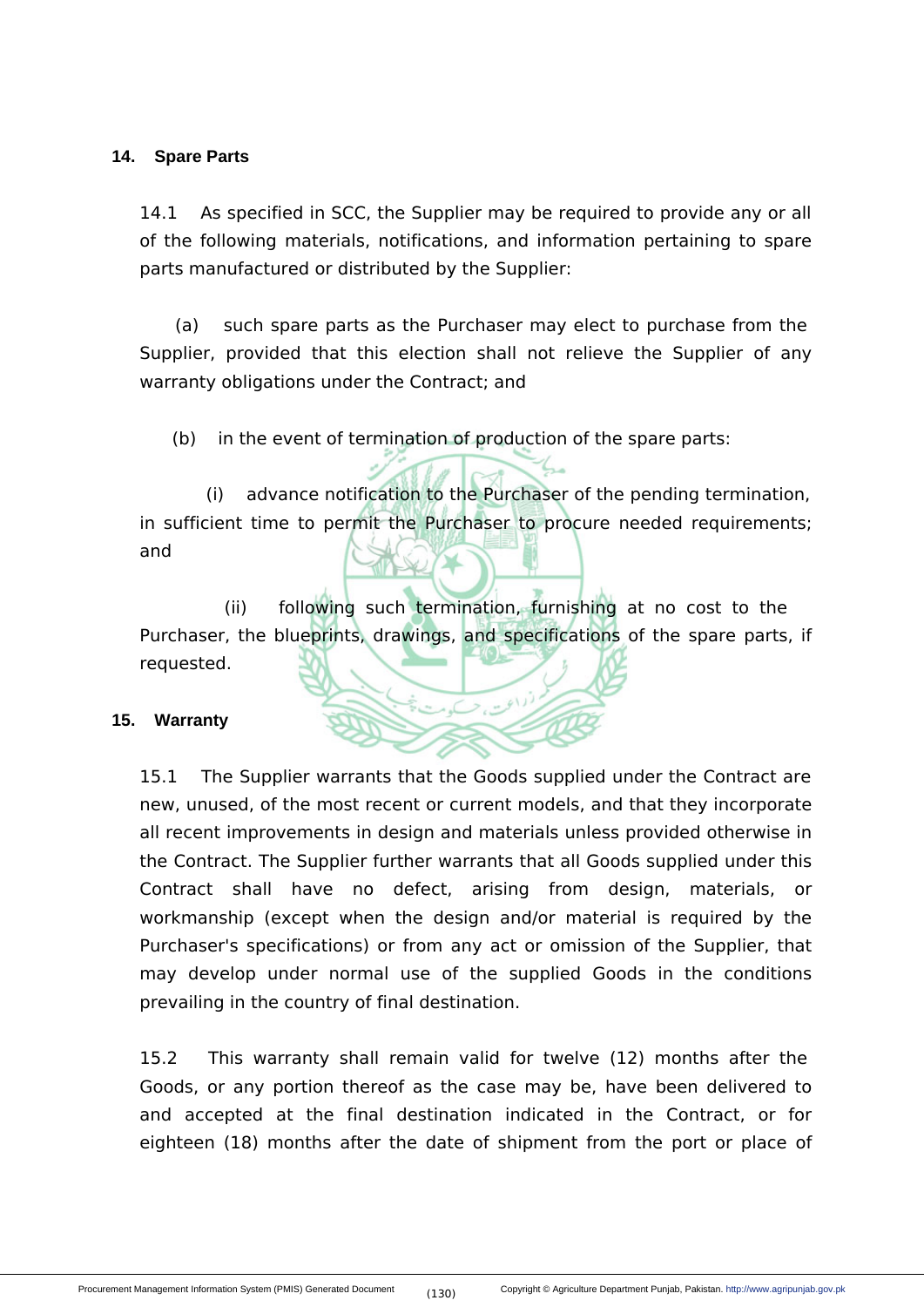loading in the source country, whichever period concludes specified otherwise in SCC.

15.3 The Purchaser shall promptly notify the Supplier in claims arising under this warranty.

15.4 Upon receipt of such notice, the Supplier shall,  $\sqrt{ }$ specified in SCC and with all reasonable speed, repair defective Goods or parts thereof, without costs to the Purchaser

15.5 If the Supplier, having been notified, fails to reme within the period specified in SCC, within a reasonable period may proceed to take such remedial action as may be ne Supplier's risk and expense and without prejudice to any oth the Purchaser may have against the Supplier under the Contract.

16. Payment

16.1 The method and conditions of payment to be made t under this Contract shall be specified in SCC.

16.2 The Supplier's request(s) for payment shall be made to in writing, accompanied by an invoice describing, as appropri delivered and Services performed, and by documents submitte GCC Clause 10, and upon fulfillment of other obligations stipulations Contract.

16.3 Payments shall be made promptly by the Purchaser, later than thirty (30) days after submission of an invoice Supplier.

16.4 The currency of payment is Pak. Rupees.

#### 17. Prices

17.1 Prices charged by the Supplier for Goods delivered performed under the Contract shall not vary from the prices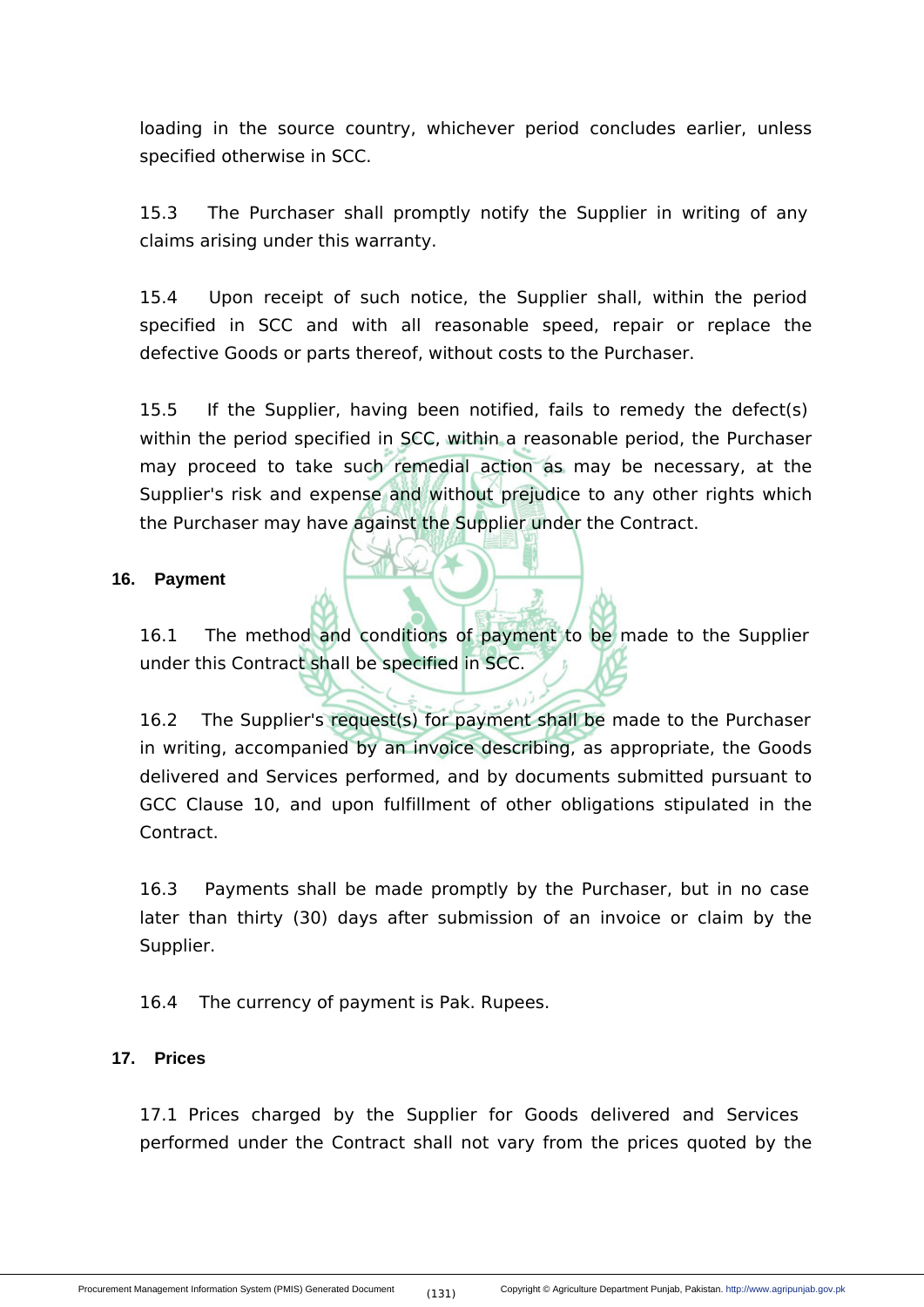Supplier in its bid, with the exception of any price adjustment SCC or in the Purchaser's request for bid validity extension, a be.

#### 18. Change Orders

18.1 The Purchaser may at any time, by a written ord Supplier pursuant to GCC Clause 31, make changes within the of the Contract in any one or more of the following:

(a) drawings, designs, or specifications, where Goods under the Contract are to be specifically manufactured for the P

- (b) the method of shipment or packing;
- (c) the place of delivery; and/or
- (d) the Services to be provided by the Supplier.

18.2 If any such change causes an increase or decrease in the time required for, the Supplier's performance of any provis Contract, an equitable adjustment shall be made in the  $C<sub>1</sub>$ delivery schedule, or both, and the Contract shall according Any claims by the Supplier for adjustment under this clause mu within thirty (30) days from the date of the Supplier' Purchaser's change order.

19. Contract Amendments

19.1 Subject to GCC Clause 18, no variation in or modificat of the Contract shall be made except by written amendment parties.

20. Assignment

20.1 The Supplier shall not assign, in whole or in part, perform under this Contract, except with the Purchaser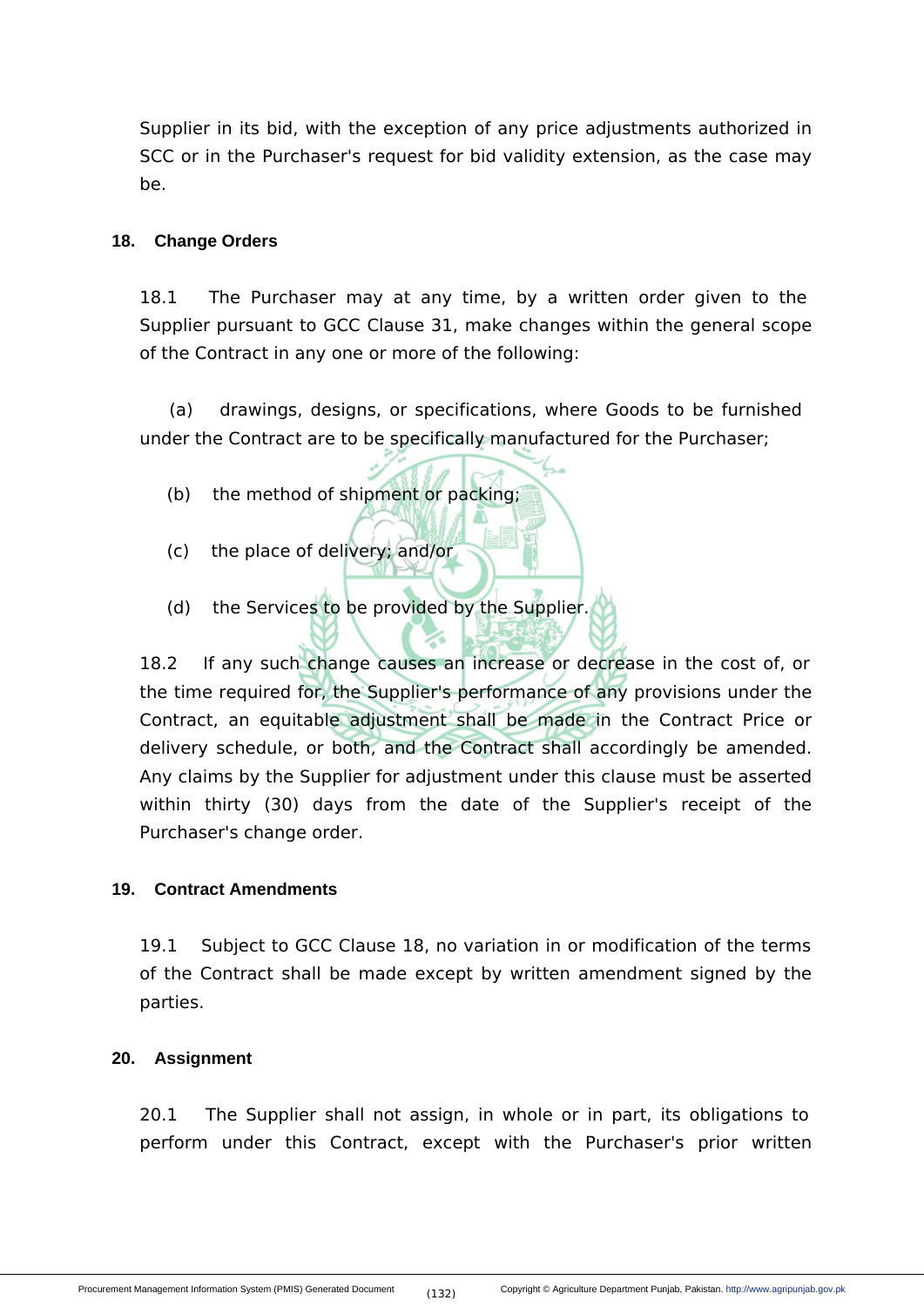consent.

21. Subcontracts

21.1 The Supplier shall notify the Purchaser in writing of awarded under this Contract if not already specified i notification, in the original bid or later, shall not relieve the S liability or obligation under the Contract.

21.2 Subcontracts must comply with the provisions of GCC Cla

22. Delays in the Supplier's Performance

22.1 Delivery of the Goods and performance of Services sh the Supplier in accordance with the time schedule pr Purchaser in the Schedule of Requirements.

22.2 If at any time during performance of the Contract, the subcontractor(s) should encounter conditions impeding timely delivery Goods and performance of Services, the Supplier shall pror Purchaser in writing of the fact of the delay, its likely cause(s). As soon as practicable after receipt of the Supp Purchaser shall evaluate the situation and may at its discre Supplier's time for performance, with or without liquidat which case the extension shall be ratified by the parties by Contract.

22.3 Except as provided under GCC Clause 25, a delay by the performance of its delivery obligations shall render the S the imposition of liquidated damages pursuant to GCC Clause extension of time is agreed upon pursuant to GCC Clause 2 application of liquidated damages.

#### 23. Liquidated Damages

23.1 Subject to GCC Clause 25, if the Supplier fails to del the Goods or to perform the Services within the period(s)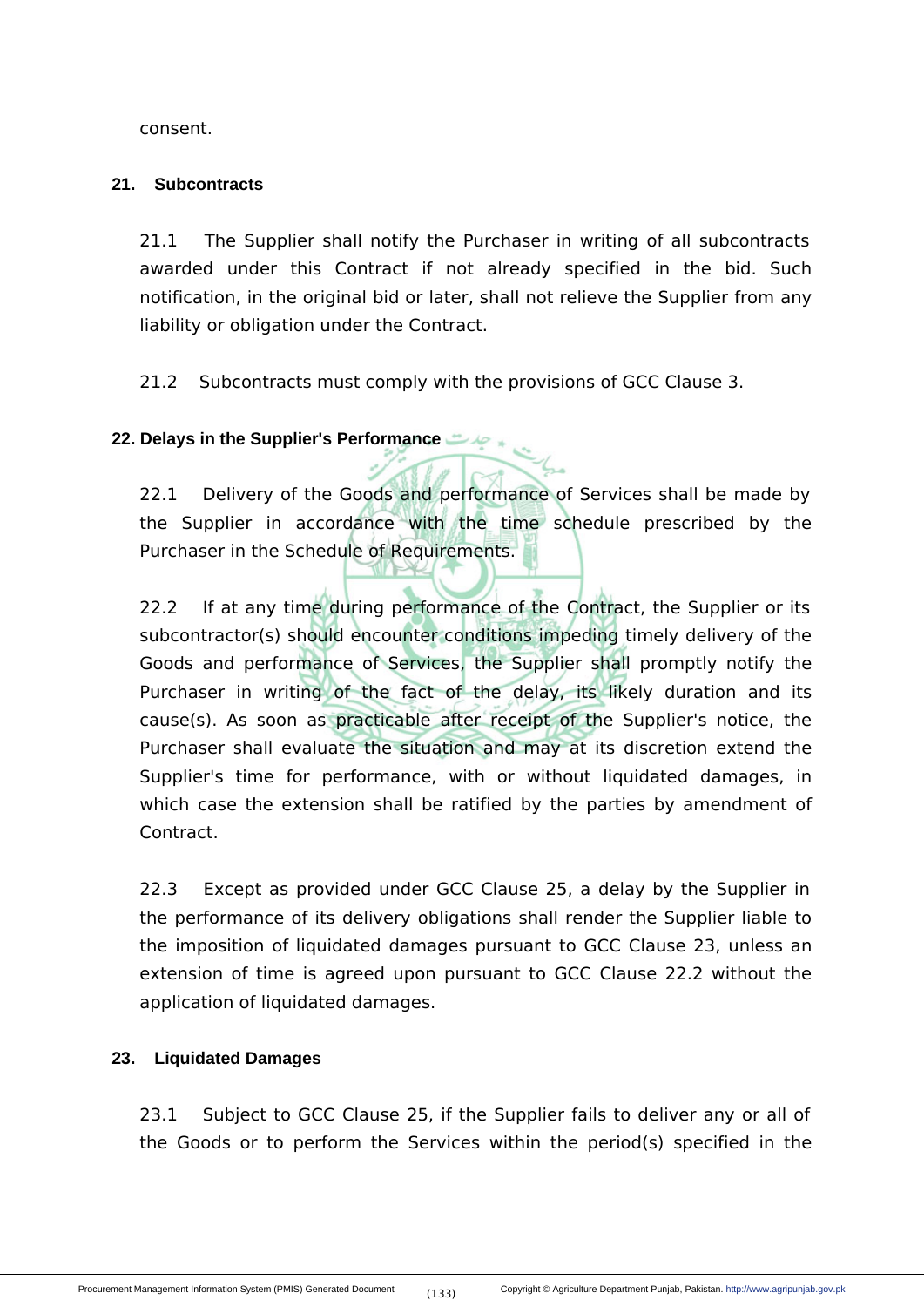Contract, the Purchaser shall, without prejudice to its other the Contract, deduct from the Contract Price, as liquidated d equivalent to the percentage specified in SCC of the delive delayed Goods or unperformed Services for each week or delay until actual delivery or performance, up to a maximum the percentage specified in SCC. Once the maximum Purchaser may consider termination of the Contract pursuant 24.

### 24. Termination for Default

24.1 The Purchaser, without prejudice to any other remed Contract, by written notice of default sent to the Supplier, may Contract in whole or in part:

(a) if the Supplier fails to deliver any or all of the period(s) specified in the Contract, or within any extension by the Purchaser pursuant to GCC Clause 22; or

(b) if the Supplier fails to perform any other obligat Contract.

(c) if the Supplier, in the judgment of the Purchaser corrupt or fraudulent practices in competing for or in executing

For the purpose of this clause:

"corrupt practice" means the offering, giving, receiving anything of value to influence the action of a publ procurement process or in contract execution.

"fraudulent practice" means a misrepresentation of fac influence a procurement process or the execution of a detriment of the Procuring Agency, and includes collusive Bidders (prior to or after bid submission) designed to establi artificial non-competitive levels and to deprive the Procuring benefits of free and open competition.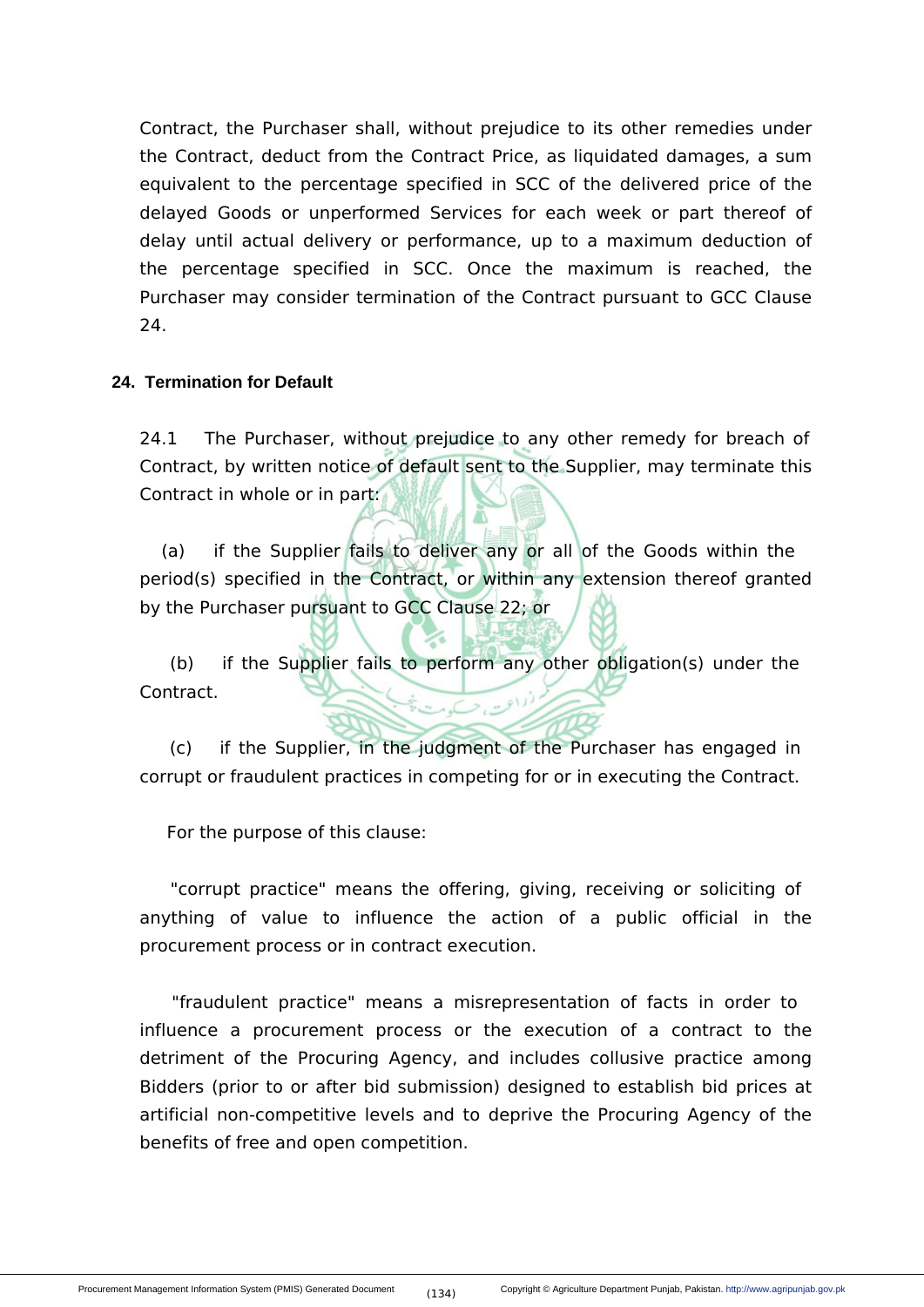24.2 In the event the Purchaser terminates the Cpantract in w pursuant to GCC Clause 24.1, the Purchaser may procure, up and in such manner as it deems appropriate, Goods or Ser those undelivered, and the Supplier shall be liable to the Pu excess costs for such similar Goods or Services. However, th continue performance of the Contract to the extent not terminate

#### 25. Force Majeure

25.1 Notwithstanding the provisions of GCC Clauses 22, Supplier shall not be liable for forfeiture of its perfor liquidated damages, or termination for default if and to the delay in performance or other failure to perform its obliga Contract is the result of an event of Force Majeure.

25.2 For purposes of this clause, "Force Majeure" means a the control of the Supplier and not involving the Supplier's fault and not foreseeable. Such events may include, but are not res of the Purchaser in its sovereign capacity, wars or revolutio epidemics, quarantine restrictions, and freight embargoes.

25.3 If a Force Majeure situation arises, the Supplier shall the Purchaser in writing of such condition and the cause otherwise directed by the Purchaser in writing, the Supplier s perform its obligations under the Contract as far as is reasent and shall seek all reasonable alternative means for prevented by the Force Majeure event.

#### 26. Termination for Insolvency

26.1 The Purchaser may at any time terminate the Con written notice to the Supplier if the Supplier becomes bankrupt insolvent. In this event, termination will be without comp Supplier, provided that such termination will not prejudice or of action or remedy which has accrued or will accrue t Purchaser.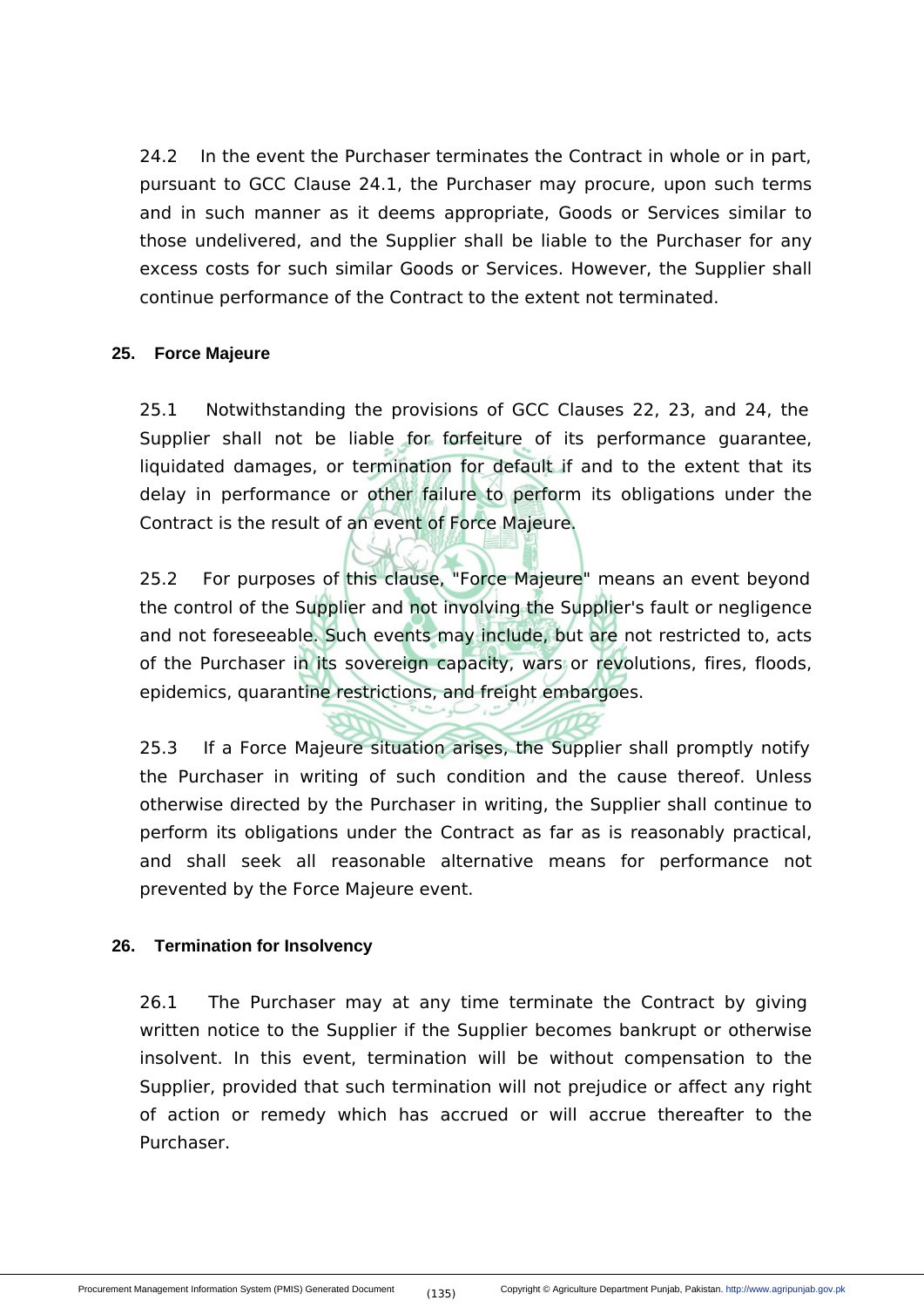#### 27. Termination for Convenience

27.1 The Purchaser, by written notice sent to the Supplier, the Contract, in whole or in part, at any time for its convenie of termination shall specify that termination is for convenience, the extent to which performance of the Suppl Contract is terminated, and the date upon which such termination effective.

27.2 The Goods that are complete and ready for  $\frac{1}{30}$  ment with days after the Supplier's receipt of notice of termination shall the Purchaser at the Contract terms and prices. For the remain Purchaser may elect:

(a) to have any portion completed and delivered at the and prices; and/or

(b) to cancel the remainder and pay to the Supplier an for partially completed Goods and Services and for mate previously procured by the Supplier.

#### 28. Resolution of Disputes

28.1 The Purchaser and the Supplier shall make every e amicably by direct informal negotiation any disagreement or  $\alpha$ between them under or in connection with the Contract.

28.2 If, after thirty (30) days from the commencement of negotiations, the Purchaser and the Supplier have been un amicably a Contract dispute, either party may require that referred for resolution to the formal mechanisms specified mechanisms may include, but are not restricted to, conciliation a third party, adjudication in an agreed and/or arbitration.

#### 29. Governing Language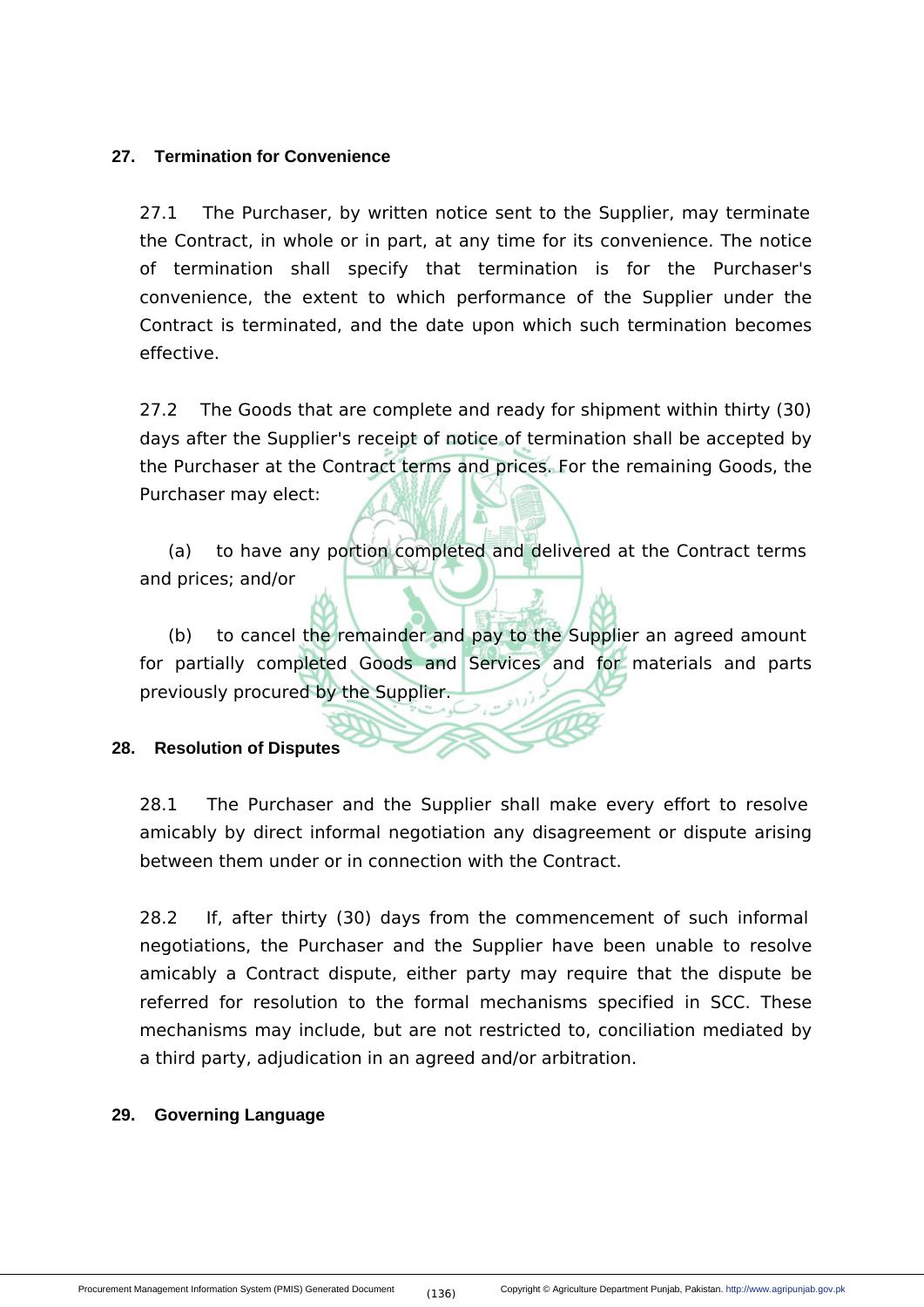29.1 The Contract shall be written in the language specified to GCC Clause 30, the version of the Contract written language shall govern its interpretation. All correspond documents pertaining to the Contract which are exchanged shall be written in the same language.

#### 30. Applicable Law

30.1 The Contract shall be interpreted in accordance w Islamic Republic of Pakistan.

### 31. Notices

31.1 Any notice given by one party to the other pursuant t shall be sent to the other party in writing or by fax and conf to the other party's address specified in SCC.

31.2 A notice shall be effective when delivered or on the n date, whichever is later.

#### 32. Taxes and Duties

32.1 Supplier shall be entirely responsible for all taxes, dut etc., incurred until delivery of the contracted Goods to the Purc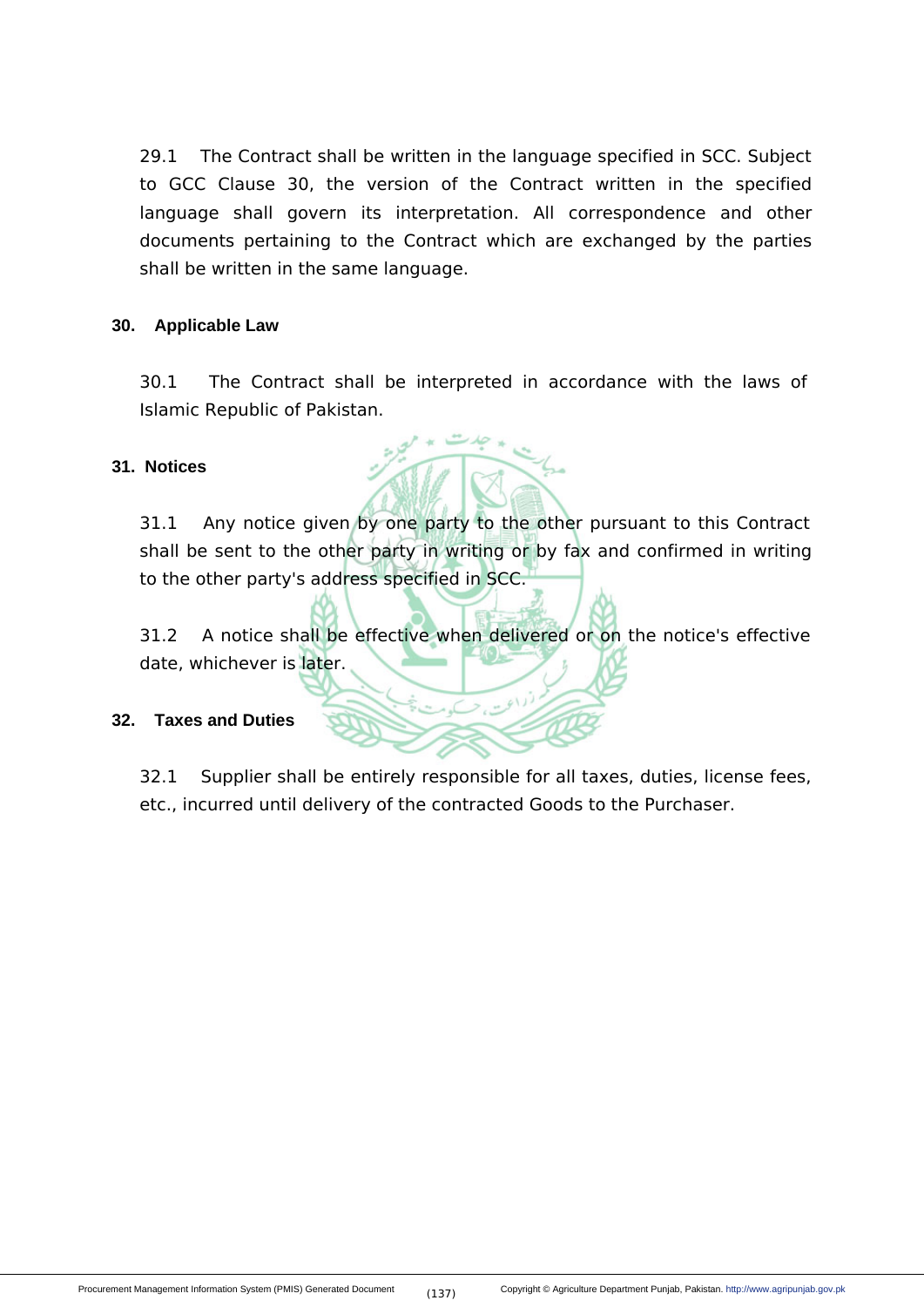# Part-II Section III. Special Conditions of Contract

The following Special Conditions of Contract shall suppler Conditions of Contract. Whenever there is a conflict, the provis prevail over those in the General Conditions of Contract. T clause number of the GCC is indicated in parentheses.

1. Definitions (GCC Clause 1)

GCC 1.1 (g): The PurSection Officers (General), 2-Bank Road, Old P&D Building, Lahore, Distt. Lahore

GCC 1.1 (h): The Purchase is lamic Republic of Pakistan

GCC 1.1 (i): The Supplier is: \_\_\_\_\_\_\_\_\_\_\_\_\_\_\_\_\_\_\_\_\_\_\_\_\_\_\_\_\_\_\_\_\_\_\_\_\_\_\_\_

GCC 1.1 (j): The Project's Site is:

2. Country of Origin (GCC Clause 3) Refer to Price Schedule

3. Performance Guarantee (GCC Clause 7)

GCC 7.1 The amount of performance guarantee, as a percentage Price, shall be 2% (of the contract price) in the shape of D Order or Call at Deposit from scheduled bank of Pakistan on format attached with the bidding document..

- 4. Inspections and Tests (GCC Clause 8) GCC 8.1:
- 1. For being Brand New, bearing relevant reference numbers of (Certificate from supplier)
- 2. For Physical Fitness having No Damages (Certificate from suppl
- 3. For the Country of Origin as quoted by the Supplier manufacturer)
- 4. For conformance to specifications and performance param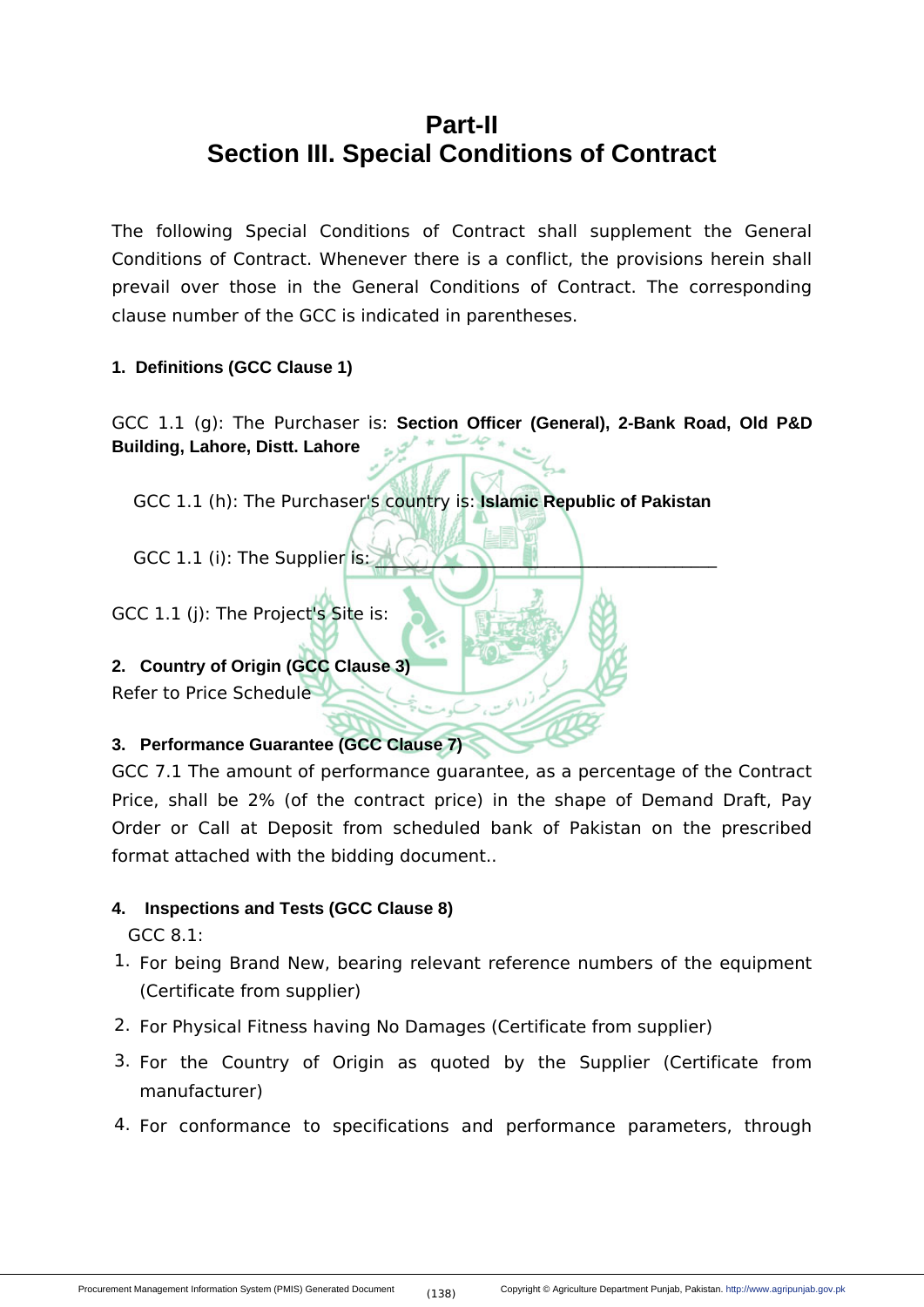Prior to delivery inspection (Inspection Report by Procureme Inspection Team)

- 5. For successful operation at site after complete installation commissioning of the equipment (Installation, Testing and Report by Procurement Committee / Inspection Team)
- 5. Delivery and Documents (GCC Clause 10)

GCC 10.3: Upon shipment, the Supplier shall notify the Pu details of the shipment, including Contract number, descr quantity and usual transport document. The Supplier shall ma documents to the Purchaser:

- 1. Copies of the Supplier s invoice showing Goods description price, and total amount;
- 2.Manufacturer s or Supplier s Valid Warranty Certificate;
- 3.Certificate of Origin.

#### 7. Incidental Services (GCC Clause 13)

GCC 13.1 Incidental services to be provided are:

- 1. At site complete training of Purchaser's nominated maintenance and operation of Goods.
- 2. At site preventive maintenance on quarterly basis by the bi staff for one year, starting from final acceptance of goods. The rate must include cost for all kinds of labor, inputs and m for above, and all applicable government taxes and levies. In c rate is not provided by the bidder for the above items, it shall have been covered in the overall quoted cost.
- 8. Warranty (GCC Clause 15)

GCC 15.2--In accordance with the provisions, the warranty perio hours of operation or 12 months for imported parts and 100 hours of 0.000 hours of 0.000  $\mu$ months for genuine parts, 2500 hours for operation or 18 mont parts of track system, whichever occur earlier. Additionally, t allow 02 month grace period to the purchaser for fitting of goods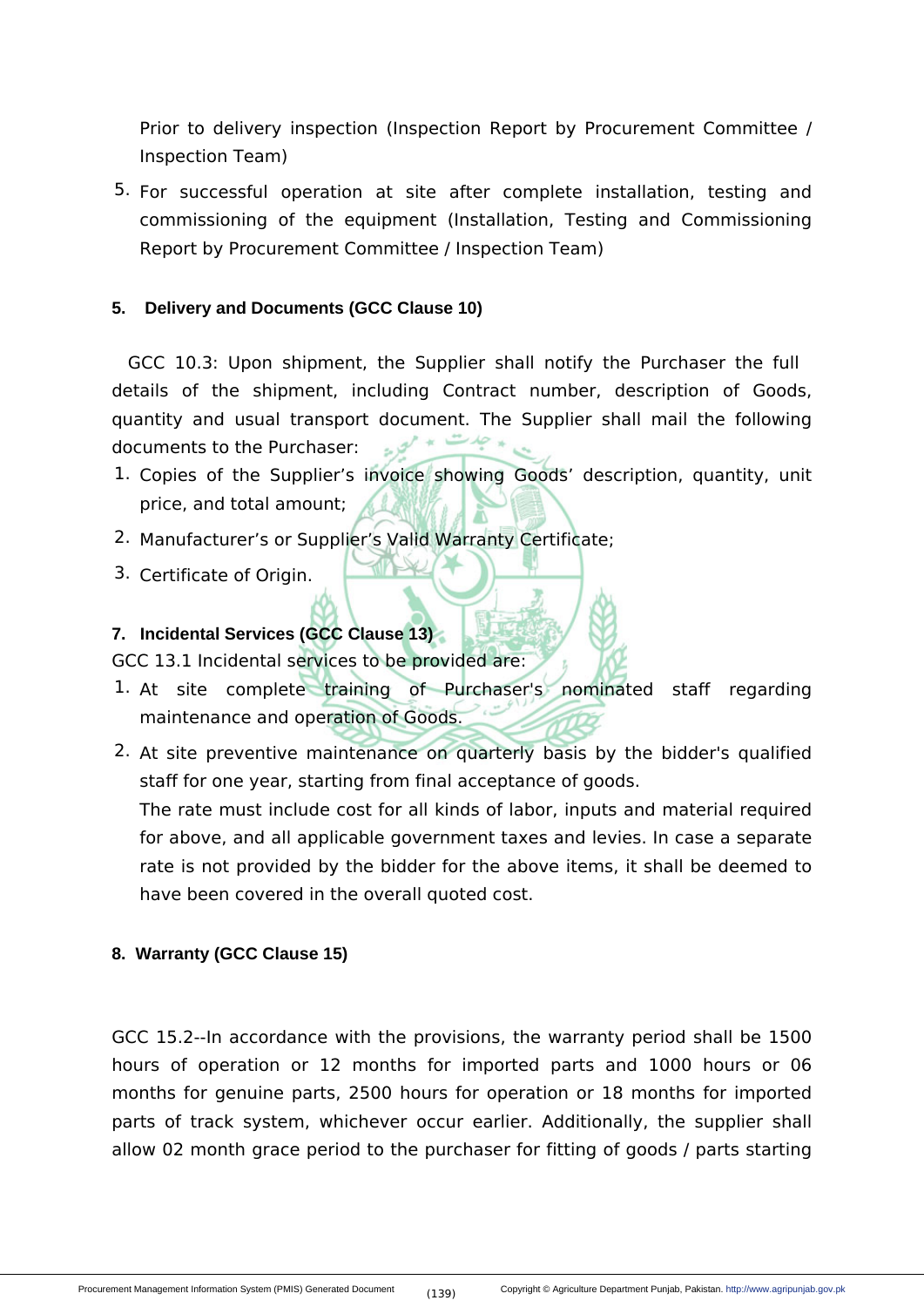from the date of handing Over (Final Acceptance) of the Goods and period shall start from the expiry of the grace period. In case Filters, as per manufacturer standard warranty change of interval During the warranty period, the bidder contractor shall be responsible and immediate replacement, if the Parts/Stores fo standard/not suitable for the machinery/type and model machi purpose/application as mentioned in the tender/contract variance from that as specified in the contract/te tenderer/Bidder/Contractor shall also provide immediate free whole of the goods or part thereof in case of major failure of supplied and provide immediately free repair in case of minor failure upto to  $\prime$  satisfaction of the purchaser. The contractor shall fit the part free of charges. The Agricultural Engineer concerned will prov machine at the time of fitting. The Supplier shall, in addition, performance and / or consumption guarantees specified under t for reasons, the Supplier shall, at its discretion, either:

- 1. Make such changes, modifications, and/or additions to the Goo thereof as may be necessary in order to attain the contractual specified in the Contract at its own cost and expense and to ca performance tests in accordance with SCC 4, or
- 2. Pay liquidated damages to the Purchaser with respect to the the contractual guarantees. The rate of these liquidated da 0.1 % of the contract price per day. The maximum amoun damages for the whole of the goods or part thereof shall contract price. or
- 3. Replacement of the whole unit at site including transportation, testing & commissioning etc in case of major defect at his own o

GCC 15.4 & 15.5 The period for correction of defects in the warra hours.

9. Payment (GCC Clause 16)

GCC 16.1: The method and conditions of payment to be made under this Contract shall be as follows:

1.in Pakistani Rupees (PKR),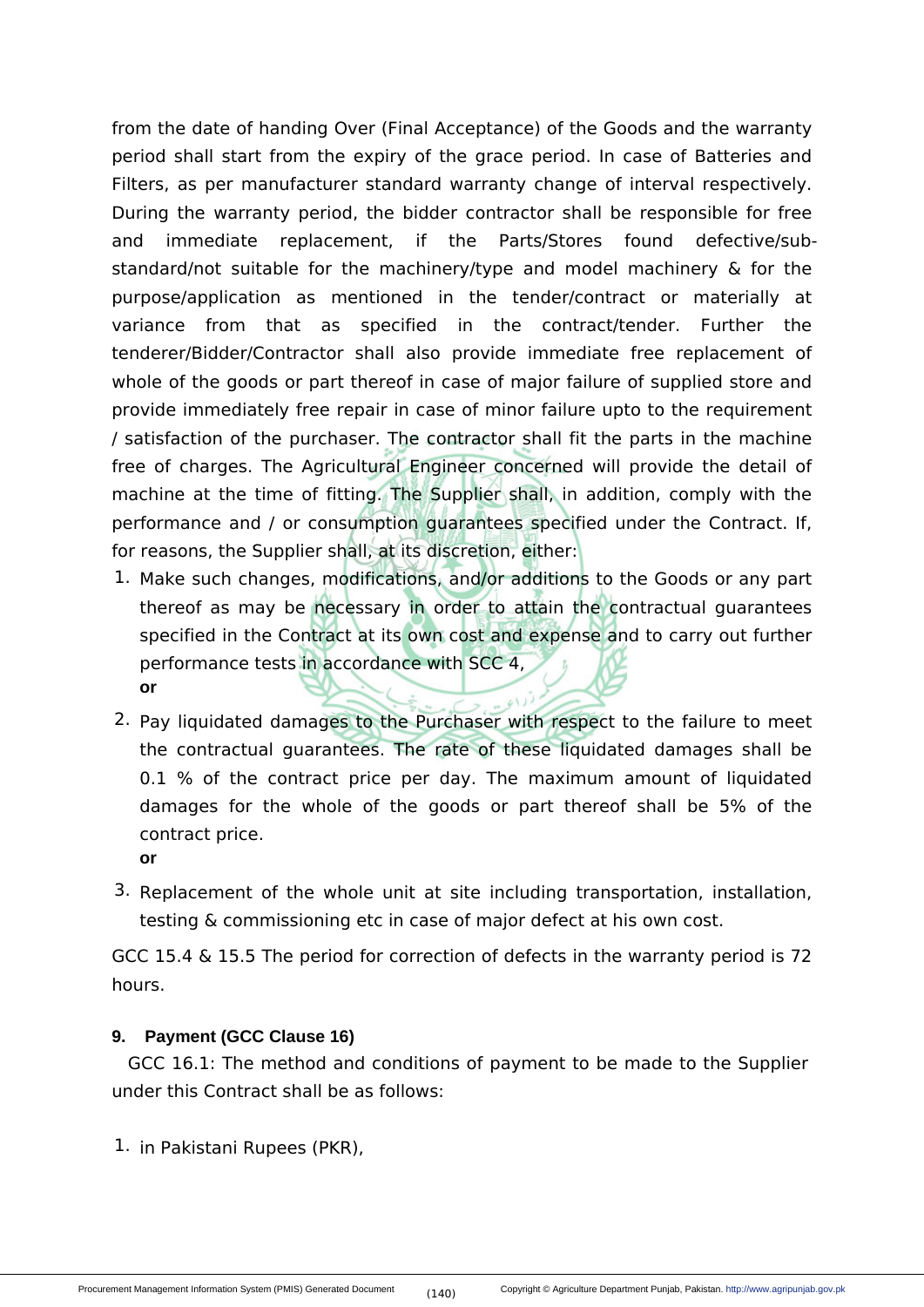2.upon submission of claim, &

3. within thirty (30) days of receipt of the Goods at site afte requisite inspection and tests as mentioned in SCC 4.

10. Prices (GCC Clause 17)

GCC 17.1: Prices shall be: Fixed.

11. Liquidated Damages (GCC Clause 23)

 GCC 23.1: Applicable rate: 0.01 % of contract price per day Maximum deduction: 10.00 % of contract price

12. Resolution of Disputes (GCC Clause 28)

GCC 28.3? The dispute resolution mechanism to be applied po Clause 28.2 shall be as follows:

In the case of a dispute between the Purchaser and the Supp shall be referred to arbitration in accordance with Rules of Arbitr Pakistan Engineering Council and applicable on the day of bid ope

13. Governing Language (GCC Clause 29)

GCC 29.1: The Governing LandEunglighe shall be:

14. Applicable Law (GCC Clause 30)

 GCC 30.1-The Contract shall be interpreted in accordance with the applicable laws of Islamic Republic of Pakistan.

15. Notices (GCC Clause 31)

GCC 31.1: Purchaser's address for n2eBaindkeRoadu, Oldolo<del>P&D</del> ? Building, Lahore, Distt. Lahore

Supplier's address for notice purposes: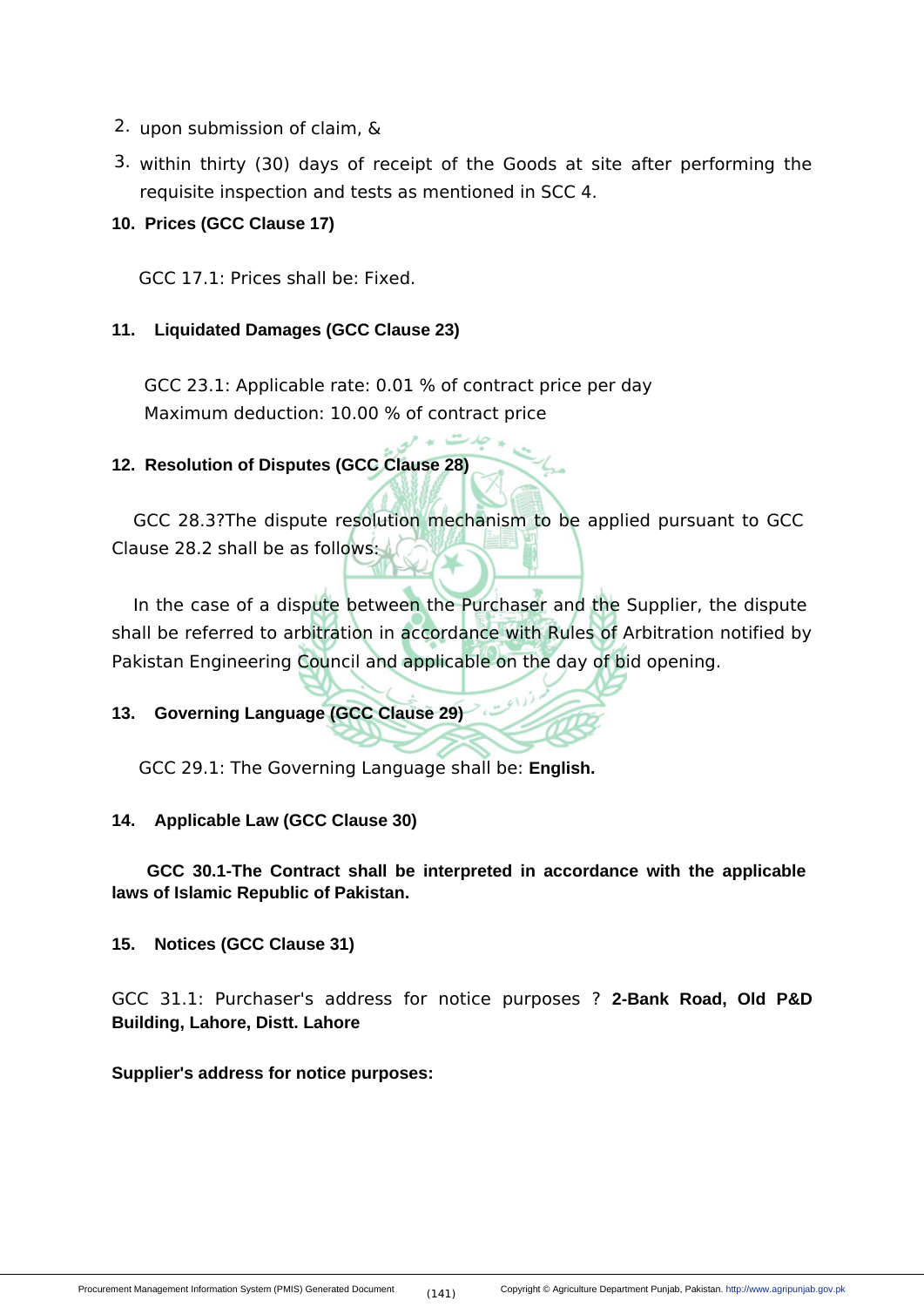\_\_\_\_\_\_\_\_\_\_\_\_\_\_\_\_\_\_\_\_\_\_\_\_\_\_\_\_\_\_\_\_\_\_\_\_\_\_\_

\_\_\_\_\_\_\_\_\_\_\_\_\_\_\_\_\_\_\_\_\_\_\_\_\_\_\_\_\_\_\_\_\_\_\_\_\_\_\_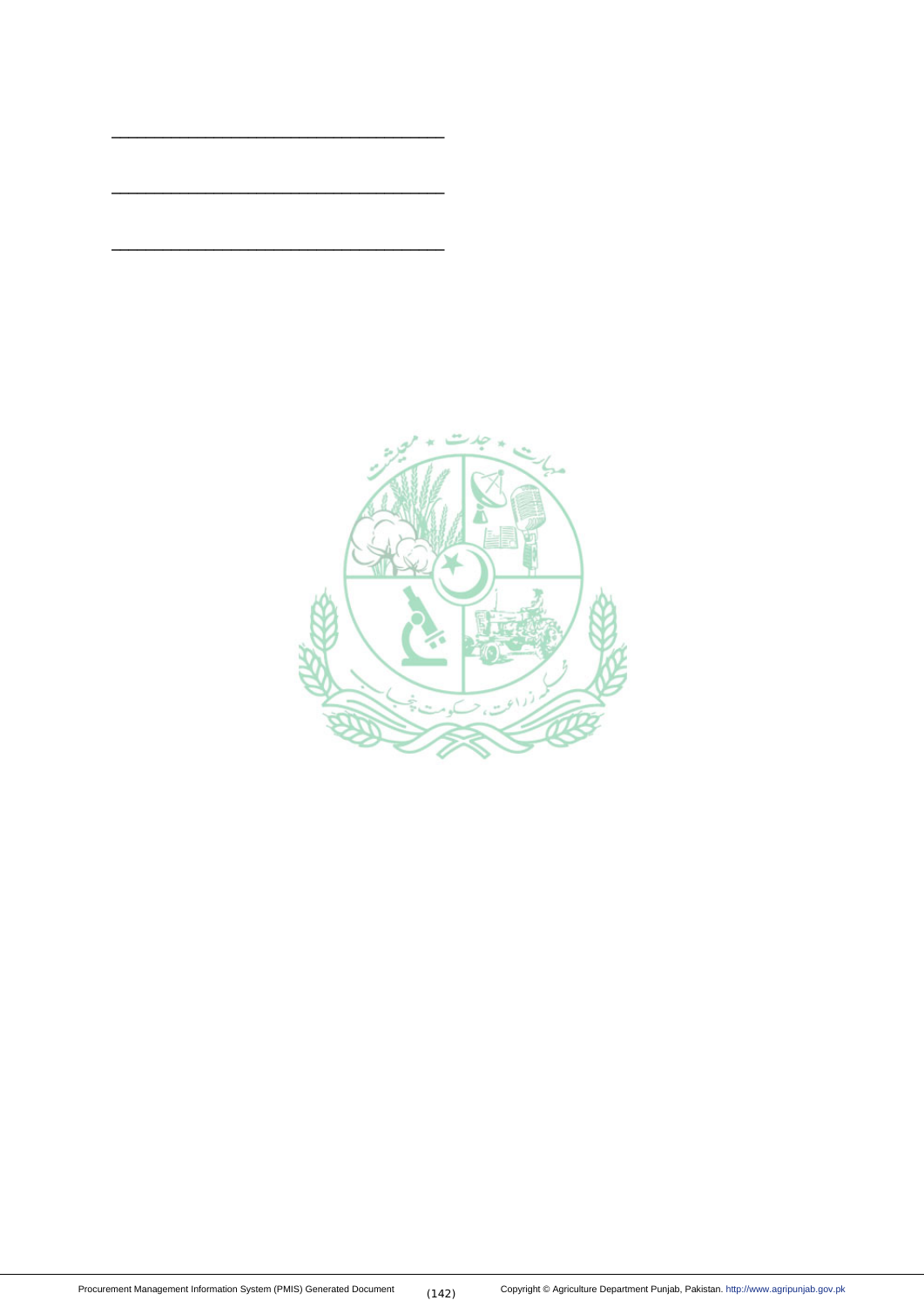Annexures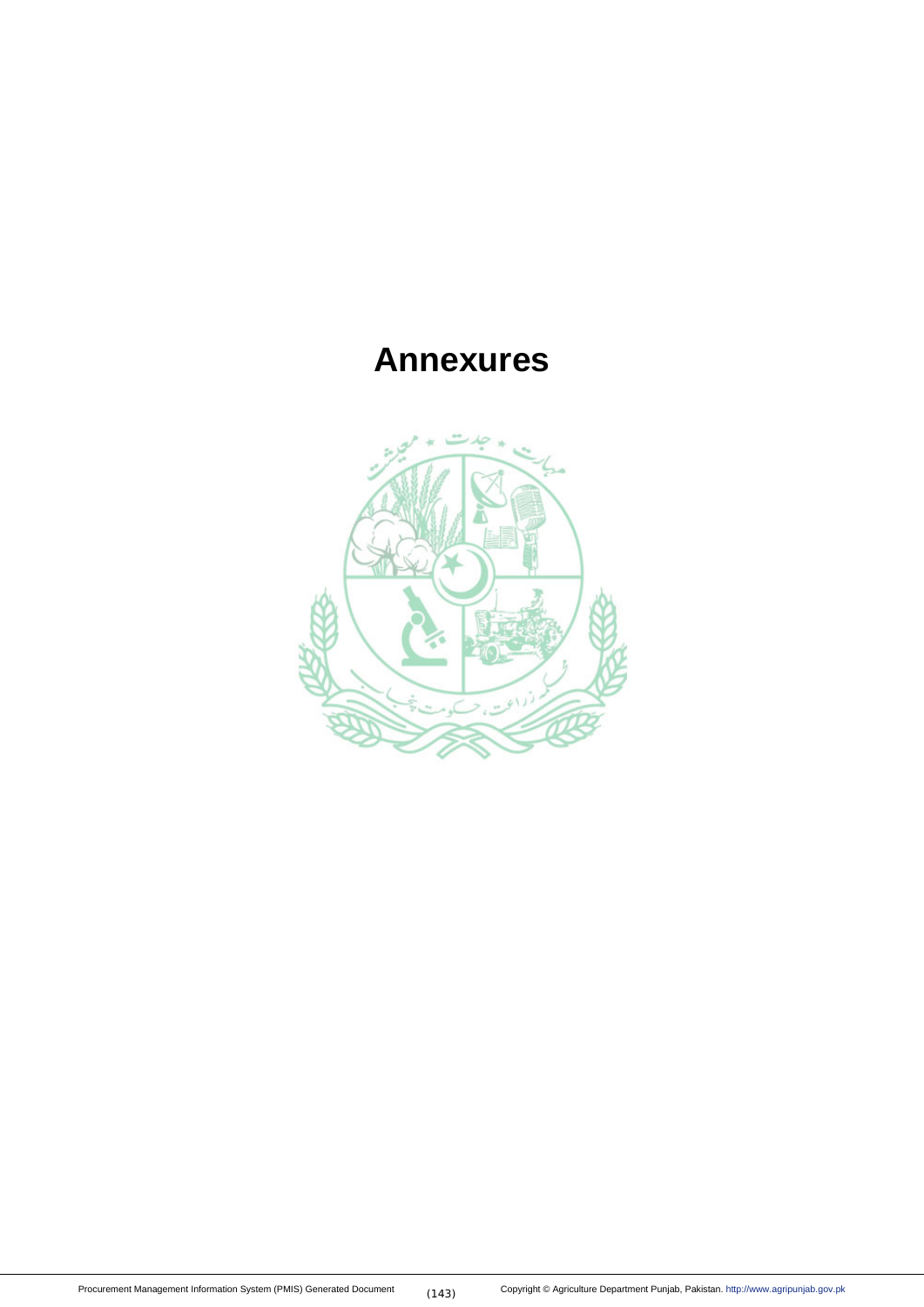# Undertaking for Correctness of Information and Non-**Blacklisting**

#### (To be provided on the letterhead of Bidder)

I, the undersigned, do hereby certify that all the statemer application / bid and in the supporting documents are true, correct and value of  $\alpha$ the best of my knowledge and belief and may be verified by Procu any time, if deems it necessary.

That the undersigned hereby authorize and request the bank, corporation to furnish any additional information requested b Agency deemed necessary to verify this statement reg competence and general reputation.

That the undersigned understands and agrees that information may be requested and I agree to furnish any such information any be requested and I agree to furnish any such information request of the Procuring Agency.

That the undersigned / Applicant is not insolvent and not black Provincial or Federal Government Department, Agency, Org INGO, IGO, or any other autonomous or corporate body anywhere i

The undersigned certify that my firm / companylitigation noolved arbitration and has not been declared ineligible / debarred by an / Provincial Government or any other entity due to any reason wh eligible to carry out the business in Pakistan for which this Bid Prequalification is being made.

Signed by an authorized representati

Name of the Bidder: \_\_\_\_\_\_\_\_\_\_\_\_\_\_\_\_\_

 $Date:$  \_\_\_\_\_\_\_\_\_\_\_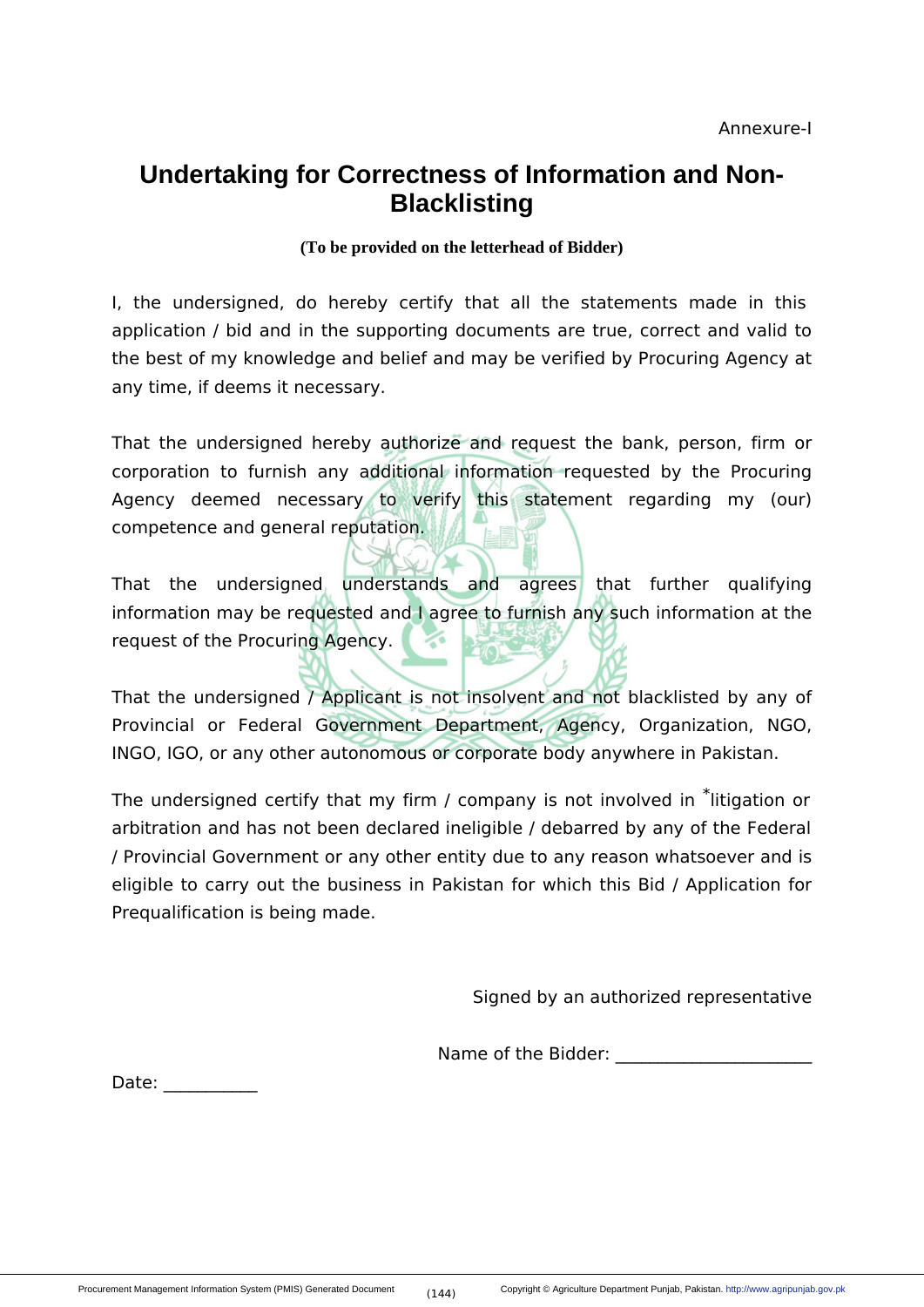\*In case of involvement of applicant / bidder in any litigation or arbitration, current status or the proof of dispute resolution along with the history of litigation / arbitration for last ten years on Litigation History Form (See Annexures) shall be provided with the bid.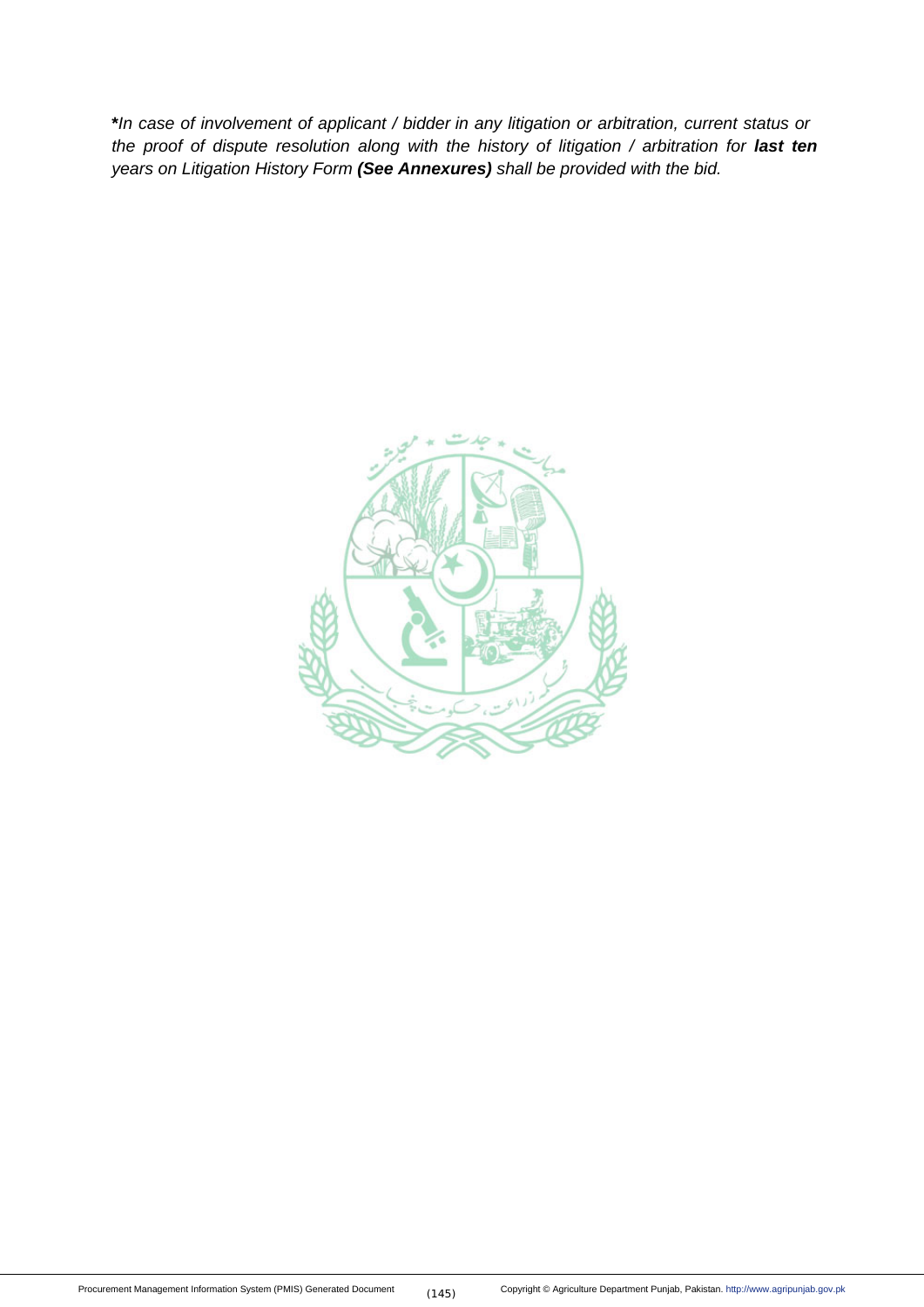Annexure-II

## **Certificates**

#### (To be provided by the bidders on letterhead alongwith tender duly filled in, signed and stamped)

|                  | We hereby confirm to have read carefully the description of<br>the terms and conditions of your ten <b>El&amp;A</b> (A <b>geri)&amp;3&amp;1201</b> ,9 Nobuke                                                                                                                                                                   |         |  |
|------------------|--------------------------------------------------------------------------------------------------------------------------------------------------------------------------------------------------------------------------------------------------------------------------------------------------------------------------------|---------|--|
| $\mathbf{1}$     | for openingfriday 3rd April, 2020 10:30 AM for the supply of specified<br>stores in addition to the conditions as appended herewith an<br>special instructions attached to the said tender engulity. We a<br>by all those instructions/conditions.                                                                             |         |  |
| 2 <sup>1</sup>   | We also hereby confirm that the stores offered by us are<br>particulars and specifications as laid down in your tender<br>respects.                                                                                                                                                                                            |         |  |
|                  | $3$ The stores offered by us are of (a) foreign origin or ( $\phi$ ) local o                                                                                                                                                                                                                                                   |         |  |
| $\overline{4}$ . | We accept that if the required Bid Security is not furnished<br>found lacking in any of the requirement of your tender enqui<br>ignored.                                                                                                                                                                                       |         |  |
| $5\phantom{.0}$  | We hereby confirm to understand that the delivery period is the<br>the contract and it will be strictly adhered to by us. In cas<br>agree that contract shall stand cancel and performance guara<br>forfeited and procuring agency reserves the right to purch<br>from elsewhere without any notice at the risk<br>contractor. | and cos |  |
| 6                | Certified that the prices quoted to the department again<br>E&A(Agri)6-8/2019 are not more than the prices, we charged from an<br>purchasing agencies in the country. In case of any discrepan<br>hereby undertakes to refund the price charged in excess.                                                                     |         |  |
| $\overline{7}$   | We are responsible for the free replacement of stor $\frac{1}{2}$ s if the<br>to be substandard or not suitable for the Machine/#ngine/Eq<br>variance with the specifications given in the tender enquiry.                                                                                                                     |         |  |
|                  |                                                                                                                                                                                                                                                                                                                                |         |  |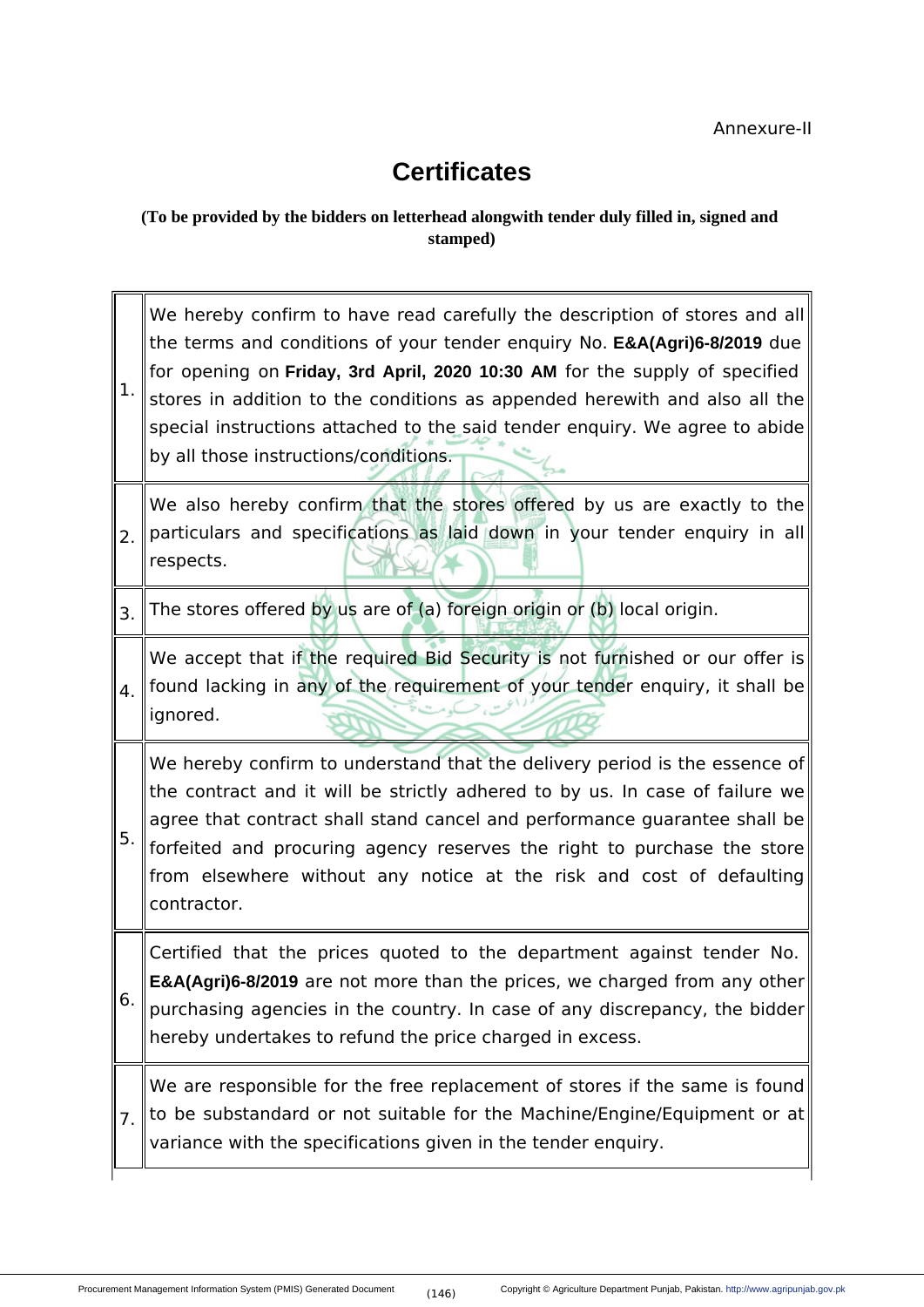8. We guarantee to supply stores exactly  $\inf$  accord <code> $\mid$ requirements</code> specified in the invitatio $\mathrm{E}$ &A( $\mathsf{A}$ grī)&-8/20219 No. $\mid$ Name of bidder \_\_\_\_\_\_\_\_\_\_\_\_\_\_\_\_\_\_\_\_\_\_\_\_\_\_\_\_\_\_\_\_\_\_ Signature of bidder \_\_\_\_\_\_\_\_\_\_\_\_\_\_\_\_\_\_\_\_\_\_\_\_\_\_\_\_\_\_\_\_\_\_ Designation of bidder \_\_\_\_\_\_\_\_\_\_\_\_\_\_\_\_\_\_\_\_\_\_\_\_\_\_\_\_\_\_\_\_\_\_ Seal \_\_\_\_\_\_\_\_\_\_\_\_\_\_\_\_\_\_\_\_\_\_\_\_\_\_\_\_\_\_\_\_\_\_

#### Witness:

| a. Name         | _Signature, |
|-----------------|-------------|
| b. Full Address |             |
| c. Date         |             |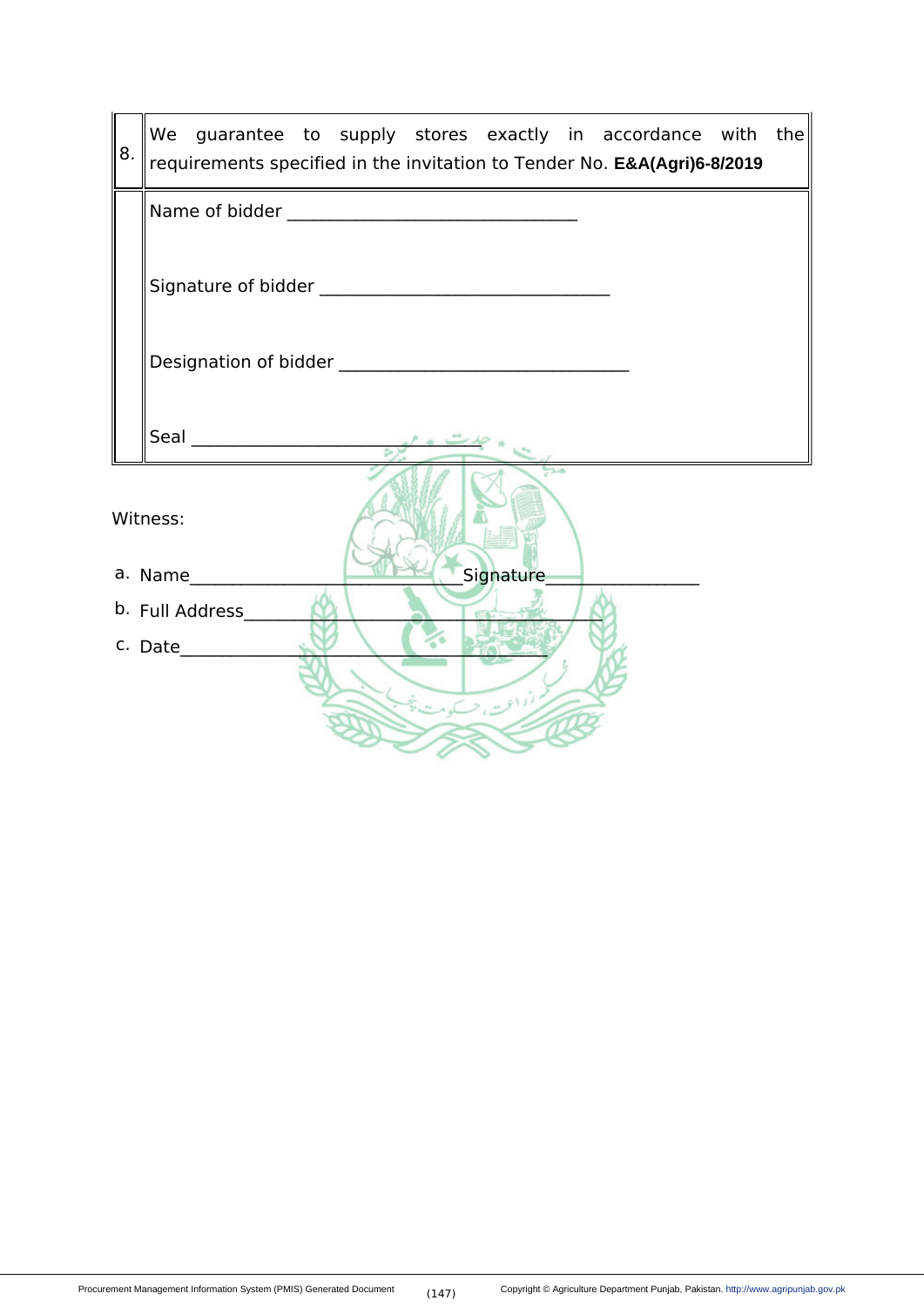## Power of Attorney (For signatory of Application)

[To be printed on a PKR 100 stamp paper]

KNOW ALL MEN BY THESE PRESENTS THAT by this Power of A "PROCOMETHOLY ( Attorney" ), \_\_\_\_\_\_\_\_\_ Insert\_name [firm/Company] having its registered office at  $[---]$ , does hereby nominate, appoint and authorize Mr.  $\_$ having CNIC No.\_\_\_\_\_\_\_\_\_\_\_\_\_\_\_\_\_\_\_ hereinäSigneatory ooferred to Application" , to do in our name and on our behalf the following:

- i.Sign and submit to \_\_\_\_\_\_\_\_\_\_\_\_\_\_\_\_\_\_\_ or its autho Prequalification Applicatio STATIONERY, COMPUTER STATIONERY, PRINTING, COST OF OTHER AND OTHER ITEMS , in response to the advertisement dated [---] issued by The Procuring Agency documents and instruments required to submit the Application / Bidding Documents.
- ii.execute all such contracts, deeds, documents and instrumer considered necessary and expedient in relation to the foregoing
- iiido and carry out all other actions as may be required I Agency in connection with the Prequalification / bidding process
- iv. To immediately notify The Procuring Agency in writing of an actual revocation as well as any change in the terms Attorney.
- $v.To$  do in our name and on our behalf, all such acts, necessary in connection with or incidental to our Prequali response to the above referred Advertisement includi submission of all documents, instruments and deeds (inclu any deficiencies or mistakes therein), attending any meeting the Procuring Agency (including pre-bid conference me opening meetings)and providing information/responses to Agency in all matters in connection with our Bid.

We [Insert name of Firm/Company], do hereby ratify and confirm whatsoever Signatory of Application shall do by virtue of these presents a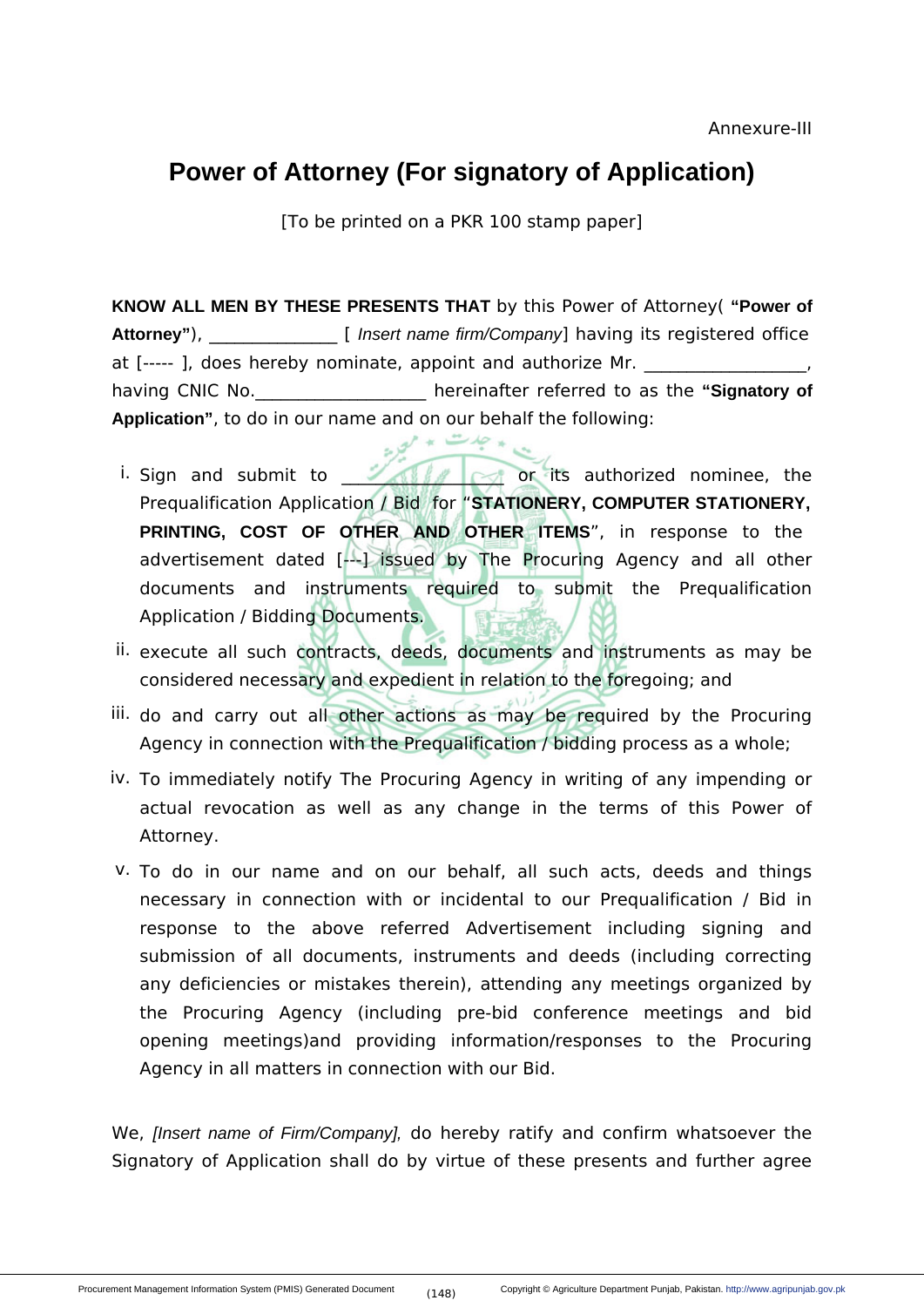that whatever the Signatory of Application shall do or cause to be to this Power of Attorney shall be binding on us.

Furthermore, each provision of this Power of Attorney is severable from the others. The invalidity, illegality or unenforceability of provisions of this Power of Attorney at any time shall not in a impair the validity, legality and enforceability of the remaining pro

IN WITNESS WHEREOF, we have executePOWER iSF ATTORNEY as of [Date].

FOR: [INSERT NAME OF BIDDER]

| Signature:         |                                                      |
|--------------------|------------------------------------------------------|
| Name:              | <u> 1999 - Alexandr Alexandr Alexandr Alexandr (</u> |
| Title:             |                                                      |
| CNIC/Passport No.: |                                                      |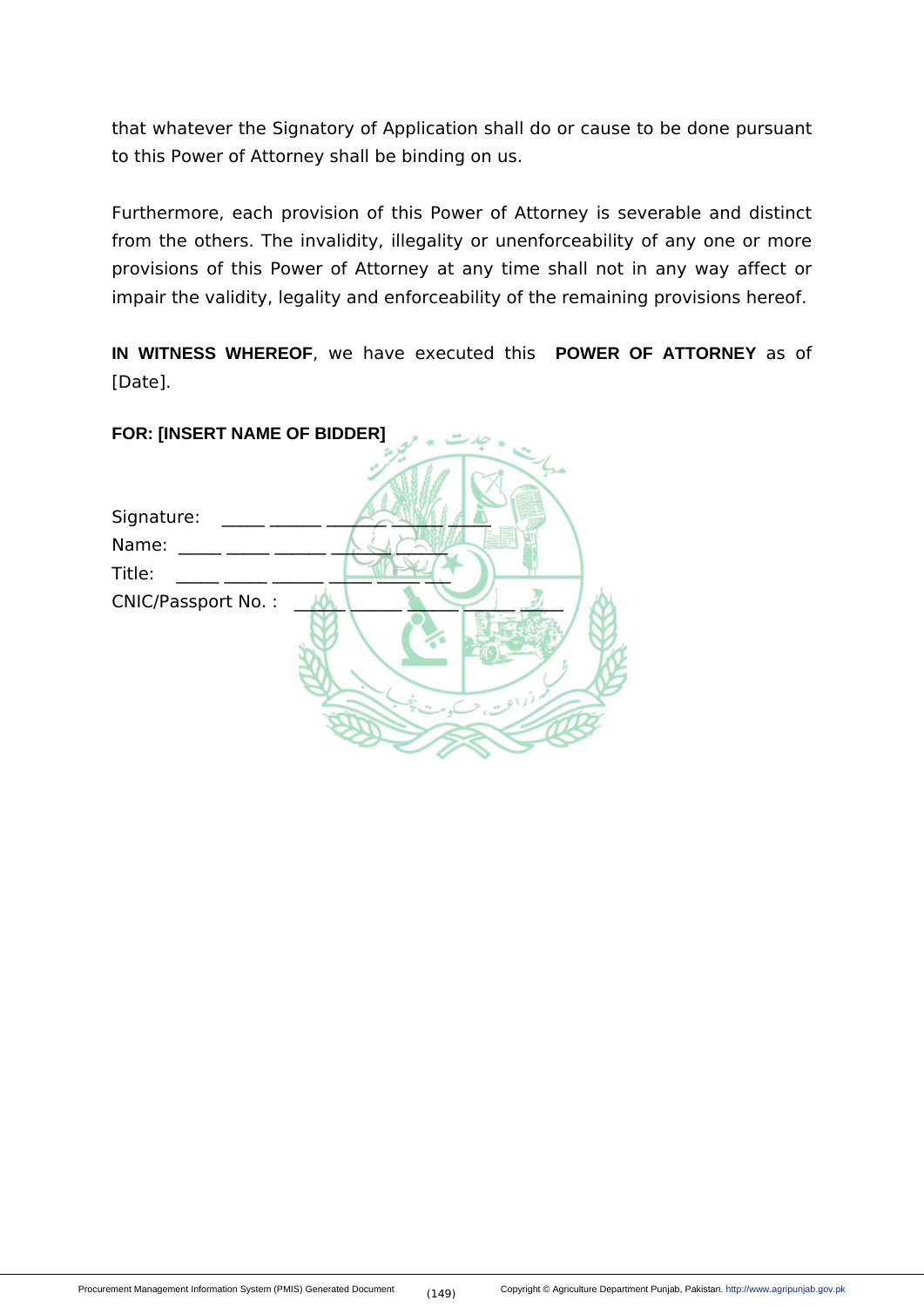## Manufacturer's Authorization Form

[See Clause 13.3 (a) of the Instructions to Bidders.] To: Section Officer (General)

WHEREAS ame of the Manufanchioreraire established and reputable and reputable and reputable and repu  $m$  anufacture r $[$ s aomfe and/or description of the aevignogo dfsa]  $ct$  or  $[$ e osdaets s of factory]

do hereby authoramizee and address of to Agsento mit a bid, and subsequently negotiate and sign the Contract with Examu Aaggia 6 nst IFI 8/2019 for the above goods manufactured by us.

We hereby extend our full guarantee and warranty as per C General Conditions of Contract for the goods offered for supp firm against this Invitation for Bids.

\_\_\_\_\_\_\_\_\_\_\_\_\_\_\_\_\_\_\_\_\_\_\_\_\_\_\_\_\_\_\_\_\_\_\_\_\_\_\_\_\_\_\_\_\_\_\_\_\_\_\_\_\_\_\_\_\_\_\_\_\_\_\_\_\_\_\_\_\_

[signature for and on behalf of Manufacturer]

Note: This letter of authority should be on the lette Manufacturer and should be signed by a person competent power of attorney to bind the Manufacturer. It should be include in its bid.